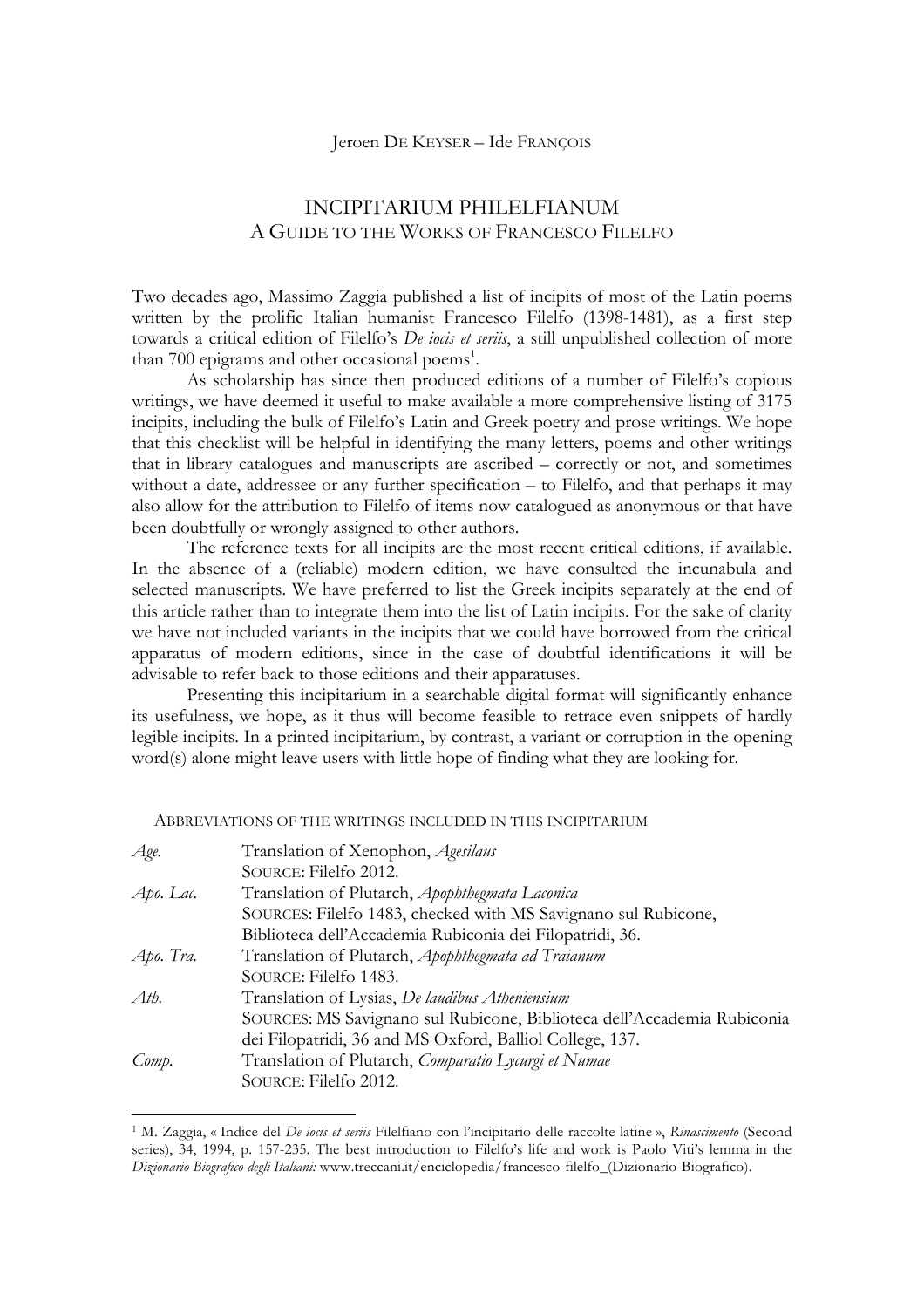| Cons.   | Consolatio ad Iacobum Antonium Marcellum de obitu Valerii filii            |
|---------|----------------------------------------------------------------------------|
|         | SOURCE: Filelfo 1483.                                                      |
| Conv.   | Convivia Mediolanensia (Books I-II)                                        |
|         | SOURCES: MSS Firenze, Biblioteca Medicea Laurenziana, Plut. 53.5 and 53.6. |
| Cyr     | Translation of Xenophon, Cyri Paedia                                       |
|         | SOURCE: Filelfo 2012.                                                      |
| Div.    | Orationes diversae (1-8)                                                   |
|         | SOURCE: Filelfo 1483.                                                      |
| Ep.     | Translation of Plato, Epistolae                                            |
|         | SOURCE: Filelfo 1990.                                                      |
| Erat.   | Translation of Lysias, Eratosthenes                                        |
|         | SOURCES: MS Savignano sul Rubicone, Biblioteca dell'Accademia Rubiconia    |
|         | dei Filopatridi, 36 and MS Oxford, Balliol College, 137.                   |
| Eut.    | Translation of Plato, <i>Eutyphro</i>                                      |
|         | SOURCE: Filelfo 2009b.                                                     |
| Exi.    | Commentationes Florentinae de Exilio (Books I-III)                         |
|         | SOURCE: Filelfo 2013a.                                                     |
| Flat.   | Translation of Hippocrates, De flatibus                                    |
|         | SOURCE: MS Paris, Bibliothèque nationale de France, lat. 7023.             |
| Fred.   | Commentarii de vita et rebus gestis Frederici Urbinatis (Books I-VI)       |
|         | SOURCE: Filelfo 2007a.                                                     |
| Fun.    | Orationes funebres (1-4)                                                   |
|         | SOURCE: Filelfo 1483.                                                      |
| Galba   | Translation of Plutarch, Galba                                             |
|         | SOURCE: Filelfo 2007b.                                                     |
| Ioc.    | De iocis et seriis (Books I-X)                                             |
|         | SOURCES: MS Milano, Biblioteca Ambrosiana, G 93 inf.; checked with         |
|         | MS Bergamo, Biblioteca Civica, MA 372 and MS Cesena, Biblioteca            |
|         | Malatestiana S.XXIII.4, and with M. Zaggia, Indice (as in n. 1).           |
| Lac.    | Translation of Xenophon, Respublica Lacedaemoniorum                        |
|         | SOURCE: Filelfo 2012.                                                      |
| $Lyc$ . | Translation of Plutarch, Lycurgus                                          |
|         | SOURCE: Filelfo 2012.                                                      |
| Mor.    | De morali disciplina (Books I-V)                                           |
|         | SOURCE: Filelfo 1552.                                                      |
| Numa    | Translation of Plutarch, Numa                                              |
|         | SOURCE: Filelfo 2012.                                                      |
| Nup.    | Orationes nuptiales (1-7)                                                  |
|         | SOURCE: Filelfo 1483.                                                      |
| Od.     | Odae (Carmina) (Books I-V)                                                 |
|         | SOURCES: Filelfo 2009a, checked with Filelfo 1497 and with                 |
|         | MS Firenze, Biblioteca Medicea Laurenziana, Plut. 33.34 and                |
|         | MS Cesena, Biblioteca Malatestiana S.XXIII.5 <sup>2</sup> .                |
| Or. Ex. | Oratio ad Exules                                                           |
|         | SOURCES: MS Milano, Biblioteca Ambrosiana, V 10 sup. and                   |
|         | MS Paris, Bibliothèque nationale de France, lat. 18532.                    |

<u> 1989 - Johann Stein, mars et al. 1989 - Anna ann an t-Anna ann an t-Anna ann an t-Anna ann an t-Anna ann an t-</u>

<sup>2</sup> Our version departs from the text published in Filelfo 2009a in three instances: we read *O rex Karole* instead of *Rex Karole* in *Od.* I.4; *ieiunia* instead of *ieiuna* in *Od.* III.6; and *Dum* instead of *Cum* in *Od.* V.3.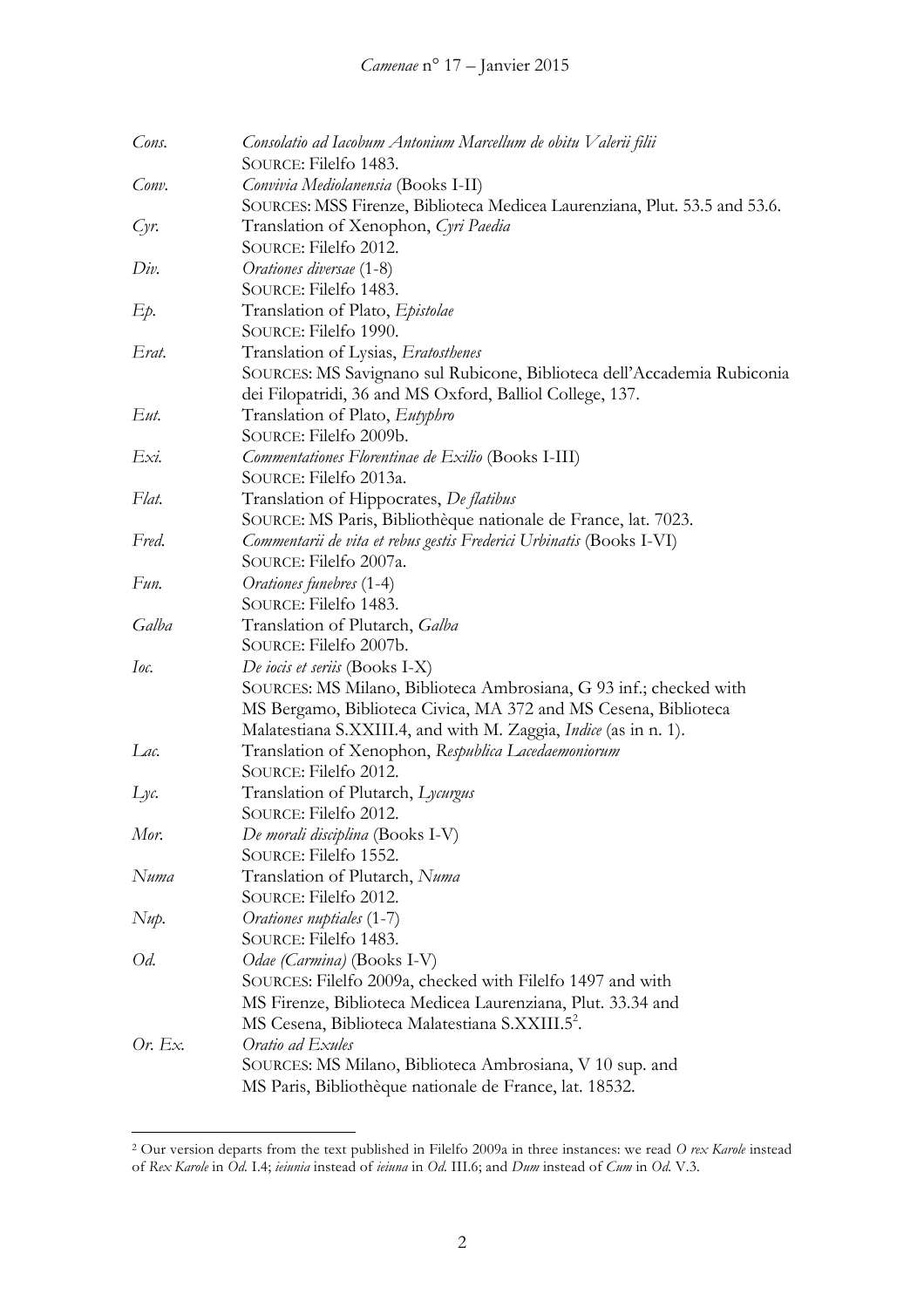| Otho   | Translation of Plutarch, Otho                                                 |
|--------|-------------------------------------------------------------------------------|
|        | SOURCE: Filelfo 2007b.                                                        |
| Par.   | Oratio parentalis de divi Francisci Sphortiae Mediolanensium ducis felicitate |
|        | SOURCE: Filelfo 2015a.                                                        |
| Pass.  | Translation of Hippocrates, De passionibus (De morbis)                        |
|        | SOURCE: MS Paris, Bibliothèque nationale de France, lat. 7023.                |
| PhE    | Epistolae (Books 1-48)                                                        |
|        | SOURCE: Filelfo $2015b^3$ .                                                   |
| Psy.   | De Psychagogia (Books I-III)                                                  |
|        | SOURCE: Filelfo 1997 <sup>4</sup> .                                           |
| Rhet.  | Translation of Pseudo-Aristotle, Rhetorica ad Alexandrum                      |
|        | SOURCE: Filelfo 1483.                                                         |
| Sac.   | Two translations of Suda, <i>Ibesus</i> ( <i>De sacerdotio Christi</i> )      |
|        | SOURCE: Filelfo 2013b.                                                        |
| Sat.   | <i>Satyrae</i> (Books I-X)                                                    |
|        | SOURCE: Filelfo 1476, checked with MS València, Biblioteca Histórica          |
|        | de la Universitat, 398 and MS Città del Vaticano, Biblioteca Apostolica       |
|        | Vaticana, Reg. lat. 1981 <sup>5</sup> .                                       |
| Sol.   | Translation of Basilius Caesariensis, De vita solitaria                       |
|        | SOURCE: Filelfo 2009c.                                                        |
| Sphor. | <i>Sphortias</i> (Books I-XI)                                                 |
|        | SOURCE: Filelfo 2015a.                                                        |
| Troia  | Translation of Dion Chrysostomus, De Troia non capta                          |
|        | SOURCE: Filelfo 2008.                                                         |

REFERENCE EDITIONS OF FILELFO'S WRITINGS

<u> 1989 - Johann Stein, mars et al. 1989 - Anna ann an t-Anna ann an t-Anna ann an t-Anna ann an t-Anna ann an t-</u>

- Filelfo 1476 = F. Filelfo, *Satyrae,* Milano, Chr. Valdarpher, 1476.
- Filelfo 1483 = F. Filelfo, *Orationes et opuscula,* Milano, L. Pachel & U. Scinzenzeler, 1483/84.
- Filelfo 1497 = F. Filelfo, *Odae,* [Brescia], A. Britannicus, 1497.
- Filelfo 1552 = F. Filelfo, *De morali disciplina,* Venezia, G. Scottus, 1552.
- Filelfo 1990 = J. Hankins, *Plato in the Italian Renaissance,* Leiden, Brill [Columbia Studies in the Classical Tradition, 17], 1990.
- Filelfo 1997 = F. Filelfo, *De psychagogia. Editio princeps dal Laurenziano 58,15*, ed. G. Cortassa, E.V. Maltese, Alessandria, Edizioni dell'Orso [Hellenica, 1], 1997.
- Filelfo 2005 = F. Filelfo, *Satyrae I (Decadi I-V),* ed. S. Fiaschi, Roma, Edizioni di Storia e Letteratura [Studi e Testi del Rinascimento Europeo, 26], 2005.
- Filelfo 2007a = F. Filelfo, *Commentarii de vita et rebus gestis Frederici Urbinatis Societatis Italicae imperatoris*, ed. L. Giannobile, Pisa, Università degli Studi, 2007.
- Filelfo 2007b = M. Pade, *The Reception of Plutarch's* Lives *in Fifteenth-Century Italy,* Copenhagen, Museum Tusculanum Press, 2007.

<sup>4</sup> We are much obliged to Enrico V. Maltese for providing us with the Greek text of his *De Psychagogia* edition.

<sup>3</sup> The references to Filelfo's *Collected Letters* are first to the book and then to the sequence of the letters within that book. As such PhE·08.24 is to be understood as letter 24 of Book 8, etc. In addition, the Greek letters have a progressive serial number from Φ·001 to Φ·110.

<sup>5</sup> The partial edition in Filelfo 2005 is not entirely reliable. In the incipits alone, for example, it prints, against all three witnesses we collated and without any annotation in the critical apparatus: *nunc* instead of the correct *hunc* in *Sat.* II.1; *monacus* instead of *monachus* in *Sat.* II.7; and *vocare* instead of *vocari* in *Sat.* V.8.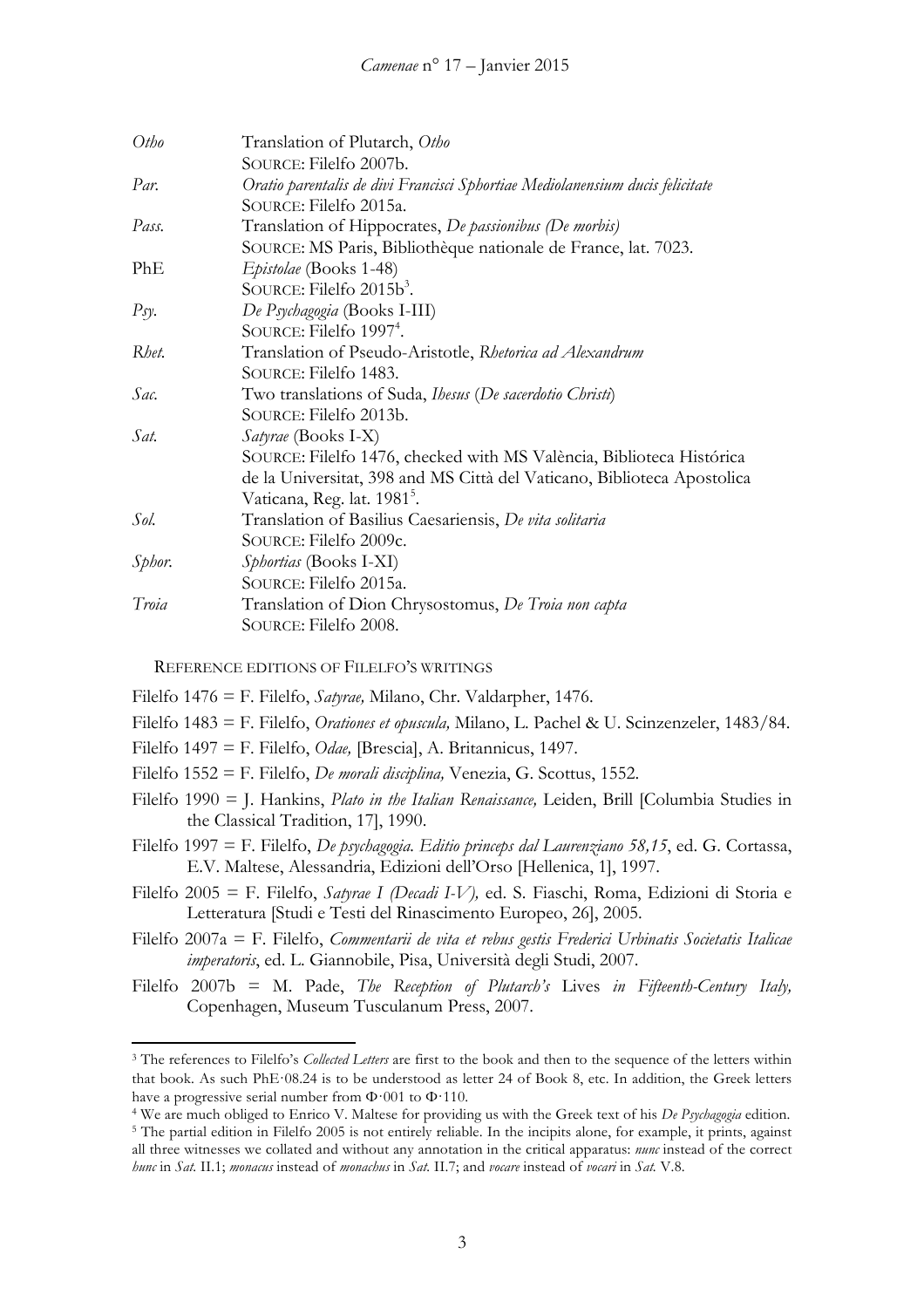- Filelfo 2008 = F. Filelfo, *Dione Crisostomo, Captivitatem Ilii non fuisse. Traduzione latina di Francesco Filelfo,* ed. S. Leotta, Messina, Centro Interdipartimentale di Studi Umanistici, 2008.
- Filelfo 2009a = F. Filelfo, *Odes,* ed. and trans. D. Robin, Cambridge, MA, Harvard University Press [I Tatti Renaissance Library, 41], 2009.
- Filelfo 2009b = Platonis *Euthyphron* Francisco Philelfo interprete, *Lysis* Petro Candido Decembrio interprete, ed. S. Martinelli Tempesta, Firenze, Sismel – Edizioni del Galluzzo, 2009.
- Filelfo 2009c = J. De Keyser, « Solitari ma non soli. Traduzioni umanistiche della lettera *De vita solitaria* di Basilio di Cesarea, » *Medioevo greco. Rivista di storia e filologia bizantina*, 9, 2009, p. 53-83.
- Filelfo 2012 = F. Filelfo, *Traduzioni da Senofonte e Plutarco. Respublica Lacedaemoniorum, Agesilaus, Lycurgus, Numa, Cyri Paedia*, ed. J. De Keyser, Alessandria, Edizioni dell'Orso [Hellenica, 44], 2012.
- Filelfo 2013a = F. Filelfo, *On Exile (Commentationes Florentinae de Exilio)*, ed. J. De Keyser, trans. W.S. Blanchard, Cambridge, MA, Harvard University Press [I Tatti Renaissance Library, 55], 2013.
- Filelfo 2013b = J. De Keyser, « Early Modern Latin Translations of the Apocryphal *De Sacerdotio Christi* », *Lias. Journal of Early Modern Intellectual Culture and Its Sources*, 40(1), 2013, p. 29-82.
- Filelfo 2015a = *Francesco Filelfo and Francesco Sforza. Critical edition of Filelfo's* Sphortias *and*  Oratio parentalis, ed. J. De Keyser, Hildesheim–Zürich–New York, Georg Olms Verlag [Noctes Neolatinae, 22], 2015.
- Filelfo 2015b = F. Filelfo, *Collected Letters* (*Epistolarum Libri XLVIII*), ed. J. De Keyser, Alessandria, Edizioni dell'Orso [Hellenica, 54], 2015.

## INCIPITARIUM

## *An abbreviation followed by* π *refers to the respective preface or dedication letter.*

| A me iandiu nullas litteras accepisti; id quod non mea de      | PhE·31.60 |
|----------------------------------------------------------------|-----------|
| A quo meas accepisti litteras, pater reverendissime, audies    | PhE·45.34 |
| Ab eo veniunt ad te litterae, invictissime dux Alphonse        | PhE·44.01 |
| Abeunti mihi nuper ex urbe Mantua, quo una cum principe        | PhE·15.23 |
| Absalonis iudicium de Laurae meae vita ita me animi            | PhE·43.12 |
| Abuteris, Blasi Ghigline, facilitate modestiaque mea. Et facis | PhE·13.43 |
| Accepi a non nullis tibi esse illud Alberti Magni opus, quod   | PhE·12.54 |
| Accepi a nostro Bonoaccursio Pisano quam apte et eleganter     | PhE·13.20 |
| Accepi binas litteras tuas eodem die, cum primum ex castris    | PhE·10.39 |
| Accepi binas litteras tuas posteaquam Urbinum revertisses      | PhE·32.04 |
| Accepi equidem a non nullis viris gravibus et amicis, pater    | PhE·31.09 |
| Accepi esse apud vos quosdam priscos de arte grammatica        | PhE·09.37 |
| Accepi et plantas, quas non sine desyderio expectabam          | PhE·23.22 |
| Accepi ex litteris Iohannis Marii filii, cum eximiam tuam      | PhE·12.72 |
| Accepi hodie litteras tuas, quas nuper ex Rhagusio pridie      | PhE·17.26 |
| Accepi litteras tuas ad me, et cum his eas binas, quas duo     | PhE·11.29 |
| Accepi litteras tuas et cum his quas Thomas medicus ad         | PhE·12.87 |
|                                                                |           |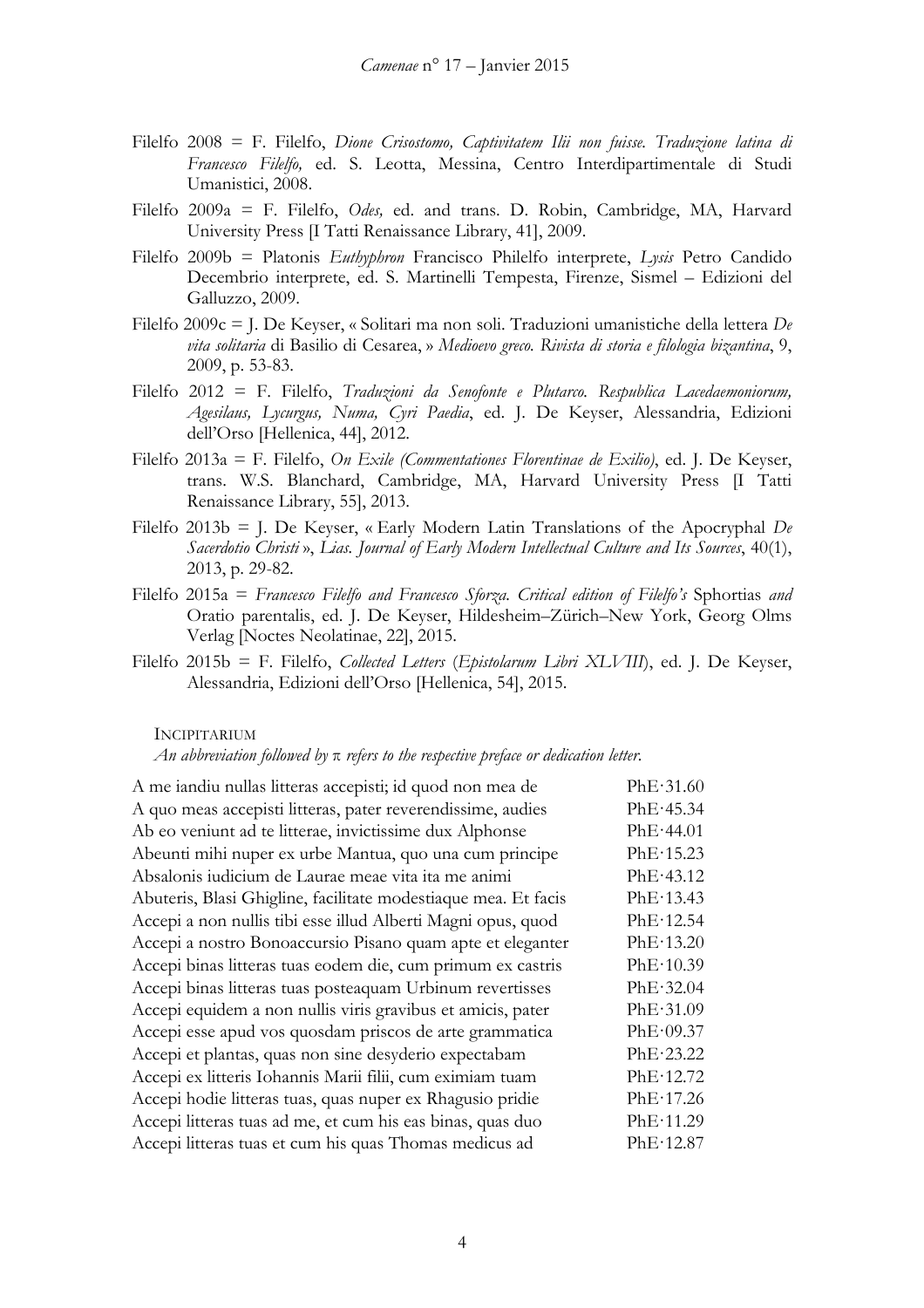Accepi litteras tuas, fili Mari; quibus lectis haud facile PhE·32.28 Accepi litteras tuas, pater humanissime, perlegique libenter PhE·45.18 Accepi litteras tuas, pater illustrissime, cum mea incredibili PhE·31.59 Accepi litteras tuas, quas diu multumque concupitas vix PhE·32.26 Accepi litteras tuas, quibus non dubio declarasti tibi meum PhE·01.04 Accepi superiore hyeme tuas litteras, et illas quidem PhE·12.64 Accepi te ab amplissimo tuo sapientissimoque senatu eius PhE·29.35 Accepi te Senae declaratum episcopum; quod et tibi et PhE·07.58 Accepi tuas litteras ex Venetiis; quas tuus ille familiaris PhE·13.45 Accepi tuas litteras, quas ad decimum Kalendas Februarias PhE·15.45 Accepisse te mihi non commode esse Florentiae, intellexi PhE·02.45 Accersitus a Sisto Quarto, pontifice maximo, benificentissimis PhE·41.18 Accipies ex Galeacio isto Chremensi, qui meas pertulit PhE·06.40 Accipies ex Iohanne Diedo, collega tuo, qua in re tuo PhE·34.03 Accipio frequenter ex aliis qui Florentia ad nos eunt PhE·31.48 Accursius Pisanus, cognomento Bonus, cum esset a me PhE·10.06 Accusandus es doli mali (mea quidem sententia), qui ante PhE·32.02 Accusare negligentiae me videris quod iandiu ad te nihil PhE·05.41 Accusarem ego te profecto vel oblivionis vel negligentiae PhE·12.32 Accusarem te mendacii, si scirem te huiusmodi accusationem PhE·16.21 Accusas me negligentiae; quod equidem permoleste ferrem PhE·05.32 Ad caelum, Paraclete, laudibus me / effers exuperans *Od.* II.9 Ad caetera fortunae commoda, quae Pherdinando regi PhE·40.11 Ad decimum Kalendas Iulias paulo post meridiem veni PhE·41.37 Ad decimum Kalendas Septembres dedi ad te litteras unas PhE·14.40 Ad decimum Kalendas Sextiles simul cum meis litteris ad PhE·10.19 Ad ea quae intelligere a me cupis, paucis respondeo. Nam PhE·14.33 Ad ea quae petieras proximis diebus, respondi tibi. Quod PhE·11.56 Ad ea quae petisti et de Verona et de Patavio, quopacto PhE·41.06 Ad ea quae scripsisti, tibi coram, cum istuc venero PhE·30.32 Ad eas litteras, quas Idibus Martiis tibi reddendas ad PhE·16.06 Ad nos laetior est perlatus nuncius, Sistum cum universa PhE·46.31 Ad octavum Kalendas Augustas hasce litteras ad te dedi PhE·29.07 Ad octavum Kalendas Maias, qui dies Georgio martyri PhE·43.18 Ad pristinam meam erga te observantiam tantum nunc PhE·09.87 Ad quartum decimum Kalendas Februarias scripseram tibi PhE·30.03 Ad quartum decimum Kalendas Ianuarias scripseram ad te PhE·14.14 Ad quartum Kalendas Octobres meis ad te litteris sum PhE·04.22 Ad quintum Idus Apriles dedi ad te, pater humanissime PhE·18.53 Ad quintum Idus Quintiles dedi ad te litteras, quibus PhE·04.10 Ad septimum Idus Augustas, cum iam meas litteras PhE·09.56 Ad sextum Idus Octobres Ticinum huc perveni, ut ex PhE·03.20 Ad sextum Idus Octobres veni Ticinum, ubi continuus PhE·09.72 Ad sextumdecimum Kalendas Iunias respondi ad ea tibi PhE·30.29 Ad triduum usque ad summum solvere hinc decrevi PhE·01.22 Addere si stulto socium se Matthia perget *Ioc.* II.24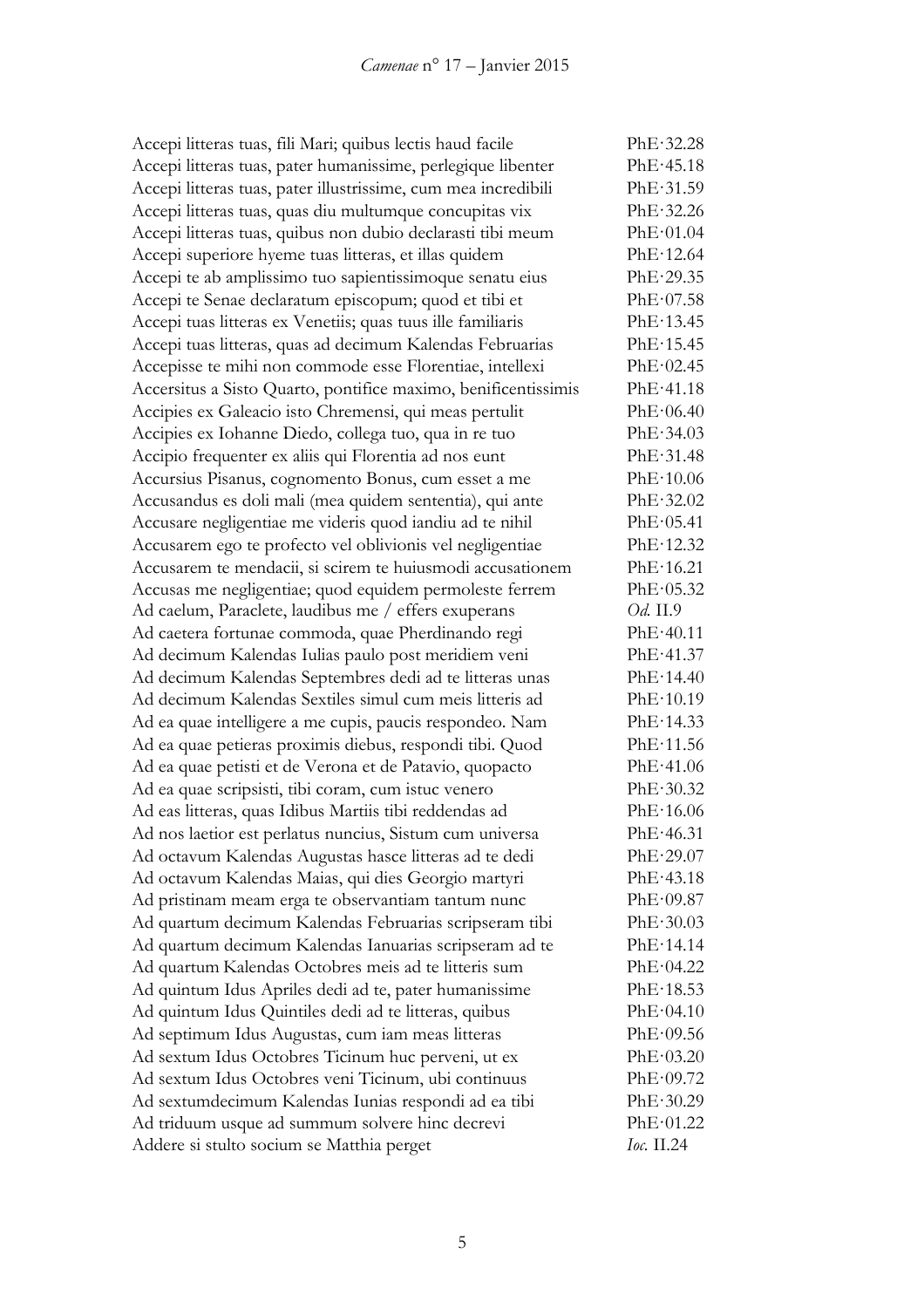| Adhortatio tua mihi maiorem in modum probari debet                                               | PhE·05.52         |
|--------------------------------------------------------------------------------------------------|-------------------|
| Adhortationem tuam etsi bonam in partem accipio                                                  | PhE·03.39         |
| Adhortationem tuam non invitus audivi, quippe qui                                                | PhE·05.10         |
| Adhortationem tuam, pater modestissime, libenter admitto                                         | PhE·03.14         |
| Admitto excusationem tuam quod serius ad ea mihi                                                 | PhE·47.09         |
| Admonitionem tuam et probo et plurimi facio, utpote                                              | PhE·06.63         |
| Admonitionem tuam libenter admitto ac probo                                                      | PhE·01.32         |
| Admonuerunt me hi sacri dies ut te per litteras adirem                                           | PhE·15.70         |
| Admonuit me superior Lacedaemoniorum Respublica                                                  | $A$ ge. $\pi$     |
| Adolescens quidam (auditor tuus, ut audio), quaesivit                                            | PhE·39.03         |
| Adolescens quidam Mediolanensis reddidit mihi hodie                                              | PhE·45.43         |
| Adolescens quidam Mediolanensis, aequalis tuus aut                                               | PhE·10.49         |
| Adolescens quidam quottidie tuo nomine a me petit ut                                             | PhE·44.10         |
| Aediles plus, Cicche, nihil fecere rogati                                                        | <i>Ioc.</i> I.64  |
| Aegeum mare, quod scire vis, alii dictum putant ab Aegeo                                         | PhE·02.50         |
| Aemulus Alcidae repetis Phlegetonte subacto                                                      | Sat. III.9        |
| Aenea decus eximium et spes summa Camenae                                                        | <i>Ioc.</i> V.18  |
| Aenice, distuleras nimium mihi, Davale, gratas                                                   | Od. III.3         |
| Aenice, quem lateri fidum sibi, Davale, iungit                                                   | <i>Od.</i> II.6   |
| Aenice, quid facio si forsan, Davale, quaeras                                                    | <i>Od.</i> IV.8   |
| Aenice, quid mirum, si te complexer amore?                                                       | Sat. VII.3        |
| Aequanimitatem tuam atque constantiam, Laurenti Medices                                          | PhE·31.45         |
| Aequatos agit aura sinus fluctuque iacenti                                                       | Ioc. IV.1         |
| Aeque mihi amicus est qui tibi meas reddidit litteras atque                                      | PhE·10.05         |
| Aeque tuam humanitatem laudo atque tabellariorum                                                 | PhE·06.18         |
| Aequoris undisoni domitor tria, maxime Theseu                                                    | Ioc. II.49        |
| Aes illud omne quod diuturniore silentio conflaras mecum                                         | PhE.29.09         |
| Aes tibi conflatum, Prosper, dissolve, Chamuli                                                   | Ioc. V.19         |
| Aethereo dilecte Iovi cunctisque, Lycurge, caelicolis                                            | Lac. π            |
| Affer opem vati, rogo te, mi care Iohannes                                                       | Ioc. VIII.32      |
|                                                                                                  | PhE·32.15         |
| Affers mihi semper aliquod argumentum scribendi tibi<br>Afflari, Gaspar, caelesti numine vatem   | Іос. II.31        |
| Agasicles, rex Lacedaemoniorum, admirante quodam                                                 | Apo. Lac.         |
| Agnovi tuam epistolam, quemadmodum amicorum filios                                               | Sol.              |
|                                                                                                  | PhE·01.05         |
| Ago tibi gratias immortalis quod tanta benivolentia me<br>Aiebat multos Dyonisius esse sophistas | Ioc. 1.102        |
| Aiunt te, mi Cato, factum avariusculum, quod plurimum                                            | PhE·09.38         |
|                                                                                                  |                   |
| Alberthum nostrum Zancarium, Enochi filium, concessisse                                          | PhE·27.40         |
| Alea quem fovit, vitio Porcellius omni                                                           | <i>Ioc.</i> IV.50 |
| Alexandrum Assanem, ut tibi maiorem in modum                                                     | PhE·18.45         |
| Aliunde, mi Galeaci, tibi consule. Nam hoc tempore                                               | PhE·06.34         |
| Alphonse, nostri lucidum saecli iubar / decusque regum                                           | Od. IV.9          |
| Alphonsum, regem illum sapientissimum et optimum                                                 | PhE·40.10         |
| Alphonsus Atheniensis est, ut scis, ex ordine religionis                                         | PhE·37.27         |
| Ambrosi, tandem ferus ille Mavors / ac Fames, duros                                              | Od. III.4         |
| Ambrosius Gentilis Derthonensis iurisconsultus, suo                                              | PhE·10.34         |
| Ambrosius Gentilis Derthonensis, necessarius tuus, ut                                            | PhE·09.76         |
| Ambrosius queritur monachus quod legis amicae                                                    | <i>Sat.</i> II.7  |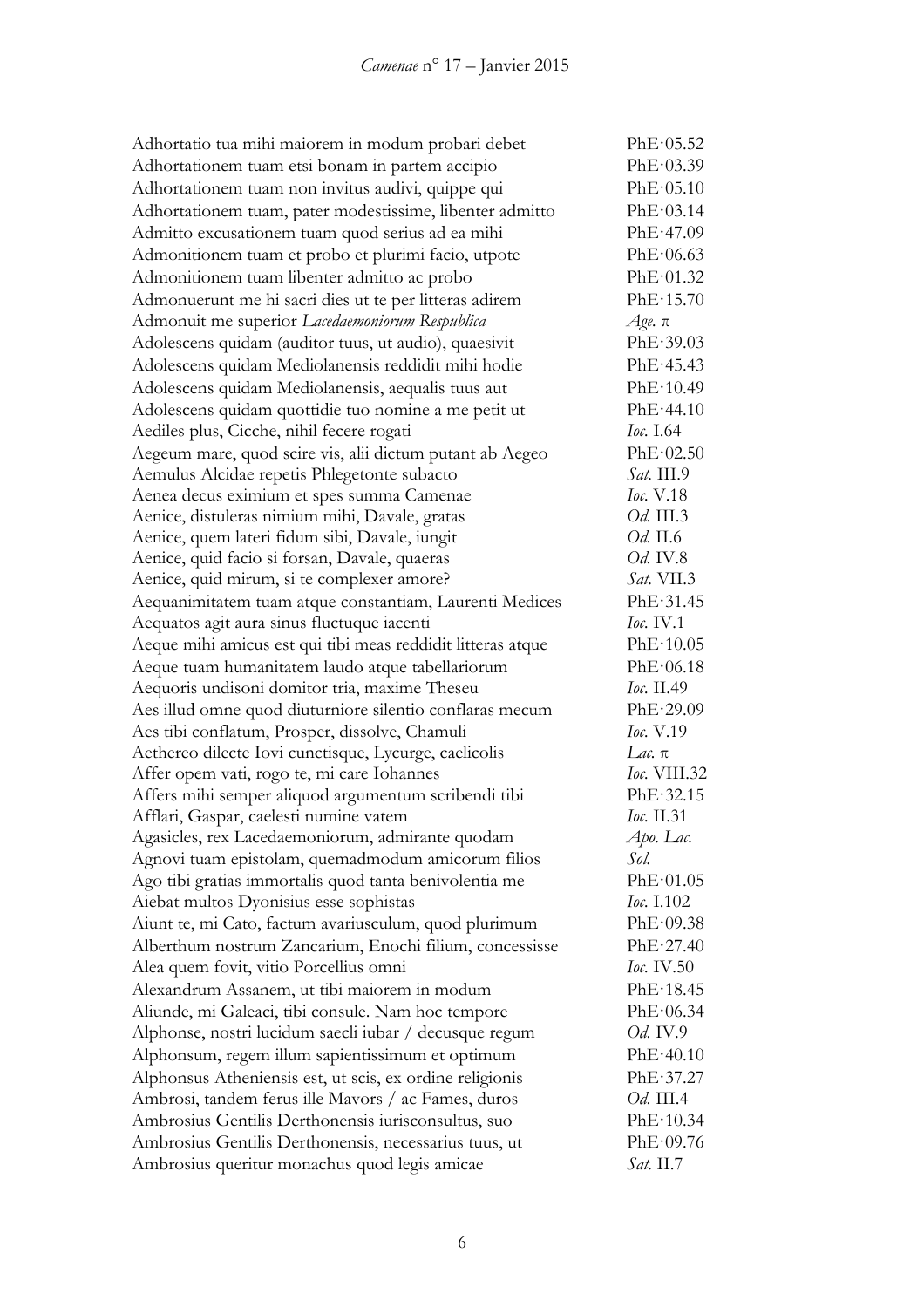| Amici quidam tui quibus ego familiarissime utor               | PhE·12.01          |
|---------------------------------------------------------------|--------------------|
| Amicus ille tuus nec orationem mihi tuam ostendit nec         | PhE·13.29          |
| Amplissimus Novariensis episcopus, Iohannes Arcimboldus       | PhE·29.39          |
| Anaxagoras Clazomenius, vir ex Ionica philosophia             | $Mor.$ III         |
| Andrea, dum placida nobis munuscula mittis                    | Od. III.5          |
| Angele, quem veteri probitas mihi iungit amore                | $loc.$ II.26       |
| Angele, quod precibus totiens contenderis, ecce               | Sat. VII.8         |
| Angele, si gratus voluisset primus haberi                     | loc. V.5           |
| Angelus Actiolae manans ab origine gentis                     | <i>Ioc.</i> II.56  |
| Angelus Actiolus, nobilis Florentinus et idem                 | PhE·15.71          |
| Angelus Actiolus, ornatissimus eques auratus, qui te          | PhE·06.46          |
| Angusto ne calle ruens diverberet aures                       | $Ioc.$ I.4         |
| Animadverti ex tuis ad me litteris tibi fortunam quam         | PhE·07.22          |
| Animadverto esse te occupatissimum, qui, cum hinc             | PhE·27.05          |
| Annua byrrheti mihi quae munuscula debes                      | Ioc. IV.5          |
| Annua fac: veniant, quae debes, Matthia, vati                 | <i>Ioc.</i> VI.57  |
| Annua iam propere nobis ieiunia, Sacce                        | Sat. VI.3          |
| Annum hunc Florentinae debeo reipublicae. Itaque              | PhE·02.58          |
| Annus hic, o Gaspar, agitur iam tertius, ex quo               | Ioc. X.4           |
| Annus prope iam praeteriit posteaquam binas duntaxat          | PhE·17.29          |
| Ante iterum prisci quem praedixere prophetae                  | <i>Ioc.</i> V.56   |
| Ante reor totum longe lateque cremabit                        | <i>Ioc.</i> III.26 |
| Antevertis tu quidem, mi Alberthe, ut qui negligentiae        | PhE·05.42          |
| Antigonum regem familiaris quidam, Aristodemus                | PhE·34.04          |
| Antipodas Titan radiis spargebat Eois                         | Sphor. VII         |
| Antonelle, mei nolim rurbere cavillis                         | Ioc. 1.80          |
| Antonellus amat Musas, qui Troilon ipsum                      | <i>Ioc.</i> VI.63  |
| Antoni, cui longa fides cognomina Longi                       | Ioc. $II.28$       |
| Antoni, pereat quae te cruciare podagra                       | $Sat.$ III.6       |
| Antoni, pereat quae te febris improba torquet                 | <i>Ioc.</i> IX.75  |
| Antoni, pulchram modo te duxisse puellam                      | <i>Sat.</i> VIII.9 |
| Antonio Lyttae, Mediolanensi presbytero, litteras ad te dedi  | PhE·11.58          |
| Antoni Rembalde, meae pars maxima vitae                       | Sat. VII.2         |
| Antonius Auximanus, scriba vester, vir sane non minus         | PhE·36.21          |
| Antonius Capanorensis, qui a principe Lucensi orator it       | PhE·01.47          |
| Antonius Florentinus, fictor et excussor egregius aeque       | PhE·06.16          |
| Antonius Pistoriensis quae istinc abiens a te coram acceperat | PhE·30.34          |
| Apollinis oraculum quoddam (quod dicitur περί τοῦ ἰσθμοῦ)     | PhE·20.24          |
| Apollonii Tyanei, Pythagoricae disciplinae philosophi         | PhE·34.10          |
| Appianum, qui Graece illam scripsit historiam, cui 'regiae'   | PhE·26.04          |
| Appollonium tuum de praepositionum constructione              | PhE·17.07          |
| Appropinquat iam Augustus; quod ad tempus me ad vos           | PhE·09.53          |
| Aptior est ulla quae vituperatio, Gaspar                      | <i>Ioc.</i> X.44   |
| Apud eum principem senatumque versaris, ut                    | PhE·38.29          |
| Archippi ac Philonidis familiares ad nos venerunt et          | Ep.9               |
| Arcimbolde, gravi me voce hortaris ut alta                    | Od. I.10           |
| Arcimbolde, virum quem Gallia praedicat omnis                 | Sat. VIII.4        |
| Aristides Atheniensis, cognomento 'Iustus', cum legatus       | PhE·04.03          |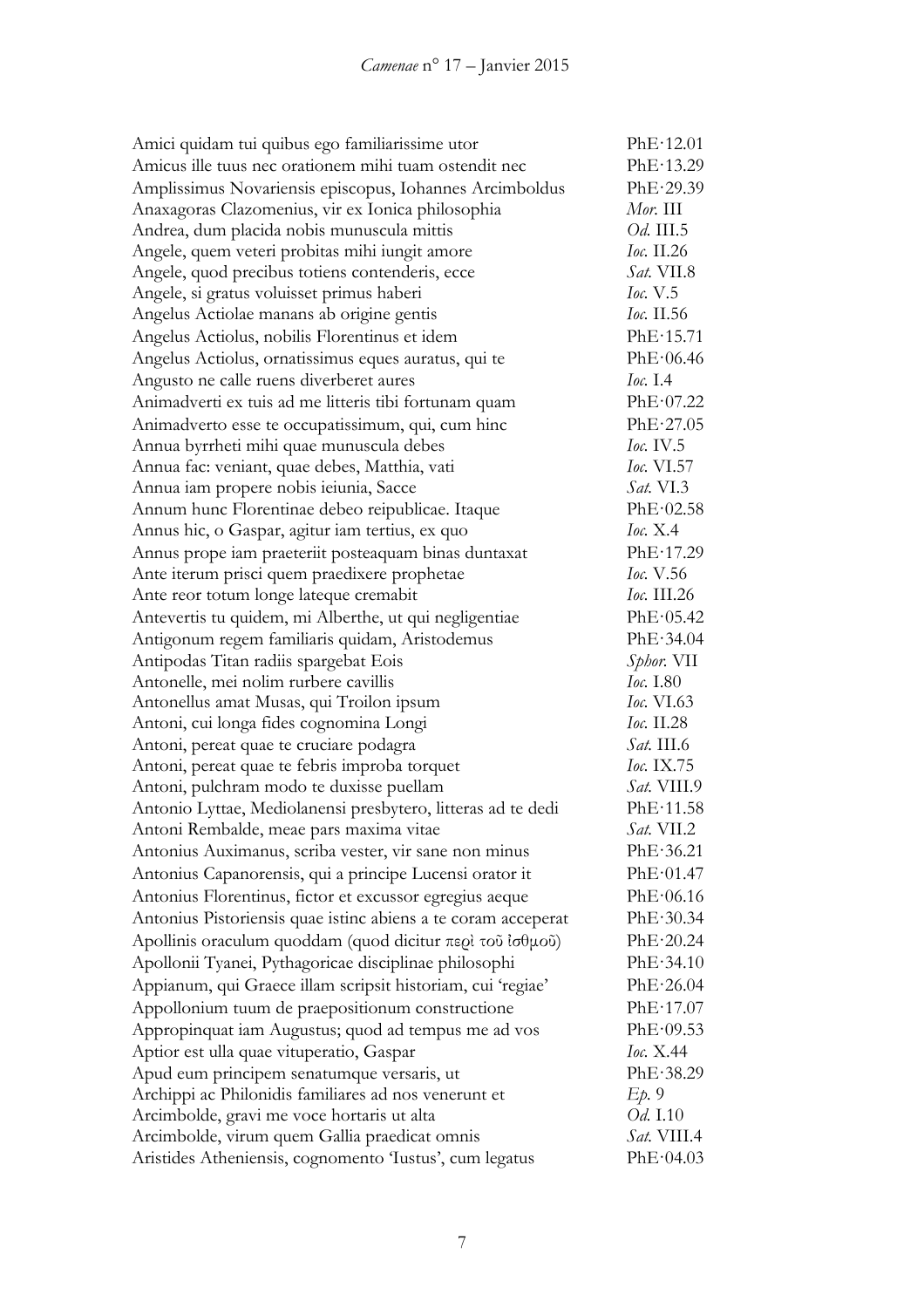| Aristoteles Alexandro regi salutem dicit. Sum tuis litteris factus | $R$ <i>het</i> . $\pi$ 2         |
|--------------------------------------------------------------------|----------------------------------|
| Aristoteles ille peripateticus, qui ob singularem quandam          | Nup. 1                           |
| Aristotelis artes ad Theodecten, quod antea te monui               | PhE·01.45                        |
| Aristotelis Rhetoricam ad Alexandrum regem, quam nuper             | PhE·02.16                        |
| Arripienti mihi arundinem ut pro nostra vetere ac summa            | PhE.32.23                        |
| Arte Guido illustris medica, quam Phoebus Apollo                   | <i>Ioc.</i> VII.90               |
| Arte nihil melius, rerum natura creatrix                           | <i>Ioc.</i> III.29               |
| Arundinis officio te abstinuisse diutius quam vellem               | PhE.39.11                        |
| Aspicite, o proceres, quem nobis summa potestas                    | Ioc. IV.19                       |
| Aspirat vaesana meis fortuna cavillis                              | $loc.$ II.1                      |
| Assentare, Colax, et blande cuncta locutus                         | <i>Sat.</i> IV.5                 |
| Ast aliud virtute nihil praestantius una                           | <i>Ioc.</i> I.52                 |
| Astra iuris nunquam possunt nocuisse probatis                      | <i>Ioc.</i> V.24                 |
| Astra Pio minitantur, Otho, caelestia mortem                       | Ioc. IX.23                       |
| At iunior imperator Otho, cum primum illuxisset                    | Otho                             |
| Attentius mihi, Laurenti Medices, atque accuratius                 | Mor. IV                          |
| Audio istic esse libros quosdam vaenalis, e quorum numero          | PhE·25.45                        |
| Audio istic esse presbyterum quendam Cremonensem                   | PhE·04.07                        |
| Audio librorum impressores (quos vocant) nescio quos               | PhE·40.15                        |
| Audio libros esse Graecos permultos nuper ad vos perlatos          | PhE·16.09                        |
| Audio, Marchesi, quanto cruciare dolore                            | Ioc. V.46                        |
| Audio Matthiam tuum (vel nostrum potius) ex patria                 | PhE·08.21                        |
| Audio, Pacine, te sopnio quodam humidiore excitatum                | PhE·14.32                        |
| Audio te angi animi ex obitu Alphinae matris                       | PhE·43.13                        |
| Audio te apud cauponem nescio quem divertisse, rem                 | PhE·35.30                        |
|                                                                    |                                  |
| Audio te Dioni et nunc esse et fuisse semper tam                   | $E_{\text{D}}$ , 10<br>PhE·07.34 |
| Audio te functum Massiliae magistratu, et eo quidem                | <i>Ioc.</i> VI.66                |
| Audio te nimium clunis agitare, Gerarde                            |                                  |
| Audio te reliquisse Alphonsum regem et esse Romae                  | PhE·09.03                        |
| Audivi nunc ex homine amicissimo eo te die meas litteras           | PhE·15.48                        |
| Audivi quae scripsisti omnia; et Barbari nostri consilium          | PhE·04.43                        |
| Augeat omnipotens ut res Fortuna secundas                          | Sphor. VI                        |
| Augustine, queri quid pergis, Rufe, quod unus                      | <i>Ioc.</i> VII.24               |
| Aula tuum reditum laetis applausibus omnis                         | <i>Ioc.</i> IV.15                |
| Aulae dura nimis vita est, Mercate, nec ulli                       | <i>Ioc.</i> VII.76               |
| Aurea noctifugus iam Lucifer astra fugabat                         | Sphor. III                       |
| Aut rem, Cicche, meam propera navare vel iro                       | Ioc. I.91                        |
| Baldassar Cremensis, qui medicinae studet apud vos                 | PhE·12.71                        |
| Baldus Martyrellus et tibi iampridem et mihi ut est                | PhE·13.50                        |
| Baptista Maiolinus, vir Pisanus ac plane optimus, cum              | PhE·18.12                        |
| Bardo Leofrancus memorat mihi, Trocte, diserto                     | <i>Ioc.</i> IV.45                |
| Barnabaes armis praestans bellique gerendi                         | <i>Ioc.</i> X.11                 |
| Bartholomaee, sacris semper nova munera Musis                      | <i>Ioc.</i> III.34               |
| Bartholomaee, tibi iam debent plura sorores                        | <i>Ioc.</i> IV.25                |
| Bartholomaeo Collensi, iurisperito humanissimoque viro             | PhE·12.30                        |
| Bartholomaeus Catias, Novariensis iurisconsultus, me               | PhE·06.09                        |
| Bartholomaeus Petro Cremonensis quotiens ad nos istinc             | PhE·38.08                        |
|                                                                    |                                  |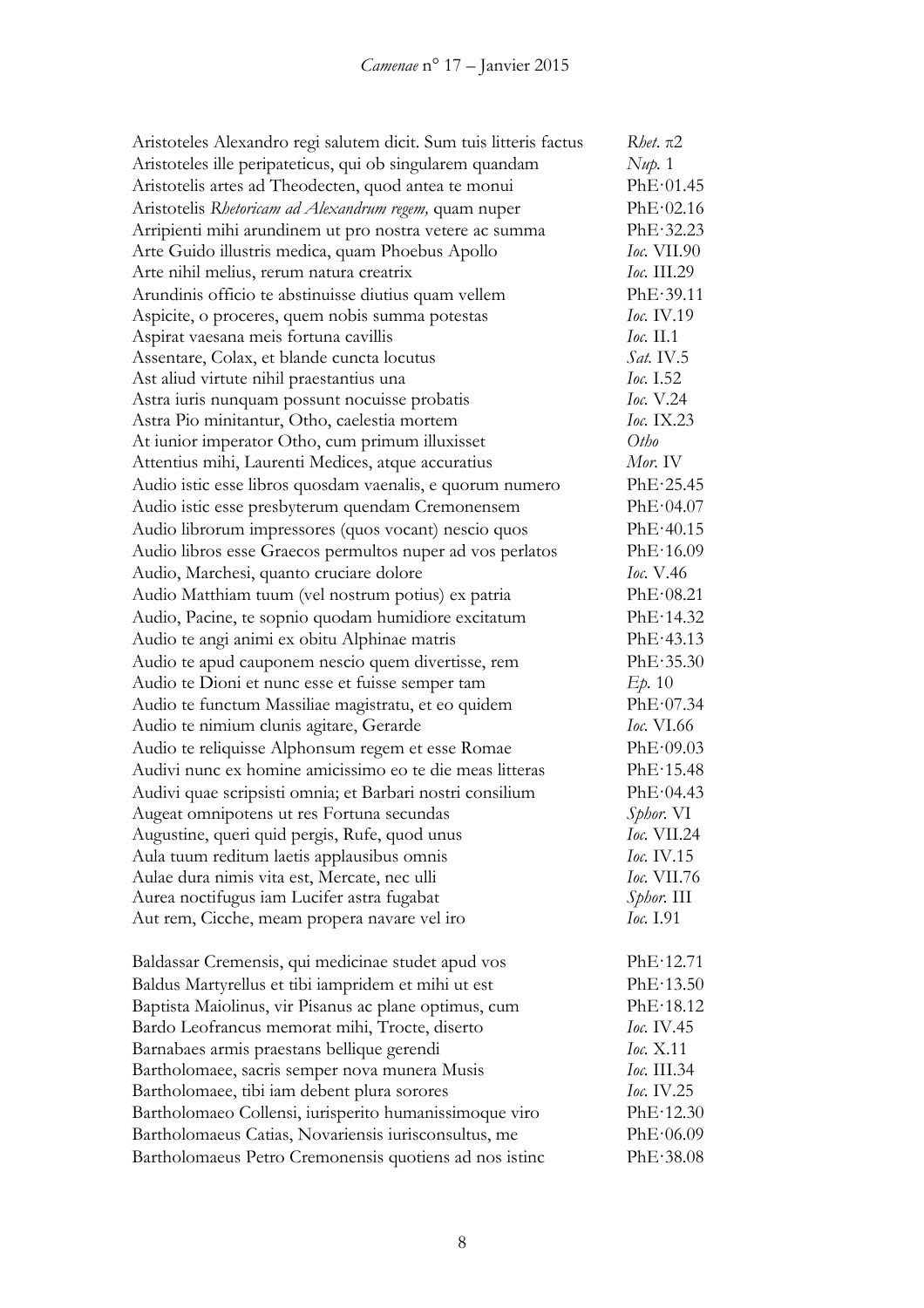| Basinium meum, qui magno ingegno est et bonus                | Od. V.7           |
|--------------------------------------------------------------|-------------------|
| Beccariam Petrum dum mecum mente voluto                      | Ioc. II.22        |
| Belligeras age, diva, manus, Iove nata parente               | Sphor. X          |
| Benedictum Morandum, virum sane cum apprime eruditum         | PhE·26.03         |
| Bertholla noster, qui ad te venit, faciet de omni statu meo  | PhE·14.49         |
| Bessario, reverendissimus in Christo Ihesu ac idem           | PhE·14.46         |
| Biantis illius Prienensis, qui inter septem Graeciae         | PhE.35.01         |
| Binae litterae tuae, et eae quidem ornatissimae, eodem       | PhE·13.11         |
| Binae mihi eodem die redditae sunt litterae tuae, non        | PhE·25.40         |
| Binas accepi a te litteras, quibus luce etiam ipsa clarius   | PhE·30.20         |
| Binas accepi litteras tuas posteaquam veni Romam             | PhE·41.34         |
| Binas accepi litteras tuas, pater reverendissime, posteaquam | PhE·46.33         |
| Binas ad te nuper litteras dedi: alteras ad decimum          | PhE·14.44         |
| Binas litteras diebus proximis ad te dedi; quibus non        | PhE·12.67         |
| Binas litteras tuas, quas non eodem tempore ad me            | PhE·14.07         |
| Binas sub idem fere tempus litteras tuas accepi; quarum      | PhE·35.28         |
| Binis aliis litteris tibi significavi Iohannem Caimum neque  | PhE·11.60         |
| Binis caseolos linguis, Iannete, quaternos                   | <i>Ioc.</i> IX.46 |
| Binis litteris meis, quas vestro illi tubicini ad te dedi    | PhE·28.46         |
| Bis deinceps, posteaquam tertiana febre sum liberatus        | PhE·15.09         |
| Blanca, dei Natalis adest, qui munera pacis                  | Ioc. III.14       |
| Blanca, tibi incolumis servent natosque virumque             | Ioc. $H.63$       |
| Blanca, tuum vatem cruciat mora tardior orbe                 | <i>Ioc.</i> II.55 |
| Bonitatem ingenii tui humanitatemque praecipuam et           | PhE·36.28         |
| Bononiae hoc semestri futurus sum, hoc est a Kalendas        | PhE·02.87         |
| Bononiam (quod tibi voluptati fore certo scio) sum           | PhE·02.83         |
| Bononiensis huius reipublicae status, quibus procellis       | PhE·01.50         |
| Bornii Salae obitum, quem ternis litteris mihi significasti  | PhE·31.16         |
| Borrhomaee decus generis sublime vetusti                     | <i>Ioc.</i> VI.14 |
| Brevi ad te ibo, Romam petiturus, nisi ab iis fuero          | PhE·06.27         |
| Caecum non nulli amorem putant ob eam rationem               | PhE-45.23         |
| Caelestinus, qui mihi, aetatis annum agenti sextum           | PhE.39.07         |
| Caelicolis, Francisce, refer, dux maxime, grates             | <i>Ioc.</i> IV.44 |
| Caesar ille, cui omnium primo cognomentum 'Augusto'          | PhE·38.40         |
| Calcar equo properans, quantum potes, adde volanti           | Ioc. 1.98         |
| Calx, Malatesta, libri, princeps memorande, secundi          | Ioc. II.72        |
| Cana tibi, Francisce, fides et candida coniunx               | <b>Ioc.</b> VII.4 |
| Candida si levem cito det tibi frigida cunnum                | Ioc. 1.95         |
| Candide Leuce, nigro pectus perfuse veneno                   | Ioc. 1.20         |
| Candide, sanguineos mingit tibi mentula rivos                | <i>Ioc.</i> V.4   |
| Candidus hic Leucus depravat vestra poetae                   | Ioc. VI.52        |
| Candidus invehitur scelerum sentina volensque                | Ioc. VII.84       |
| Caproni, cunctos nullo discrimine carpis                     | <i>Ioc.</i> I.47  |
| Carminibus, mea Musa, Trechum celebrare Iohannem             | Ioc. I.101        |
| Carus Amaretus molluscas mittit amico                        | Ioc. V.11         |
| Caseolos iterum totidem, quos, Matthia, nobis                | <i>Ioc.</i> I.9   |
| Catervus Tholentinas, conterraneus meus ac iurisconsultus    | PhE·18.38         |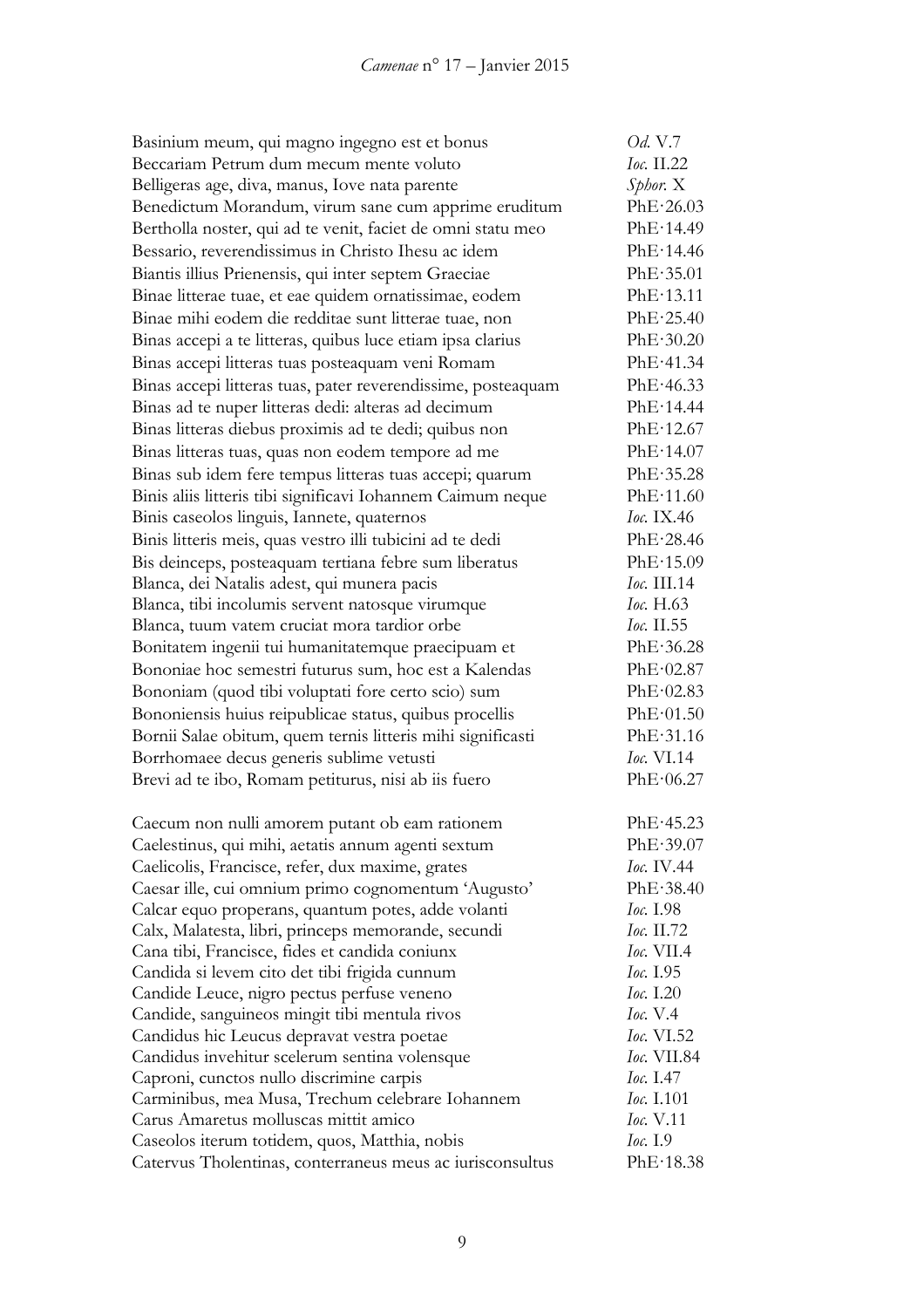| Caupones Ticini perdat Deus optimus omnes                   | <i>Ioc.</i> VI.46   |
|-------------------------------------------------------------|---------------------|
| Causa, Petre, mea multos persaepe labores                   | $loc.$ VII.23       |
| Cedat ut octavo, liber en hic septimus orat                 | <i>Ioc.</i> VII.100 |
| Cedit et Alcini Gabriel et Cypria tellus                    | <i>Ioc.</i> I.28    |
| Celebris quidem illa atque perillustris morum tuorum        | PhE·44.13           |
| Certius esse tuo nihil est, quod possit amore               | Ioc. II.20          |
| Certus honos et spes sumpti non vana laboris                | Ioc. 1.35           |
| Cetera me credas tecum lusisse, Malumbra                    | Ioc. IV.12          |
| Christophorus Pontremulensis, qui tibi reddidit litteras    | PhE·24.32           |
| Cicche, capos vati, lepores, perdicas, olivas               | <i>Ioc.</i> IX.61   |
| Cicche, decus vatum spes et tutela Camenae                  | $loc.$ III.9        |
| Cicche, meis semper tu rebus prospicis aeque                | Ioc. IV.55          |
| Cicche, meus princeps Musas veneratur et harum              | Ioc. III.52         |
| Cicche, moram tollens maiori munere vatem                   | Ioc. III.31         |
| Cicche, nihil prosunt Musae mihi, semper inane              | Ioc. IX.49          |
| Cicche, petunt Musae ne se patiaris inerti                  | Ioc. III.40         |
| Cicche, potes merito quidquid vis principis aures           | Ioc. IX.58          |
| Cicche, putas fortasse tuum iuvenescere vatem               | Ioc. $II.27$        |
| Cicche, quid auxilium tam longo tempore vati                | <i>Ioc.</i> VII.77  |
| Cicche, quid Italiam credis sentire, quod ipse              | Ioc. VIII.16        |
| Cicche, quod ignorat, nemo est qui diligat unde             | <i>Ioc.</i> VIII.37 |
| Cicche, ratis properet: non uno remige cursum               | <i>Ioc.</i> VI.50   |
| Cicche, ratis properet: non uno remige cursum               | <i>Ioc.</i> VII.10  |
| Cicche, sua noster fraetus gravitate Malumbra               | Ioc. 1.22           |
| Cicche, tuae generi fratrumque negotia nostri               | Ioc. VIII.12        |
| Cicche, tui, Calaber, non es, carissime, vatis              | Ioc. IX.45          |
| Cicche, tuum vates si tollat in aethera nomen               | Ioc. 1.93           |
| Cicche, tuus vates, qui te non pigrius unum                 | Ioc. V.23           |
| Cicche, vir in primis gravis es, qui vana referre           | Ioc. VI.23          |
| Ciccho nemo quidem nostro callentior usu                    | <i>Ioc.</i> II.38   |
| Cicchus abit Ticinum nec quod promisit amico                | Ioc. H.59           |
| Clare, quod oblitus non es, mi Petre, poetae                | Ioc. VII.27         |
| Clarus ab Hesperio qui surgens aequore totum                | Sat. IX.5           |
| Claude fores postisque sera, iunge ordine vectes            | Sat. 1.9            |
| Claudicat ut Sampson, sic nummus claudicat omnis            | Ioc. 1.79           |
| Claudius Ptolemaeus, Alexandrinus philosophus               | PhE·32.01           |
| Clunibus haerentem modulis Ismenia quondam                  | <i>Ioc.</i> III.16  |
| Codicem illum Antonii Siculi illius Cassarini, quo Platonis | PhE·06.53           |
| Codre, nimis semper nos insectaris, adulter                 | <i>Sat.</i> III.10  |
| Coepisti tandem sua restituisse parenti                     | <i>Od.</i> V.6      |
| Coepit Mediolani adeo pestilentia incrudescere, ut non      | PhE·09.28           |
| Cogit me Iohannes, cognomento Quietus, vel Irrequietus      | PhE·12.26           |
| Cogitanti aliquando mihi Spartam, quae omnium una           | Lac.                |
| Cognovi ex binis litteris tuis te nihil eorum neglexisse    | PhE·15.27           |
| Colella Aversanus dixit mihi verbis tuis esse tibi non      | PhE·16.29           |
| Collige te fortemque gerens concedere noli                  | Ioc. 1.43           |
| Commendas mihi per litteras virum optimum et ea             | PhE·02.08           |
| Commendatio tua de Laurentio Veneto erit mihi loco          | PhE·13.03           |
| Commendavi te per litteras Iohanni Argyropulo               | PhE·05.04           |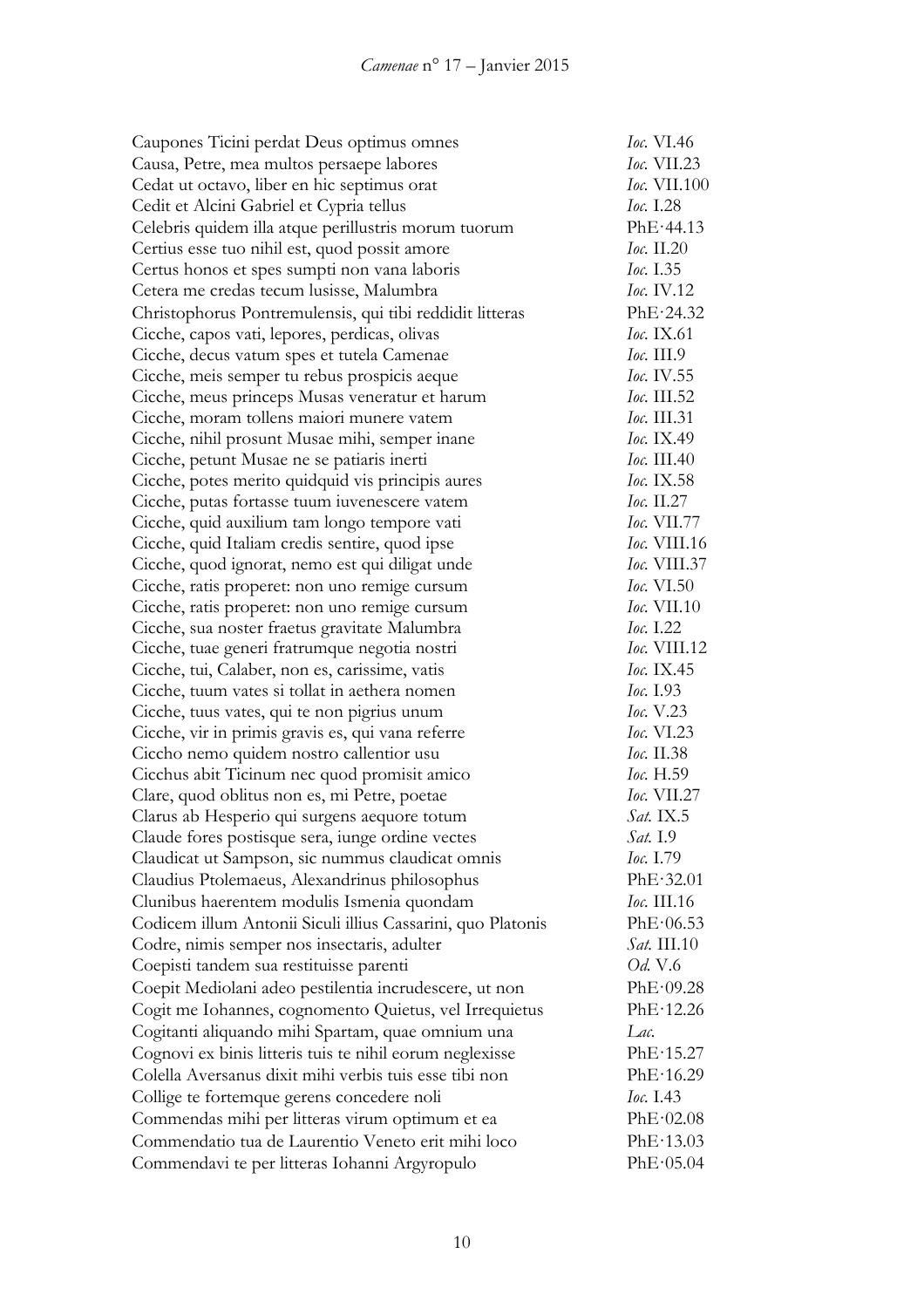Commendo tibi virum nobilem ac doctum, Marcum PhE·01.80 Commentariolum tuum, quo non minus eleganter quam PhE·28.17 *Commentationum Florentinarum* dedi ad te libros tris. Nam PhE·05.20 Communis ille familiaris noster me coram monuit tuis PhE·05.26 Commutarisne forsitan loquendi artem in tacendi facultatem? PhE·31.63 Conatus hominum, ratio quos nulla gubernat *Ioc.* IX.27 Concaluere quidem renes mihi, Gaspar, et urunt *Ioc.* IV.35 Concederem equidem ad Petraiam, ut perhumaniter me PhE·02.47 Consenuimus, Nicodeme, ideoque redditi sumus ad PhE·32.08 Consilio motus animi, qui temperat acres *Sat.* IV.8 Consilio nobis multi numerantur amici *Ioc.* II.71 Consilium quisnam rectum praeponere nolit *Ioc.* IX.1 Consilium tuum facio certe plurimi, tum quod est PhE·07.10 Consobrinus tuus Iohannes Petrus, vir et doctus et PhE·31.66 Consuesti persaepe, Lodovice princeps, eos poetas PhE·15.47 Consyderanti mihi, pater reverendissime Lodovice PhE·11.34 Continuum et diuturnum silentium tuum reddit etiam PhE·17.27 Copia cunnorum quam sit tibi multa, Philippe *Ioc.* II.12 Corporeus morbus qui tantus creverit unquam *Ioc.* IV.17 Cosme, nimis sorti, Medices, ne crede secundae *Sat.* I.3 Cosme, tuos unquam si mores forte momordi *Sat.* VII.7 Cras, Mercate, reor pompam Romana triumphis *Ioc.* VIII.21 Cras (quod felix, faustum fortunatumque sit) iter capiam PhE·41.20 Crede mihi, Gaspar, nulla est constantia cunno *Ioc.* III.46 Crede mihi, non sunt ea multi, Gaspar, habenda *Ioc.* I.92 Cretensis quidam auceps, qui nomine tui principis PhE·07.53 Crimine suspectum quamquam, Baptista, verebar *Od.* IV.6 Croesus, rex Lydorum, Vitaliane Borrhomaee, quoniam *Exi.* III π Cui mirum esse debet, si tu, qui nunc tertiam agas aetatem PhE·20.23 Cui tua non urat species, Lucretia, venas *Ioc.* VII.62 Cuius recta modo temptavit mentula cunnum *Ioc.* II.68 Cum absum a te longius, videris deperire meas litteras PhE·46.07 Cum accepissem nuper publicis et litteris et nunciis PhE·33.15 Cum accepissem te profecturum legatum nomine PhE·33.31 Cum accuratius causam aliquam quaererem qua PhE·44.03 Cum ad Kalendas Maias Urbinum pervenissem per PhE·45.01 Cum ad proximum mensem Ianuarium venissem Romam PhE·15.16 Cum ad quintum Idus Iunias scripsissem tibi, pater PhE·25.11 Cum ad undecimum Kalendas Septembres ex castris PhE·11.64 Cum aeque tibi redditae sint litterae meae ut mihi tuae PhE·33.12 Cum alia permulta sapienter Plato, tum illud non indocte PhE·17.02 Cum aliquid cuperem ad te scribere, pater illustris, Francisce PhE·25.22 Cum anno proximo pro florentissimo tuo Christianissimoque PhE·31.61 Cum antea semper, dux Frederice, tum maxime hoc PhE·41.01 Cum antea semper, tum maxime hoc tempore omne PhE·42.20 Cum antea semper, tum maxime hoc tempore sum PhE·35.13 Cum Antonius Tricinus Ferrariam peteret, indignum me PhE·11.12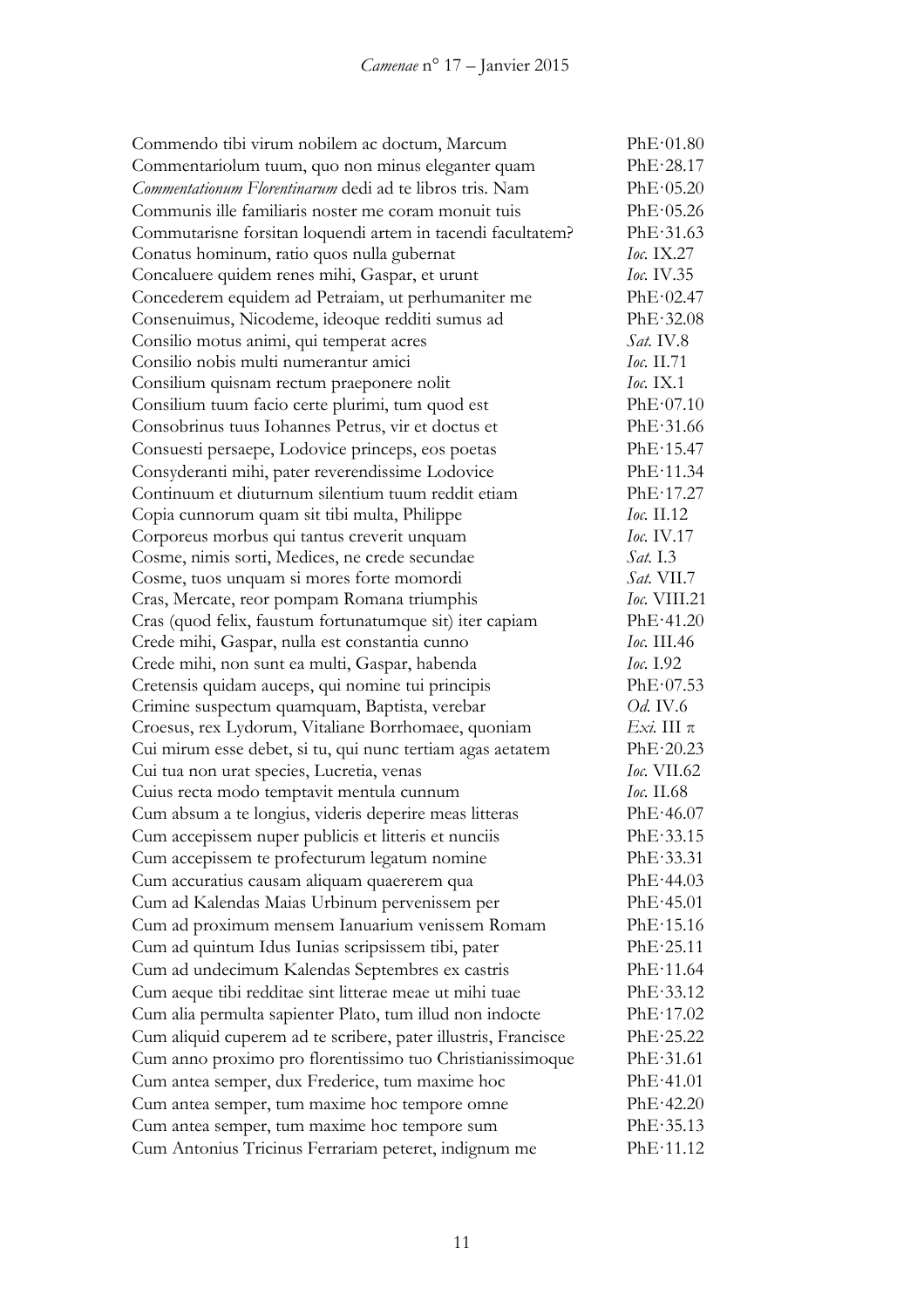Cum Artaxerxi, Persarum regi, o maxime imperator *Apo. Tra.* π2 Cum Blasius Gyllinus abbas integerrimus monasterii divi PhE·30.23 Cum caeterae virtutes e dolio erupissent fugissentque PhE·34.11 Cum caeteris cunctis in rebus summae te laudandum PhE·47.23 Cum caeteris in rebus me tuae proximae litterae plurimum PhE·09.46 Cum dedissem ad te has litteras ad octavum Kalendas PhE·25.14 Cum didicerim te nunquam esse otiosum, quippe qui id PhE·32.27 Cum diu tacitus mecum ipse multumque mirarer quod PhE·29.21 Cum diutius frustra expectassem litteras tuas, pater PhE·18.04 Cum ego istac nuper semel et iterum, Malatesta Novelle *Galba* π Cum ego per id temporis quo tam diu apud vos agerem *Ep.* 1 Cum ego quottidie tuas litteras expectarem, pater PhE·14.50 Cum ego te semper antea sapientem quendam, Cicche PhE·48.12 Cum ego te semper antea, rex Pherdinande, sapientem PhE·46.01 Cum eram absens, eram apud te semper. Me diligebas PhE·04.17 Cum essem animo de navigatione tua ad Rhagusinos PhE·16.03 Cum essem arbitratus tibi voluptati fore pro tui liberalitate PhE·41.32 Cum essem postridie profecturus in castra ducalia PhE·11.46 Cum essem Romae, ibas ad me quottidie salutatum PhE·45.25 Cum essem, pater beatissime, nomine atque iussu *Div.* 1 Cum et communi quadam gentium lege et trita etiam PhE·44.02 Cum ex aliis non nullis, tum ex modestissimo et optimo PhE·15.62 Cum existimarem te non invitum ea omnia audire, pater PhE·29.14 Cum existimarem vos usqueadeo deliciis et voluptariae PhE·35.02 Cum existimarem, pater reverendissime, eas iam tibi PhE·39.13 Cum gravioribus in artibus atque disciplinis Graecorum *Conv.* I π Cum hasce litteras essem ad te daturus, et cum hisce item PhE·23.17 Cum hesterno vesperi Cremonam venissemus essemusque PhE·09.58 Cum hesterno vesperi ex Neapoli Capuam venissem PhE·11.38 Cum hodie Franciscus Ferretus, frater tuus (vel potius noster) PhE·02.38 Cum iam litteras tuas, quod te scribendo non loquendo PhE·12.29 Cum iam putarem te Romam repetisse, abs qua te totam PhE·40.14 Cum idoneus esset oblatus nuncius, cui meas ad te litteras PhE·03.31 Cum idoneus esset oblatus nuncius, cui tuto litteras ad te PhE·06.47 Cum in aliis multis rebus et maximis et gravissimis PhE·47.01 Cum in dies magis atque magis Venetiis tempus tero PhE·01.21 Cum in dies magis magisque tuas litteras expectarem PhE·15.21 Cum inclytae vestrae et excellentissimae reipublicae PhE·07.01 Cum indignum existimarem ut qui praesentia essem a te PhE·05.02 Cum integerrimus clarissimusque theologus Iohannes PhE·18.50 Cum intelligerem me tibi facturum rem non ingratam PhE·26.07 Cum inter equitandum, posteaquam ex Florentia solvissem PhE·42.01 Cum inter vaehementissimos ac maximos animi affectus *Nup.* 7 Cum Iohannes Marius filius ad te iret, non ei potui nihil PhE·08.02 Cum Iohannes Marius filius Mantuam peteret Pii PhE·15.37 Cum istac iter facerem Cremonam petiturus, me PhE·09.61 Cum iuvenis quispiam tuas mihi litteras unas reddidisset PhE·16.36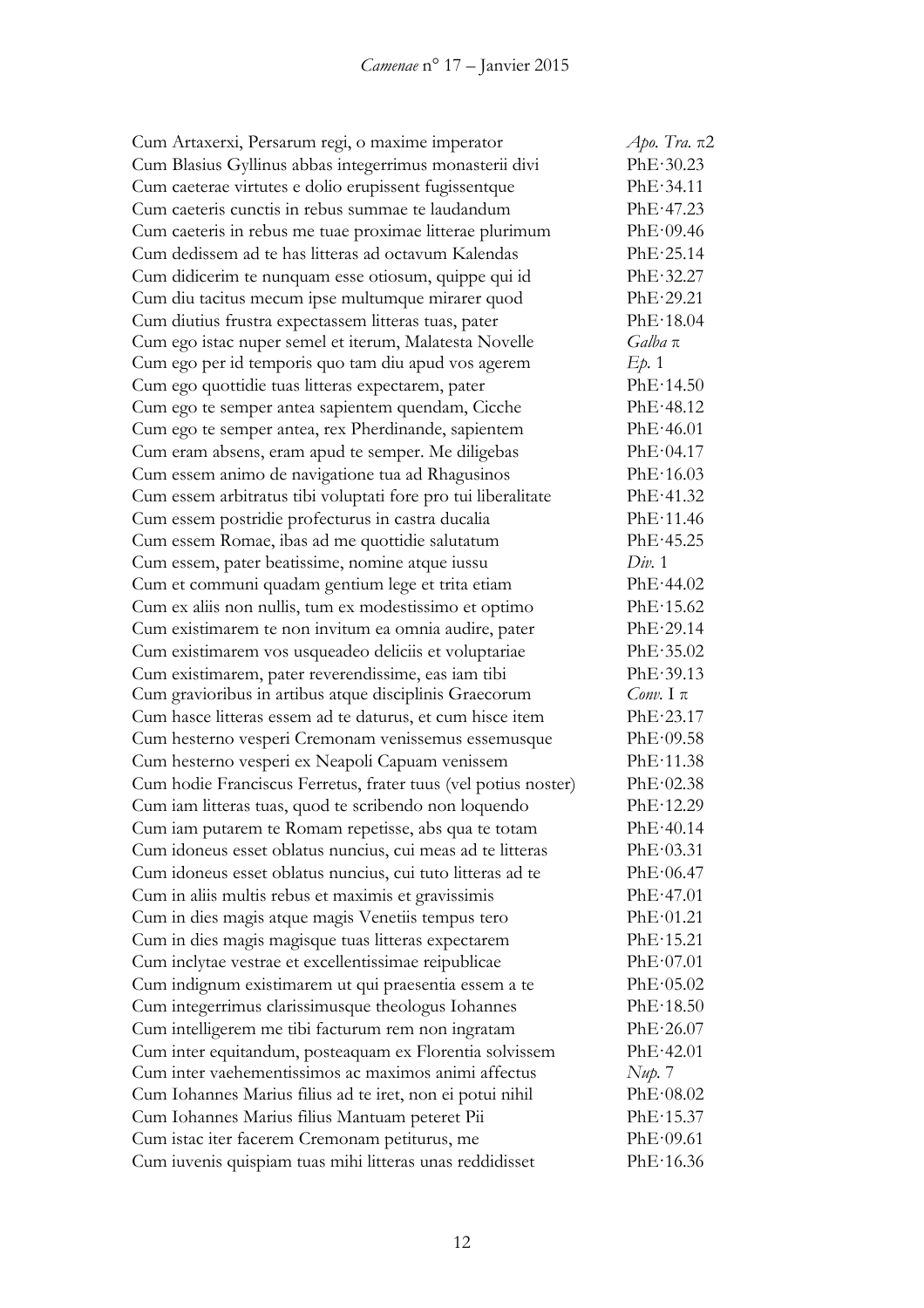Cum magis in portum festinat nostra secundis *Ioc.* X.1 Cum mane venissem hodie ad te salutatum domi, pater PhE·37.07 Cum Manuel Iacob nostri huius principis nomine ad PhE·12.83 Cum Matthaeus Malferitus tuus, ad hunc principem PhE·13.38 Cum mecum diligentius ipse cogitarem de communi PhE·44.07 Cum memoria mecum repeto magnitudinem atqu PhE·01.88 Cum mense Novembri proximo, ex Tuscia rediens PhE·31.55 Cum mihi esset renunciatum proximos meos ad te versus PhE·14.27 Cum mihi hodie est renunciatum per communem amicum PhE·28.19 Cum mihi nuper esset renunciatum et bene valere te PhE·27.09 Cum mihi redditae essent tres epistolae tuae eodem PhE·31.11 Cum minime dubitarem, pater humanissime, litteras meas PhE·34.33 Cum mitterem Xenophonta filium ad Alphonsum regem PhE·12.46 Cum modo caseolos mihi trinos, Angele, mittis *Ioc.* V.55 Cum neque dignitate nec doctrina et eloquentia alium PhE·47.05 Cum nihil in hanc diem te video meis ad te litteris PhE·08.15 Cum nihil nos inter nos simus aliud commentaturi quam PhE·05.30 Cum nihil respondeas, causam praestas ut ipse quoque PhE·36.25 Cum non minore te humanitate praeditum quam dignitate PhE·33.26 Cum nudius octavus me pro tua munificentia familiari *Sac.* 1 π1 Cum nudius tertius salutatum ad te venissem meque et *Sac.* 1 π2 Cum nulla te laude animadverterim delectari, pater PhE·15.42 Cum nuper ab Alphonso rege et a summo ecclesiae PhE·11.48 Cum nuper ad Aprilem istic epithalamii illius Sphortiani PhE·12.82 Cum nuper ex nova Roma Italiam repetiturus navigarem *Troia* π Cum nuper hac iter faceres, pater reverendissime, in urbem PhE·18.09 Cum nuper Senam profectus domestici negotii gratia dies PhE·31.41 Cum olim cogitaremus quot populi dominatus per illos *Cyr.* I Cum presbyter iste Florentinus qui has tibi litteras reddidit PhE·08.20 Cum primum Candidus Bontempus, eques auratus PhE·11.13 Cum primum est mihi renunciatum in agrum Senensem PhE·29.05 Cum primum in Urbem veni, illud mihi potissimum duxi PhE·41.24 Cum primum revertissem Mediolanum, Sphortia Secunde PhE·42.13 Cum primum venissem in urbem Romam, Sigismunde PhE·15.01 Cum pro vetere nostra benivolentia (vel potius amicicia) PhE·39.15 Cum proximis litteris, quas sexto Kalendas Decembres PhE·15.29 Cum putarem propter itineris difficultatem fore ut te PhE·12.49 Cum satis me tibi scribere arbitrarer, cum meas ad PhE·42.17 Cum semper antea aeque te diligentem in omni re mea PhE·46.23 Cum sint humanae divina incognita menti *Ioc.* VII.61 Cum splendidissimus eques auratus Guido Antonius PhE·41.31 Cum splendidissimus eques auratus Iacobus Viscus PhE·17.30 Cum splendidissimus eques auratus Iacobus Viscus PhE·17.35 Cum statuissem ire brevi in urbem Romam, pater PhE·28.41 Cum Stephanus Albanus, vir modestus et litteratus PhE·22.15 Cum superiore anno Bononiae docerem, clarissime pater *Rhet*. π Cum superioribus diebus splendidissimus eques auratus PhE·02.70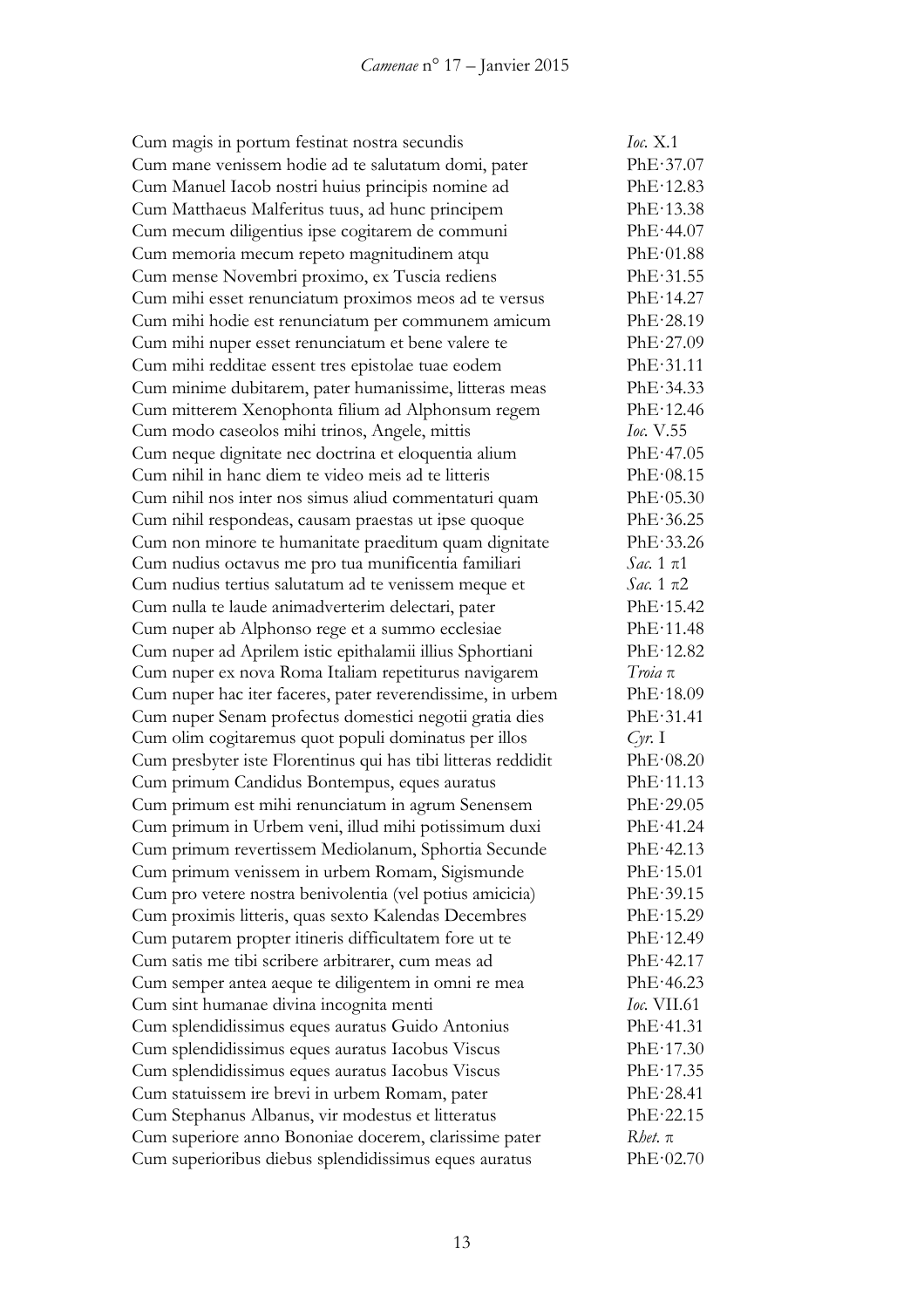| Cum talia disserentes ad fines usque Persidis venissent      | $Cyr$ . II        |
|--------------------------------------------------------------|-------------------|
| Cum te existimarem, pater modestissime, pervenisse iam       | PhE·20.21         |
| Cum te libertati tuae ac pristinae dignitati restitutum      | PhE·08.22         |
| Cum te, vir optime, diebus superioribus praeclara multa      | $Sol. \pi$        |
| Cum Thomas Graecus is, qui meas tibi litteras reddidit       | PhE·17.23         |
| Cum Thomas Thebaldus, splendidissimus eques auratus          | PhE·13.30         |
| Cum tibi gratulor, Leonarde Date, tum mihi in maiorem        | PhE·23.24         |
| Cum, Tristane, aliis permultis, Sphortia, calles             | <i>Ioc.</i> IV.48 |
| Cum tuae me omnes litterae semper delectarunt, tum hae       | PhE·15.61         |
| Cum tuas ego res bellicas diu mecum, rex Karole              | PhE·08.24         |
| Cum tuis istis binas a me litteras versibus accepisti        | PhE·15.13         |
| Cum tuo mihi amore sit certius nihil, et ad id tanti         | PhE·33.14         |
| Cum tuum adventum, fili Xenophon, iam quottidi               | PhE·25.01         |
| Cum tuus hic nuncius ad te rediret, princeps excellentissime | PhE·48.31         |
| Cum tuus iste concivis Bonus Accursius Pisanus               | PhE·17.21         |
| Cum Venantius Genesius istac iter faceret rediturus in       | PhE·37.13         |
| Cum viderem non nullos in eo versari errore, Laurenti        | PhE·37.02         |
| Cum vir clarissimus Iohannes Cossa, regius legatus           | PhE·10.43         |
| Cum vir humanissimus et optimus Pigellus Portanarius         | PhE·28.04         |
| Cuncta valent superi, sed quae sunt facta retrorsum          | Ioc. III.48       |
| Cuncta, meus Gaspar, semper facit, optime, pompa             | Ioc. V.75         |
| Cunnorum magna est nunc copia, magna Priapi                  | <i>Ioc.</i> I.34  |
| Cunnus habet nummos, sceptrum vitamque beatam                | <i>Ioc.</i> I.59  |
| Cupienti mihi acerbissimum luctuosissimumque                 | PhE·15.07         |
| Cupienti mihi aliquid ad te scribere, Iacobe Antoni Marcelle | Cons.             |
| Cupio fieri a te certior siqui libri Graeci apud librarios   | PhE·37.17         |
| Cupio fieri ex te certior quomodo res vestrae habent in      | PhE·24.04         |
| Cupio omnino vos visere ad resurrectionem dominicam          | PhE·06.13         |
| Cupio per tuas litteras intelligere quid de illa Satyrarum   | PhE·20.37         |
| Cupio quaedam commentari tecum. Itaque rem mihi              | PhE·09.64         |
| Cupio te pro summa nostra benivolentia tuae meaeque          | PhE·14.29         |
| Cupit Aurispa noster ut scribis quaeritque vendicare suo     | PhE·01.91         |
| Cur adeo, Gaspar, caperis tentigine cunni                    | <i>Ioc.</i> I.39  |
| Cur mea, Gentilis, tanto dulcissime, vota                    | $Ioc$ . VII.11    |
| Cur miramur adhuc quid rara poemata surgant                  | <i>Ioc.</i> V.76  |
| Cur non admodum mirer te repente adeo ex septuagenario       | PhE·20.09         |
| Curasti rem meam et amice et diligenter. Quo fit ut me       | PhE·31.12         |
| Curaverisne quod hinc abiens mihi coram recepisti            | PhE·28.25         |
| Cypris, quae placidis fluis / in venas facibus, germina      | Od. I.9           |
| Cyri Paediam, quam et Xenophon tuus (ille Socraticus)        | PhE·48.07         |
| Cyrus igitur in his erat. At Armenius, auditis quae sunt     | $Cyr$ . III       |
| Cyrus quidem ita locutus est. Chrysantas vero, post eum      | $Cyr$ . VIII      |
| Cyrus ubi modicum temporis ibi una cum acie mansisset        | $Cyr$ . IV        |
|                                                              |                   |
| Da mihi, Porcelli, qui sydera monstrat, Hyginum              | <i>Ioc.</i> 1.78  |
| Daedalus dum praesul aves ita mittere vati                   | <i>Ioc.</i> VI.13 |
| Damnas tu, Aurispa, consilium meum, quod nolim eam           | PhE·01.59         |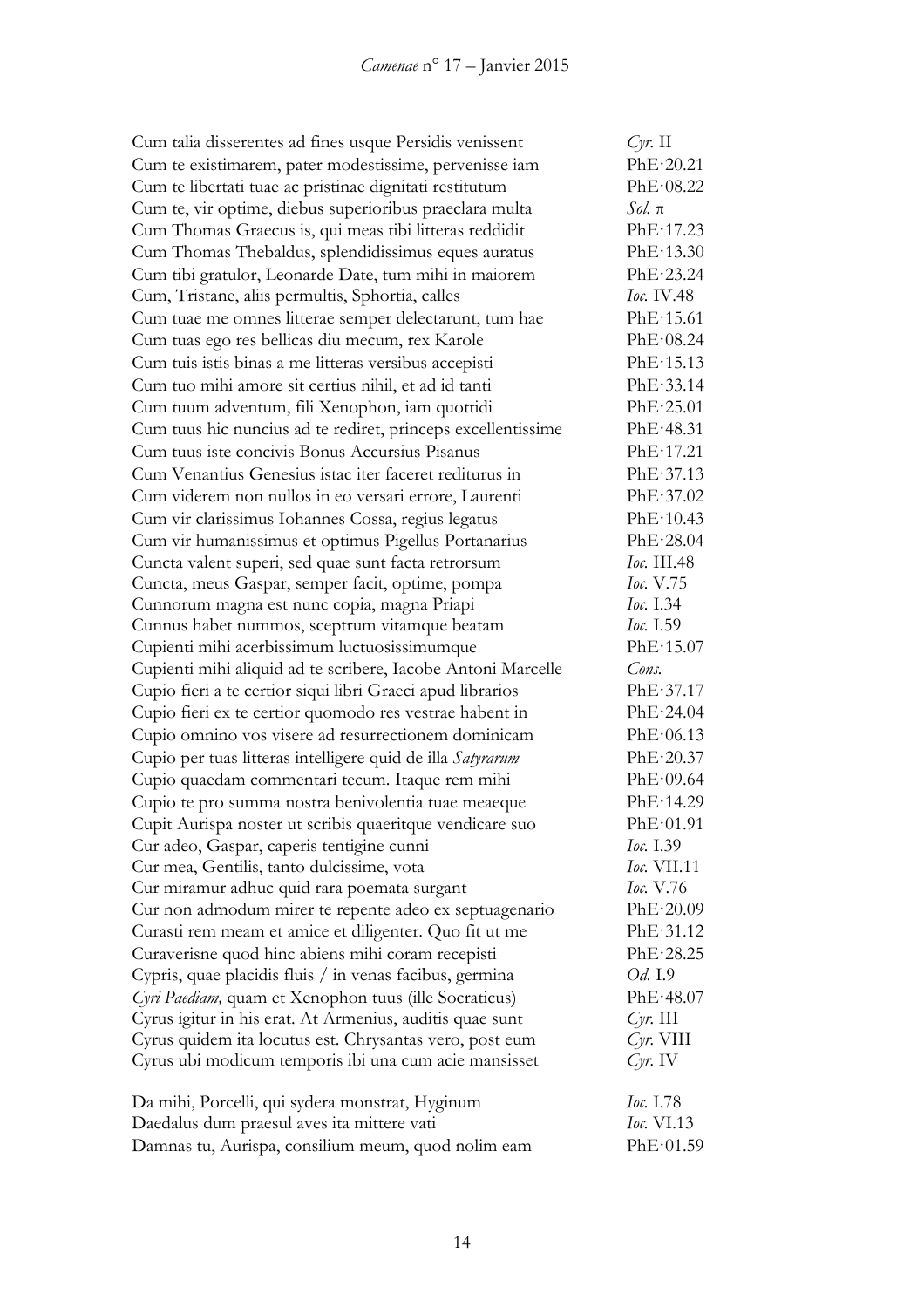| Davale, quod tanti virtutem ducis amasque                       | Sat. VIII.1         |
|-----------------------------------------------------------------|---------------------|
| De anni initio mensiumque et nominibus et ordine                | PhE·02.85           |
| De Iacobo Incino mercatore quid tibi respondeam?                | PhE·26.02           |
| De Lycurgo legumlatore nihil, ut ita dicam, certi narrari       | $Lyc$ .             |
| De Mantuano episcopo quae scripsisti, legi perlibenter          | PhE·13.40           |
| De me quod flagitas scire, ad proximas studii vacationes        | PhE·03.11           |
| De mea voluntate quid aliud scribam tibi? Ego brevi             | PhE·03.05           |
| De morali disciplina consultanti mihi diligentius aliquid       | Mor. I              |
| De Petro Medice, clarissimo et humanissimo viro                 | PhE·18.49           |
| De Phaethonte quod petis: dictio trisyllaba est Phaethon        | PhE·10.54           |
| De Phoenice quid sentiam (avem loquor), superioribus            | PhE·04.29           |
| De Plutarchi Apophthegmatis quod quaerere videris               | PhE·29.15           |
| De Quintiliani Declamationibus quid ipse sentiam, paucis        | PhE·03.44           |
| De re illa Alexandrina nihil ad me scripsisti. Itaque nescio    | PhE·12.73           |
| De re mea te multum habuisse sermonem cum viro                  | PhE·02.43           |
| De re pecuniaria quid mihi sperandum sit, non satis             | PhE·07.55           |
| De re tua (vel nostra potius) hi tui affines id mihi            | PhE·24.11           |
| De te mihi, ut quamsaepissime soleo, percunctanti hodie         | PhE·24.31           |
| De te, mi princeps, queritur Laurentius ipse                    | <i>Ioc.</i> $VI.26$ |
| De tua in Peloponnesum, quam instituisti, profectione           | PhE·05.08           |
| De voluntate Alphonsi regis erga me et de studio                | PhE·13.04           |
| Debeas non esse oblitus quam me semper Boetii opera             | PhE·06.07           |
| Debent plura tibi nostrae, Scalona, Camenae                     | <i>Ioc.</i> VII.59  |
| Debes ex Baptista Marucio, viro optimo mihique                  | PhE·27.07           |
| Debes iam accepisse meas ad te litteras, quibus ad ea           | PhE·41.08           |
| Debita naturae nuper tuus ultima solvit                         | <i>Ioc.</i> IX.35   |
| Debueram ego iampridem tibi, Blanca Maria, aliquid pro          | PhE·31.65           |
| Debuisti hesterno vesperi ex conterraneo, vel potius concivi    | PhE·09.74           |
| Decet callidum virum ubi consyderarit bonam valitudinem         | Pass.               |
| Dederam ad te anno proximo Kalendas Octobribus ex               | PhE·10.21           |
| Dederam alteras ad te litteras sexto Kalendas Februarias        | PhE·10.46           |
| Dederam ultimas ad te litteras, pater claementissime            | PhE·41.15           |
| Dederamus ad te anno superiore duo illa prima lyrici            | PhE·07.45           |
| Dederas ex Calamotta insula ad me litteras ad xv Kalendas       | $PhE \cdot 25.50$   |
| Dedi ad te anno proximo Iohanni Cossae, splendidissimo          | PhE·12.16           |
| Dedi ad te antea nostrum Diona Chrysostomum, patria             | PhE·01.38           |
| Dedi ad te consolationis librum De obitu pueri Valerii Marcelli | PhE·18.37           |
| Dedi ad te Graecam elegiam quam eodem hoc die ad                | PhE·36.17           |
| Dedi ad te hasce litteras ex Mincio tuo, cum ex Ethruria        | PhE·31.27           |
| Dedi ad te hodie octonos mearum epistolarum tris                | PhE·37.09           |
| Dedi ad te iandiu, pater reverendissime, nonum Sphortiados      | PhE.38.05           |
| Dedi ad te librum quintum De iocis et seriis, ut experiaris     | PhE·16.11           |
| Dedi ad te litterarum exemplum quibus me praestantissimus       | PhE·29.20           |
| Dedi ad te meum Satyrarum codicem; quem ut quamprimum           | PhE·25.28           |
| Dedi ad te nudius tertius litteras ex Arimino; quibus certior   | PhE·14.52           |
| Dedi ad te proximis diebus ea duo carmina, quae eodem           | PhE.35.05           |
| Dedi ad te proximis diebus litteras Baptistae Parrhisiani       | PhE.33.36           |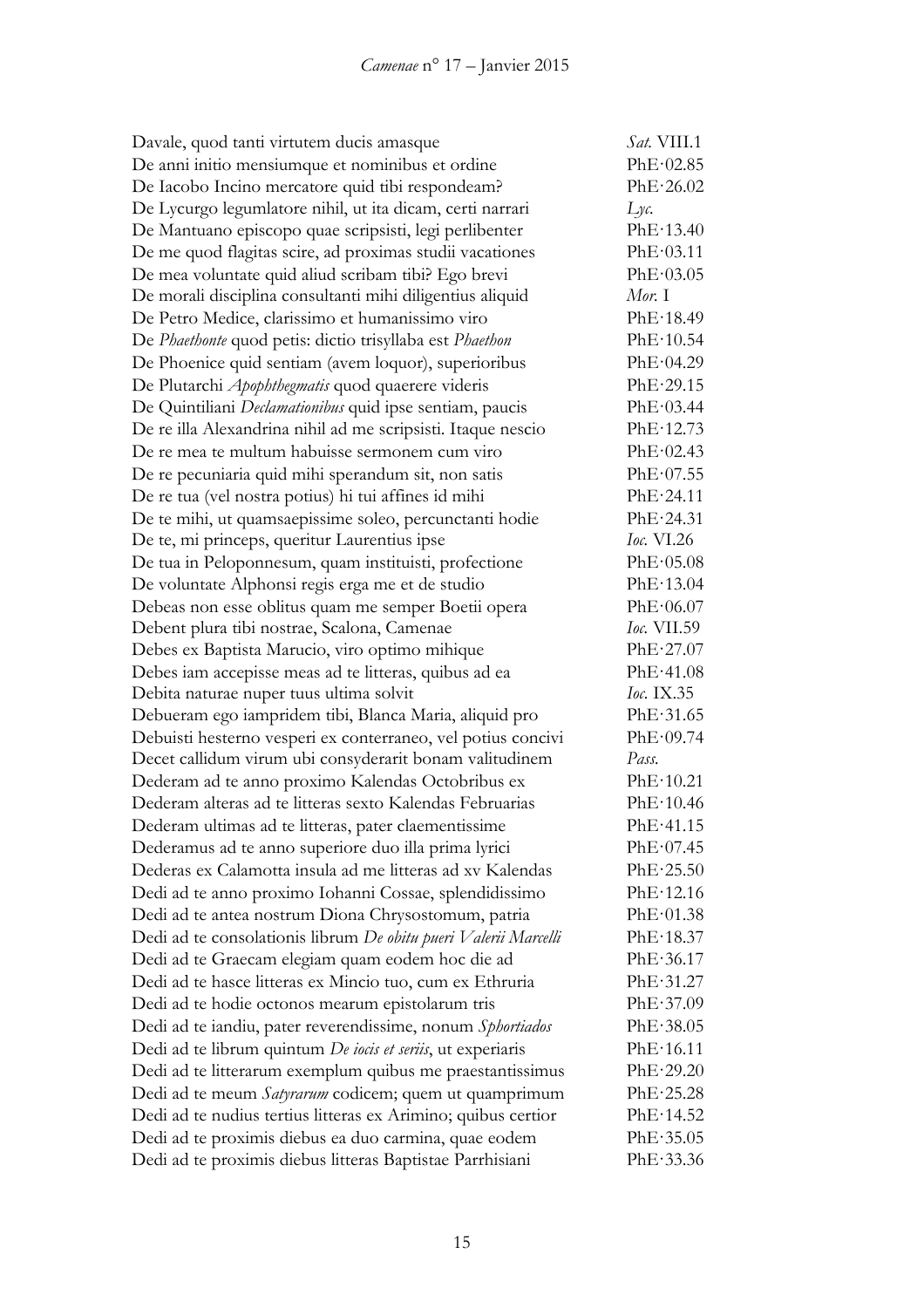Dedi ad te proximis Idibus Iuliis litteras unas cum aliis PhE·28.16 Dedi ad te superioribus diebus litteras quasdam et cum PhE·36.35 Dedi ad te, pater claementissime, litteras ternas, quibus PhE·29.18 Dedi ad te, pater claementissime, litteras unas, quae mihi PhE·28.29 Dedi ex Cremona litteras ad te, quas accepisse iam debes PhE·32.24 Dedi famulo quem misisti pecunias quas petebas, non eas PhE·15.14 Dedi litteras ad virum disertum et eruditum, Andronicum PhE·22.06 Dedi litteras heri ad te Pigello, negotiatori Cosmiano PhE·13.13 Dedi nudius tertius alteras ad te litteras, quibus liquido PhE·22.29 Dedi Petro Galerae ad te litteras; ex quibus intelligere PhE·15.04 Dedi proximis ad te diebus, pater claementissime, litteras PhE·15.15 Dedi proximis diebus epistolam ad pontificem maximum PhE·17.05 Dedi proximis diebus litteras ad reverendissimum patrem PhE·27.26 Dedi *Sphortiados* nostrae libros octo ad Alberthum PhE·20.22 Dedisti ad me dono caseolos novem, et eos quidem PhE·39.16 Dedisti ad me rursus hodie dono tris coturnices; quibus PhE·46.17 Dedisti iam secundum litteras ad me cum gravis et PhE·24.22 Delectari te nostris *Satyris* minime miror. Non potes enim PhE·20.03 Delectarunt, mediusfidius, me tuae littere, Iohannes PhE·35.11 Delectarunt me plurimum tuae litterae, Iacobe Antiquari PhE·29.36 Delectarunt me profecto litterae tuae in maiorem modum PhE·09.23 Delectarunt me profecto litterae tuae, mi Georgi, quibus PhE·37.19 Delectasti me tu profecto mirum in modum, Petre PhE·35.20 Delectatum esse te duobus his libris Hippocratis, altero PhE·06.64 Delectatus sum equidem plurimum suavissima tua PhE·42.06 Delector ingenio modestiaque tua qua in scribendo uteris PhE·13.46 Delicatior factus es, qui nihil respondeas. Nolo enim PhE·14.42 Delicatior mihi videris factus, pater humanissime PhE·33.17 Demetrius Sguropulus istac iter facturus in urbem PhE·09.39 Depravare meas satyras dum, Leuve, laboras *Ioc.* VI.56 Depravare meos non cessas, impie, versus *Ioc.* VII.53 Desyderare te litteras meas aequo animo facileque patior PhE·05.28 Desyderavi iandiu litteras tuas rursusque desyderio PhE·07.40 Desyderium de me tuum me non iniuria plurimum PhE·03.33 Deteriorne puter vel mercatore, damascum *Ioc.* IX.70 Deus iis vel mortuis sit iratus, qui primi auro et argento PhE·09.42 Deus malefaciat factionibus suspicionibusque, quibus fit PhE·11.67 Deus malefaciat huic procellae calamitatique bellorum PhE·10.35 Deus optimus maximus vel tuam rem pecuniariam PhE·25.07 Dextra tuis, Mercate, favent en sydera votis *Ioc.* IX.32 Dic, Aquilane, quibus tandem nunc utere cunnis *Ioc.* IX.62 Dic, Aquilane, tibi dum mulget anicula penem *Ioc.* VI.15 Dic, Mercate, mihi num quicquam durius altis *Ioc.* V.29 Dic, Mercate, mihi, coquitur quo tempore perdix *Ioc.* VII.93 Dic, Petre mi Galera, quo nunc mea vota paratu *Ioc.* II.4 Dicat an obticeat quod mens cupit optime sedis *Sat.* IX.8 Dicite, qui colitis sub relligione severa *Sat.* V.3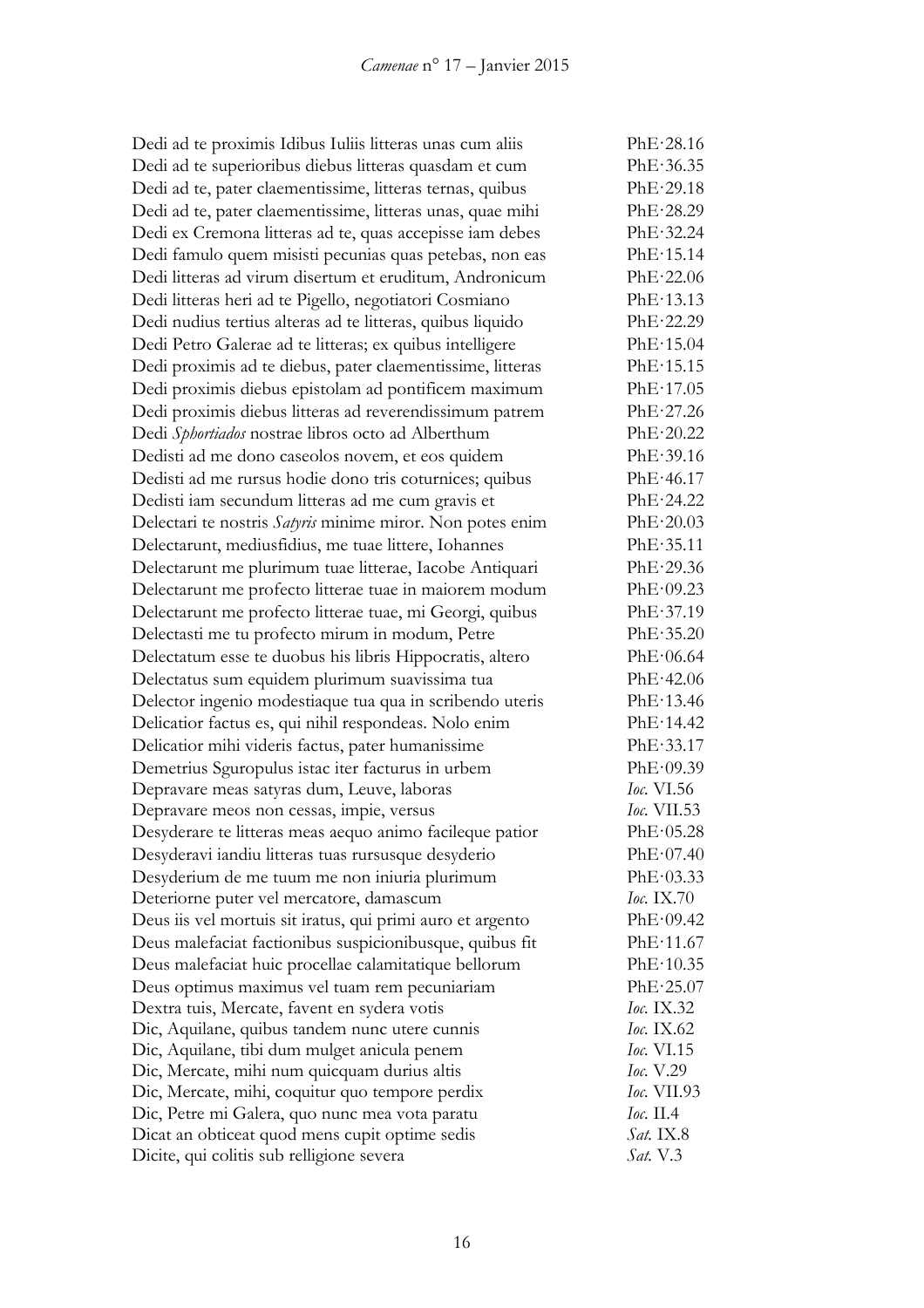| Dic mea barbato subrepta volumina reddat                    | Ioc. V.77                 |
|-------------------------------------------------------------|---------------------------|
| Dic mihi quid lautos Graecorum, Candide, libros             | <i>Ioc.</i> IX.4          |
| Dic mihi si quid adhuc nummorum cuditur uni                 | Ioc. VIII.41              |
| Dic mihi, dum futuis, quanam tentigine, Gaspar              | Ioc. $II.7$               |
| Diebus superioribus Orpheus tuo mihi nomine salutem         | PhE·12.27                 |
| Die hoc ipso Marti dicato, octavo Kalendas Augustas         | PhE·31.08                 |
| Die, puer, divi quem progenuere parentes                    | loc. IV.3                 |
| Diem hunc sacrum Sisto illi Tertio, pontifici maximo        | PhE·43.03                 |
| Difficili cum causa reo nummisque soluto                    | <i>Ioc.</i> V.44          |
| Diique deaeque omnes perdant, Cato Sacce, podagram          | Ioc. $II.47$              |
| Diligebam antea semper atque observabam novum hunc          | PhE·20.16                 |
| Diligentiam tuam non solum probo, sed etiam laudo           | PhE·09.70                 |
| Diligentiam tuam, dilectissime mi Demetri, et probo et      | PhE·32.16                 |
| Diligentiam vestram in amicos qui minus admiretur, sit      | PhE·31.13                 |
| Dionysium iuniorem, Vitaliane Borrhomaee, posteaquam        | $Exi$ . Ιπ                |
| Dionysius Hieromonachus abbas, qui meas tibi reddidit       | PhE·12.60                 |
| Dionysius ille iunior, cum esset interrogatus quid fuisset  | PhE·27.01                 |
| Dira mihi febrem bilis tulit aequa mederi                   | Ioc. V.53                 |
| Dissimulem, Rainalde, mones, iramque prementem              | <i>Sat.</i> VII.4         |
| Diu ac multum desyderanti mihi litteras tuas nusquam        | PhE·37.22                 |
| Diu est, posteaquam nullas litteras ad te dedi; nec aliud   | PhE·22.24                 |
| Diu mihi multumque cupienti aliquid ad te scribere          | $Cyr$ . $\pi$             |
| Divinam testor veritatem (qua nihil est apud animum         | PhE·47.22                 |
| Divino quodam mysterio fieri arbitror ut singulis annis     | PhE·32.14                 |
| Divitiae ingentes simul et pulcherrima virtus               | <i>Ioc.</i> I.27          |
| Divitiis multum paupertas, Aenice, praestat                 | <i>Sat.</i> IX.9          |
| Dixisti cum hinc esses abiturus Laudem, ad triduum fore     | PhE·07.38                 |
| Dolia nulla novo dulcescunt plena Lyaeo                     | $loc.$ IX.16              |
| Dolui equidem ac doleo (ut aequum est) immaturum            | PhE·45.15                 |
| Dominus Iohannes Tholentinas et vir est integerrimus        | PhE·22.12                 |
| Donatus theologus cum ex capitulo Novariensi Rhagusium      | PhE·25.12                 |
| Duas Lysiae oratoris orationes ad te dedi: alteram Funebrem | PhE·02.19                 |
| Ducite iam proceres uxorem, ducite tandem                   | Ioc. III.42               |
| Dulcem quod peponem misisti et mitia pruna                  | <i>Ioc.</i> V.71          |
| Dulcia mala tuo si das, Cato, Punica vati                   | Ioc. IV.32                |
| Dum cupis imprudens alios superare vel arte                 | <i><b>Ioc. VIII.7</b></i> |
| Dum flavos nimia contenditis arte capillos                  | Sat. IV.3                 |
| Dum Italia tota in armis est, quam prudentissime ac         | PhE·06.55                 |
| Dum linguas gemino mihi cum farcimine binas                 | <i>Ioc.</i> VII.96        |
| Dum mecum ipse tacitus cogitarem quid potissimum            | PhE·32.03                 |
| Dum mihi quottidie, Laurenti, dona, Vitelli                 | <i>Ioc.</i> II.46         |
| Dum mora te, Galera, cunctando tardat amicas                | <i>Ioc.</i> IV.40         |
| Dum morem micare geris, Iannete, poetae                     | <i>Ioc.</i> VI.25         |
| Dum nebulo mandas nebuloni, Candide, partes                 | <i>Ioc.</i> VII.5         |
| Dum negligis, Gaspar, gratum, Mercate, poetam               | <i>Ioc.</i> VIII.8        |
| Dum nimis indulges, Gaspar Mercate, Priapo                  | Ioc. VIII.15              |
| Dum nimium futuis, nimis intestina moventur                 | Ioc. VIII.48              |
| Dum nobis sonipes, Sphortia, muneri / abs te datur, παῖ     | <i>Od.</i> V.3            |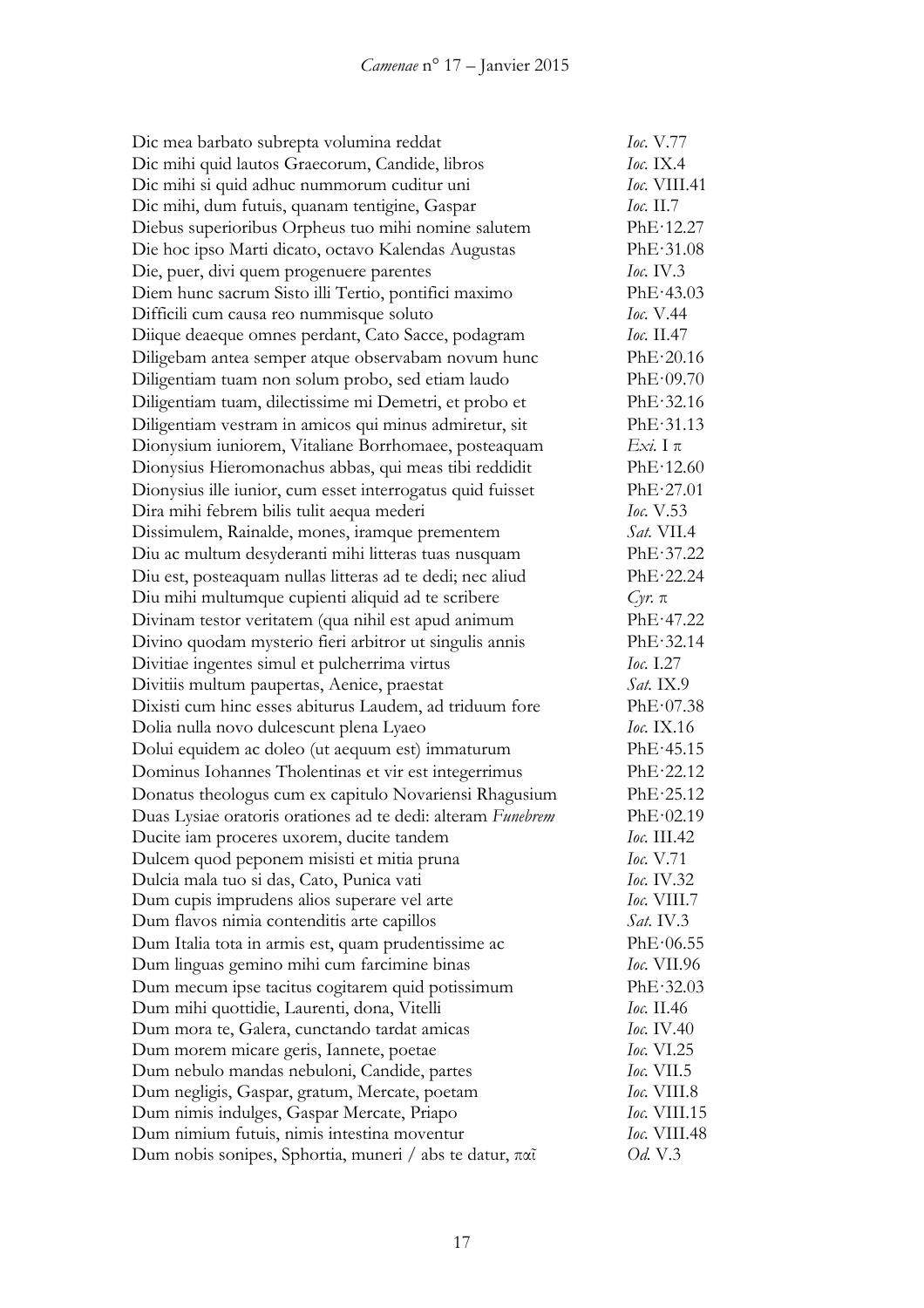| Dum pares monitis equo citato, / Sphortia clare puer        | Od. III.7          |
|-------------------------------------------------------------|--------------------|
| Dum pergit latrare canis, tunc callida vulpes               | Ioc. I.104         |
| Dum Phrygiis teretem cunnis emungere penem                  | Sat. VI.8          |
| Dum rusticaturus te ruri diutius contines, ego in urbe      | PhE·02.37          |
| Dum te nostra, Lodovice, superbius / optat Pieris ad        | Od. V.9            |
| Dum tibi, Gaspar, equus volitat velocior Euro               | Ioc. V.45          |
| Dum, Iannete, fores pulsat draco ferreus, aedes             | <i>Ioc.</i> VII.73 |
| Duos Hippocratis libros, alterum De flatibus, alterum       | PhE·13.51          |
| Dux Francisce, vides tibi quam Deus optimus uni             | Ioc. X.29          |
| Dux, sitis atque fames tenet hunc aestusque poetam          | <i>Ioc.</i> X.21   |
| Duxisti tandem tibi, quod, Frederice, beato                 | Sat. III.5         |
|                                                             |                    |
| E binis litteris tuis alteras accepi, quas Idibus Aprilibus | PhE·09.34          |
| E binis litteris tuis, quas proxime ad me dederas           | PhE·07.43          |
| Ea est canum natura (quos nulla disciplina instituerit)     | PhE·44.08          |
| Ea est indulgentissimorum parentum consuetudo               | PhE·34.32          |
| Ea iucunditate legi tuas litteras, ut adesse te coram atque | PhE·18.31          |
| Ea mihi est tecum benivolentia et vetus et singularis       | PhE·32.18          |
| Ea mihi tecum benivolentia familiaritasque est, ut omnia    | PhE.38.09          |
| Ea sane fuit causa, princeps illustris, quod posteaquam     | PhE·29.16          |
| Eam Homeri Iliada, quam vir eruditissimus Theodorus         | PhE·06.36          |
| Eam mihi benivolentiam ad Aprilem ostendisti, ut videar     | PhE·09.48          |
| Eam quam pro te apud Comensis ad xvi Kalendas               | PhE·16.25          |
| Ecce dies properat nimis expectata metendi                  | Ioc. VI.10         |
| Ecce dies, Botigella, quibus vesana parentum                | <i>Ioc.</i> III.56 |
| Ecce dies, Christum quo gens Hebraea sonoris                | Ioc. III.59        |
| Ecce dies, quo Christus homoque Deusque pependit            | Ioc. IX.81         |
| Ecce latet Leucus, Botigella, nec impius usquam             | <i>Ioc.</i> II.25  |
| Ecce ruit tempus rapido pernicius amni                      | 1ос. Ш.44          |
| Ecce sacri castique dies venere: protervo                   | <i>Ioc.</i> VII.60 |
| Ecce tuus venit Thomas, Botigella, petitus                  | <i>Ioc.</i> I.60   |
| Effugi tandem vel maximo cum vitae periculo naufragium      | PhE·02.63          |
| Egerisne an minus egeris quod Franciscus Sphortia           | PhE·07.33          |
| Egi de praetura Mediolanensi apud hunc nobilissimum         | PhE·05.56          |
| Egi rem tuam et diligenter et amice. Et ne tecum inter      | PhE·31.25          |
| Egisti recte, quod munus, Cicche, petitum                   | Ioc. 1.96          |
| Ego ad proximum octiduum hinc solvam Romam versus           | PhE·41.17          |
| Ego istic ad paucos dies futurus sum. Nosti quae olim       | PhE·43.21          |
| Ego, mi Alberte, ad triduum hinc solvam, et perpulchre      | PhE·03.16          |
| Ego, mi Antoni, mallem istic esse, ubi quietior mihi        | PhE·02.22          |
| Ego, mi Aurispa, in itinere sum, cras Florentiam versus     | PhE·01.64          |
| Ego, mi Aurispa, in Syrtibus navigo, unde sine maximo       | PhE·06.61          |
| Ego, mi Nicodeme Tranchedine, et benivolentiam erga         | PhE·31.14          |
| Ego, mi Thoma dilectissime, sum Florentinae reipublicae     | PhE·01.58          |
| Ego, pater humanissime, iam diem tertium Mantuae            | PhE·45.06          |
| Ego, quod fore nunquam putavi, hoc vesperi navim            | PhE·01.24          |
| Ego singularem ingenii tui acrimoniam summamque             | PhE·05.39          |
|                                                             |                    |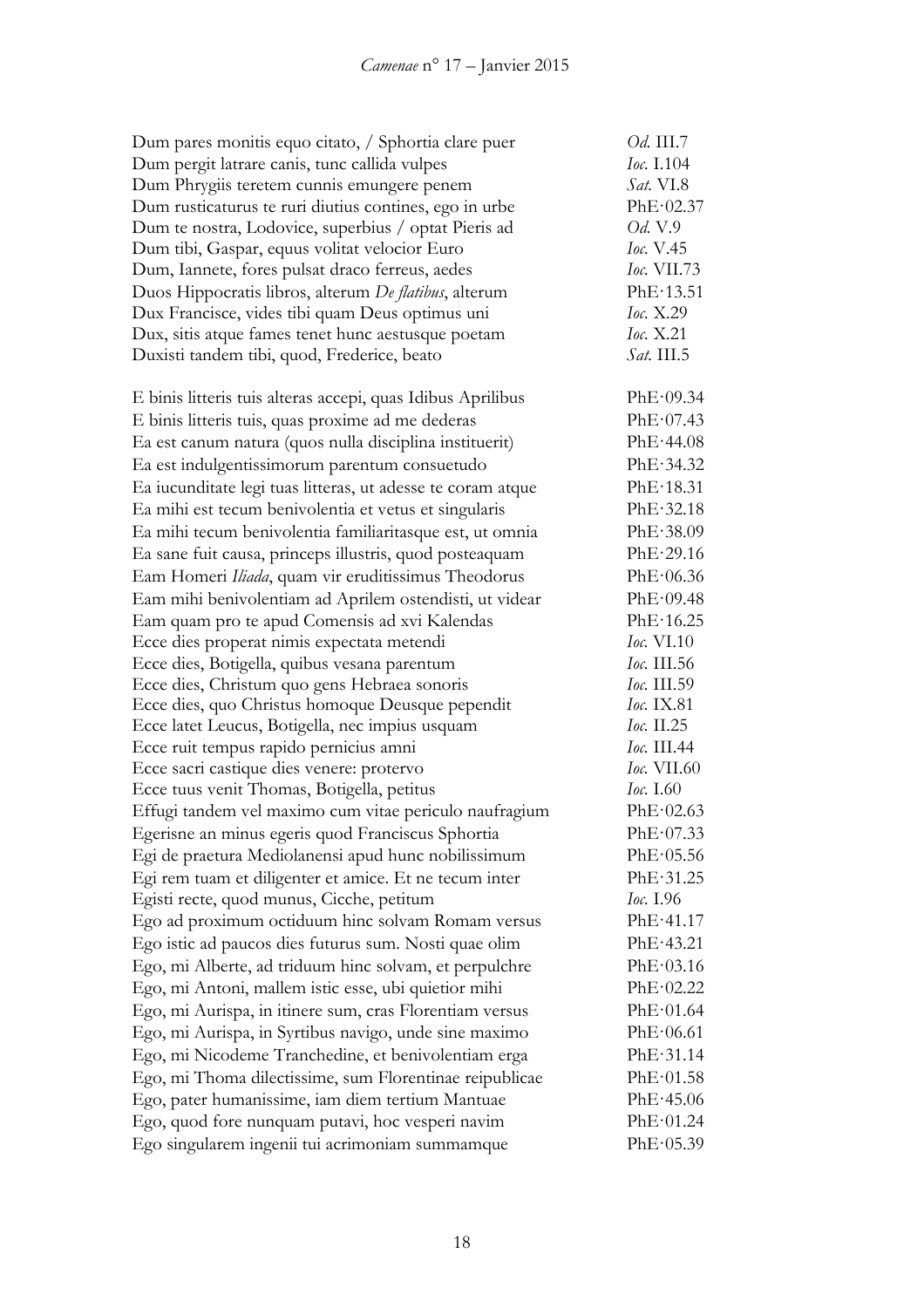Ego te plurimum rogo atque oro ut rem meam iam PhE·09.15 Ego te virum non solum mei amantissimum, sed et PhE·01.06 Ego te, Nicolae Nicole, vel ex usque Constantinopoli PhE·02.31 Ego te, rex Vladislae, cum adire scribendo instituissem PhE·06.01 Eloquium nuper redolentis, Stroza, tabellas *Sat.* I.10 En Mars saevus abest, dirus latro, praeda necesque *Ioc.* I.67 En properat peponum vis maxima, Lazare, praesul *Ioc.* VII.65 En tu caelitibus virgo gratissima cunctis *Ioc.* X.12 Eo maiore cum fiducia tuis beneficiis usurus advenio PhE·12.44 Eo minus frequenter in hanc diem ierunt ad te litterae PhE·43.02 Epicrates Atheniensis idcirco extimabat stipendiarium *Galba* Equidem etsi tuam liberalitatem maximi facio, Cosme PhE·01.75 Eram hoc ipso die, quo litteras ad vos dedi, quarto PhE·31.23 Erat natalis meus, cum haec scriberem tibi ad octavum PhE·06.60 Erat vel officii vel humanitatis tuae, posteaquam hinc PhE·11.07 Eripui me tandem ex Bononiensi naufragio, quo tota PhE·01.65 Error quantus habet mortalia pectora, Gaspar *Ioc.* I.105 Erunt cum his ad te litteris mea quaedam scripta, quae PhE·20.34 Erunt fortasse qui mirentur quid ego vos veniam in PhE·12.03 Es tu, fili carissime, quantum mihi videor intelligere PhE·28.09 Es tu in me, Iacobe, quottidie quam par est importunior PhE·12.08 Es tu profecto, mi Antoni, cum in caeteris philosophiae PhE·06.54 Es tu quidem pietatis laudandus, quod vel mortui patris  $\text{PhE-04.46}$ Esse valetudo quam firma beatius ullum *Ioc.* VII.16 Est a te factum et amice et perhumaniter, qui, dum ad PhE·31.36 Est a te sane prudenter factum, quod mihi ex itinere PhE·03.18 Est autem et de Numae regis temporibus quibus extiterit *Numa* Est diuturna nimis nostri mora, Petre, libelli *Ioc.* V.25 Est laus illustris, Karole, magnis / principibus quenquam *Od.* II.5 Est mihi pulcher equus, Galeaci, munere tali *Ioc.* II.62 Est non parva tibi victarum copia, Cicche *Ioc.* IX.29 Est oblitus Otho veteris doctoris ob aurum *Ioc.* VII.19 Est ope, Gaspar, opus satis est in vate Philelfo *Ioc.* II.69 Est sapiens, Mercate, triplex, sibi sicut avarus *Ioc.* VI.67 Est tibi curarum pondus pergrande premensque *Ioc.* IX.66 Est tibi fraterno, Gaspar, coniunctus amore *Ioc.* VII.7 Est tibi nupta quidem specie, Boschine, venusta *Ioc.* V.34 Est tibi, Gentilis, coniunx, Simoneta, pudicis *Ioc.* III.35 Et alii multi, Malatesta Novelle, et Marcus Otho non *Otho* π Et amorem et diligentiam tuam tanti facio, quanti aliud PhE·11.28 Et anulum quem misisti mihi et gemmam μετά τῆς Ἀθηνᾶς PhE·16.22 Et bene valere te, et secundiorem iam tibi aspirare PhE·03.04 Et bonitas tua benignitasque naturae et divini cultus PhE·36.24 Et celeris nuncii abitio et meae non nullae occupationes PhE·48.32 Et de horologii inventore et unde nomen acceperit, PhE·05.36 Et diligentiam tuam in omni re mea, et praecipuam erga PhE·37.25 Et ficus aridae et uvae passae et palmulae et amygdala PhE·30.10

19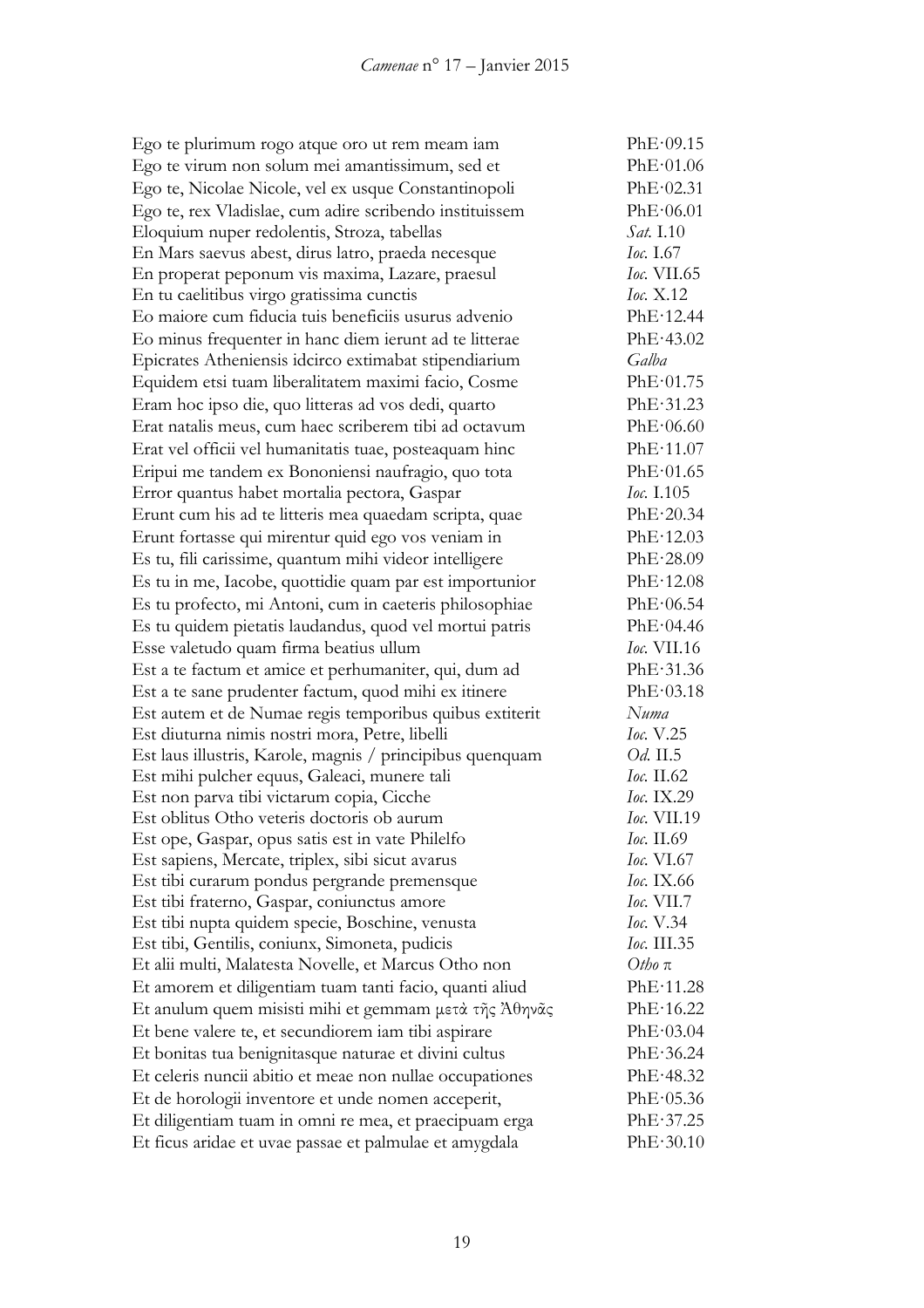Et Galbae et Othonis Caesarum *Vitas* ex Plutarcho PhE·11.59 Et Graecam tuam orationem et carmen Latinum vidi PhE·31.26 Et humanitatem erga me vestram vaehementer amplector PhE·02.81 Et ingenio et facundia tua sum non mediocriter delectatus PhE·17.15 Et ipse bene habeo, et te ex litteris tuis bene valere audio PhE·05.25 Et leporem et capos et perdices, quos dono misisti mihi PhE·05.15 Et libri, quos plurimum desyderabam, et caseoli quattuor PhE·32.09 Et libros nostrae *Sphortiados*, et cum his una accepi litteras PhE·20.18 Et litteras accepi et *Convivium*. Quod iam tibi caelo gloriam PhE·07.21 Et litteras ad me tuas libenter legi, et reliquas illas curavi PhE·17.24 Et litteras quas misisti omnis accepi, et tua sum diligentia PhE·15.31 Et litteras tuas et quem cupiebam Herculen accepi PhE·17.32 Et meam in te observantiam, Iacobe, pater amplissime PhE·23.04 Et nunciis et litteris apud nos increbruit applicuisse istuc PhE·45.28 Et officium tuum in Marium et Xenophonta filios PhE·15.63 Et opportune et salutifere divina providentia de excelso PhE·31.02 Et Paulum tuum, quem mihi tanto commendas studio PhE·33.07 Et princeps abest Mediolano, et pestifer hic morbus PhE·09.41 Et priscum sane fuisse morem et usitatum legimus PhE·17.34 Et quid ego cum hinc esses abiturus abs te petierim PhE·10.13 Et quid ipse maxime omnium cupiam, et quantum liceat PhE·14.36 Et recte quidem tu, mi Alberthe, et peramice facis et ut PhE·02.68 Et sanctum est praeceptum et evangelicum ne alteri PhE·05.18 Et serius respondi tuis ad me litteris, et brevius fortasse PhE·04.28 Et studium in me tuum non ignoro, et quam mihi cupias PhE·30.24 Et superbia a me nihil alienius, et gratitudine apud me PhE·04.37 Et te et universam familiam tuam (imo nostram) valere PhE·02.44 Et tibi et Phoebo codices duo, quibus *Cyri Paedia* continetur PhE·48.17 Et tu meam erga te benivolentiam ab ipsa usque puericia PhE·23.09 Et tuae mihi litterae primum ac deinde libri, quos abs te PhE·04.35 Et tuae mihi turtures placuerunt, et quae nosse a me petis PhE·46.22 Et tuam erga me voluntatem non laudare non possum PhE·09.62 Et vetus amicicia nostra ab inclyto usque illo magnanimoque PhE·39.05 Etsi ad quintumdecimum Kalendas Decembres scripsi ad PhE·09.84 Etsi annis iam consenuimus, Gregori, non tamen debemus PhE·26.05 Etsi arbitror ex Columbano te factum iri certiorem quam PhE·09.91 Etsi brevi Mediolanum sum rediturus, nolim tamen PhE·43.23 Etsi celeriores fuerunt litterae tuae omni Saturni curriculo PhE·29.44 Etsi certo novi nulla mea neque admonitione nec item PhE·46.30 Etsi certo scio mea omnia tibi negotia pro vetere nostra PhE·16.23 Etsi certo scio te mei et honoris et emolumenti PhE·09.12 Etsi consilium iudiciumque tuum de nostro illo opusculo PhE·25.20 Etsi de tua in me singulari mansuetudine atque benivolentia PhE·14.45 Etsi gaudeo eum te ostendisse altitudinis gradum PhE·17.17 Etsi iam incipiebam expectare litteras tuas, tamen non PhE·31.49 Etsi iam plaerique dies praeteriere posteaquam unae mihi PhE·15.56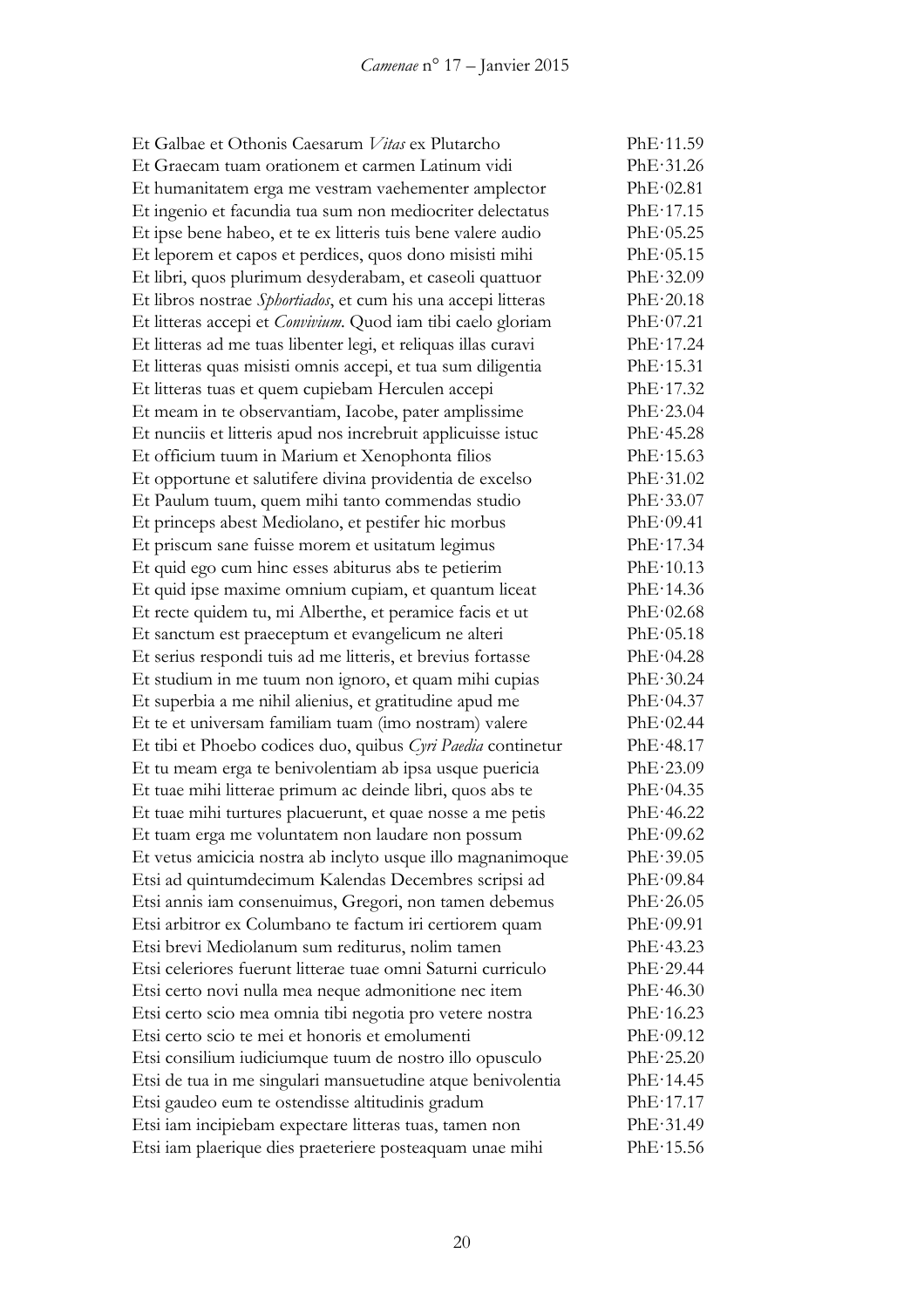Etsi ignarus certe non eram vel sine ulla commendatione PhE·16.18 Etsi laetandum mihi admondum sentio, illustrissime dux *Nup.* 2 Etsi mihi dubium nunquam fuit meos omnis tibi esse PhE·16.04 Etsi mihi es incognitus, tuae te tamen litterarum notae PhE·12.05 Etsi mihi non est obscurum sine ullis etiam meis litteris PhE·33.29 Etsi mihi videbar satis ad ea tibi antea respondisse ad PhE·06.44 Etsi nihil habebas quod pro mea tuaque voluntate ad me PhE·35.34 Etsi non eram ignarus te sine ulla etiam mea commendatione PhE·18.11 Etsi non eram nescius ea te esse vel benignitate naturae PhE·35.21 Etsi non eram nescius, rex Lodovice, te, ut es princeps PhE·30.17 Etsi non ignorabam eo te esse ingenio atque animi PhE·12.76 Etsi non nullos existimabam fore, beatissime pater, Calliste PhE·13.01 Etsi non sum nescius neque consilio tibi, pater PhE·48.09 Etsi non vereor aliquos fore qui, Graecae litteraturae PhE·13.54 Etsi nondum audiebam te Genuam revertisse posteaquam PhE·07.20 Etsi novi ea te esse integritate ac bonitate naturae PhE·05.45 Etsi nudius quartus litteras dedi ad te alteras de re tua PhE·12.85 Etsi omnes epistolae tuae mihi semper iucundissimae PhE·29.25 Etsi plane scio ea te esse humanitate, ut nullis etiam meis PhE·12.66 Etsi post obitum viri clarissimi et optimi, patris tui PhE·31.47 Etsi poteram subvereri ne in summis occupationibus tuis PhE·34.28 Etsi proximis litteris debes satis intellexisse quam mihi PhE·11.15 Etsi putabam, pater modestissime, iam tibi redditas esse PhE·18.08 Etsi quae non minus ratione quam necessitate naturae PhE·18.25 Etsi quottidie percunctanti de te mihi optati nuncii PhE·25.15 Etsi serius ad te litteras dedi quam pro mutua nostra PhE·27.18 Etsi serius scripsisti quam expectaram, scripsisti tamen PhE·34.26 Etsi talis tantusque es, ut sine ullo etiam dono semper PhE·44.20 Etsi te novi iampridem quam rebus egregie doctis atque PhE·14.41 Etsi tuum munusculum mihi fuerat pergratum, quippe PhE·10.33 Etsi verebar futurum ut brevitatem litterarum mearum PhE·42.25 Etsi verebar te vel ducalis legationis munere vel maioris PhE·34.05 Etsi vereor, viri Florentini, aliquos fore qui, perturbatione PhE·04.02 Etsi Xenophonti filio hinc abeunti mandavi omnia PhE·12.50 Eustathium cupio, non hunc, Iacobe, Gerardum *Ioc.* VI.28 Eustathium geminus perdix, Iacobe, secutus *Ioc.* VI.30 Euterpen cithara patris citatam / sperabam fore *Od.* III.10 Ex Arabum flamis Phoenix quicunque renasci *Ioc.* VII.92 Ex binis iis litteris, quas Iohanni Antonio Fossano ad te PhE·11.27 Ex Hispania te cum primum accepissem revertisse PhE·30.12 Ex Iacobo, mercatore Mediolanensi, accepisti et litteras PhE·18.36 Ex Immola hasce litteras septimo Idus Apriles ad te dedi PhE·01.63 Ex litteris humanissimi patris Iacobi, cardinalis Ticinensis PhE·20.08 Ex litteris Iohannis Petri, integerrimi atque disertissimi PhE·27.24 Ex litteris quas dedi heri ad reverendissimum cardinalem PhE·42.03 Ex litteris tuis quas ex Fulgineo dedisti ad me XVII Kalendas PhE·46.26 Ex litteris Xenophontis filii liquido cognovi quod minime PhE·09.20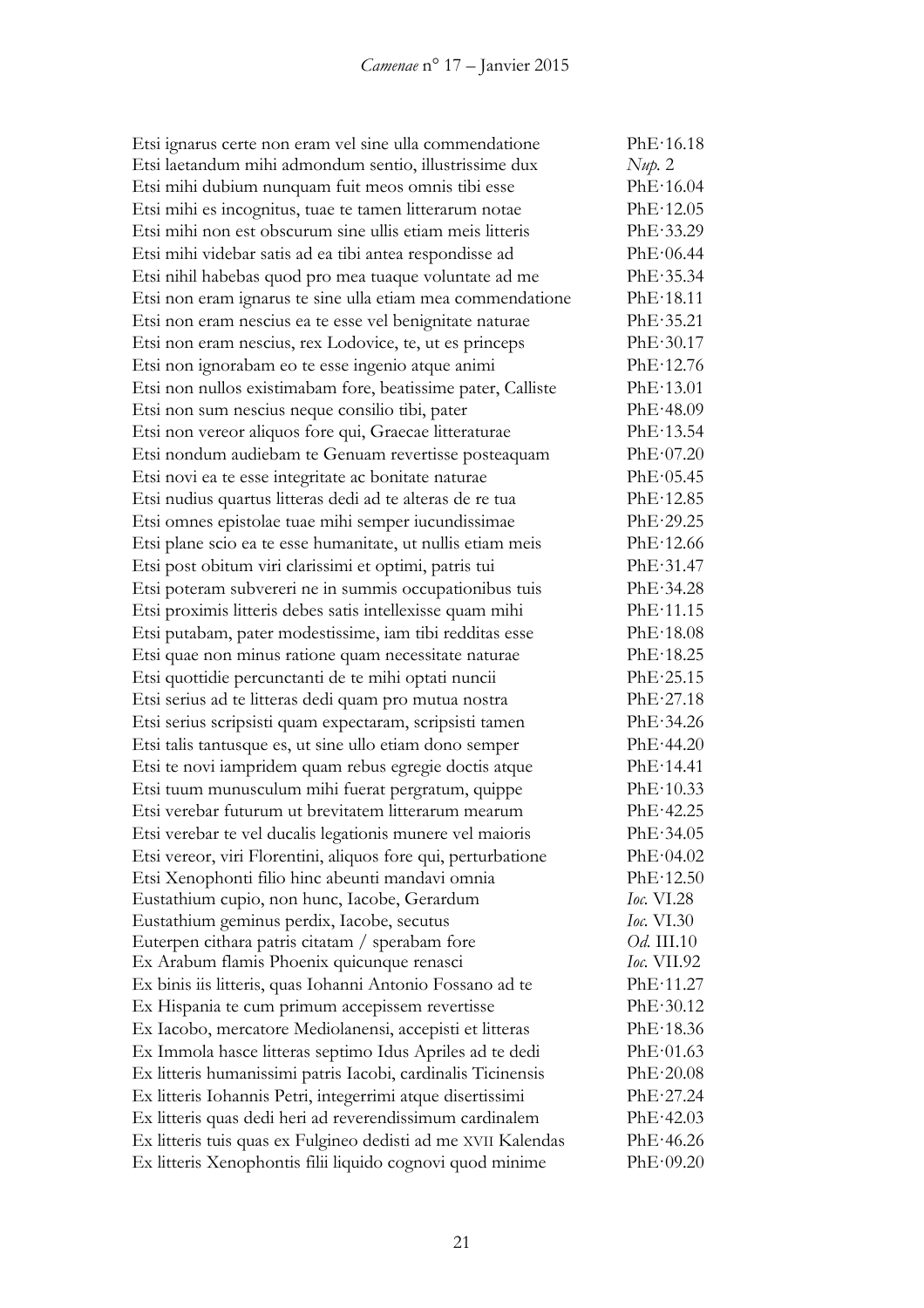| Ex omnibus optatis meis nullum mihi magis ex mea              | PhE·37.03          |
|---------------------------------------------------------------|--------------------|
| Ex proximis litteris, quas XVI Kalendas Maias ad te           | PhE·35.22          |
| Ex qua die te Bononiae primum vidi, cum legatus               | PhE·02.21          |
| Ex quo primum die Mantuae, pater reverendissime, te           | PhE·34.17          |
| Ex quo primum die te, pater claementissime, adii Mantuae      | PhE·20.15          |
| Ex tuis novissimis litteris, quas pridie Kalendas Ianuarias   | PhE·47.14          |
| Ex tuis proximis litteris, quas ad quartum Idus Iunias ex     | PhE·25.10          |
| Excepit me rex Alphonsus cum perhumaniter et honorifice       | PhE·11.36          |
| Exigua etiam munuscula inter benivolos et amicos              | PhE·47.10          |
| Exilii vati, Porcelli, redde libellos                         | <i>Ioc.</i> II.65  |
| Exilio nunquam virtus obnoxia, Palla                          | <i>Sat.</i> VI.4   |
| Eximium Musae decus et tutela poetae                          | <i>Ioc.</i> VII.64 |
| Existimabam te ante repetiturum Mediolanum quam               | PhE·11.06          |
| Existimo expectare te, ut es homo ambitiosus                  | PhE·28.22          |
| Existimo fieri aut nunciorum negligentia aut etiam fortassis  | PhE·12.63          |
| Existimo hosce quadragesimalis cybos tibi ad scribendum       | PhE·24.29          |
| Existimo propediem fore ut filius mihi dilectissimus          | PhE·10.02          |
| Existimo te ex aliis non nullis accepisse quam me honorifice  | PhE·15.25          |
| Existimo te in admirationem incidisse, quod in proximo        | PhE·14.18          |
| Existimo te mirari quod in hanc diem nihil tibi responderim   | PhE·21.08          |
| Existimo te nequaquam oblitum quae mecum locutus es           | PhE·16.07          |
| Existimo te non esse oblitum, cum novissime negotii           | PhE·36.34          |
| Existimo tibi ab ingenuo adolescente Christophoro Marliano    | PhE·09.66          |
| Exoptatissimae litterae tuae affecere me profecto             | PhE·40.09          |
| Expectabam quottidie tuas litteras, quibus de iis omnibus     | PhE·06.17          |
| Expectanti mihi iam dies complusculos tuas litteras           | PhE·25.09          |
| Expectanti mihi in horas litteras tuas, inopinato renunciatum | PhE·32.05          |
| Expectanti mihi litteras tuas maximo sane cum desyderio       | PhE·19.07          |
| Expectanti mihi quottidie Mediolani tuum reditum              | PhE·34.20          |
| Expectavi iam dies non nullos atque in dies magis magisque    | PhE·31.70          |
| Expecto et plantas et amygdala. Tu vero respondes omnino      | PhE·20.36          |
| Expecto litteras tuas, quibus intelligere mihi liceat quam    | PhE·48.36          |
| Expostulationem tuam, qua proximis es litteris usus           | PhE·47.19          |
| Fac ne, Petre, diu, Galera, te nostra moretur                 | <i>Ioc.</i> III.5  |
| Facerem non tibi modo (ut mea fert opinio) sed etiam          | PhE·13.23          |
| Faciam quod petis et libenter et cito. Neque erunt ullae      | PhE·13.02          |
| Faciat Deus omnipotens ut quamdiutissime ac deinceps          | PhE·33.20          |
| Faciat Deus omnipotens ut tibi offendant litterae meae        | PhE·22.25          |
| Facies tu quidem, Thoma Thebalde, cum hisce patribus          | $Conv.$ II         |
| Facis omnia causa mea et diligenter et amice. Quare non       | PhE·14.11          |
| Facis tu mihi iniuriam, quod et per litteras primum, deinde   | PhE·17.11          |
| Facis tu, mi Octaviane, et humaniter et benigne, ut semper    | PhE·17.28          |
| Facis tu quidem, mi Amarete, peramice, quod febrienti         | PhE·15.06          |
| Facit amicicia nostra, quae ad summum iam usque pervenit      | PhE·18.05          |
| Facit grave optatumque testimonium amicissimi Andreae         | PhE·12.25          |
| Facit mutua nostra summaque amicicia ut nihil mihi            | PhE·12.52          |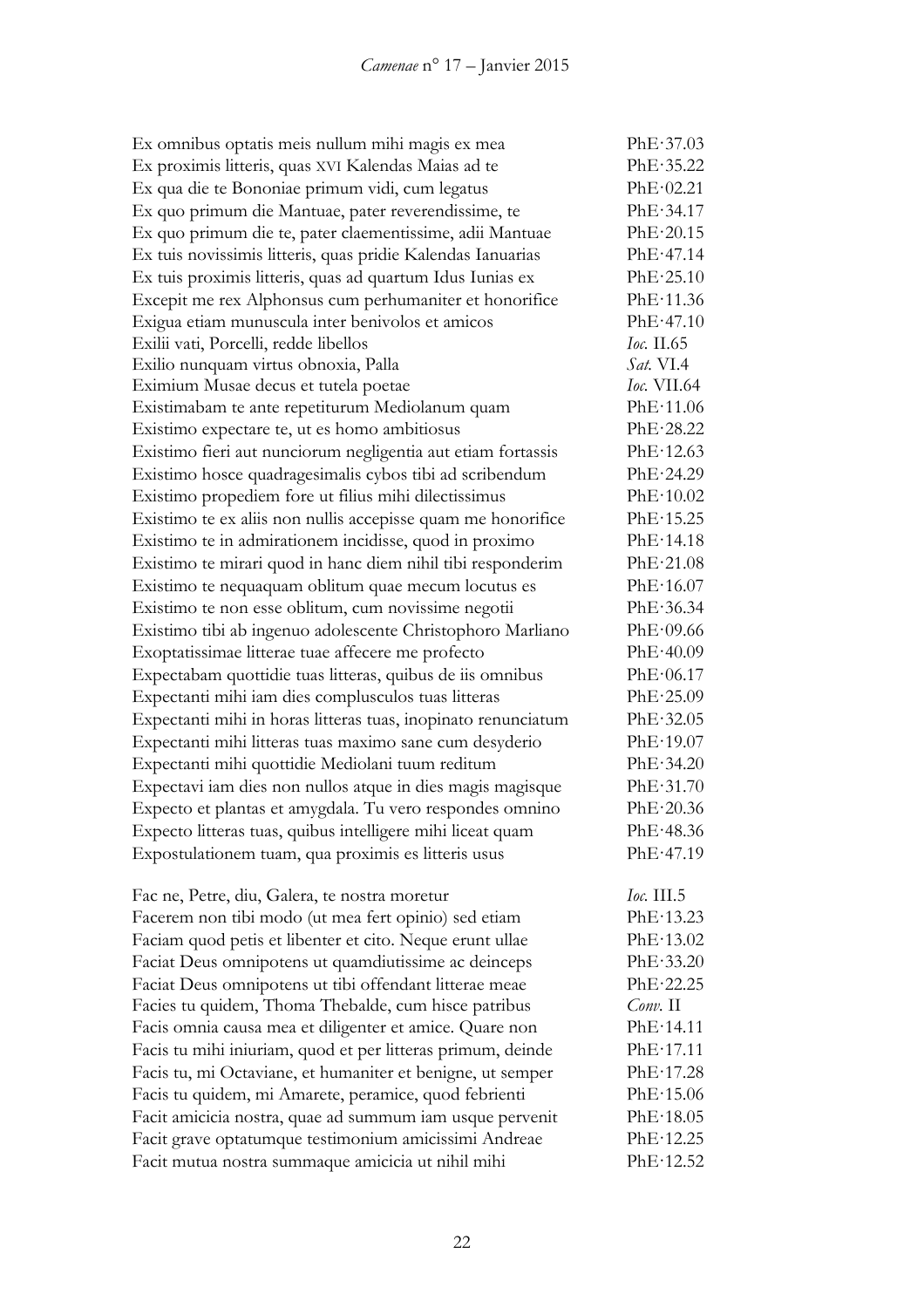Facit singularis tua humanitas ac summa animi mansuetudo PhE·23.03 Facit vel humanitas tua vel pristina illa nostra familiaritas PhE·22.20 Facit vel singularis mea erga te veneratio vel excellens tua PhE·11.42 Facit vetus ac summa amicicia illa nostra, qua ab usque PhE·13.65 Facito quamprimum adeas meo nomine cardinalem PhE·10.15 Faciunt occupationes meae ut sim ad ea respondendo PhE·11.54 Fallimus humanas mentes en fraude doloque *Ioc.* VII.39 Familiares Ciceronis epistolas, quas petebas, vaenalis PhE·10.25 Fare, animi pars magna mei pro munere tanto *Sat.* I.6 Fare, Gerarde, mihi: num sola piscibus ortum *Ioc.* VI.54 Fateor plane te mihi silentio longe praestare, qui meis PhE·45.35 Fecerant profecto litterae tuae, quas secundum et tertium PhE·26.09 Fecerat tua scribendi tarditas ut tibi iam inciperem subirasci PhE·22.17 Fecerunt litterae tuae, quae mihi redditae sunt hesterno PhE·18.35 Feci te ad tertium Nonas Iulias per litteras certiorem me PhE·16.15 Fecisti me proximis tuis litteris certiorem de navigatione PhE·15.66 Fecisti mihi rem pergratam, quod Philonem meum, imo PhE·04.27 Fecisti ut de te decet, qui desyderio meo cumulatissime PhE·09.75 Fecit prolyxitas tuarum litterarum ut existimarem vel PhE·19.03 Fecit vel singularis illa tua benivolentia erga Franciscum PhE·28.02 Felicem, Gaspar, nullum, Mercate, per omnes *Ioc.* I.3 Ferunt Alexandrum regem, Nicodeme Tranchedine PhE·36.01 Ferunt Palameden, cum esset in castris Graecis apud Ilion PhE·28.13 Fidem et observantiam in me tuam diligentiamque in PhE·41.26 Fieri certior abs te cupio, pater modestissime, et qui libri PhE·33.03 Filiolis praecepta tuis, qui pessima tradis *Ioc.* I.66 Finis adest pugnae, Galeaci, ludere postquam *Ioc.* I.76 Finis adest, Malatesta, libri tibi debita quinti *Ioc.* V.83 'Finis unius mali,' ut apud M. Senecam scriptum legitur PhE·45.10 Fistula quod doli delectat rumen Ethrusci *Ioc.* I.17 Flamigerum Titana vehens argenteus harmis *Sphor.* V Foenus in Insubribus lauta est et mira supellex *Sat.* VIII.10 Forte Syracusium quiddam petiisse tyrannum *Ioc.* I.14 Fortis iura viri, quem tristis pressit egestas *Sat.* VIII.7 Fortunata dies, quae caelo illuxit ab alto *Ioc.* IX.79 Franciscus Barbarus, vir clarissimus et, ut scis, Latine PhE·06.57 Franciscus Fossatus, vir nobilis et humanus idemque PhE·15.08 Franciscus, Francisce, tuus tibi, Sphortia, vates *Od.* π Franciscus Poesius iurisconsultus petiit a me verbis tuis PhE·34.22 Frater Alphonsus, qui tibi reddidit meas litteras, petiit PhE·38.03 Frater Iohannes Florentinus, viri optimi illius Alberthi PhE·22.16 Frater Roberthus, concivis iste tuus, si nulla provocatus PhE·13.55 Fratris Roberthi, concivis sociique tui, oratio quam de PhE·13.47 Frigida manarat squalentem fama per urbem *Sat.* VII.6 Frigida sic, Gaspar, cunnum tibi claudat, et omne *Ioc.* VI.22 Frustra pauper amat: capitur nam femina donis *Ioc.* X.42 Fuerat profecto aequum et ab omnibus mea sententia *Div.* 4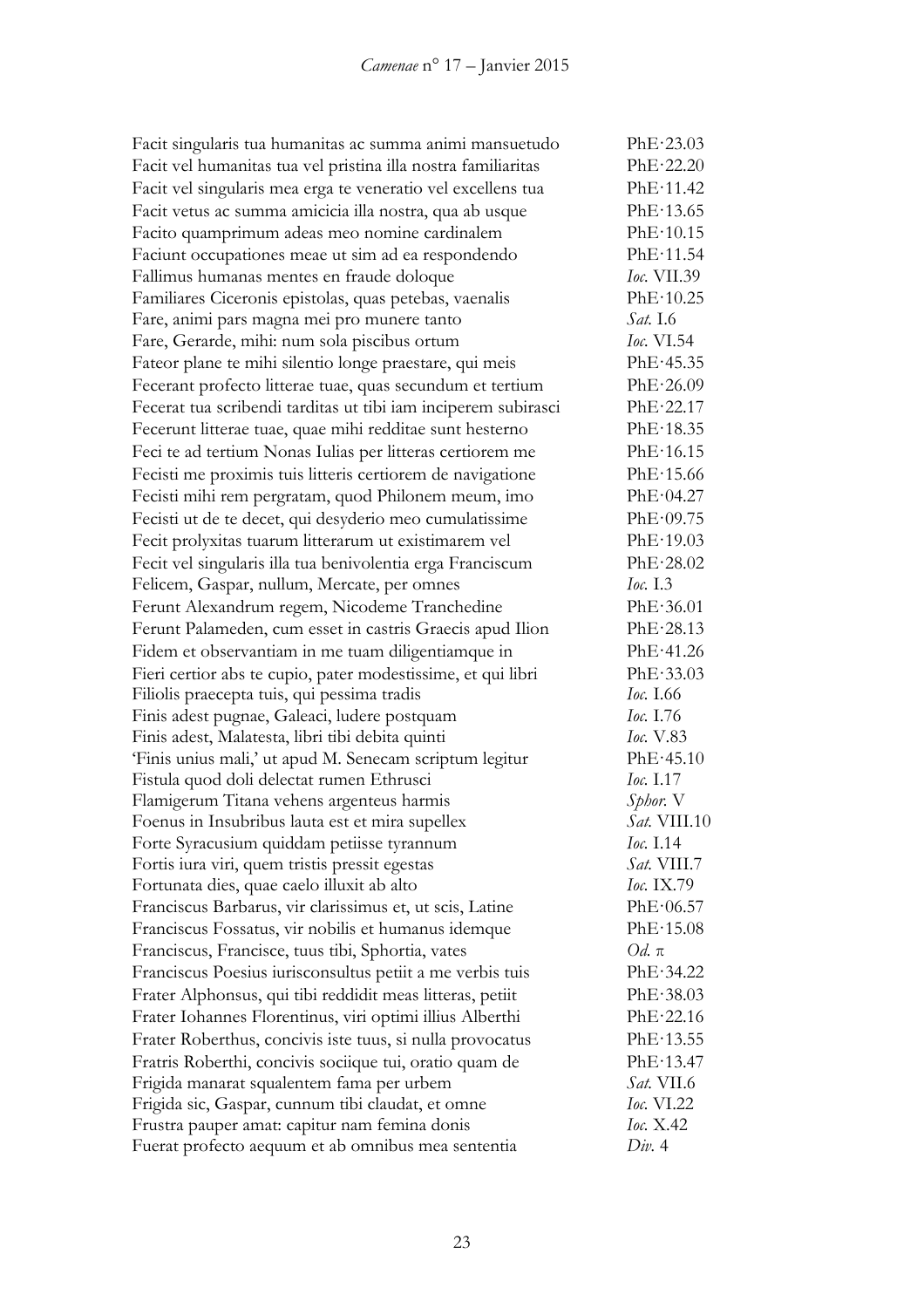| Fuere non nulli et prudentes et docti viri, praestantissime   | Erat. $\pi$              |
|---------------------------------------------------------------|--------------------------|
| Fuere non nulli Veneti qui a me per litteras meos Carminum    | PhE·16.20                |
| Fuerunt mihi litterae tuae eo iucundiores, quod iam de        | PhE·39.10                |
| Fuerunt mihi tuae litterae periucundae et Iohannes Andreas    | PhE·04.06                |
| Fuerunt mihi tuae litterae profecto periucundae, idque non    | PhE·18.33                |
| Fuerunt mihi tuae litterae, pater humanissime, admodum        | PhE·25.08                |
| Fuissent tuae mihi litterae pro nostra amicicia iucundissimae | PhE·11.51                |
| Fuisti tu in me semper et liberalis et comis nullumque        | PhE·06.68                |
| Fuit mea illa epistola, quae tuo beneficio iure postliminii   | PhE·20.35                |
| Fuit mihi permagnae voluptati, pater amplissime, quod         | PhE·31.35                |
| Futurum certo arbitrabar ut ad proximum diem Veneris          | PhE·45.02                |
| Gabriel, vir religiosus idemque disertus qui modo istinc      | PhE·12.14                |
| Gabriele Mirabili, qui tibi has litteras reddidit, utor iam   | PhE·08.04                |
| Galbae Othonisque Caesarum Vitas, quas e Graecis              | PhE·13.19                |
| Galeacius Mediolanensis, aulicus ducalis, me adiit tuo        | PhE·01.34                |
| Gaspar abit princeps laudem fidamque Cremonam                 | Ioc. IV.8                |
| Gaspar adest tempus, meritis quo accessio fiat                | Ioc. III.30              |
| Gaspar, alis, Mercate, moram: mora displicet omnis            | <i>Ioc.</i> I.99         |
| Gaspar, amicitia mihi quem coniunxit honestas                 | Ioc. III.24              |
| Gaspar amicorum dulcissime, quando Camillam                   | Ioc. IV.52               |
| Gaspar, amor, quo saepe caret tibi sanguine iunctus           | <i>Ioc.</i> VII.3        |
| Gaspar, amore mihi coniunctus, amice, vetusto                 | Ioc. II.60               |
| Gaspar, Apollineae qui praestas laudibus artis                | <i>Ioc.</i> I.46         |
| Gaspar Castaneas, ingenio vigens / faecundo, gemitus          | <i>Od.</i> II.8          |
| Gaspar, fare mihi: qua tandem Sphortia luce                   | Ioc. IV.10               |
| Gaspar, habes, qui te nulla mercede per omnis                 | <i><b>Ioc.</b></i> VII.9 |
| Gaspar, in Augusti qui pulchrum Caesaris aula                 | <i>Sat.</i> IX.6         |
| Gaspar, longa nimis trahitur, Mercate, poetae                 | Ioc. X.35                |
| Gaspar, nemo potest tranquillam ducere vitam                  | <i>Ioc.</i> IX.65        |
| Gaspar, nutrit honos artes et laude citatur                   | Ioc. VII.86              |
| Gaspar, opem vati si nullam forsitan olim                     | Ioc. V.61                |
| Gaudeat orator, Musae, gaudete, Latinae                       | Ioc. IX.64               |
| Gaudeo equidem et tibi munificentissimo viro debere           | PhE·11.26                |
| Gaudeo equidem mirum in modum Petrum Medicen                  | PhE·06.45                |
| Gaudeo equidem plurimum, quod non solum in rei                | PhE·09.21                |
| Gaudeo equidem vaehementer ita res tibi secundas esse         | PhE·16.30                |
| Gaudeo quod scribis te meas antevertisse litteras, etsi       | PhE·09.17                |
| Gentilis mi care, siles num flumine Lethe                     | <i>Ioc.</i> II.42        |
| Gentilis, nihil est nostrum, nisi tempus abire                | <i>Ioc.</i> V.16         |
| Gentilis, non est quod quisquam laudis amorem                 | <i>Ioc.</i> V.59         |
| Gentilis Simoneta, nimis noctisque diesque                    | <i>Ioc.</i> V.70         |
| Gessisti mihi morem et tempestive et amice, ut semper         | PhE·38.04                |
| Graecatur Leucus, Graecatur Poggius una                       | <i>Ioc.</i> $V.17$       |
| Graece prius responderam Graecis litteris tuis. Nunc          | PhE·02.79                |
| Graecis istis, quibus meas litteras ad te dedi, et favi hic   | PhE·12.10                |
| Gratissimae fuerunt mihi litterae tuae; quibus quod scire     | PhE·15.52                |
| Gratularer equidem dignationi tuae, humanissime pater         | PhE·18.03                |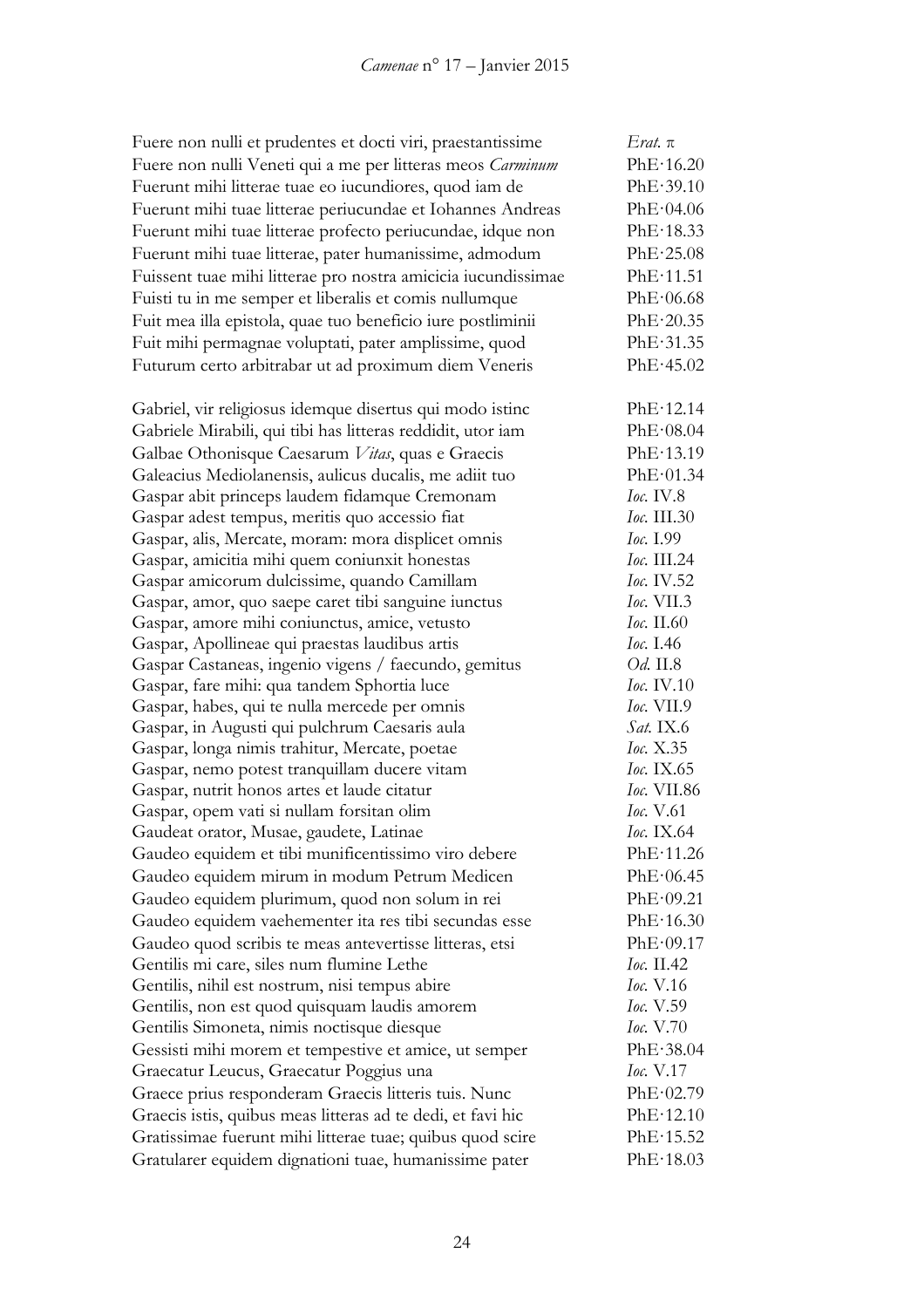| Gratularer equidem tibi, Bartholomaee protonotarie          | PhE·29.19          |
|-------------------------------------------------------------|--------------------|
| Gratulatio tua non minus est mihi grata quam probata        | PhE·25.02          |
| Gratulatio tua, Antoni Lusce, non debet mihi non            | PhE·01.67          |
| Gratulor ecce tibi, Cato Sacce, quod ore diserto            | Ioc. II.19         |
| Gratulor equidem tibi ecclesiae Sagonensis episcopatum      | PhE·38.36          |
| Gratulor fortunae tuae, mi Tuscanella, iuxta atque virtuti  | PhE·06.23          |
| Gratulor in maiorem modum tuis secundis rebus, Leonarde     | PhE·33.30          |
| Gratulor non minus tuae singulari prudentiae, pater optime  | PhE.39.17          |
| Gratulor tuae praesenti expectataeque dignitati. Nunquam    | PhE·10.27          |
| Grave mihi et permolestum est ea premi necessitate          | PhE·09.82          |
| Gravem et perdisertam epistolam tuam ea voluptate perlegi   | PhE·13.10          |
| Gryphe, tuos si te legatum mittet ad Hunnos                 | <i>Ioc.</i> IX.25  |
| Guilielmus Aicardus noster, δ και ύπογραμματεύς, petiit     | PhE·44.15          |
| Guilielmus noster Bergomensis fecit me suis litteris        | PhE·43.29          |
| Guiniforto Bergomensi, disertissimo iurisconsulto, litteras | PhE·10.28          |
|                                                             |                    |
| Habes una cum hisce litteras meas ad Baptistam              | PhE.30.08          |
| Haec, Alphonse, tuo surgens centesima tandem                | <i>Sat.</i> X.10   |
| Haec ex Florentia scripsi tibi, cum Senam peterem eam       | PhE·31.21          |
| Haec negotia quibus fluctibus agitentur, scio te non latere | PhE·07.05          |
| Haedus hic, o Michael, larvas mihi noctis opacae            | Ioc. VII.95        |
| Haedus ut ad nostros venit, Simoneta, Penates               | <i>Ioc.</i> VII.98 |
| Has litteras ad quartum Kalendas Ianuarias ex Sena dedi     | PhE·43.08          |
| Hasce ad te litteras dedi ex Tholentino, unde post          | PhE·11.40          |
| Haud equidem ausim affirmare utris sit magis tuum           | PhE·32.13          |
| Haud facile dixerim, Frederice, tibine magis gratulandum    | PhE·40.05          |
| Haud facile quenquam invenias, Nicodeme, qui et sapiens     | PhE·21.07          |
| Haud fugienda quidem praesentis gloria saecli               | <i>Ioc.</i> III.38 |
| Haud mea de te me certe fefellit opinio. Nam iampridem      | PhE·09.73          |
| Haud scio quid optatius mihi potuisset iucundiusque         | PhE·31.15          |
| Heri Alphonsus rex me Capuae fecit equitem auratum          | PhE·11.37          |
| Heri dedi ad te litteras et cum iis carmen ad vestrum       | PhE·15.28          |
| Heri dedi binas litteras (alteras ad Aloysium Crottum       | PhE·05.46          |
| Heri Laudem veni rei privatae gratia atque meae ad          | PhE·10.01          |
| Heri litteras ad te dedi; quas cum primum acceperis         | PhE·37.26          |
| Heri, pridie Nonas Ianuarias, in Urbem veni; qui dies       | PhE·43.09          |
| Hesternis litteris tuis, quas mihi reddidit frater tuus qui | PhE·09.29          |
| Hesterno vesperi, cum universi aulici permagnaque           | PhE·03.32          |
| Heu, frustra invito quicquam molimur Olympo                 | <i>Ioc.</i> III.47 |
| Heu, miserae Musae, quo tempore carmina diro                | Ioc. VIII.22       |
| Hi quidem haec et egerunt et dixerunt. At Cyrus dona        | $Cyr$ . $V$        |
| Hic docet in populum quae sint servanda, supernas           | Ioc. III.58        |
| Hic est ille dies, mihi quo, Matthaee, futurum              | <i>Ioc.</i> II.6   |
| Hic te, care, tuus rogat, Antonelle, poeta                  | Ioc. VII.81        |
| Hieronymi quas petieras Augustinique epistolas ad te dedi   | PhE·06.74          |
| Hieronymus Bindotus factus est gener meus. Huic cupio       | PhE·09.08          |
| Hinc abiens omnia te facturum recepisti mihi quae mea       | PhE·47.03          |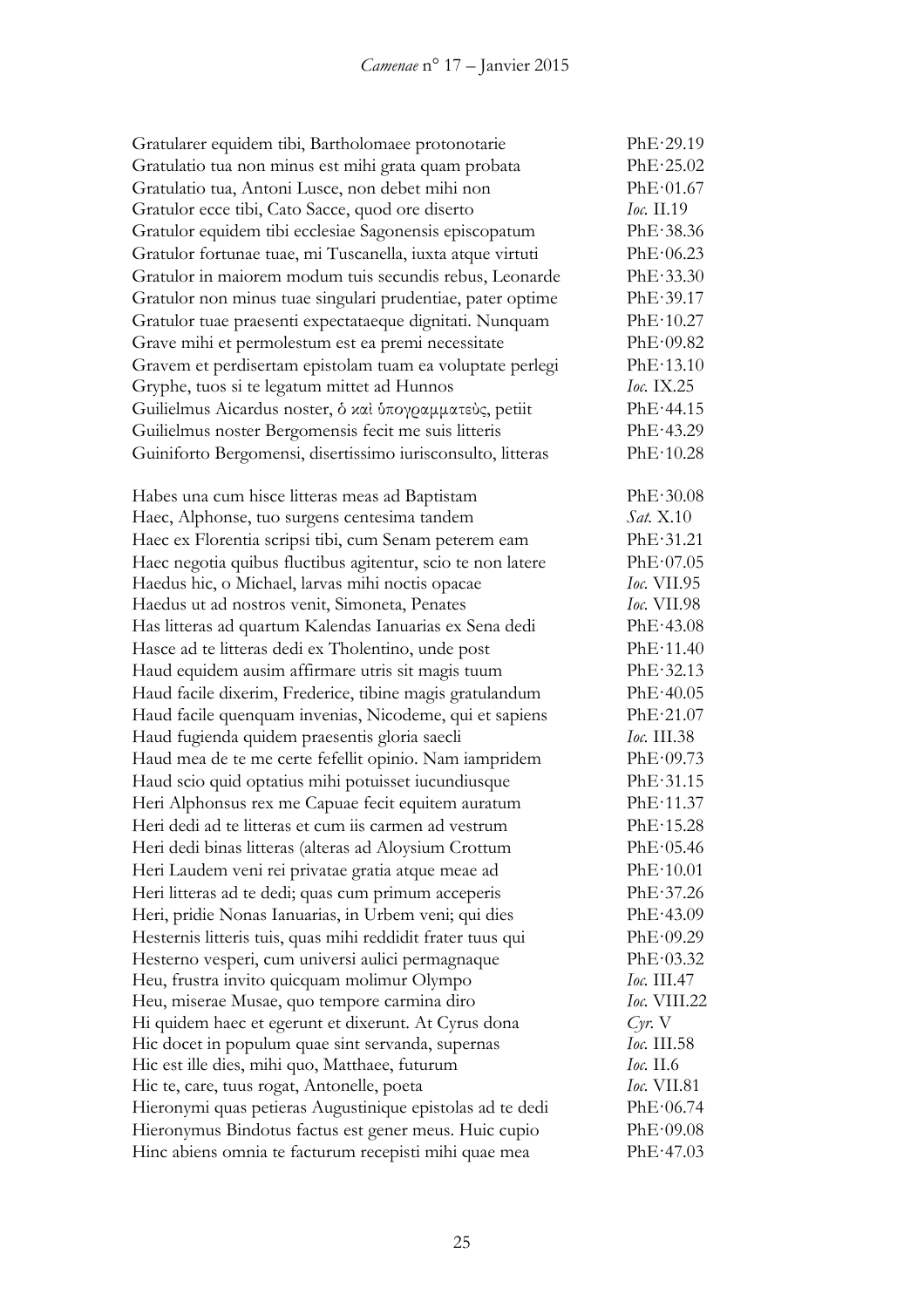| His unis litteris ad ea duo respondi tibi, quae proximis                                                     | PhE·29.28              |
|--------------------------------------------------------------------------------------------------------------|------------------------|
| Hoc habet ipsa boni paupertas: monstrat amicus                                                               | <i>Ioc.</i> VII.91     |
| Hodie cum diluculo hinc ad vos abiit Venetorum legatus                                                       | PhE·29.26              |
| Hodie cum tibi primum facultas oblata fuerit, fac                                                            | PhE·09.63              |
| Hodie mihi redditae sunt litterae a Theodoro Gaze                                                            | PhE·04.25              |
| Hodie, octavo Kalendas Augustas, meus est natalis                                                            | PhE·38.01              |
| Homini cupienti omnia tardiora. Id cum caeteris omnibus                                                      | PhE·36.06              |
| Horrentis cautes vehemens diverberat aestus                                                                  | <i>Ioc.</i> V.36       |
| Horribili hostilis prostratas vulnere vires                                                                  | <i>Ioc.</i> VI.4       |
| Horrisonae in portu pulsant, Aurispa, procellae                                                              | $Sat.$ III.3           |
| Hortare Chrysolorinam meam ne miretur quod hic                                                               | PhE·03.24              |
| Hortatur me, Sphortia Secunde, singularis tua benignaque                                                     | PhE·09.01              |
| Hortor amicitiae fungaris munere, Gaspar                                                                     | <i>Ioc.</i> II.41      |
| Hospesne adsim tibi, pater reverendissime, hac mea                                                           | PhE·42.18              |
| Hugolote, meos cupis hos legisse libellos                                                                    | <i>Ioc.</i> V.82       |
| Hugolote, nihil dignum mage principe duco                                                                    | <i>Ioc.</i> $VI.7$     |
| Huic amplustre rati, rogo, sis, mi Cicche, procellae                                                         | <i>Ioc.</i> VI.78      |
| Hulcere pro roseo sic ludens praestet Elissa                                                                 | Ioc. VII.45            |
| Humanas quicunque regi res mente negarit                                                                     | <i>Od.</i> II.4        |
| Humanas vigili dum res in pectore mecum                                                                      | Ioc. V.2               |
| Humanissimam excusationem, qua in proxima es usus                                                            | PhE·04.47              |
| Hunc atro, Clappane, diem signare lapillo                                                                    | <i>Ioc.</i> VI.47      |
| Hunc diem cum ita agitassent caenassentque, dederunt                                                         | $Cyr$ . VII            |
| Hunc mihi tu regem dicas, vesana libido                                                                      | Ioc. IX.54             |
| Hunc si, Cosme, putas tibi succensere poetam                                                                 | <i>Sat.</i> II.1       |
| I iuvenem egregium, Patavi qui claustra superbi                                                              | <i>Sat.</i> V.5        |
| Iactator maiora facit, quae magna peregit                                                                    | Ioc. 1.32              |
| Iam annus mihi videtur praeterisse, posteaquam nullae                                                        | PhE·21.03              |
| Iam annus prope secundus praeteriit posteaquam nullae                                                        | PhE·02.59              |
| Iam de cunctatione litterarum tuarum querenti mihi                                                           | PhE·27.28              |
| Iam ditior factus es. Id quod ea coniectura assequor                                                         | PhE·03.38              |
| Iam duo tranquillis mihi praeteriere libelli                                                                 | <i>Ioc.</i> III.1      |
| Iam increbruisse apud te debet et litteris multorum et                                                       | PhE·43.10              |
| Iam lustrum absolutum est totum (quinquennium enim                                                           | PhE·24.28              |
| Iam menses prope duo praeteriere posteaquam nullae                                                           | PhE·09.24              |
| Iam menses, Gaspar, sex praeteriere morando                                                                  | <i>Ioc.</i> VIII.46    |
| Iam mihi integrum non est ut tuo utar consilio. Sum enim                                                     | PhE·03.34              |
| Iam mirari admodum incipienti mihi quod ad tot litteras                                                      | PhE·24.02              |
| Iam nimis atque nimis lautus mihi, Sacce, videris                                                            | <i>Sat.</i> IX.3       |
| Iam non plura liber patitur nos ludere quartus                                                               | <i>Ioc.</i> IV.56      |
| Iam prope, Gaspar, adest, quem Christus fecit ab atris                                                       | <i>Ioc.</i> III.61     |
| Iam pudet me repetere totiens libros illos, quos, cum                                                        | PhE·09.05              |
| Iam quartum ad te scripseram, posteaquam nullae mihi                                                         | PhE·09.52              |
| Iam semel et iterum tuis munusculis, mi dilectissime                                                         |                        |
|                                                                                                              |                        |
|                                                                                                              | PhE·46.10              |
| Iam tandem resipisce, miser, totiensne petitus                                                               | <i>Ioc.</i> IX.80      |
| Iam tempus adventat quod te quoque, pater humanissime<br>Iam tempus est, humanissime Laurenti, ut ad ea mihi | PhE·47.31<br>PhE·31.51 |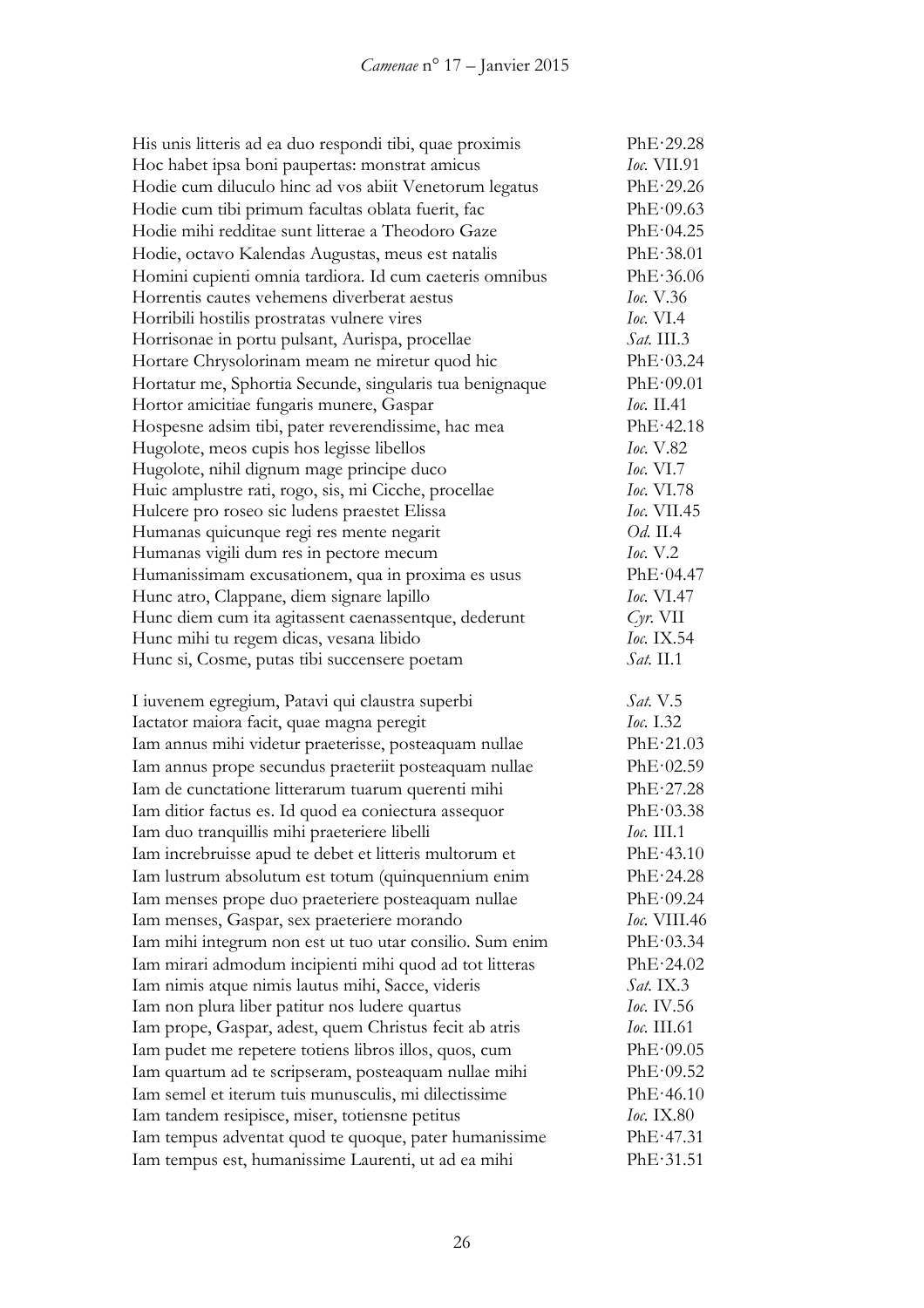| Iam ver est in limine. Itaque a te peto ut quas hyeme         | PhE·08.23          |
|---------------------------------------------------------------|--------------------|
| Iampridem a Xenophonte filio nullas accepi litteras           | PhE·18.18          |
| Iampridem et novi et expertus sum praecipuam tuam             | PhE·02.41          |
| Iandiu desydero tuas litteras, et id quidem frustra           | PhE·28.11          |
| Iandiu nihil de te audio. Itaque non possum non timere        | PhE·10.03          |
| Ibis ab Insubrium caelo miranda per urbes                     | Ioc. $X.14$        |
| Ierunt ad me tandem litterae ex castris a legato apostolico   | PhE·01.62          |
| Ignosce brevitati litterarum mearum. Nam repentina            | PhE·03.02          |
| Ihesus, salvator humani generis, de se interrogatus           | PhE·18.48          |
| Illis Marci Tullii Ciceronis orationibus, quas a me           | PhE·09.16          |
| Illud in invidia longe laudabile duco                         | Гос. Х.23          |
| I, mea, Posterulam Petrum pete, Musa, disertum                | <i>Ioc.</i> II.32  |
| Immemorem nunquam patietur Musa poetam                        | <i>Ioc.</i> 1.73   |
| Immitem canit ille virum, qui funera Graiis                   | <i>Sat.</i> I.1    |
| Immortalis Deus malefaciat eorum insidiis qui meas            | PhE·38.15          |
| Imperitat late Latiumque supervolat omne                      | <i>Sat.</i> X.7    |
| Impium illud esse hominum genus arbitror, Cosme               | PhE·02.42          |
| Importuna gravi, Gaspar Mercate, ruina                        | $Ioc.$ IV.2        |
| Importunus ego non sum tibi, Cicche, vocandus                 | <i>Ioc.</i> II.61  |
| In dies magis atque magis mihi declaras singularem            | PhE·09.09          |
| In dies profecto magis litteris tuis magisque delector        | PhE·25.39          |
| In Ligurum primam spectatum venimus urbem                     | <i>Sat.</i> IX.10  |
| In meretrice boni si quaeris nosse quod insit                 | Ioc. III.43        |
| In quanto sim hic vitae periculo atque discrimine constitutus | PhE·02.53          |
| In summa voluptate, qua me afficiunt tuae litterae graviter   | PhE·18.46          |
| Incessum cancri, ut aiunt, litterae tuae sunt imitatae        | PhE·29.03          |
| Incipiebam iam expectare litteras tuas, pater integerrime     | PhE·24.05          |
| Incipienti iam mihi expectare litteras tuas aliud occurrit    | PhE·11.66          |
| Incipio iam vereri vel tabellariorum negligentia fieri vel    | PhE.39.19          |
| Inclyta nec virtus, fortuna nec inclyta possunt               | <i>Ioc.</i> VI.55  |
| Inclytus interea properans superare frementem                 | $Spbor.$ II        |
| Incolumem si te curas, Mercate, tueri                         | Ioc. IX.53         |
| Increbruerat apud me iampridem te in Graeciam traiecisse      | PhE·38.13          |
| Increbruisse apud te insidias mihi tam impie paratas          | PhE·02.52          |
| Increbuit apud nos venisse nuper ad inclytum istum            | PhE·24.26          |
| Indignare nihil quod non sit digna relata                     | <i>Ioc.</i> IX.3   |
| Indocti natura hominis quem dira fatigat                      | <i>Ioc.</i> $V.3$  |
| Indocti semper doctos odere, tenebris                         | <i>Ioc.</i> V.14   |
| Indoctus cur, Cicche, faves, qui doctus et idem               | <i>Ioc.</i> VI.65  |
| Indolui profecto mirum in modum tum viri clarissimi           | PhE·41.02          |
| Inesse divinam vim quandam in poetarum animis si antea        | PhE·33.21          |
| Infelix ille est, aulam quicunque secutus                     | <i>Ioc.</i> VII.18 |
| Infula barbaricis pulchre insignita figuris                   | <i>Ioc.</i> IX.31  |
| Ingenium, laborem tuum et exquisitum studium in iis           | PhE·32.17          |
| Ingentes animi tristi rubigine tetrae                         | <i>Ioc.</i> X.43   |
| Ingentis, Alphonse, tuas dum pectore laudes                   | <i>Sat.</i> IX.1   |
| Ingratis, Mercate, favens facis omnia caute                   | <i>Ioc.</i> VII.50 |
| Ingratum te nemo magis, Porcelle, per omne                    | <i>Ioc.</i> IV.27  |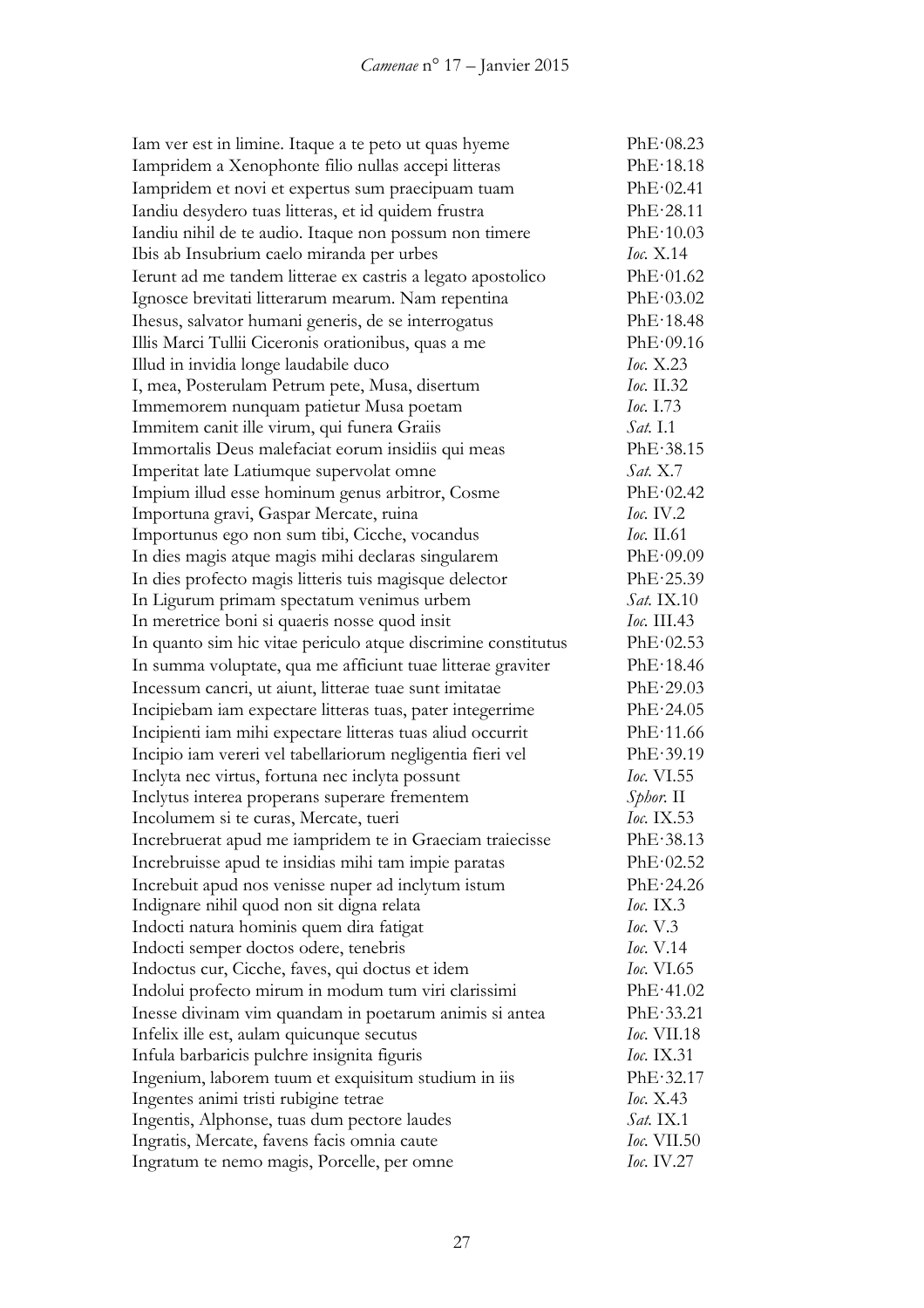Ingratus certe sim, nisi et amorem tuum magnifaciam PhE·24.21 Ingratus certe sim, si tot a vobis et litteris et nunciis invitatus PhE·02.82 Ingratus sim profecto, nisi amorem et observantiam erga PhE·18.20 Iniecisti mihi, Raimunde Marliano, cum anno proximo PhE·40.03 Inire benivolentiam, Alamanne Rhamnucine, puto PhE·41.25 Iniuriam ii mihi videntur facere non vulgarem, qui PhE·44.17 Insidiis totiens potuit qui et fraudibus usus *Ioc.* V.42 Insitam esse natura animis hominum vim quandam PhE·16.08 Instituenti mihi pro vetere nostra summaque amicicia PhE·16.27 Instituenti mihi, viri commenses, verba apud vos facere *Div.* 3 Instituenti scribere pluribus ad te mihi tabellarius PhE·27.04 Institueram hodie redire ad vos, sed iussu principis ante PhE·03.30 Institui consilium tuum sequi. Nam quod me commonueris PhE·09.71 Instituisse te tandem aliquando gravissimo PhE·01.83 Insubribus mos est donandi rarus amico *Ioc.* I.24 Insubrium proceres, quorum res publica ductu *Sat.* X.6 Insubrium proceres, quos principis aula benigni *Ioc.* IX.21 Intellexi ex humanissimis tuis litteris, pater amplissime PhE·27.27 Intellexi ex litteris tuis in nobilissimo illo Alphonso rege PhE·41.13 Intellexi ex proximis tuis litteris quas dederas ad me nono PhE·23.23 Intelligo in dies magis (id quod certe dubitavi nunquam) PhE·13.16 Inter humanae societatis vincula, quibus ratione duce *Nup.* 5 Inter magnanimos proceres sic, Cicche, refulges *Ioc.* VII.30 Inter maxima innumerabiliaque mala quae tristis invidia PhE·06.02 Inter quas merito tribuit tibi, Sphortia, vates *Ioc.* IV.28 Interea temporis comes Iacobus, qui castra habebat *Fred.* V Invidiam quodam in disticho scribit Aristoteles esse rem PhE·02.36 Iocatus eram tecum de olivis; quod tu serio esse a me PhE·22.14 Iocatus es mecum per litteras, quod mihi sane molestum PhE·20.02 Iohannem Antonium, Iohannis Angeli, generi mei, fratrem PhE·18.23 Iohannem Argyropulum, quem mihi diligentissime PhE·13.26 Iohannem Euglyphum, quem Ambrosio Grypho, ducali PhE·22.10 Iohannes Amerinus, vir doctrina et probitate clarus, tuis PhE·31.03 Iohannes Angelus, qui tibi reddidit meas litteras, gener PhE·25.24 Iohannes Antonius Rembaldus ubi omnes quos expectarat *Conv.* I Iohannes Antonius Vicus, iuvenis perhumanus ac modestus PhE·25.17 Iohannes Arcimboldus, Novariensis episcopus, vir non PhE·29.33 Iohannes Corbicius, mercator Florentinus, meo nomine PhE·01.29 Iohannes Cossa, istinc modo rediens, mihi tuis verbis PhE·10.48 Iohannes Maria Bindotus meus est ex fila nepos. Hunc PhE·45.24 Iohannes Marius filius, cum nuper Mediolanum mei visendi PhE·08.01 Iohannes Petrus Eutychius fecit me suis litteris certiorem PhE·15.32 Iohannes Petrus is, qui meas tibi litteras reddidit, et PhE·31.67 Iohannes, qui nunc vocatur natione Turcus, cum suo PhE·17.25 Iohanni Zaburgadae, scribae regio, dedi ad te dono PhE·05.37 Ionis Alciden domuit, Briseis Achillen *Ioc.* VIII.5 Ira tenet Musas, Phoebus stomachatur Apollo *Ioc.* I.37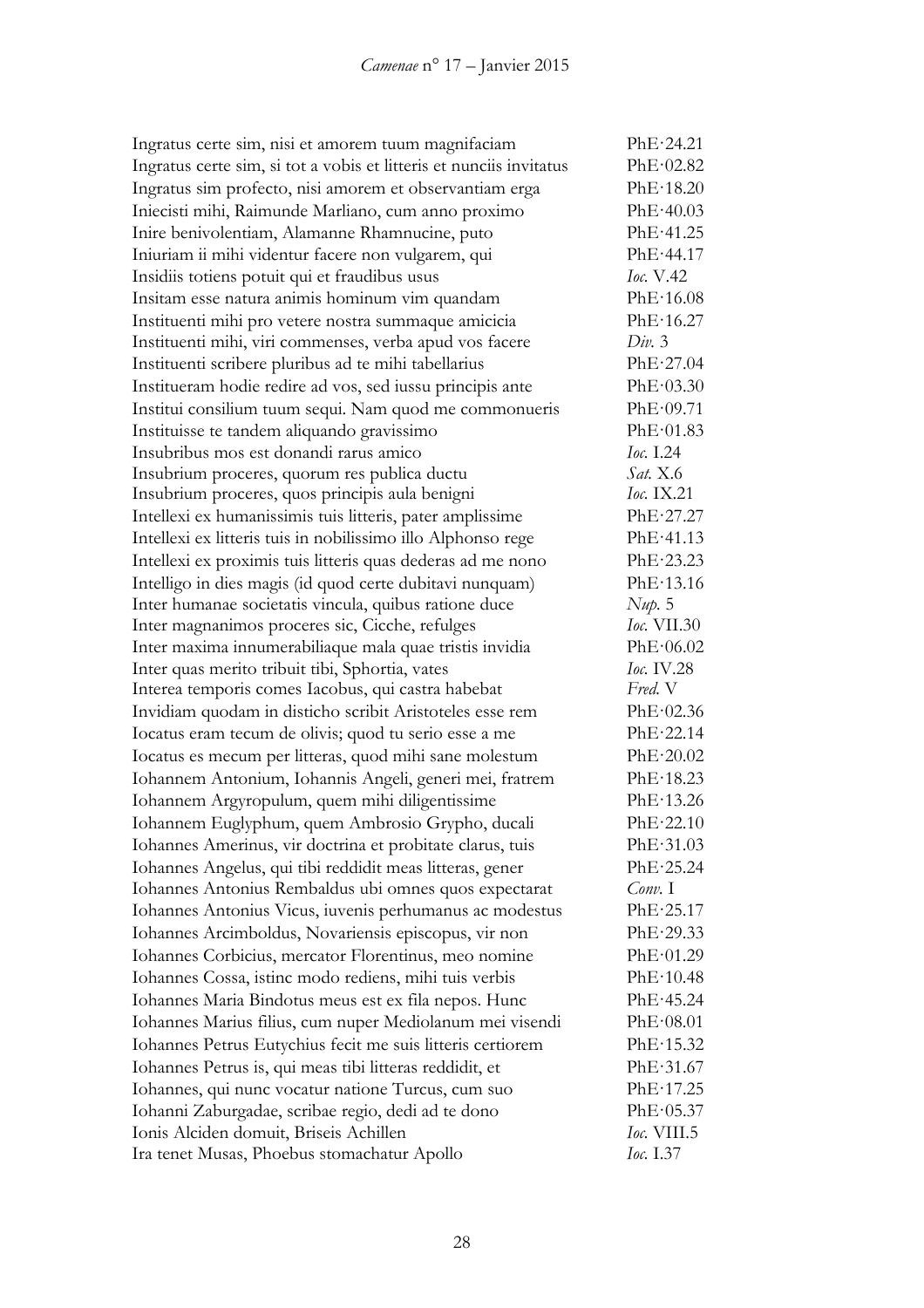| Irarum nimius recta, Mercate, domandus                        | Ioc. VIII.2               |
|---------------------------------------------------------------|---------------------------|
| Is adolescens, qui mihi nomine tuo salutem dixit, petiit      | PhE·39.02                 |
| Is Graecus codex, qui tibi una cum litteris meis est redditus | PhE·17.08                 |
| Is iuvenis quem habes Mediolani, pater reverendissime         | PhE·31.62                 |
| Ita Deus mihi benefaciat, ut tuis litteris, quas Maiis Idibus | PhE.35.25                 |
| Ita immortalis Deus mihi benefaciat, ut nihil mihi optatius   | PhE·30.27                 |
| Ita me tuis modestissimis moribus et humanissima              | PhE·22.01                 |
| Ita mihi Christus optimus maximus benefaciat, pater           | PhE·37.08                 |
| Ita mihi Deus benefaciat, ut nihil magis cupio in             | PhE·46.06                 |
| Ita mihi grata sunt quae scribis, ut etiam in summis          | PhE·18.56                 |
| Ita velim officio tuo uti, ut id mihi commodo sit, non        | PhE·07.48                 |
| Ite, triumphalis Capitolia ad alta superbi                    | $Sat.$ III.7              |
| Iudicavi te semper, pater reverendissime, sollertem           | PhE·45.29                 |
| Iulius officiis nulli Mercatus amico                          | <i>Ioc.</i> II.54         |
| Iure amo te meritoque tuo, Francisce carissime, qui           | PhE·42.04                 |
| Iure es mihi negligentiae accusandus, qui neque quod          | PhE·26.11                 |
| Iure quidem, Palla, te Florentina vocare                      | $Sat.$ III.1              |
| Iure tuas semper laudes, Francisce, per omnis                 | Ioc. IV.7                 |
| Iuro tibi, Gaspar, summi per sydera caeli                     | Ioc. V.51                 |
| Ius expostulationis adversus te, pater modestissime           | PhE.48.35                 |
| Iustiniani pientissimi regis temporibus fuit homo quidam      | Sac. 2                    |
| Iustiniano rege piissimo imperatore fuit homo quispiam        | Sac.1                     |
| Iustus es tu quidem, mi Aureli, qui dum silentium meum        | PhE·44.16                 |
| Karole Francorum rex praestantissime, nomen                   | <i>Od.</i> III.1          |
| Karole, carminibus si quos cecinisse poetam                   | Ioc. VI.37                |
| Karole, cras superest tantum Venerique iocisque               | Ioc. III.54               |
| Karole, mane: tuum porrorum copia guttur                      | Ioc. IV.53                |
| Karole, miraris tibi quod nil nostra Thalia                   | Ioc. IV.38                |
| Karole, non omni delectant tempore pruna                      | <i>Ioc.</i> V.73          |
| Karole, perdices de te turdique querentur                     | Ioc. II.35                |
| Karole, scire velim, Francorum more puellae                   | Ioc. VI.9                 |
| Karole, si sapias vinclisque et carcere penem                 | <i><b>Ioc.</b></i> III.60 |
| Kyriacus Anconitanus cum Venetias peteret, a me petiit        | PhE·05.24                 |
| Laeticiam ingentem consuerunt tristia semper                  | <i>Ioc.</i> IX.33         |
| Laetor equidem et gaudeo plurimum tibi oblatam fuisse         | PhE·12.31                 |
| Laetor equidem et maiorem in modum gaudeo quod                | PhE·13.61                 |
| Laetor equidem mihi plurimum quod nunquam mea                 | PhE·29.12                 |
| Laetor equidem te pristinam vel potius innatam                | PhE·28.44                 |
| Lampugnane, meae quaeris cur serius aedes                     | <i>Ioc.</i> V.54          |
| Lampugnane, meas adeo quod laudibus unus                      | <i>Ioc.</i> I.82          |
| Lampugninus Byragus, vir non solum nostri sed etiam           | PhE·18.10                 |
| Lapus Castelliunculus, auditor et familiaris meus             | PhE·02.67                 |
| Latus, Alexander, mihi campus, Sphortia, restat               | <i>Ioc.</i> IX.82         |
| Laudari abs te, viro amicissimo, eodemque et sapientissimo    | PhE·02.64                 |
| Laudem quisquis amat, virtutem rite sequatur                  | <i>Ioc.</i> VI.77         |
| Laudes de me tuas quanquam minime contemno                    | PhE·47.04                 |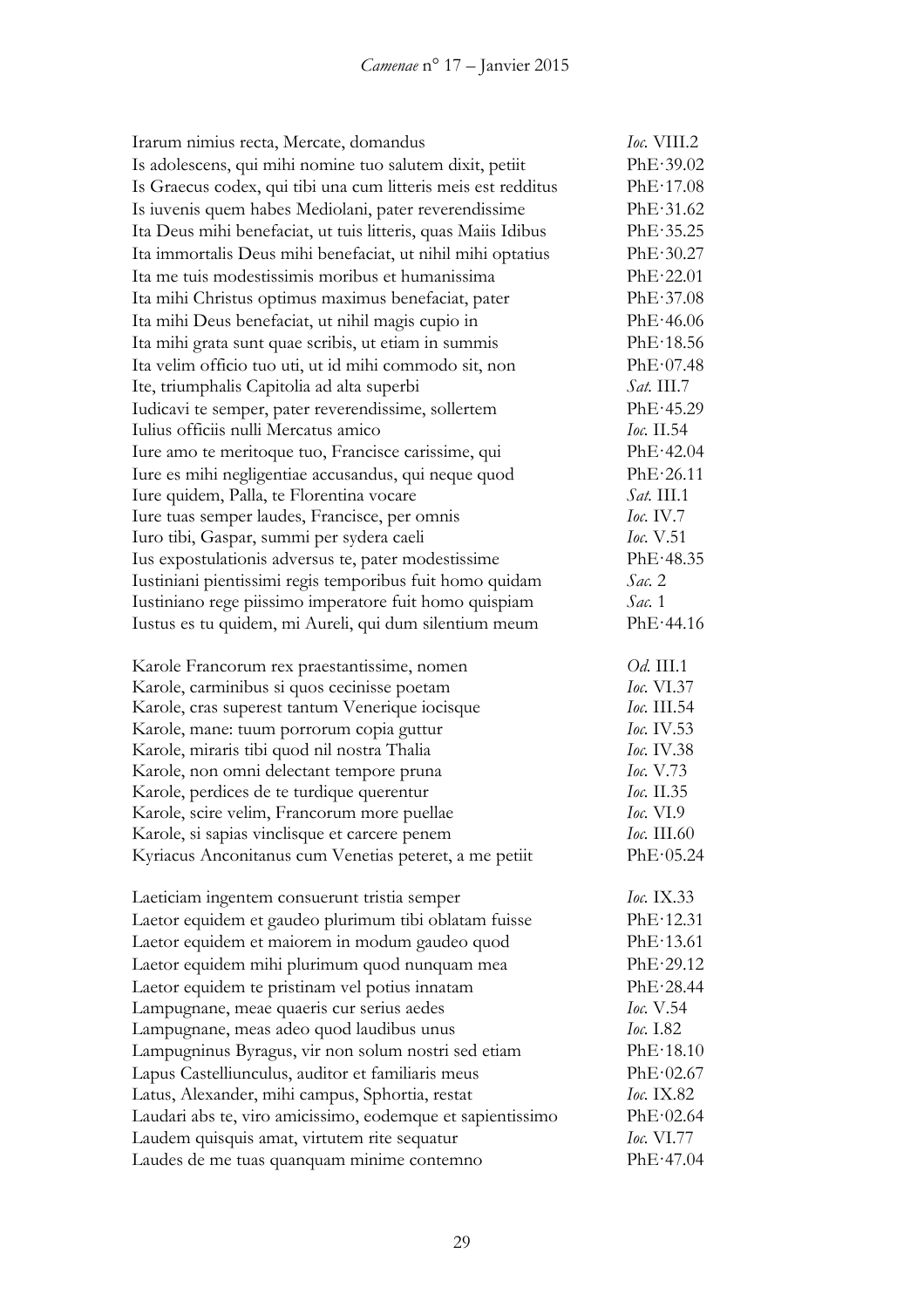| Laudo bonitatem ingenii tui, qui aetate iandudum               | PhE·06.73              |
|----------------------------------------------------------------|------------------------|
| Laudo diligentiam tuam, qui fugitiva nostra illa Convivia      | PhE·09.27              |
| Laudo te, mi Gabriel, quod te a litteris abdicare nolueris     | PhE·01.16              |
| Laudo, mi Nicolae, bonitatem ingenii tui singularemque         | PhE·02.01              |
| Laurenti, non est nummorum copia nobis                         | Ioc. VIII.49           |
| Laurentium nostrum Senensem velim causa mea diligas            | PhE·10.04              |
| Lazare, nummorum me tristis cogit egestas                      | <i>Ioc.</i> IX.48      |
| Lazare, quod fratrem rapuit tibi rector Olympi                 | <i>Ioc.</i> IX.24      |
| Lazare, te nemo magis est studiosus amici                      | Ioc. $X.26$            |
| Lazarus Pagnanus, Mediolanensis mercator, venit mane           | PhE·46.36              |
| Lectitanti mihi nuper Graece quaedam, princeps optime          | $A$ <i>po. Tra.</i> π1 |
| Lectitavi iterum atque iterum perpolitam epistolam tuam        | PhE·20.06              |
| Lectitavi litteras tuas iterum atque iterum incredibili        | PhE·23.15              |
| Lectitavi litteras tuas, quas ad XVIII Kalendas Februarias     | PhE·15.49              |
| Legi diligenter litteras tuas, quas quarto Nonas Octobres      | PhE·24.10              |
| Legi duas epistolas tuas ad eruditum ac disertum virum         | PhE·19.01              |
| Legi et libenter quidem, Iohannes Simoneta, eos Commentarios   | PhE·46.09              |
| Legi litteras tuas perlibenter, ut semper, etsi post mensem    | PhE·40.13              |
| Legi litteras tuas pro amicicia nostra (ut debui) libentissime | PhE·10.29              |
| Legi litteras tuas quas ex Bononia dedisti ad me. Quod         | PhE·12.02              |
| Legi litteras tuas quas tertiodecimo Kalendas Octobres         | PhE·23.20              |
| Legi litteras tuas, fili Xenophon, quas ex Rhagusio ad         | PhE·31.69              |
| Legi ornatissimam tuam epistolam, qua sum mirifice             | PhE·36.12              |
| Legi perlibenter litteras tuas quas tertio Kalendas Februarias | PhE·31.54              |
| Legi tuas litteras quas duodecimo Kalendas Iulias ad me        | PhE·19.14              |
| Leonardum Gryphum, modestum adolescentem et                    | PhE·15.46              |
| Leonardus Gryphus, qui tibi reddidit meas litteras             | PhE·28.21              |
| Leonardus Iustinianus, vir clarissimus, pater tuus             | PhE·07.14              |
| Leuce, alia atque alia aggrederis medioque labore              | Ioc. 1.68              |
| Leuce, quid in superos adeo excandescis inepte                 | Ioc. VIII.17           |
| Leuce, sapis certe, nostro qui grande labore                   | Sat. VIII.3            |
| Leuce, ter et tuxis, simul et ter, Candide, pedis              | Ioc. 1.40              |
| Levasti me magna sollicitudine tuis litteris. Nam cum          | PhE·22.03              |
| Libelli tui iampridem sunt absoluti. Itaque eos habebis        | PhE·12.81              |
| Libenter audio te virum doctum ac disertum mandare             | PhE·09.07              |
| Liber quem expectabam, simul fere cum tuis litteris mihi       | PhE·18.21              |
| Liberalior in me es quam vel ratio postulet vel ipse           | PhE·02.02              |
| Liberalitatemne tuam an prudentiam magis laudandam             | PhE·17.31              |
| Libertas en tota perit, discrimine nullo                       | <i>Sat.</i> X.8        |
| Libertate nihil reor esse beatius una                          | <i>Ioc.</i> VI.62      |
| Libros Apuleii philosophi mihi comparare percupio              | PhE·02.03              |
| Libros De exilio, quos tibi iampridem fueram pollicitus        | PhE·18.07              |
| Librum De consolatione ad Iacobum Antonium Marcellum dedi      | PhE·18.39              |
| Librum De Iocis et seriis, quem ex quattuor illis primis       | PhE·15.53              |
| Librum illum, quem Nicodemus Tranchedinus meo                  | PhE·18.41              |
| Librum qui <i>De flatibus</i> et ab Hippocrate scriptus est et | Pass. $\pi$            |
| Librum tibi iampridem redditum esse, certo scio                | PhE·18.27              |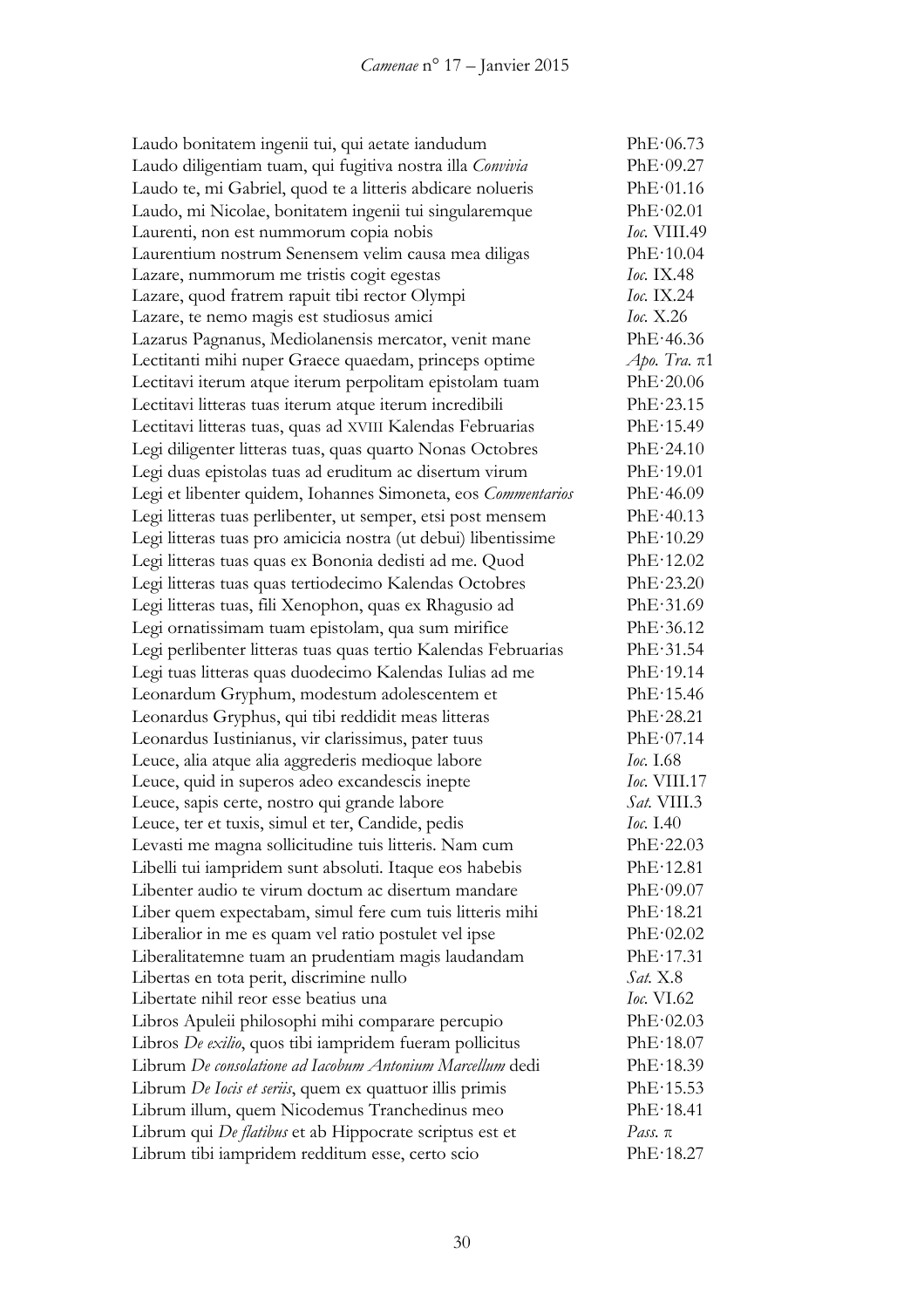| Lingua tibi media, Poggi, plus parte secetur                    | Sat. II.3          |
|-----------------------------------------------------------------|--------------------|
| Linque feras silvas, incultos desere montes                     | <i>Sat.</i> X.1    |
| Littera Graia quibus gravis est et lingua Pelasgi               | Ioc. IV.11         |
| Litterae illae papales absolutoriae pro filia mea, sorore       | PhE·45.42          |
| Litterae istinc ad mercatorem quondam perlatae sunt             | PhE·46.12          |
| Litterae mihi tuae semper gratissimae fuerunt, et in            | PhE·02.28          |
| Litterae quas ad nonum Kalendas Iulias ad me dederas            | PhE·27.21          |
| Litterae quas hesterno vesperi a te accepi, incessu (ut aiunt)  | PhE·04.24          |
| Litterae tuae ex Marino unae mihi redditae sunt, et eae         | $PhE \cdot 25.47$  |
| Litterae tuae fuere mihi periucundae, idque cum multis          | PhE·29.11          |
| Litterae tuae fuerunt mihi iucundissimae, cum tua causa         | PhE·14.03          |
| Litterae tuae non mihi solum et nostris omnibus, sed ipsi       | PhE·27.11          |
| Litterae tuae quae XIII Kalendas Martias solverunt ex portu     | PhE·21.06          |
| Litterae tuae quas ad quintum Kalendas Novembres ad             | PhE·31.42          |
| Litterae tuae, Bartholomaee Sphondrade, quas Kalendis           | PhE·33.01          |
| Litterae tuae, pater claementissime, fuerunt huic               | PhE·42.02          |
| Litterae tuae, pater claementissime, non minore desyderio       | PhE·29.04          |
| Litterae tuae, quas diutius desyderaram, honestam               | PhE·45.22          |
| Litterae tuae, quas diutius expectaram, tandem redditae         | PhE·03.08          |
| Litterae tuae, quas Idibus Maiis ex Neapoli dedisti ad me       | PhE·27.20          |
| Litterarum tuarum tarditatem eo fero aequiore animo             | PhE·17.22          |
| Litteras dedi nudius quintus ad reverendissimum                 | PhE·41.05          |
| Litteras meas ad Petrum Iohannetum, illustrem philosophum       | PhE·03.29          |
| Litteras meas quas xv Kalendas Iunias ad te dedi, accepisti     | PhE·32.11          |
| Litteras quas ad xv Kalendas Februarias ad te dederam           | PhE·30.07          |
| Litteras quas pridie Kalendas Octobres ad me dederas            | PhE·27.33          |
| Litteras tuas diu mihi ac multum desyderatas non secus          | PhE·27.37          |
| Litteras tuas ex urbe Roma cum libenter vidi, tum lectitavi     | PhE·01.55          |
| Litteras tuas expectanti mihi quottidie magis atque magis       | PhE·25.21          |
| Litteras tuas non minus disertas quam gravis et vidi            | PhE·25.36          |
| Litteras tuas ultimas, quas scribis dedisse ad Nicolaum         | PhE·09.04          |
| Litteras tuas ut ad me des, ita abs te peto, ut videar          | PhE·47.20          |
| Litteras tuas, quas ex urbe Roma tertiodecimo Kalendas          | PhE·24.27          |
| Litteras tuas, veteris illius tuae ac prope divinae humanitatis | PhE.35.06          |
| Litteras tuis hisce occlusas communi amico et eruditissimo      | PhE·06.21          |
| Litteris tuis sum mirifice delectatus. Video enim nostram       | PhE·01.07          |
| Lodovicus Donatus, Bergomensis episcopus, vir sane              | PhE·31.64          |
| Lodovicus Foroiuliensis cum esset Venetias petiturus            | PhE·01.89          |
| Longe plura sapis, quam te sentire, Gerarde                     | <i>Ioc.</i> VII.79 |
| Luna, soror Phoebi, dubiis argentea rebus                       | <i>Sat.</i> I.8    |
| Lycurgus, Eunomi regis frater, laudatur non mediocriter         | PhE·48.01          |
| Lydo quem vitiis virum supremis / praeponas alium               | <i>Od.</i> IV.3    |
| Maceror atque truci crucior, Simoneta, dolore                   | <i>Ioc.</i> III.64 |
| Macrobii codex de Saturnalibus is modo est Mediolanum           | PhE·05.49          |
| Maeme, decus Senae, mentis solatia nostrae                      | <i>Sat.</i> VII.9  |
| Maesta Faventini Mars luget fata Guidonis                       | <i>Ioc.</i> I.5    |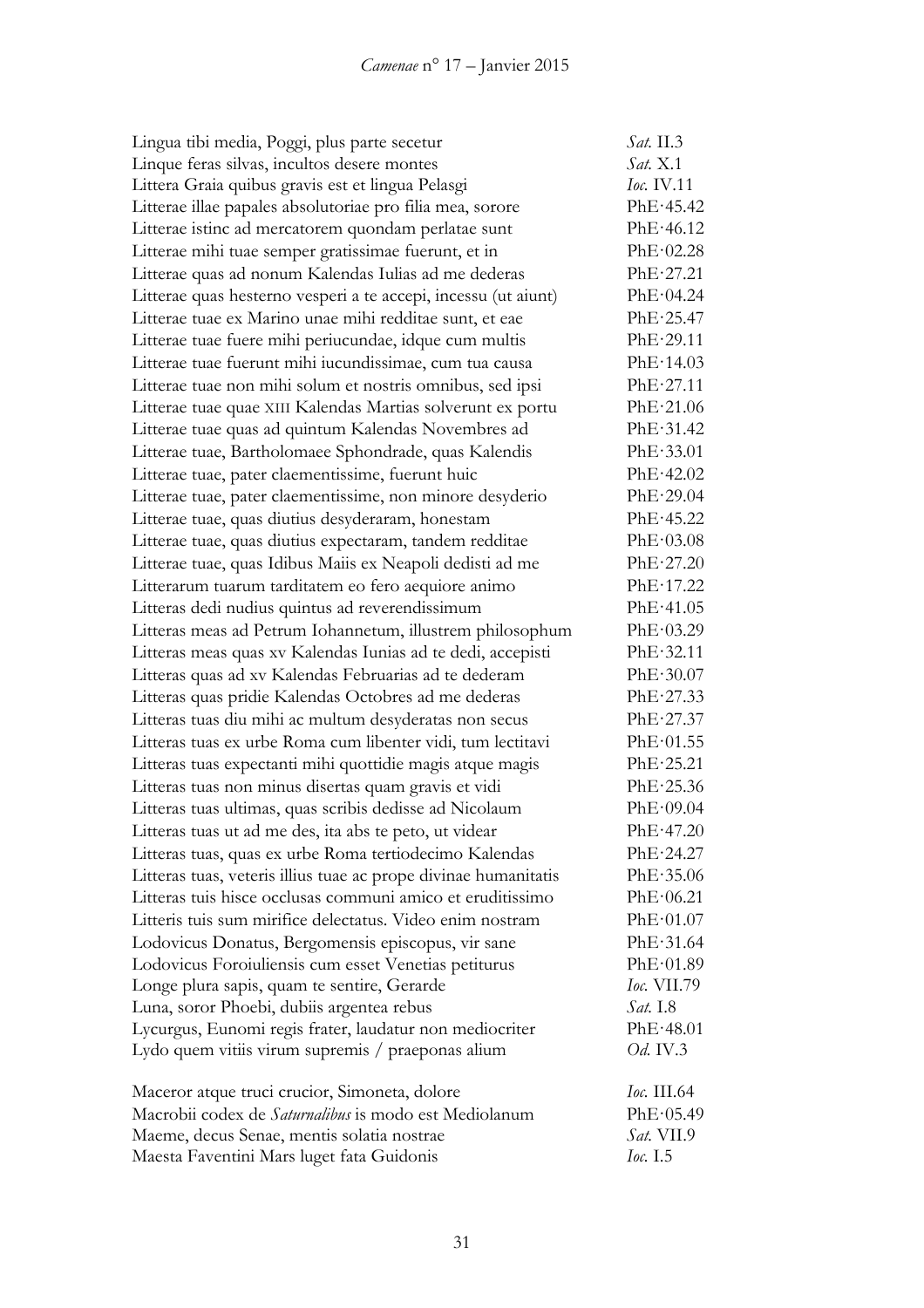| Magna me profecto sollicitudine tuae proximae litterae   | PhE·38.14          |
|----------------------------------------------------------|--------------------|
| Magna moves, Poggi, miraeque cupidine laudis             | <i>Sat.</i> VI.10  |
| Magna quidem Insubribus laus est, Mercate, quod unum     | <i>Ioc.</i> VII.29 |
| Magnanime heroum, celsis quem Sphortia virtus            | <i>Ioc.</i> 1.15   |
| Magnanime heroum princeps, quos prisca tulerunt          | Ioc. IV.36         |
| Magnanime heroum princeps, spes unica lapsis             | <i>Sat.</i> V.1    |
| Magnanimo genitore fluens duce, Blanca, Philippo         | <i>Ioc.</i> 1.71   |
| Magnidecentiam erga me tuam (sic enim malo novo          | PhE·13.33          |
| Magno certe mihi incommodo est adversa tua valetudo      | PhE.45.39          |
| Magnus amicorum numerus mihi, Matthia, verbo             | $Ioc.$ II.70       |
| Malo abs te diligentior existimari quam oportet          | PhE·19.05          |
| Malo te negotiosum esse quam otiosum, modo negotia       | PhE·16.17          |
| Mantuam veni hesterno vesperi, pater reverendissime      | PhE·41.21          |
| Marchesi, queritur tua quod bene mentula nunquam         | Ioc. VIII.35       |
| Marchesius Varisinus, et mihi familiaris et nominis      | PhE·17.19          |
| Marco Palaeologo, qui tibi reddidit meas litteras        | PhE·01.81          |
| Marcus Antonius Scalamontes negat, ut scis, Satyras      | PhE·37.14          |
| Marius ac Xenophon filii fecerunt me suis litteris       | PhE·15.51          |
| Marius filius (id quod audisse te puto) est his diebus   | PhE·15.68          |
| Materiam, Thoma, novit Botigella iocandi                 | Ioc. 1.57          |
| Matthia care, libet tecum quandoque iocari               | <i>Ioc.</i> III.66 |
| Matthia, mendacis si quis te forsitan olim               | <i>Ioc.</i> X.34   |
| Matthia, perdicas dum das capreasque caposque            | <i>Ioc.</i> VII.78 |
| Matthia, quam vellem didicisses ilia tacendi             | <i>Ioc.</i> IV.13  |
| Matthia, quam vereor ne bili deditus acri                | Ioc. II.13         |
| Matthia, quid nuptam fallis, miserande, pudicam          | <i>Ioc.</i> VII.56 |
| Matthia, si clipei fueris septemplicis una               | <b>Ioc.</b> VI.60  |
| Matthia, si quantum loqueris, nos diligis ipsa           | <i>Ioc.</i> I.26   |
| Matthia, si veteri statues parere magistro               | <i>Ioc.</i> VI.64  |
| Maxima lis inter quod ducitur utile quodque              | <i>Ioc.</i> IX.51  |
| Maximam Italiae video impendere calamitatem              | PhE·32.21          |
| Maximas tibi gratias habeo, mi Andrea, quod omnibus      | PhE·01.20          |
| Maximus antistes, quod te, dulcissime Borni              | Sat. X.3           |
| Me in dies magis atque magis tibi obstringis plurimis    | PhE·12.41          |
| Me miserum, quanto me mors immitis amico                 | <i>Sat.</i> VIII.6 |
| Me nimis extollis, nimium me laudibus ornas              | Sat. II.2          |
| Me satyri iuvere lyrae clangorque tubarum                | <i>Ioc.</i> I.1    |
| Me tibi esse carissimum, non ignoro. Meam vero erga      | PhE·27.02          |
| Me tuae litterae adeo delectarunt, ut in praestantissimo | PhE·12.11          |
| Me tuae litterae mirum in modum delectarunt; quibus      | PhE·14.12          |
| Me tuae perhumanae amicissimaeque litterae non modo      | PhE·07.54          |
| Me tuus obtundit nimis importunus ephebus                | <i>Ioc.</i> III.28 |
| Meam in omnis Senenses benivolentiam nosti. In te vero   | PhE·45.37          |
| Mediolanensis quidam adolescens, cum proximis diebus     | PhE·20.12          |
| Mellifluo quas fonte sacer Parnasus in omnis             | <i>Ioc.</i> III.45 |
| Memini dixisse te modo, cum hic esses, cum alii          | PhE·48.29          |
| Memini quam nuper, cum Mediolanum revertisses            | PhE·09.14          |
| Memini te quandoque admonitum a me fuisse non            | PhE.38.35          |
|                                                          |                    |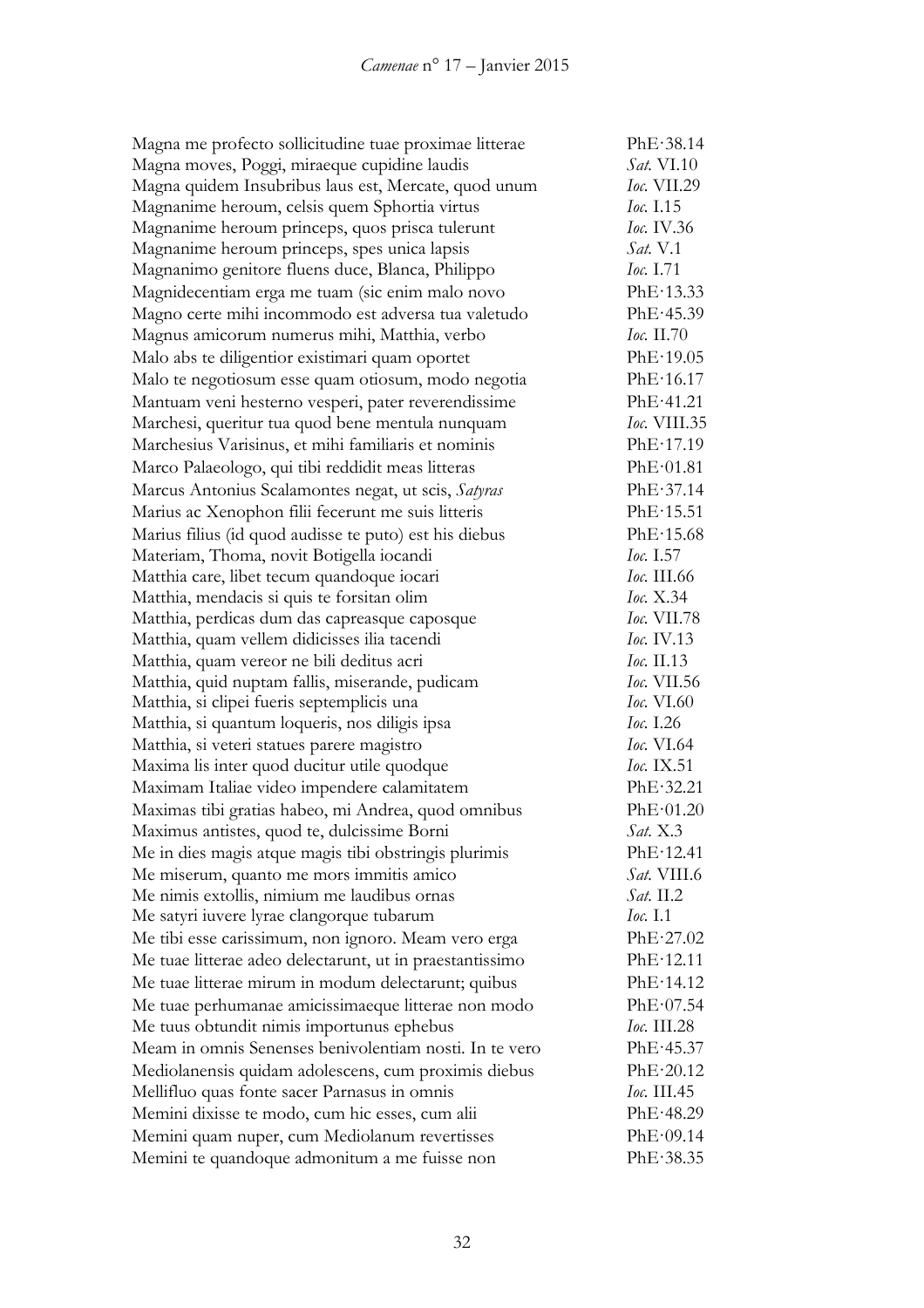| Mendaciorum tria esse genera omnis erudita docet             | PhE·18.29           |
|--------------------------------------------------------------|---------------------|
| Mens versuta nimis longeque retrusa tyranni                  | Ioc. X.25           |
| Mentula recta solet nullum servare decorum                   | <i>Ioc.</i> 1.55    |
| Mentula sic nimio rigeat tibi frigore, Cicche                | <i>Ioc.</i> VI.8    |
| Messis erat tempus, gravidis flavebat aristis                | <i>Ioc.</i> V.40    |
| Meum quoddam negotium Iohannes Petrus Eutychius              | PhE·15.33           |
| Meus erga te animus et integerrima fides, pater              | PhE·02.80           |
| Mi Galera, cuius virtus generosa per omnem                   | <i>Ioc.</i> V.78    |
| Mihi pater tuus, vir optimus et mei amantissimus             | PhE·10.32           |
| Mihi Polluce meo vaehementer est opus. Itaque rogo           | PhE·02.27           |
| Mirabar equidem vaehementer quod praeter consuetudinem       | PhE·40.16           |
| Mirabar quod te glacies tam saeva, Gerarde                   | loc. VII.25         |
| Mirabile dictu est quam me tuae litterae delectarunt         | PhE·48.05           |
| Mirari forsitan posses, pater reverendissime, et iure        | PhE·43.04           |
| Mirari fortasse possis, Aenice Davale, cur minus             | PhE·34.13           |
| Miraris fortasse tu quod nullas iandiu litteras meas legeris | PhE·15.60           |
| Miraris, Galera, quod tecum nulla duobus                     | Ioc. V.50           |
| Miraris, Gaspar Mercate, quod omnia vates                    | Ioc. IV.31          |
| Miraris, Gaspar, quae tanta silentia vatem                   | <i>Ioc.</i> VIII.19 |
| Miraris, Gaspar, quid nunc, Mercate, silendo                 | <i>Ioc.</i> III.19  |
| Miraris tu fortasse quid in causa sit ut tandiu differam     | PhE·13.31           |
| Mirata es fortasse, virgo nobilissima, et ne id quidem       | PhE·22.18           |
| Mireris fortasse, pater reverendissime, quod tandiu nullas   | PhE·18.54           |
| Miror moleste tulisse te quod in litterarum mearum           | PhE·10.14           |
| Miror quid in causa sit, quod saepe meis litteris provocatus | PhE·13.07           |
| Miror quid tibi in mentem venerit, ut ex Papia litteras ad   | PhE·05.35           |
| Miror quod nihil ad ea responderis, quae proximis diebus     | PhE·11.45           |
| Miror tantum tibi indictum esse silentium, ut ne verbum      | PhE·43.24           |
| Mirum est quod vidi sopnians: dici mihi a Minerva sum        | PhE·04.32           |
| Mirum, Cicche, meum, quo te complector, amorem               | Ioc. 1.30           |
| Mitis ab occiduo Zephyrus flat littore, malum                | $Ioc$ , VIII.1      |
| Modesti atque gratissimi filii officium esse duco, ut        | PhE·33.10           |
| Monstri simillimum esse puto, pater reverendissime           | PhE·46.35           |
| Monueras me, Ambrosi pater, atque affirmaras nihil           | PhE·02.51           |
| Monui te antea semel et iterum per litteras ut Plutarchi     | PhE·13.06           |
| Moverunt mihi risum litterae tuae, quibus Macrobium          | PhE·01.72           |
| Mox petet ecce tuus Ticinum, Gentilis, amicus                | <i>Ioc.</i> II.58   |
| Muliones mihi parati sunt caeteraque omnia quae              | PhE·43.17           |
| Multa hinc abiens mihi es pollicitus; quorum in hanc         | PhE·14.30           |
| Multa more tuo (ne 'inconsyderate' dixerim) petenti          | PhE·02.13           |
| Multa refers, Gaspar, causa fecisse poetae                   | Ioc. VIII.42        |
| Multa solent homines animo versare nefando                   | Ioc. IX.55          |
| Multum prodesse tibi et ad rem et ad gloriam                 | PhE·01.84           |
| Munde, ferunt animi male te cruciarier aegrum                | <i>Sat.</i> V.9     |
| Munde, tuus rursum venit modo, dire, Philippus               | <i>Sat.</i> V.6     |
| Munera quaeque mihi tua sunt pergrata, Iohannes              | <i>Ioc.</i> VII.69  |
| Munere promisso quid me donare moratur                       | <i>Ioc.</i> I.70    |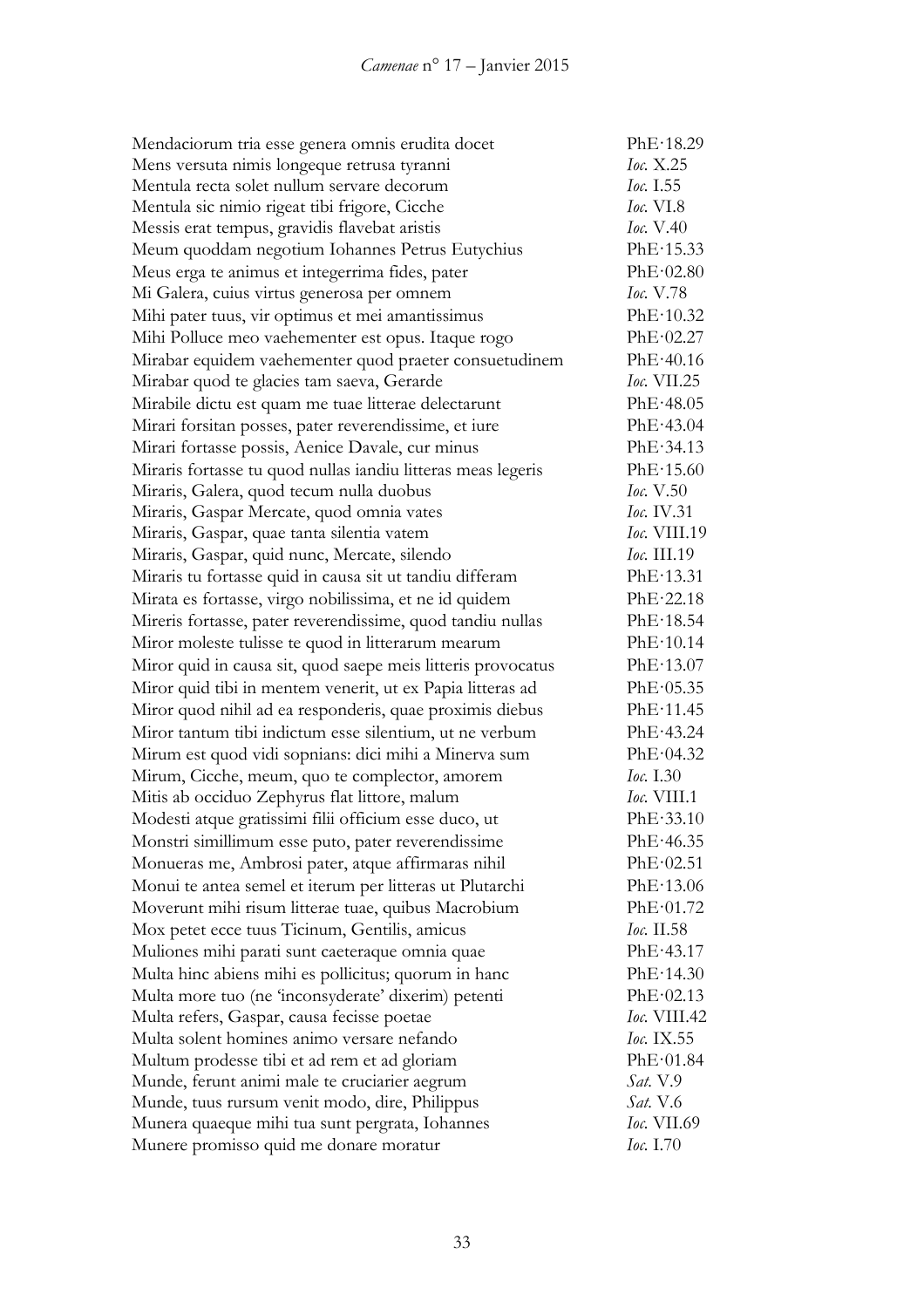| Munus ab umbriferis Verbani collibus haedum                  | Ioc. VI.68               |
|--------------------------------------------------------------|--------------------------|
| Munus dulce mihi peponum dum, Cicche, dedisti                | <i>Ioc.</i> V.10         |
| Munus id accepi, princeps Lodovice, deabus                   | Ioc. IX.18               |
| Munus ut omne quidem pergratum debet haberi                  | Ioc. VI.59               |
| Musa iacet, Gaspar, nec quicquam ferre canora                | $loc.$ III.4             |
| Musa Reatinus repetat cupit Angelus urbem                    | loc. V.8                 |
| Musis Cremonae nullus est locus sacris, / nullus Minervae    | <i>Od.</i> IV.7          |
| Mutua quae petiit, Mercate, pecunia nostros                  | Ioc. X.18                |
| Narravit mihi Iohannes Corbicius quanta me benivolentia      | PhE·01.33                |
| Narravit mihi Marius filius quanta se modo humanitate        | PhE·10.09                |
| Narres, Berthe, velim cuinam victoria cessit                 | $loc.$ II.2              |
| Natalis properat, quo se Deus optimus imis                   | Ioc. III.12              |
| Nate Mari, vita mihi carior una voluptas                     | <i>Sat.</i> VI.1         |
| Naturae in primis cognoscis, Lazare, causas                  | <i><b>Ioc.</b></i> IX.28 |
| Ne aut te aut alios quos huc discendi gratia venturos        | PhE·02.20                |
| Ne existimes fortassis ex illorum me esse numero             | PhE·27.30                |
| Ne frustra ad nos eas, hoc die Mediolanum egredimus          | PhE·09.57                |
| Ne mea ridiculo tibi sint epigrammata semper                 | Ioc. IX.22               |
| Ne rursus queraris quod semel et iterum expostulasti         | PhE·47.21                |
| Ne tam turpis equus, quam tu, puer inclyte, damnas           | Ioc. 1.56                |
| Ne videar oblitus amiciciae nostrae, in illudque             | PhE·01.69                |
| Nec gallina mihi, quae saepius ova cacavit                   | <i>Ioc.</i> VII.75       |
| Nec inferre cuiquam sum iniuriam unquam solitus              | PhE·07.44                |
| Nec tibi perdices opto turdive libellos                      | Ioc. II.43               |
| Nec tu mihi tuos cogitatus proximis litteris declarasti      | PhE·12.35                |
| Negligis Aonidas, princeps Lodovice? Poetam                  | <i>Ioc.</i> IX.15        |
| Negotia Romanae Curiae geri omnia prudenter ac               | PhE·30.25                |
| Nemo caelicolas adeo sibi, Cicche, benignos                  | <i>Ioc.</i> III.50       |
| Nemo diu scelere gaudet: Deus imminet ultor                  | <i>Ioc.</i> VII.49       |
| Nemo est te uno verior nec gravior vir, pater reverende      | PhE·45.36                |
| Nemo potest, Gaspar, tranquillam ducere vitam                | Ioc. VIII.26             |
| Nemo quidem sapiens spem debet ponere, Gaspar                | <i>Ioc.</i> IV.43        |
| Nemo te in amicos officiosior, nemo benignior                | PhE·28.31                |
| Nemo te uno accipiendo facilior. Te rursus nemo              | PhE·05.09                |
| Nequaquam sum nescius mea tibi omnia maximae curae           | PhE·11.25                |
| Neque hic esse licet sine periculo, nec alio ire permittitur | PhE·07.02                |
| Neque venis nec respondes quicquam. Itaque arbitror          | PhE·17.13                |
| Nequid rerum mearum lateat te, hominem amicissimum           | PhE·06.11                |
| Nesciam quid optatius in vita mihi, pater beatissime         | PhE·06.22                |
| Nesciebam equidem ita pauperem esse te, ut in revisenda      | PhE·20.26                |
| Nesciebam sane te tanto esse ingenio, quantum prae te        | PhE·30.19                |
| Nescio an etiam ipse tu nostri Phoebi Capellae, hominis      | PhE·33.11                |
| Nescio gratulerne tibi magis an timeam, pater reverendissime | PhE·47.24                |
| Nescio qua vel tua vel mea negligentia fit ut mutuam         | PhE·45.32                |
| Nescio quae dirae vis semper Erinyos obstat                  | <i>Ioc.</i> VII.21       |
| Nescio quid aliud mihi potuisset gratius renunciari          | PhE·15.43                |
| Nescio quid monstri mihi mens praesagit, amicus              | Ioc. X.13                |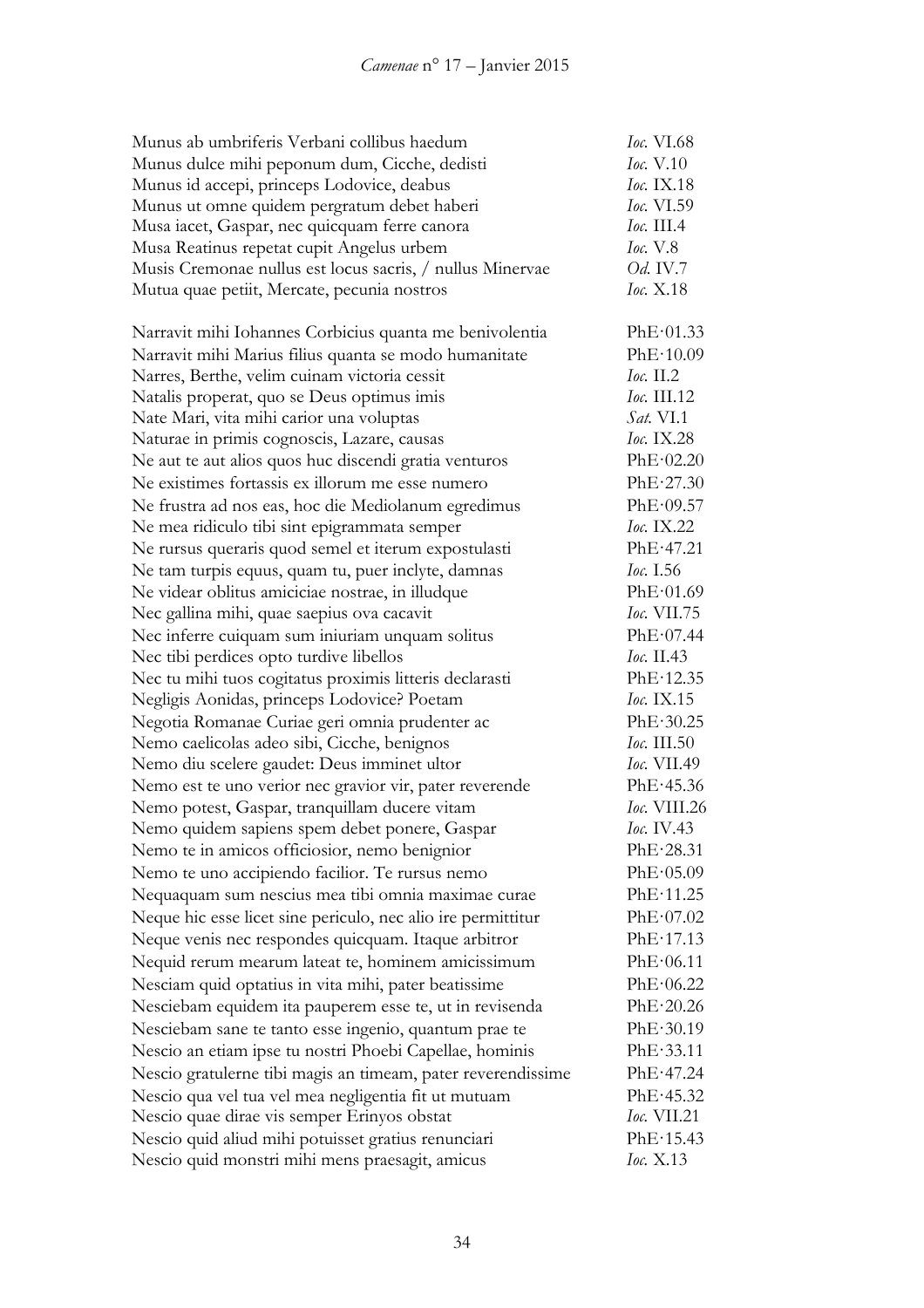Nescio quo tandem iure te adeo offirmaris, ut contra PhE·02.74 Nescio sane quid tibi sim responsurus ad ea, quae multa PhE·06.35 Nescio sane uter nostrum magis sit accusandus: egone PhE·12.53 Nescio uter nostrum magis sit accusandus quottidiani PhE·13.59 Nescio utrum nostrum fore existimem ut defatigetur PhE·19.04 Nestor cum tertiam aetatem iam ageret (quae id omne PhE·34.21 Ni, Botigella, mones Ticinatis, docte, puellas *Ioc.* II.50 Ni dilucide iampridem didicissem, mi Marsili, te alterum PhE·37.10 Ni, Guilielme, piam Musarum suscipis unus *Ioc.* I.42 Ni iampridem clarissimus ille praestantissimusque vir PhE·38.26 Ni, Mercate, gravis thorax mihi membra per altum *Ioc.* VIII.31 Ni mihi bonitas humanissimi tui ingenii modestissimique PhE·06.59 Ni mihi iter intercepisset tertiana febris, cui ipsi Deus PhE·04.14 Ni mihi materiam dederis, Botigella, iocandi *Ioc.* I.53 Ni mihi plane persuasissem ea te perpulchre tenere PhE·38.42 Ni mihi reddideris, Porcelli care, libellos *Ioc.* II.67 Ni mihi tu, Gaspar, quam primum reddere pergis *Ioc.* V.47 Ni mirum laetor et gaudeo quod etiam sit Florentiae PhE·02.17 Ni perspectum haberem et exploratum animum erga PhE·05.40 Ni plane intelligerem, ea te esse aequanimitate atque PhE·36.04 Ni plurimi faciam amorem tuum, ingratus sim. Intelligo PhE·05.55 Ni scirem me tibi, pater reverendissime, esse carissimum PhE·39.20 Ni te, Gaspar, amem, non me modo iure vocandum *Ioc.* III.53 Ni te iampridem animadvertissem, Guilielme Palaeologe PhE·36.10 Ni te plurimum amem, cui norim iampridem me esse PhE·06.49 Ni te plurimum diligam, mi Francisce, atque magnifaciam PhE·36.08 Ni tibi viro integerrimo et eruditissimo homini, et cum PhE·09.36 Ni tibi, tam variae vatem de pectore curae *Ioc.* VII.70 Nicodeme, tibi dicitque optatque salutem *Ioc.* I.21 Nicolaus Cressius, qui hasce litteras tibi reddidit PhE·30.22 Nicolaus Perusinus, quem superius ad Montem Lurum *Fred.* II Nicolaus Trachaniotes et Alexander Cananus, a vobis PhE·12.84 Nicolaus Trachaniotes et Alexander Cananus, qui tibi PhE·12.65 Nicoleon Quintum, quo nec sapientior alter *Ioc.* V.7 Nicoleos recti iudex aequique piique *Ioc.* V.43 Nihil ad ea tibi possum, quae a me quaeris, respondere PhE·06.48 Nihil eorum in hanc diem video abs te confectum PhE·06.71 Nihil erat quod ad te scriberem et iam tuas litteras PhE·07.29 Nihil esse reor in viro gravi et sapienti praesertim in eo PhE·11.41 Nihil est apud me antiquius animi gratitudine. Quare cum PhE·17.39 Nihil est mihi benivolentia tua certius. Quid enim non PhE·12.06 Nihil est quod hoc tempore aliud tibi respondeam PhE·07.25 Nihil in hanc diem acerbius sensi unquam in vita Novae PhE·11.53 Nihil in hanc diem respondisse litteris meis Lodovicum PhE·28.38 Nihil mihi certius benivolentia tua, Cicche Simoneta PhE·29.17 Nihil mihi iucundius tuis litteris, Gabriel mi carissime PhE·01.61 Nihil mihi iucundius tuis litteris hoc tempore potuisset PhE·10.47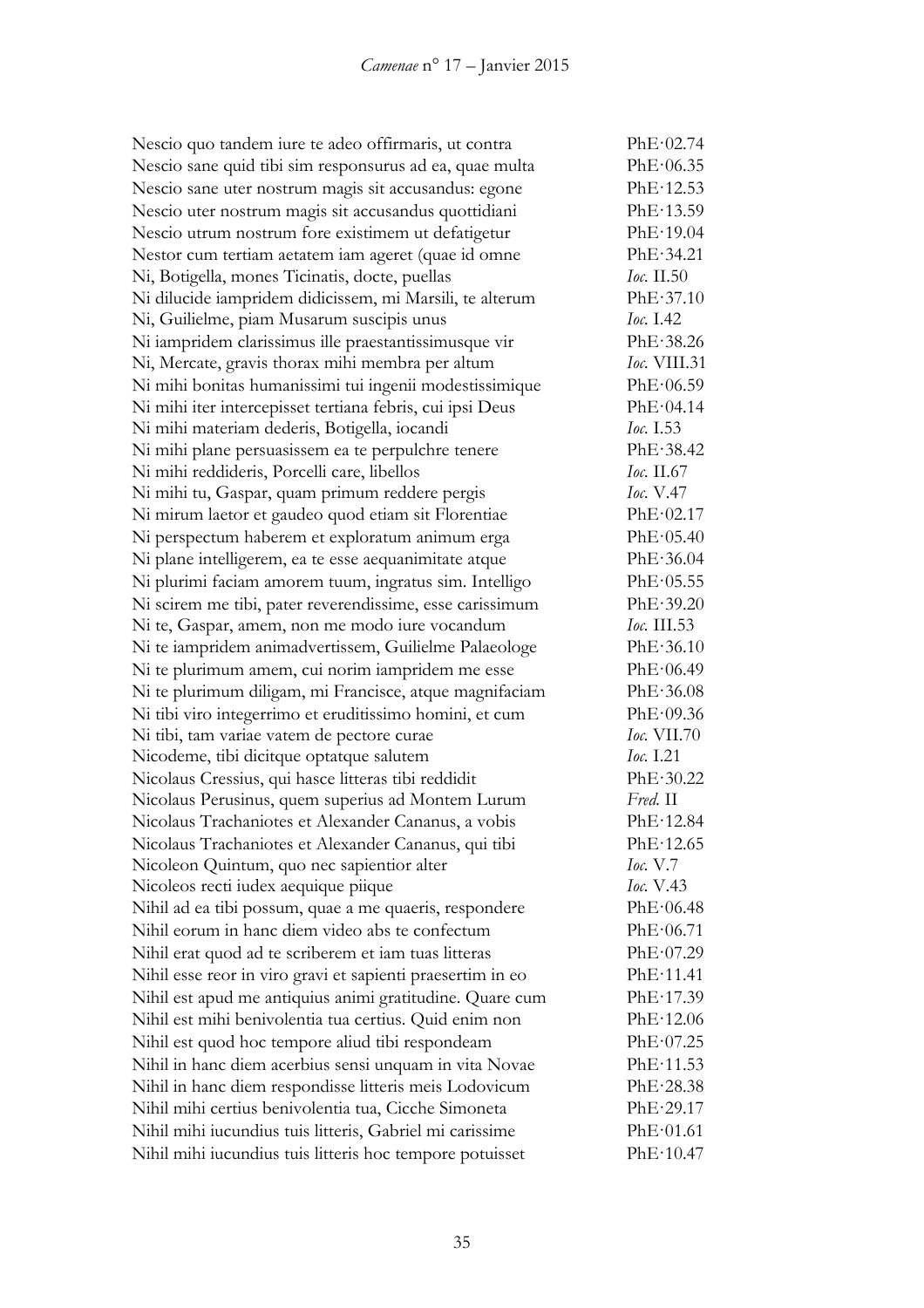| Nihil mihi potuisset hoc tempore iucundius contingere       | PhE·16.31           |
|-------------------------------------------------------------|---------------------|
| Nihil mihi suavius tuis litteris, quibus veluti renovas     | PhE·01.86           |
| Nihil mihi suavius tuo nuncio, princeps praestantissime     | PhE·47.16           |
| Nil homine ingrato puto flagitiosius esse                   | $loc.$ IX.2         |
| Nil mihi cum pathicis: cuncti fugitote cinaedi              | Ioc. $X.27$         |
| Nil opus elleboro, Gaspar, resipiscit amicus                | <i>Ioc.</i> II.33   |
| Nil probitate magis ducens, optabile Gaspar                 | <i>Ioc.</i> VIII.11 |
| Nil temere a me unquam scribi quod affirmare non            | PhE·02.04           |
| Nimis lautus factus es, qui nos iam taedio habeas           | PhE·04.05           |
| Nimium est silentium tuum. Vereor ne factus sis             | PhE·25.46           |
| Nisi caritudo rei pecuniariae mihi fuisset impedimento      | PhE·23.14           |
| Nisi certo persuasissem ea te esse humanitate, pater        | PhE·23.25           |
| Nisi ego te, mi Cicche, non diligam solum, sed et colam     | PhE-33.16           |
| Nisi iampridem nossem certissimis argumentis me tibi        | PhE·34.02           |
| Nisi liquido intelligerem quibus es occupationibus septus   | PhE·13.14           |
| Nisi mihi perspecta cognitaque esset iampridem              | PhE·25.23           |
| Nisi perspecta mihi iampridem cognitaque esset singularis   | PhE·21.01           |
| Nisi plurimum diligam singularem tuam in me dilectionem     | PhE·27.29           |
| Nisi te et amem et plurimi faciam, sim apprime ingratus     | PhE·03.22           |
| Nisi te iampridem plurimum diligerem, stomacharer           | PhE·10.44           |
| Nisi te, Lodovice Fuscarine, longe plus nimio               | PhE.35.24           |
| Nisi te plurimum amem atque magnifaciam, non ingratus       | PhE·33.02           |
| Nisi tua mihi benivolentia iampridem certissimis documentis | PhE·13.09           |
| Nisi una omnium voce praedicationeque cognitum mihi         | PhE·11.32           |
| Nisi vaehementer amem amorem tuum, ingratus sim             | PhE·11.14           |
| Nobis quid doleas fare, Bisulcere. / Dic, Martinio          | Od. I.5             |
| Noli fortunae te blando credere vultu                       | <i>Ioc.</i> X.24    |
| Noli me, rogo, accusare quod nullas ad te litteras dederim  | PhE·43.22           |
| Noli, obsecro, moleste ferre quod tecum caenatum non        | PhE·01.41           |
| Nolim equidem frontem mutes, Rhomaee, serenam               | <i>Sat.</i> II.9    |
| Nolim mireris quod nullas ad te litteras dederim posteaquam | PhE·09.77           |
| Nolim mireris si quando serius respondero tuis litteris     | PhE·05.38           |
| Nolim posthac Gregorium Lucensem, prudentissimum            | PhE·01.76           |
| Nolim tibi persuadeas quenquam esse ex amicis omnibus       | PhE·11.50           |
| Nolim tibi persuadeas tuas res a me negligi, quod minus     | PhE·10.41           |
| Nolim tibi persuadeas ulla mea vel negligentia vel tui      | PhE·12.74           |
| Nolim tibi persuadeas ullo pacto accidere posse ut mihi     | PhE·24.09           |
| Nolim tibi unquam persuadeas quicquam accidere posse        | PhE·38.23           |
| Nolo, Gerarde, meae moveant tibi pectora nugae              | <i>Ioc.</i> VII.46  |
| Nolo mea causa quicquam patiaris incommodi. Nam tua         | PhE·01.10           |
| Nolo meis unquam turberis, Pappe, cavillis                  | <i>Ioc.</i> II.9    |
| Nolo meum accuses, quod ais, Botigella, silere              | <i>Ioc.</i> II.39   |
| Nolo, meus Gaspar, cui quam sic praebeat aures              | <i>Ioc.</i> IV.24   |
| Nolo mireris, si in hoc meo ad Pium pontificem itinere      | PhE·14.51           |
| Nolo putes interceptas litteras ad me tuas: utrasque enim   | PhE·43.15           |
| Nolo putes, pater amplissime, usqueadeo me ab omni          | PhE·42.11           |
| Nolo putes te posse meis, Matthaee, sagittis                | <i>Ioc.</i> II.11   |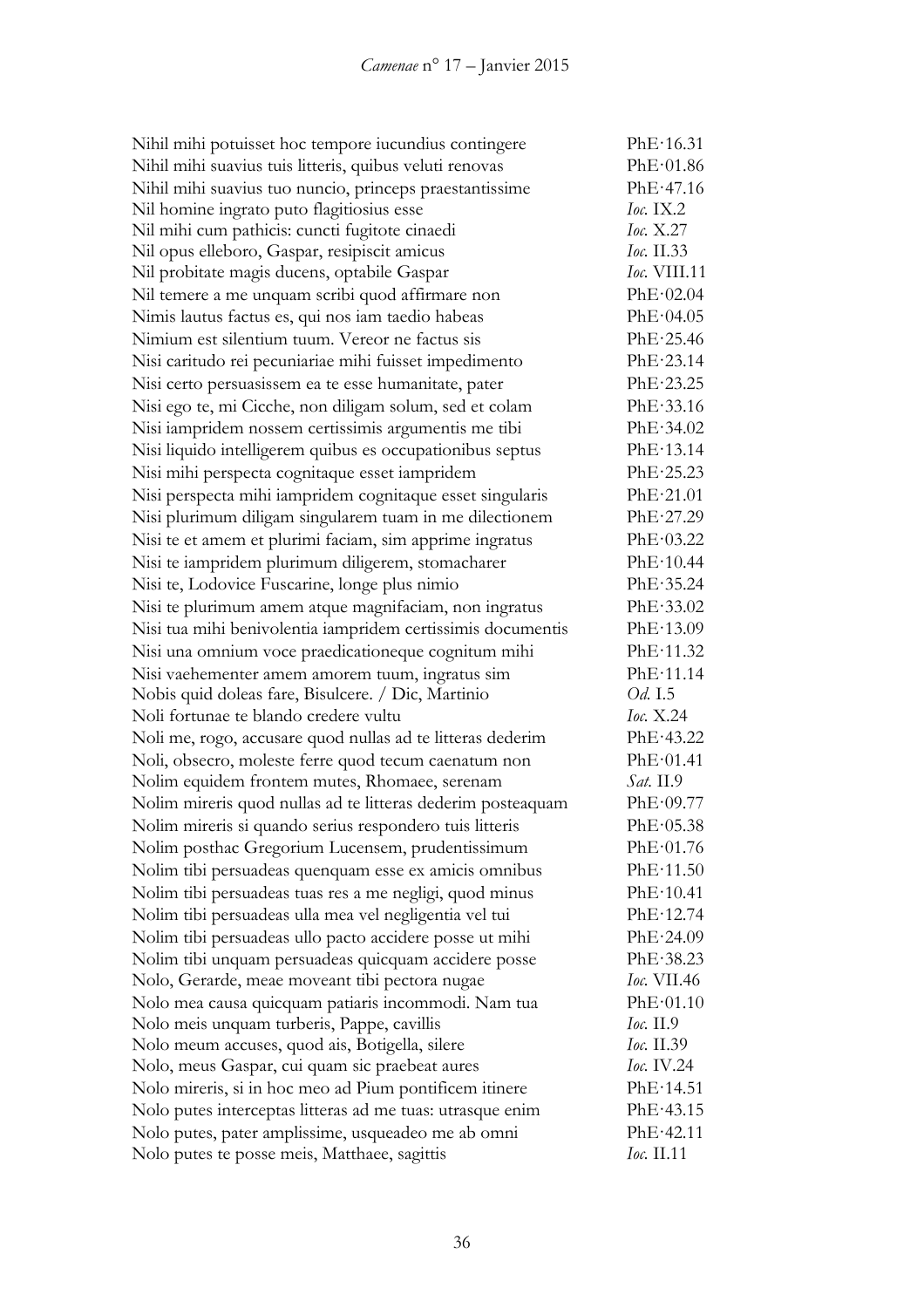Nolo te diutius teneri ambiguum, ne me iure queas PhE·02.15 Nolo tibi unquam persuadeas, Alberthe Zancari PhE·05.13 Nolo tuum, princeps, ficti fallacia vultus *Ioc.* V.67 Nolo voces rubeum posthac te, Rufe, rigentem *Ioc.* X.19 Non absurde mihi videtur Plato sensisse in eo libro PhE·15.05 Non absurde Plato, Frederice princeps, ita ex eadem PhE·35.32 Non absurde Timotheum musicum illum tradunt PhE·33.06 Non desino quottidie aliquid ad te scribere, quo ne PhE·34.15 Non didicit laesus rex unquam ignoscere: rectum *Ioc.* X.30 Non difficulter adducor, Matthia Triviane, ut tuae PhE·42.29 Non ea sum atrocitate ingenii atque ingratitudine PhE·45.12 Non ea sunt mea in te officia, ut tantis me quottidie PhE·01.77 Non eadem ratio datur iis, quos gloria dispar *Ioc.* VI.74 Non ego conduco pretiove dolove puellas *Ioc.* IV.51 Non ego sum admodum nescius quam omnis docere *Troia* Non ego, Vincenti, sum nescius omnia cordi *Ioc.* V.41 Non equidem ignorabam fore, cum Kyriacum PhE·05.23 Non equidem possum non accusare Latinos *Ioc.* I.29 Non equidem sum oblitus quam mihi nuper in agro PhE·11.05 Non es oblitus (ut reor) quam inter loquendum te PhE·48.20 Non esse possum sine permagna sollicitudine animi PhE·09.40 Non esse te oblitum et doctoris et hominis amicissimi PhE·05.14 Non est sane mirandum si tu quoque inter Neapolitanas PhE·26.10 Non est turpe viro sapienti poscere: quisquis *Ioc.* I.13 Non facit utilitas, Gaspar, nec servat amicos *Ioc.* IX.37 Non idem esse τὸ ψεῦδος λέγειν καὶ τὸ ψεύδεσθαι, Sextus PhE·05.34 Non immerito sapientissimus noster princeps te unum PhE·05.47 Non iniuria mihi rebusque meis metuis, amicissime Aurispa PhE·06.26 Non iniuria semper ego te dilexi, mi Antoni, quem unum PhE·07.24 Non luctum augere luctu, sed illi potius aliquo laeticiae PhE·42.28 Non me latet quam abs te non solum diligor sed etiam PhE·12.24 Non mediocre me lucrum video consecutum, quod PhE·41.27 Non mediocre mihi documentum praebuisti, pater PhE·15.34 Non mediocri afficior desyderio audiendi tui, posteaquam PhE·15.41 Non mercantur, Otho, Parnasi numina Musae *Ioc.* VIII.27 Non mihi sufficiunt nummi; nam vestis et esus *Sat.* IV.6 Non mihi te, Gaspar, communis iunxit amicum *Ioc.* V.58 Non minus tibi gratulor, pater reverendissime, quam PhE·48.28 Non nullas litteras ad te dedi, cum nihil in hanc diem PhE·37.23 Non opus est, Gaspar, tanto, Mercate, labore *Ioc.* II.37 Non parva illi mihi accusatione digni videri solent PhE·43.25 Non parva illi mihi accusatione digni videri solent *Sac.* 2 π Non parvae mihi laudi esse arbitror, pater reverendissime PhE·48.33 Non possim non improbum quendam insidiatorem illum PhE·38.27 Non possum equidem mihi non persuadere hominum PhE·46.03 Non possum equidem non laetari iam omnibus esse PhE·17.37 Non possum equidem non mihi laetari plurimum atque PhE·38.11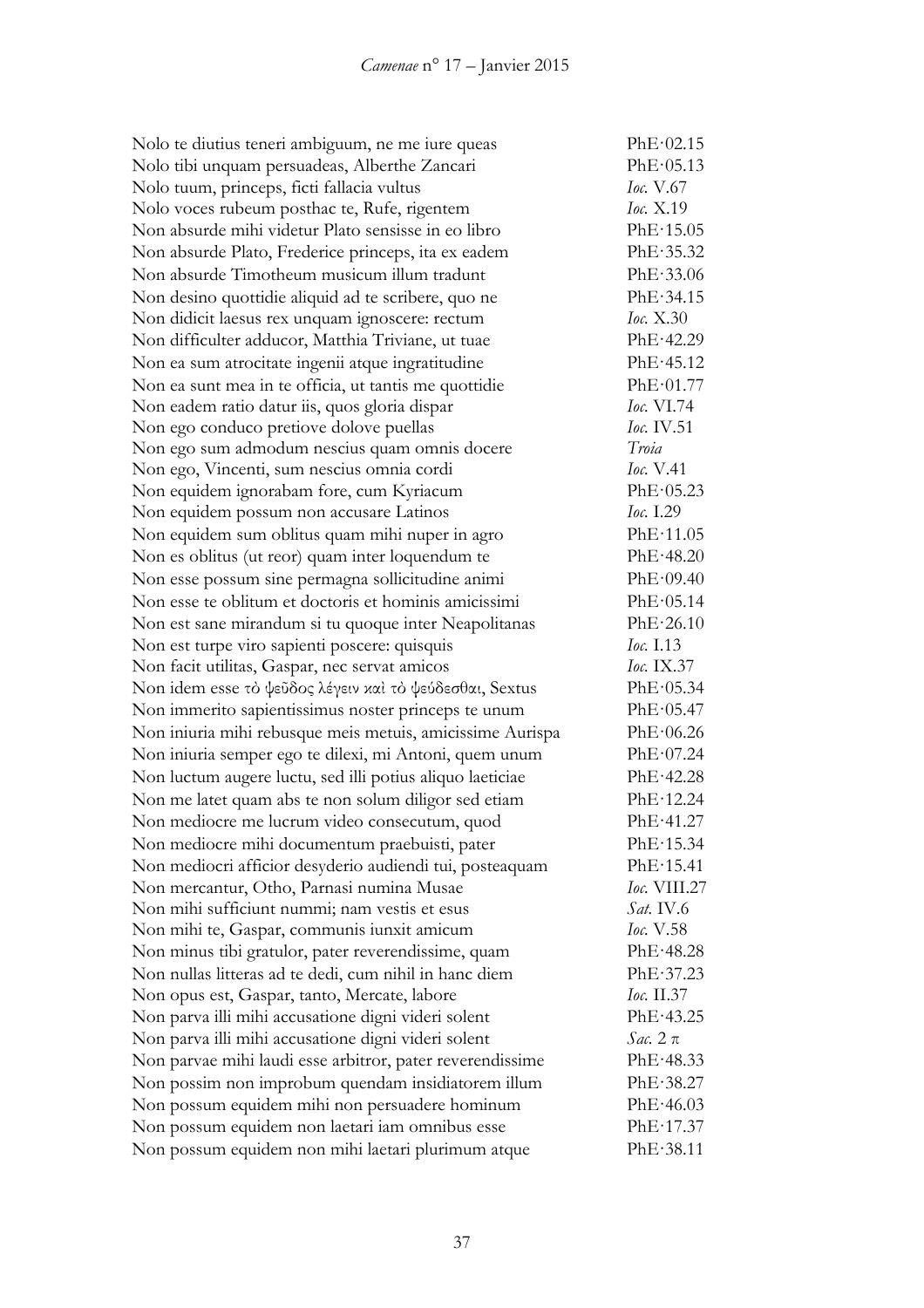Non possum equidem non quottidie maiore in te unum PhE·15.55 Non possum equidem, viri Papienses et vos caeteri patres *Div.* 2 Non possum fortunae meae non gratulari plurimum PhE·25.31 Non possum non accusare erratum meum quod, cum PhE·11.62 Non possum non admodum laetari veterem atque PhE·12.09 Non possum non probare tuam tam longam taciturnitatem PhE·16.26 Non possum non subdubitare factum esse ut tot quas PhE·09.55 Non possum non subvereri nequid tibi (quod immortalis PhE·37.15 Non possum non te plurimum laudare, qui semper PhE·31.07 Non possum non vereri nequid tibi acciderit, pater PhE·46.13 Non possum officium tuum non accusare quod tandiu PhE·08.16 Non possum profecto non laetari quod magis magisque PhE·11.33 Non possum profecto non mirari quod non modo petenti PhE·07.36 Non possum te non ingratitudinis accusare, quod rebus PhE·04.11 Non possum te non iure optimo laudare, Gasparine PhE·36.32 Non possum tibi quod a me petis gratificari. Amicus enim PhE·01.40 Non possum tuam diligentiam non probare et fidem PhE·02.89 Non possum ulla adduci coniectura, quin credam te PhE·48.03 Non potui equidem non subridere quod tandem PhE·35.15 Non potui non subridere, cum legi tuas litteras; quibus PhE·13.48 Non potui sane non subridere cum legi tuas litteras PhE·20.17 Non prius mihi quicquam de tua amissa valitudine est PhE·13.21 Non probare te consilium meum, quod non admittam PhE·02.10 Non secus nos omnes, qui eloquentiae studium profitemur PhE·15.10 Non sinit octavus metas transcendere, nonus *Ioc.* VIII.51 Non sum ignarus ea te esse in me dilectione, ut mea PhE·47.15 Non tam delector laudibus de me tuis, quae omnem PhE·48.25 Non tam mihi molestum fuerat quod serius meos mihi PhE·04.31 Non te praeterit quanta mihi cum Rhomaeo Pepulo PhE·04.39 Non tibi plures moduli, Thalia, / dantur. Pone silentium *Od.* IV.10 Non vanum extitisse me sopnii coniectatorem, res ipsa PhE·03.12 Non vanum fuisse meum de te metum, testantur PhE·28.48 Non venisse me ad constitutum tempus, non mea ulla PhE·25.29 Nondum forte satis me nosti, Gaspar amice *Ioc.* V.79 Nondum ullae mihi redditae sunt litterae tuae posteaquam PhE·30.05 Nondum venit eques, Thoma, licet omnia *Ioc.* X.10 Nonis Augustis redditae mihi sunt per Nicodemum PhE·20.01 Nonne pudet vatem, quod qui gravitate severos *Ioc.* VI.21 Nonne pudet, Thoma, qui se profitetur amicum *Ioc.* IV.26 Nonnullos studiosa iuvat venatio, cuius *Sat.* VI.6 Noram futurum, eodem afflatus numine quo soleo PhE·35.04 Nos Caravaginae petimus, Triviane, sacratum *Ioc.* X.31 Nos utinam falsos habuisset opinio, Munde *Sat.* IV.9 Nos ventris crepitus trullas, Triviane, vocamus *Ioc.* VI.53 Nosse velim Veneti te quantum copia cunni *Ioc.* IX.20 Nosse velim, Bossi, quibus insit, care, voluptas *Ioc.* II.17 Nosse, Gerarde, petunt, quid tecum nulla coire *Ioc.* VII.51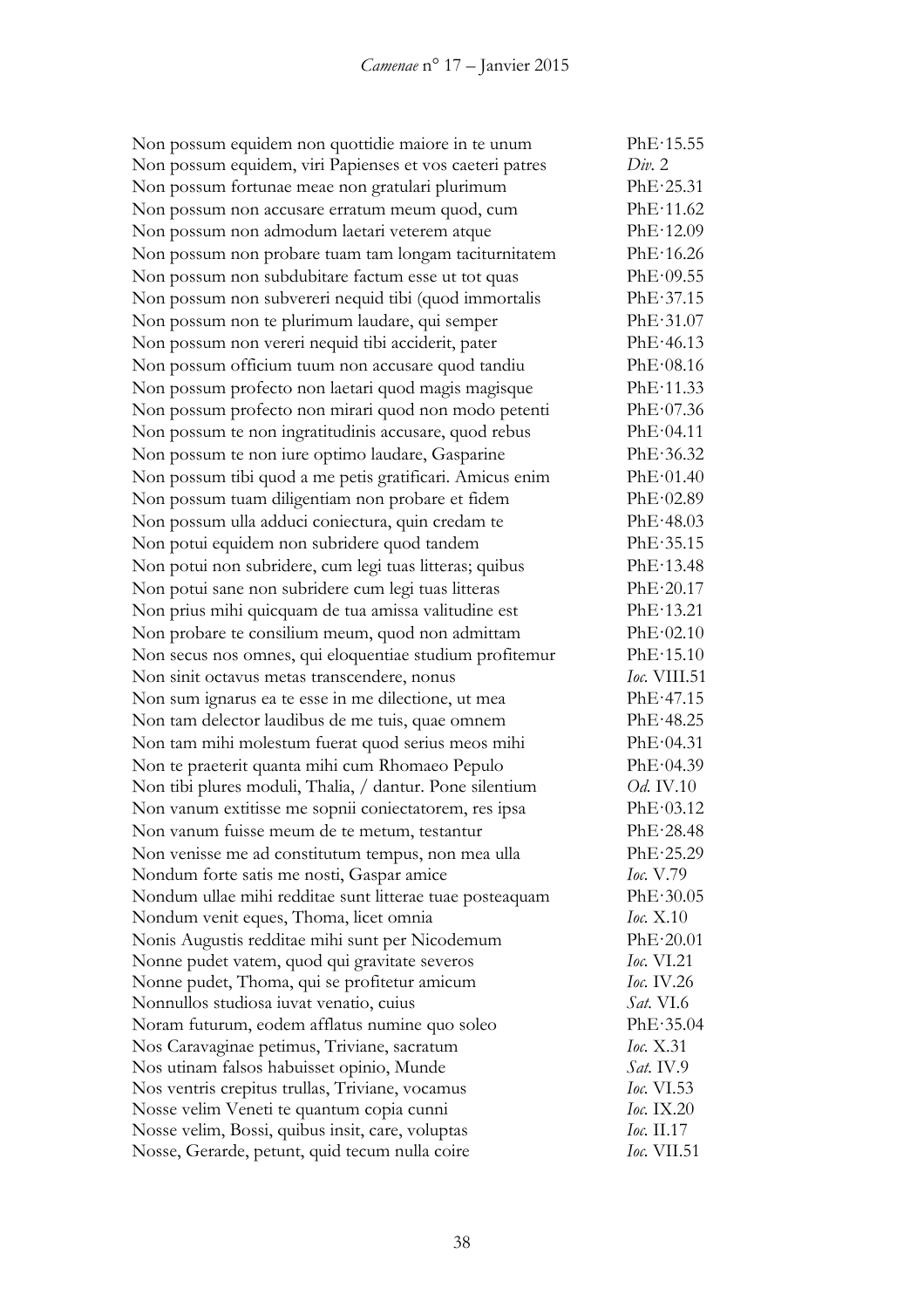| Noster alit princeps virtutes Sphortia multas                  | Ioc. III.37        |
|----------------------------------------------------------------|--------------------|
| Nosti eam esse sapientum virorum sententiam                    | PhE·07.57          |
| Nosti iampridem quanta mecum familiaritate atque               | PhE·02.26          |
| Nostra nimis trahitur, Mercate, profectio, Gaspar              | Ioc. II.34         |
| Nostra Severinas bello pugnaque Roberthus                      | <i>Ioc.</i> 1.65   |
| Nostra Sigismundi laetatur Pieris alto / hinc Malatestei       | <i>Od.</i> III.8   |
| Nostra tibi multas dicit, Mercate, Camena                      | <i>Ioc.</i> VII.83 |
| Novi ea te esse moderatione et ingenii bonitate, ut            | PhE·39.22          |
| Novi ea te esse vel modestia vel prudentia, ut mihi            | PhE·27.38          |
| Novi ex ipsa usque Constantinopoli esse tibi reconditos        | PhE·05.33          |
| Novi humanitatem tuam, pater amplissime; novi                  | PhE·35.16          |
| Novi iampridem eum esse tuum erga me animum                    | PhE·31.19          |
| Novi sane iampridem, princeps praestantissime                  | PhE·22.09          |
|                                                                | PhE·41.38          |
| Nudius quartus Florentiam veni, cum ad decimum                 |                    |
| Nudius quintus alteras ad te litteras dedi, quibus ostenderam  | PhE·10.24          |
| Nudius quintus litteras ad te dedi quibus dilucide significavi | PhE·23.08          |
| Nudius sextus litteras ad te dedi quibus idem Latine petii     | PhE·14.15          |
| Nudius tertius affecisti me voluptate non mediocri             | PhE·36.29          |
| Nudius tertius converti ex Graeco in Latinum sermonem          | PhE·36.27          |
| Nudius tertius Mantuam veni, pater reverendissime              | PhE·45.04          |
| Nugaris tu quidem, cum negligentiam mihi obiicis               | PhE·06.38          |
| Nulla ego in culpa sum, Leonarde Arretine, quod ad             | PhE·01.60          |
| Nulla fides cunno, meretrici nulla pudoris                     | <i>Ioc.</i> III.49 |
| Nulla fides regni semper se fraude tyrannis                    | <i>Ioc.</i> VII.31 |
| Nulla fides unquam meretrici, Gaspar, habenda est              | $loc.$ III.22      |
| Nulla nostra ratio, nulli humani conatus, nullae terrenae      | PhE·07.13          |
| Nulla quies vitae, nam perturbatio mentem                      | <i>Ioc.</i> VII.43 |
| Nulla ratione adduci possum quin credam te mei esse            | PhE·08.17          |
| Nulla suo turbata loco fortuna movere                          | <i>Ioc.</i> IX.77  |
| Nullas a te litteras accepi posteaquam Bergomo abisti          | PhE·35.14          |
| Nullo, Iacobe, mihi capiuntur pectora fastu                    | Ioc. VIII.10       |
| Nullum abs te officium praetermittitur quo minus               | PhE·20.05          |
| Nullum sane mihi taedium afferre possunt litterae              | PhE·16.02          |
| Nullum terra quidem verum tenet, illud Olympi                  | <i>Sat.</i> VII.5  |
| Nullum tu sane praetermittis officium singularis erga          | PhE·36.13          |
| Nullus honos doctis nec spes est ulla Camenae                  | <i>Ioc.</i> V.48   |
| Nullus honos Musis est, Lampugnane, virisque                   | Ioc. VIII.18       |
| Num, Mercate, tuum meministi, clare, poetam                    | <i>Ioc.</i> VI.49  |
| Num, Mercate, tuum possis meminisse poetam                     | Ioc. VII.13        |
| Num pateris, princeps, inopi me, Sphortia, victu               | <i>Ioc.</i> VII.71 |
| Num semper, Mercate, putas eguisse Maronem                     | Ioc. VII.26        |
| Num si Castalidum, Thoma, contemnis alumnos                    | <i>Ioc.</i> II.51  |
| Nummos semper amat meretrix, quae munere solum                 | Ioc. X.22          |
| Nunc age non fictis numeros ad verba Thalia                    | <i>Ioc.</i> V.66   |
| Nunc age, Melpomene, cantu dic nostra supremo                  | <i>Od.</i> V.10    |
| Nunc facito quantum veteri probitate, Tiberthe                 | <i>Ioc.</i> IV.46  |
| Nunc, Francisce, tuo, nam tu potes omnia solus                 | <i>Ioc.</i> I.89   |
| Nunc opus est opera, mihi qua, Mercate, suesti                 | Ioc. IX.41         |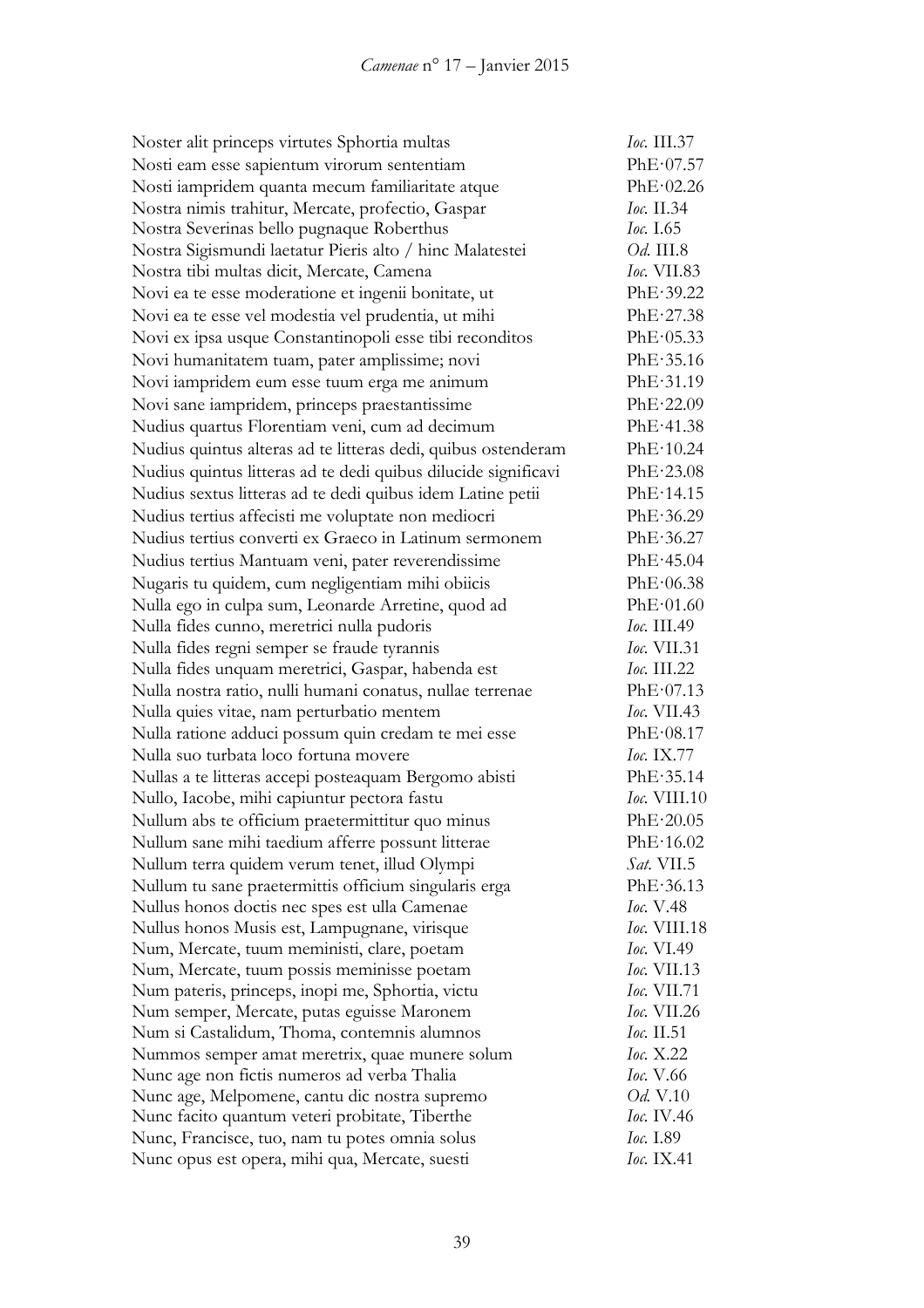| Nunc paucis tecum egi. Eram enim occupatissimus             | PhE·31.18                |
|-------------------------------------------------------------|--------------------------|
| Nunc quoque Cicche, tuus rursusque iterumque poeta          | Ioc. III.62              |
| Nunc rogo te, Gaspar, quantum ratione vel arte              | <i>Ioc.</i> $V.37$       |
| Nunquam desinis, mi dulcissime Carole, me adire             | PhE·48.27                |
| Nunquam futurum existimaram, patres conscripti              | Fun. 2                   |
| Nunquam impune Deus peccata horrenda remit tit              | <i>Ioc.</i> VII.41       |
| Nunquam me de te mea fefellit opinio, qui non minus         | PhE·08.19                |
| Nunquam me poenitebit, Nicodeme Tranchedine                 | PhE.35.27                |
| Nunquam te das otio, Cato Sacce. Ac facis tu quidem         | PhE·06.05                |
| Nunquam verba mihi das, Gaspar, at omnia recte              | <i>Ioc.</i> 1.97         |
| Nuptiarum laudationem, cui epithalamio nomen est            | PhE·12.58                |
|                                                             |                          |
| O Blasi Gylline, tuus si pectore vates                      | Ioc. IX.73               |
| O cui relligio concessit nostra supremum                    | Sat. V.2                 |
| O decus eximium nostri splendorque supreme                  | Ioc. IV.39               |
| O decus Insubrium Galeaci lausque parentum                  | Ioc. VIII.9              |
| O Francisce, ducum lux et tutela salusque                   | Ioc. II.10               |
| O iam nostra nimis trahitur res, maxime Thoma               | Ioc. 1.23                |
| O legum iurisque pater, Cato Sacce, vetusti                 | Ioc. II.18               |
| O Mutinae antistes, cuius super aethera virtus              | <i>Ioc.</i> V.21         |
| O princeps Lodovice, decus columenque dearum                | Ioc. IX.12               |
| O pueri, molles cultus et vestis amoena                     | $Sat.$ IV.2              |
| O qui pulchra dabis rebus momenta futuris                   | Ioc. IX.11               |
| O rex Karole, regibus verendis / qui cunctis merito         | <i>Od.</i> I.4           |
| O sacer antistes, pietas quem summa supremo                 | Ioc. IX.26               |
| O Scalona meis merito dilecte Camenis                       | <i>Ioc.</i> V.80         |
| O Tite, Castellus si nil Hieronymus audet                   | <i>Ioc.</i> V.69         |
| O tu quem Mariae venter ab aethere / susceptum peperit      | <i>Od.</i> III.2         |
| Ob eam quae coepta iampridem ad summum usque                | PhE·46.25                |
| Oblitus es plane ingenii consuetudinisque meae              | PhE·02.33                |
| Oblitusne mei, Galera, teris otia, Petre?                   | <i>Ioc.</i> VI.3         |
| Obtundit me tota domus nullumque quieti                     | <i>Ioc.</i> III.63       |
| Occupationum tuarum excusationem nullo pacto                | PhE·18.34                |
| Occurristi tu sane peropportune, Marce Aureli               | PhE·38.41                |
| Offenderunt me in luctu litterae tuae, qui mihi ex          | PhE·45.17                |
| Offenderunt me litterae tuae in lectulo adhuc               | PhE·41.03                |
| Officio semper dum, Lampugnane, recenti                     | Ioc. VI.41               |
| Officio, Mercate, viri magnique gravisque                   | Ioc. V.81                |
| Officium multi nos sane ducimus illud                       | <i><b>Ioc. III.7</b></i> |
| Omnes mihi litterae tuae fuerunt pergratae semper           | PhE·22.21                |
|                                                             | <i>Ioc.</i> X.32         |
| Omnia cunnus habet, cunnus nunc regnat ubique               | Ioc. IX.34               |
| Omnia debentur nugis, mendacia florent                      | PhE·10.38                |
| Omnia mihi tribuit humanissimus princeps noster quae        |                          |
| Omnia sunt desyderanti tardiora ob idque vel sollicitudinis | PhE·10.11                |
| Omnia sunt sane vario temptata labore                       | <i>Ioc.</i> I.108        |
| Omnis tyrannis impium nutrit scelus, / sed nulla            | Od. II.2                 |
| Omnium primum certior fieri cupio tuis litteris quam        | PhE·18.19                |
| Opinabar, pater claementissime, nullam prorsus              | PhE·20.30                |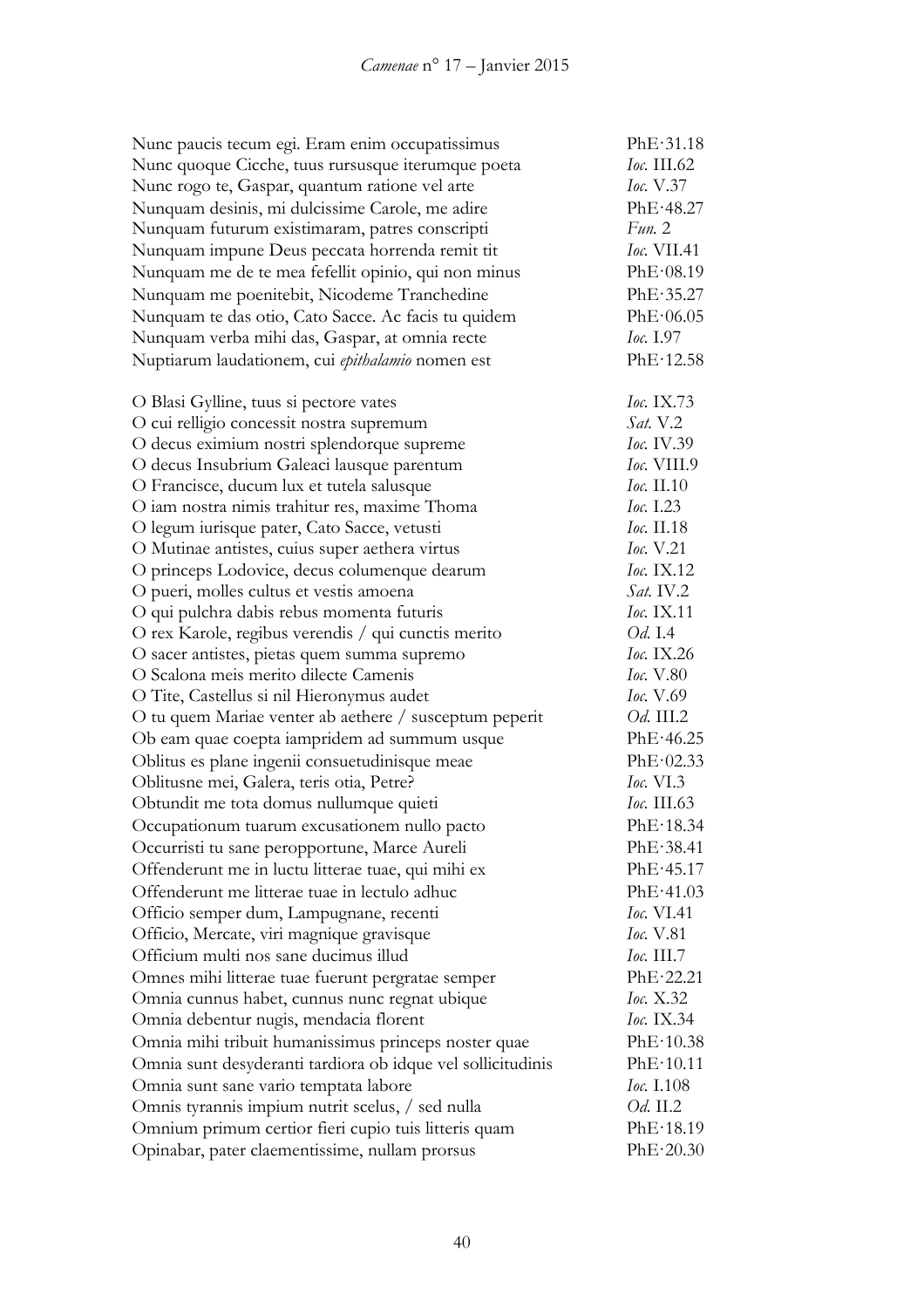| Opportune mihi redditae sunt exoptatissimae litterae tuae  | PhE·03.35           |
|------------------------------------------------------------|---------------------|
| Opportune profecto mihi, Lodovice Fuscarine, obtigerunt    | PhE·34.01           |
| Opto equidem vaehementer saniorem tibi mentem              | PhE·44.19           |
| Opto tibi redeant vires, Iannete, priores                  | Ioc. $IX.52$        |
| Orationem quam petis, dedi ad te. Miror autem tam          | PhE·01.36           |
| Ore puellarum linguae tibi sunto, Gerarde                  | Ioc. VIII.29        |
| Ornatissimae litterae tuae quo crebrius ad me perferuntur  | PhE·41.30           |
| Oro meis verbis moneas, Carrete, lupercum                  | Ioc. IX.74          |
| Ortygias dum mittis aves huic, Cicche, poetae              | <b>Ioc.</b> VII.87  |
| Ortygias dum mittis aves, munuscula vates                  | <i>Ioc.</i> VII.44  |
| Ortygias, Galera, volucris dum, Petre, poetae              | <i>Ioc.</i> IX.13   |
| Ortygiis avibus dum me tam saepe Iohannes                  | loc. X.5            |
| Ossa calor mihi sicca coquit pellitus in aestu             | <i>Ioc.</i> VIII.34 |
| Ostendis te vaehementer desyderare litteras meas           | PhE·16.14           |
| Ostendis tu mihi in dies magis atque magis, pater          | PhE·35.09           |
| Ostendit mihi Dominicus Bello, ducalis apud vos scriba     | PhE·27.19           |
| Otio qui se dederint inerti / nil habent quo sint celebres | Od. I.1             |
|                                                            |                     |
| Paedia Cyri impressa est; quae ut ad te maturrime iter     | PhE·47.25           |
| Paedit equus vati, sed tu tibi, Candide, paedis            | <i>Ioc.</i> VI.16   |
| Pamphilus Antiphilam dum saevo flagrat amore               | <i>Sat.</i> I.7     |
| Par quidem fortasse fuerat, pater beatissime Paule Secunde | PhE·31.30           |
| Parce piis lachrymis, gemitum, Petre, tolle querentem      | <i>Ioc.</i> IX.76   |
| Parve puer, quem spes et amor probitatis Olympo            | <i>Ioc.</i> I.86    |
| Pascere si verbis credis, Guazarde, poetam                 | <i>Ioc.</i> X.37    |
| Pascha gradu celeri properat, quo morte subacta            | <i>Ioc.</i> $VI.5$  |
| Paucis respondebo tuae prolyxiori epistolae. Ego amiciciam | PhE·02.77           |
| Paupertas cum multa mihi bona detulit uni                  | Sat. X.2            |
| Pegasus factus es, qui quasi alatus sonipes es omni        | PhE·18.47           |
| Per hunc modum universa iam pacata Italia et ab omni       | Fred. IV            |
| Per proximum tabellarium mercatorum suavissimas tuas       | PhE·02.35           |
| Per te, dux ingens, per coniugis ora pudicae               | <b>Ioc.</b> VI.6    |
| Percunctanti quottidie saepissime de te mihi tandem est    | PhE·07.52           |
| Perdat omnipotens Deus ex hominum genere negligentiam      | PhE·48.13           |
| Perdifficile mihi profecto et apprime laboriosum oblatum   | Fun. 3              |
| Perdifficilem mihi sane provinciam oblatam sentio          | PhE.33.25           |
| Perdiu est posteaquam ex filio Xenophonte nihil accepi     | PhE·28.07           |
| Peregregia tua illa epistola, quae abs te profecta anno    | PhE·36.20           |
| Pergratae mihi fuerunt tuae suavissimae litterae. Fuissent | PhE·31.44           |
| Perhumaniter mihi nudius nonus perbenigneque               | PhE·11.16           |
| Periucundae fuerunt mihi litterae tuae vel perbreves       | PhE·05.29           |
| Perlatae ad me sunt XVI Kalendas Maias ex binis illis      | PhE·35.19           |
|                                                            |                     |
| Perlibenter amplector dilectionem erga me tuam             | PhE·42.26           |
| Perlibenter equidem eos tibi commendo omnis qui            | PhE·37.29           |
| Permagnum huic reipublicae periculum ingensque             | PhE·02.56           |
| Permultis adducor rationibus, pater reverendissime         | PhE·20.19           |
| Peropportune mihi redditae sunt litterae tuae, cum iam     | PhE·41.19           |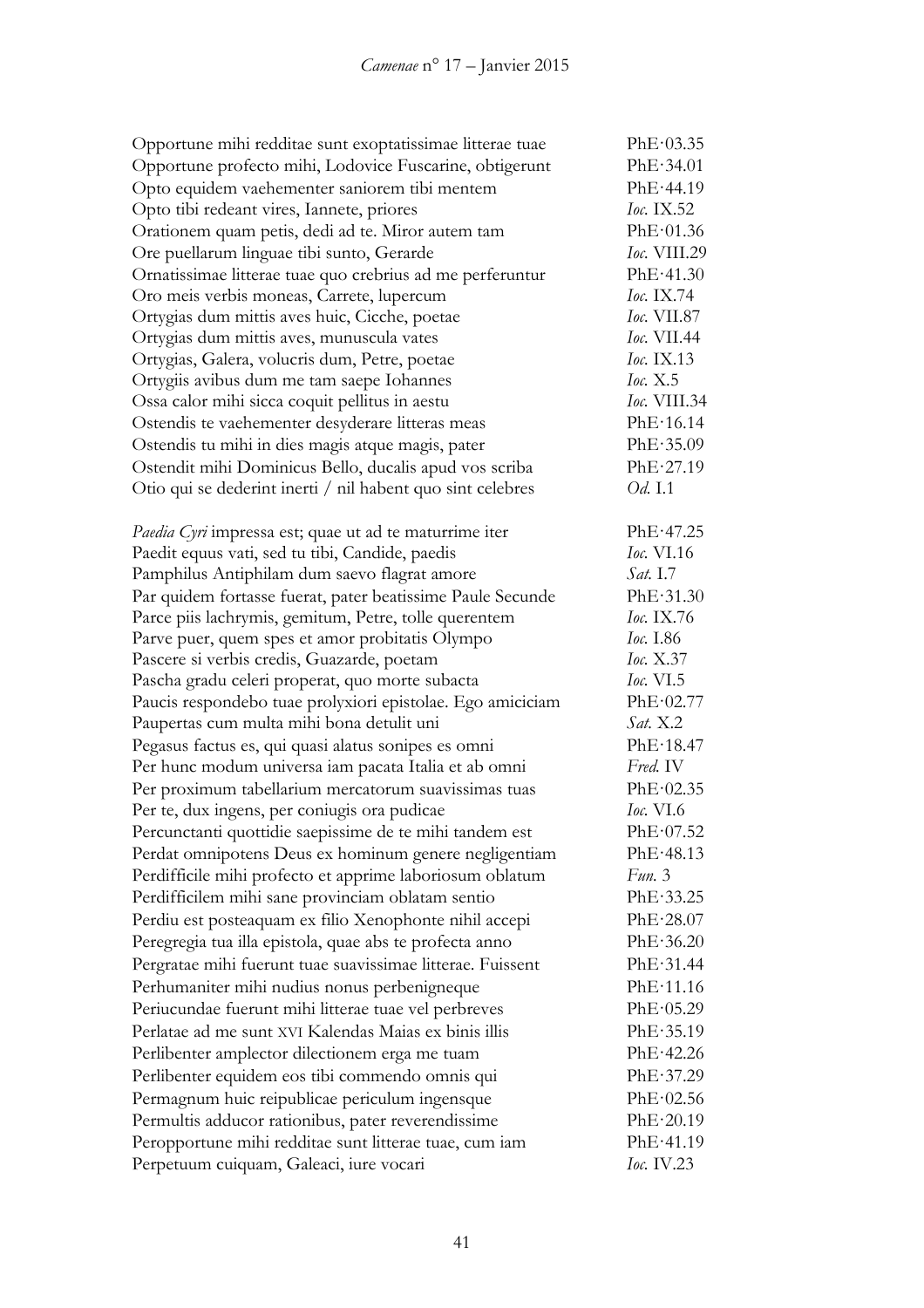| Perplacet mihi certe quod me otiosum esse non sinis         | PhE·45.31          |
|-------------------------------------------------------------|--------------------|
| Perpulchra profecto res et eximia virtus est, sapientissime | $Lyc$ .π           |
| Persae amant homines adunco naso, quoniam Cyrus             | Apo. Tra.          |
| Persaepe litteras ad te dedi, quibus quod erat vel officii  | PhE·07.41          |
| Pestiferam istam atque immanem temporum malignitatem        | PhE·46.11          |
| Pestiferum genus est hominum, qui vestibus omnem            | Sat. II.5          |
| Petieram abs te mutuo, pater amplissime, equos duos         | PhE.32.25          |
| Petii abs te antea ternis litteris, ut existimo, quam       | PhE-19.12          |
| Petii abs te proximis litteris secundum quod etiam          | PhE·08.10          |
| Petis a me unde triumphus deducatur et quid silicernium     | PhE·29.24          |
| Petis a nobis qui apud Homerum versus ille intelligatur     | PhE·02.75          |
| Petis tu more Graeco tertium testem mutuo, cum dicas        | PhE·44.11          |
| Petisti a me nuper, cum Ferraria essem Mediolanum           | PhE·11.21          |
| Petisti a me per litteras ut te facerem certiorem quae      | PhE·09.06          |
| Petisti a me, principis nostri iussu, quas ego arbores      | PhE·39.12          |
| Peto abs te, Gerarde mi suavissime, ut nisi cum caeli       | PhE·20.33          |
| Peto abs te in maiorem modum ut quod et mihi coram          | PhE·08.09          |
| Peto abs te majorem in modum ut duos illos meos             | PhE·12.12          |
| Petre meus, Gaspar tuus hic et avunculus omnes              | <i>Ioc.</i> V.31   |
| Petre, mihi, Galera, Ligurum narrato puellas                | <i>Ioc.</i> III.25 |
| Petre, nec oblitum puto te, nec nolle, quod unus            | <i>Ioc.</i> IX.42  |
| Petre, quod officium dulci praestatur amico                 | <i>Ioc.</i> V.20   |
| Petre, tibi nolo quod nolis scribere praeter                | <i>Ioc.</i> II.45  |
| Petre, tibi vates multum hic debere fatetur                 | <i>Ioc.</i> IX.36  |
| Petre, tuus, Galera, te vates ille Philelfus                | <i>Ioc.</i> X.17   |
| Petre, velim, Galera, Blancae promissa benignae             | <i>Ioc.</i> I.62   |
| Petre, velim, Galera, nostris sollertior aures              | Ioc. $II.23$       |
| Petrum Iohannetum illum medicum, qui quo tempore            | PhE·13.08          |
| Petrus Parmensis, scriba tuus, adolescens modestissimus     | PhE-33.33          |
| Petrus Perleo tibi quaedam nomine meo exponet               | PhE·14.16          |
| Petrus Thomasius, doctissimus philosophus et                | PhE·10.18          |
| Petrus Thomasius, praeclarus in philosophia vir             | PhE·10.22          |
| Petrus Thomasius, vir scientia virtuteque singularis        | PhE·06.58          |
| Phidiam qui famae cupiditatis magnitudinem ostendunt        | Exi. Η π           |
| Philarete Antoni, studium virtutis et archi                 | <i>Ioc.</i> X.33   |
| Philippus ille, qui mihi reddidit tuas litteras, aliud tuo  | PhE·25.13          |
| Philippus Perusinus, ducalis aulicus, cum principis         | PhE·18.17          |
| Philosophus verum rhetorque probabile suevit                | Ioc. 1.77          |
| Phoebe, Panormigenae propera succurrere vati                | Sat. V.7           |
| Pieriae volucres tecum, luscinia, certant                   | <b>Ioc.</b> VII.68 |
| Pierides, Thoma, quem dilexere puellae                      | Ioc. II.15         |
| Pieridum veneranda cohors laetare, trophaeum                | Sat. VIII.8        |
| Pigellus tuus, imo bonorum omnium (nam qui vir es           | PhE·29.27          |
| Placuerunt quae scripsisti mihi verbis reverendissimi       | PhE·02.29          |
| Placuisse plurimum humanissimo nostro principi              | PhE·06.04          |
| Placuisse tibi litteras meas et ea quae de Virgilii Maronis | PhE·01.19          |
| Placuisse tibi meos De exilio libros, plurimum laetor       | PhE·03.41          |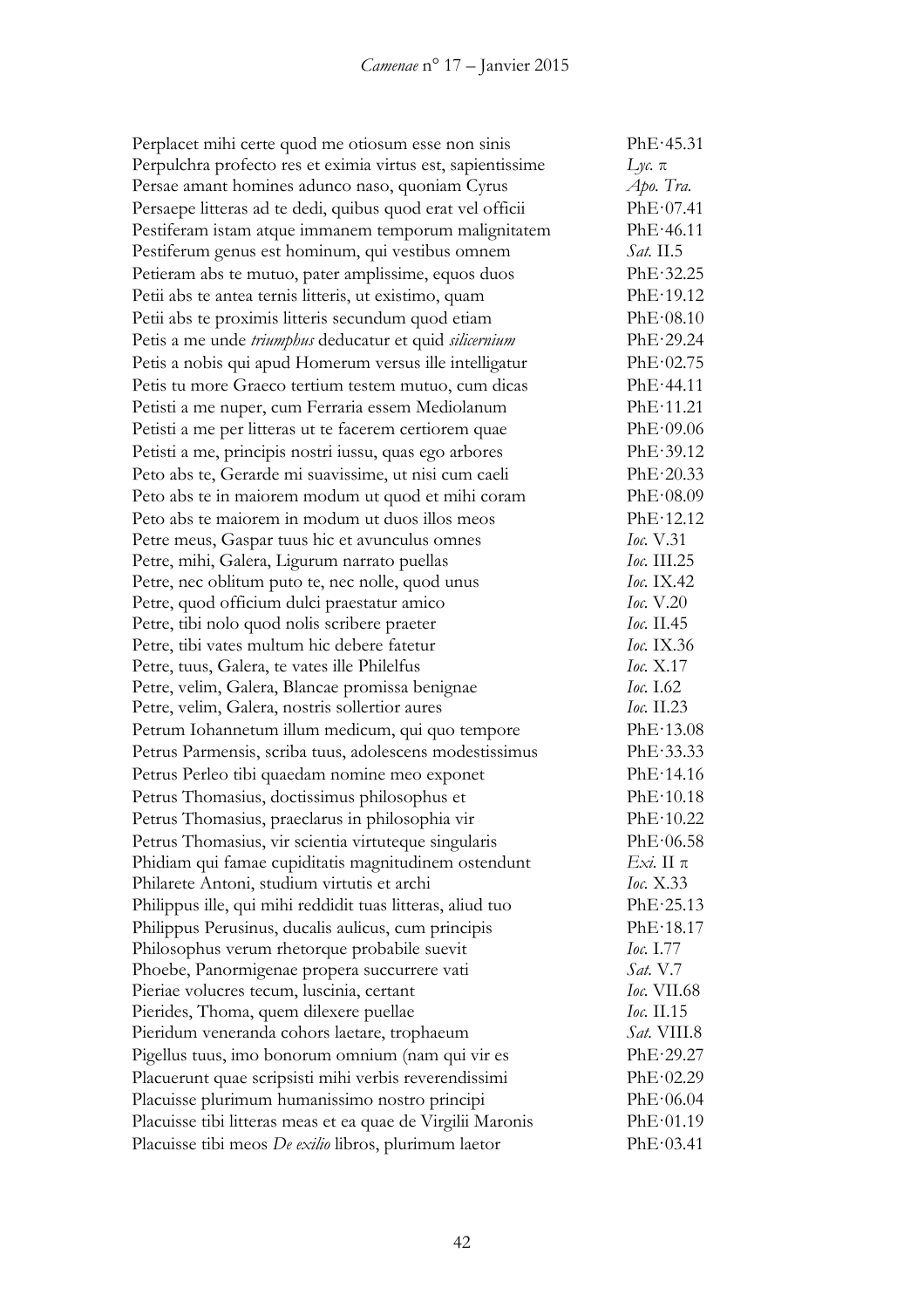Placuit carmen tuum, placuit epistola. Quaeque scripsisti PhE·12.69 Plura quidem faciunt ut te, Simoneta Johannes *Od.* V.8 Plura tibi bona sunt, Simoneta, et pulchra, Iohannes *Ioc.* VII.48 Plures tibi pluresque in dies commendem necesse est PhE·12.77 Plurimi certe facerem, viri Athenienses, si talis vos *Erat.* Pollicitus es non modo non petenti mihi sed ne cogitanti PhE·09.18 Pollucem meum videre cupio. Nam eius mihi praesentia PhE·09.02 Pollucem quem petis, dabo ad te propediem, ea tamen PhE·01.28 Pollucem, quem petis, libentissime ad te darem, si penes PhE·05.17 Pontificem Mutinae cum virtus nulla nec ullus *Ioc.* VI.20 Porcelli, nunquam metuit luscinia corvum *Ioc.* IV.6 Porcelli, Porcelle, suum tutela decusque *Ioc.* IV.47 Posses tu, rex Renate, non absurde admirari quid in causa PhE·11.47 Post abitionem tuam, pater humanissime, mihi venit in PhE·25.05 Post eas litteras quas diebus proximis dedisti ad me PhE·48.37 Post eas litteras, quas mense Iunio dedisti ad me, cum PhE·10.31 Post eas litteras, quas pridie Nonas Iunias ad me dederas PhE·40.02 Post eas litteras, quibus mihi et de annulo quem Hispano PhE·16.28 Post eas quas ex Ferraria litteras ad me dederas, accepi PhE·15.50 Post meam ex Urbe abitionem nullas a te litteras accepi PhE·45.40 Posteaquam a nobis abisti, de te nihil accepimus PhE·08.14 Posteaquam ad deos hi orationem habuerunt, ad *Cyr.* VII Posteaquam hinc abieras, mihi redditae sunt litterae tuae PhE·12.57 Posteaquam hinc abisti, quod praesens mihi persuaseras PhE·11.02 Posteaquam in tuum te castellum recepisti, videris sane PhE·07.31 Posteaquam istinc solvi petiturus Mediolanum, sum PhE·42.10 Posteaquam Mediolano ad Senenses, hoc est ad Campos PhE·28.27 Posteaquam praestanti archiepiscopo Mediolanensi PhE·20.27 Posteaquam proximas litteras ad te dedi Pigello PhE·12.78 Posteaquam Sena in urbem te recepisti, pater reverendissime PhE·30.04 Postera lux aderit quae te ieiunia cogat *Od.* III.6 Postridie perhibent te, princeps optime, laudem *Ioc.* I.100 Potuisti cognoscere ex proximis litteris qua in re uti PhE·18.40 Potuisti, pater claementissime, ex superioribus litteris PhE·23.21 Praecipiti, Gaspar, tegitur, dum grandine caelum *Ioc.* II.40 Praecipuum tuum in me amorem et expertus saepe sum PhE·06.72 Praedixisse aliis ventura pericula nosti *Sat.* IV.4 Praefecistis Bononiensi studio homines et indoctos et PhE·33.35 Praemia quae tanto redduntur, Cicche, labori? *Ioc.* VIII.43 Praeter eas litteras, quas ad me dederas ex Rhagusio PhE·16.12 Praeteriere menses iam tres et amplius posteaquam PhE·36.02 Praeterierunt anni iam triginta et amplius posteaquam PhE·09.65 Praeterierunt, ut vides, ii tres menses quos excellentissimus PhE·37.04 Praetermittis tu certe nihil, mi Antiquari, quod amici PhE·38.10 Presbyter Antonius, qui tibi hasce reddidit litteras, vir PhE·35.07 Pridie Idus Augustas renunciatum est Mediolani Callistum PhE·14.34 Pridie Idus Maias unas ad te litteras dedi, quibus ad id PhE·01.49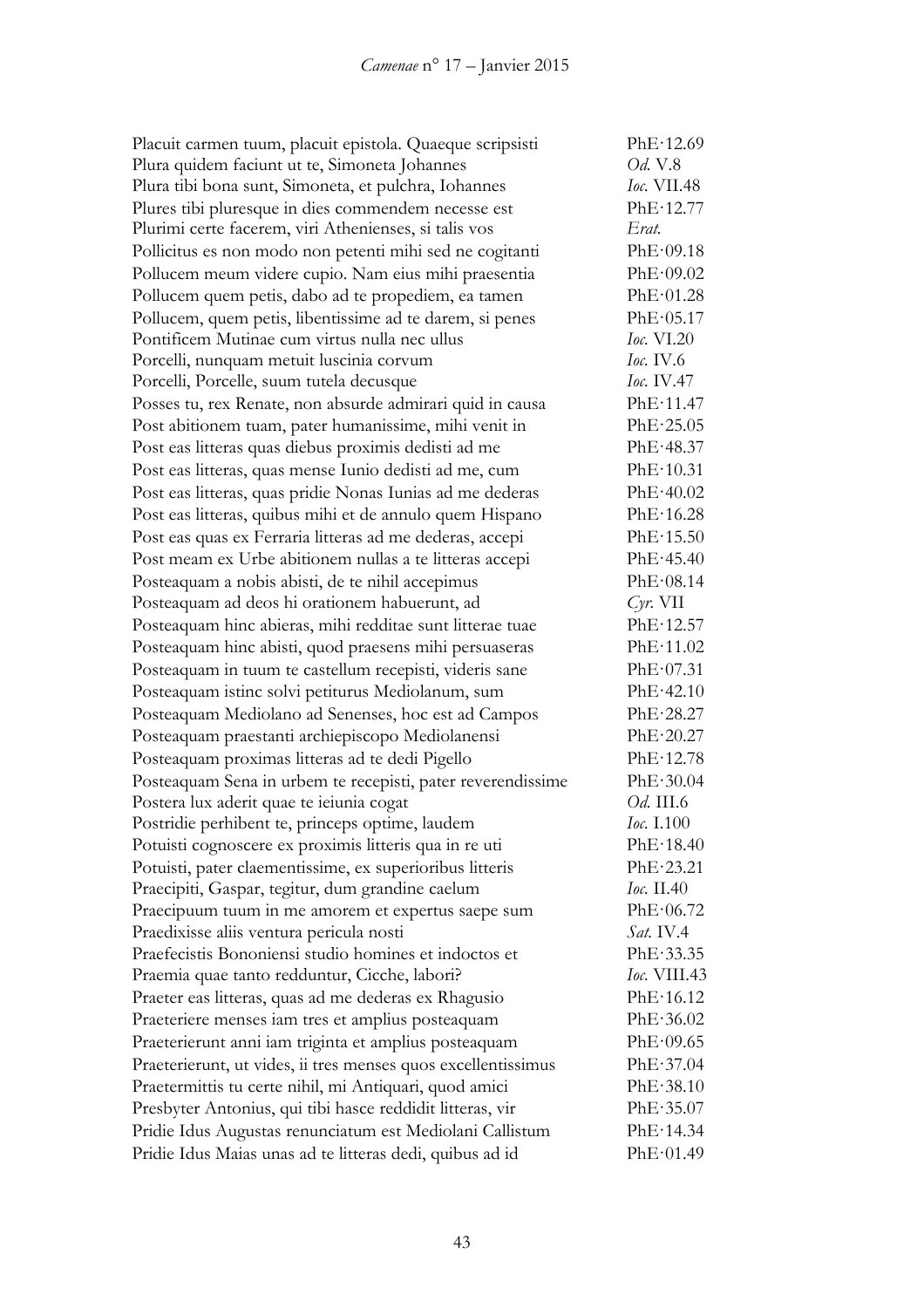| Pridie Idus Martias dedi litteras ad tuam dignationem      | PhE·17.04           |
|------------------------------------------------------------|---------------------|
| Pridie Kalendas Maias litteras ad te dedi, ex quibus       | PhE·31.68           |
| Pridie Kalendas Maias misi ad te has litteras, pater       | PhE.35.23           |
| Pridie Nonas Iulias cum Mediolanum revertissem             | PhE·42.12           |
| Principibus si mos est, Princivallis, inani                | Ioc. VIII.20        |
| Principis anguigeri Galeaci excelsa propago                | $loc.$ VIII.3       |
| Principis est aliquid frustra promittere nunquam           | Ioc. III.20         |
| Princivallis abit tempus, promissa nec usquam              | Ioc. III.23         |
| Princivallis, adest tempus, quo dia poetae                 | <i>Ioc.</i> IX.59   |
| Princivallis, adhuc non est, quod clara fateri             | <i>Ioc.</i> III.39  |
| Princivallis, adhuc potis es, dicteria laeto               | <i>Ioc.</i> IV.30   |
| Princivallis, adhuc potis es, quem possit amicus           | Ioc. IV.18          |
| Princivallis amor gradibus quibus alta recludat            | <i>Ioc.</i> VI.43   |
| Princivallis, amor mihi quem coniungit honestus            | <i>Ioc.</i> III.13  |
| Princivallis, honos si quis fugientibus olim               | Ioc. IX.47          |
| Prisca vocent alios, qui nil nisi ficta referre            | $Sphor.$ I          |
| Pristina illa nostra vetusque amicicia, quae ex illo usque | PhE·25.44           |
| Privata nihil est vita tranquillius, aulae                 | <i>Ioc.</i> VI.39   |
| Pro ea qua et tu fide atque observantia nobilissimum illum | PhE·28.32           |
| Pro tuis in me plurimis ac maximis beneficiis cum nullum   | PhE·31.17           |
| Procurator tuus eorum quae abiens iusseras, egit omnino    | PhE·09.85           |
| Prodigus in tristem contendit laetus avarum                | <i>Sat.</i> II.8    |
| Promissis qui saepe suis te fallere suevit                 | <i>Ioc.</i> VIII.40 |
| Propediem Mediolanum repetiturus convehendae in            | PhE·43.20           |
| Prosper Camulius, vir prudens et disertus, cum istinc      | PhE·13.58           |
| Proximis diebus litteras ad te dedi, quibus intelligere    | PhE·10.08           |
| Proximis litteris tuis futurum mihi pollicitus es ut       | PhE·38.06           |
| Proximo autem veris tempore, cum exeundum esset            | Fred. VI            |
| Pruna tibi dedimus, quo rectum langueat inguen             | $loc.$ IX.19        |
| Publico ad nos rumore perlatum est te cum re uxoria        | PhE·46.28           |
| Publium Cornelium Scipionem illum, qui omnium primus       | PhE·30.01           |
| Pudidiuscule ad te litteras dare iam inciperem, si putarem | PhE·48.34           |
| Pulcher equus phalaras et ephippi dona requirit            | <i>Ioc.</i> VI.76   |
| Pulchra mihi, Gaspar, suerunt ea dona videri               | <i>Ioc.</i> I.81    |
| Punica mala tuo dum mittis, Sacce, poetae                  | <i>Ioc.</i> IV.33   |
| Purpureis Titan supera ad convexa quadrigis                | Sphor. IX           |
| Putabam fore ut tandem aliquando resipisceres              | PhE·27.10           |
| Putabam fore ut, Romam versus iter faciens, te Florentiae  | PhE·41.23           |
| Putabam Karolum Arretinum redisse mecum in gratiam         | PhE·09.13           |
| Putabam te iampridem in Pannoniam revertisse               | PhE·38.25           |
| Putabam te usqueadeo rusticari, cum te diutius ruri        | PhE·03.10           |
| Putaras tu fortassis ex Urbe meas ituras ad te litteras    | PhE·42.05           |
| Putas fortasse vel oblivione vel negligentia factum esse   | PhE·11.09           |
| Putas tu fortasse, mi Ambrosi, fecisse mihi admodum        | PhE·44.18           |
| Putas tu fortasse, pater modestissime, Philelfum tuum      | PhE·45.05           |
| Putavi citius meas litteras ad te perventuras quam         | PhE·12.48           |
| Puto audivisse te iampridem, pater claementissime          | PhE·17.14           |
| Puto fieri fato nescio quo ut neque mulus ad me redire     | PhE·13.18           |
|                                                            |                     |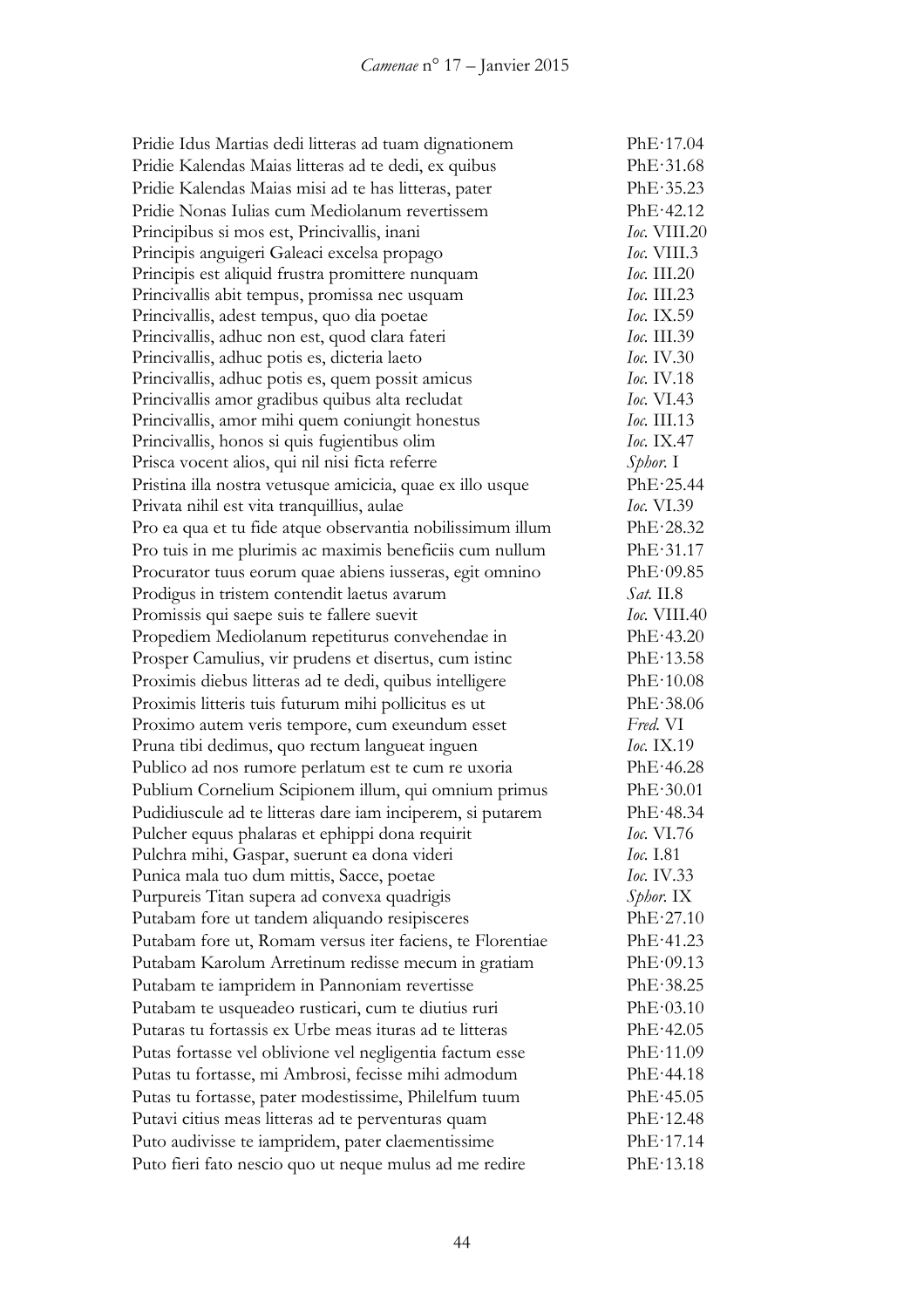| Puto iam antea redditas tibi litteras, quas quarto Kalendas  | PhE·09.78         |
|--------------------------------------------------------------|-------------------|
| Puto iam audisse te instituisse Iohannem Marium filium       | PhE·09.45         |
| Puto iampridem te vel ab usque Florentia, cum apud vos       | PhE·05.54         |
| Puto idem tibi accidisse quod illis usu venire solet qui     | PhE·24.33         |
| Puto litteras tibi meas non solum redditas esse, verum       | PhE·30.16         |
| Puto Marium filium diem prope apud te fore. Nam eum          | PhE·05.12         |
| Puto minime opus esse, pater amplissime, ut longiore         | PhE·33.28         |
| Puto mirari te, pater reverendissime, quod posteaquam        | PhE.39.06         |
| Puto mirari te, praestantissime princeps Frederice, quod     | PhE·37.31         |
| Qua fuerim adductus ratione ut Ihesus cum $b$ aspiratione    | PhE·14.23         |
| Qua in re tua mihi vel ope vel opera sit opus, ex Marco      | PhE·48.19         |
| Qua ipse in re tuo velim uti officio, Galeacius Chremensis   | PhE·06.39         |
| Qua mitius potes humanitate verborum leni atque              | PhE·43.07         |
| Qua non mediocriter premebar animi molestia, ea me           | PhE·38.02         |
| Qua ratione adducar ut et sopnum per p ante n alia nulla     | PhE·36.31         |
| Qua ratione tibi usu veniat, haud intelligo, ut qui          | PhE·25.41         |
| Quae a me scire vis de illo divino principe, Philippo        | PhE·06.62         |
| Quae ad pontificem maximum de Lampugnino Byrago              | PhE·15.24         |
| Quae ad te scripsit magnificus vir patricius clarissimusque  | PhE·15.19         |
| Quae amicis communia esse debent, ea quenquam                | PhE·14.24         |
| Quae annis superioribus Mantuae iacta mihi sunt tecum        | PhE·19.13         |
| Quae apud nos gesta fuerint ad proximas septimas             | PhE·47.13         |
| Quae Aristoteles acutissime scripsit in Dialecticis, ea ut   | PhE·01.73         |
| Quae coram agere tecum non licet, pater reverendissime       | PhE.38.39         |
| Quae de amicissimo nostro eodemque et modesto                | PhE.43.26         |
| Quae de me et sentis et loqueris, audio non invitus          | PhE·11.20         |
| Quae de re mea ad ornatissimum equitem auratum               | PhE·36.03         |
| Quae De sacerdotio Christi Ihesu ex Graeco in Latinum        | PhE·43.19         |
| Quae ex me scire litteris tuis ante petieras, respondi tibi  | PhE·28.39         |
| Quae familiaris tuus renunciavit tibi, vera sunt omnia       | PhE·02.32         |
| Quae hic gerantur, neque ausim neque debeo scribere          | PhE·06.37         |
| Quae hinc abiens curaturum te recepisti si dabis operam      | PhE·15.58         |
| Quae iampridem ex me didicisse te oportuerat, quaesisti      | PhE·41.22         |
| Quae mea sit de tua prudentia opinio, ex ipso epistolae      | PhE·47.07         |
| Quae mecum locutus fueris Mantuae verbis summi               | PhE·17.06         |
| Quae mihi binae redditae sunt litterae tuae (alterae ex      | PhE·22.28         |
| Quae mihi cara tuus tulerat modo dona Priapus                | Ioc. I.19         |
| Quae mihi cum patre tuo, sapientissimo atque summo           | PhE·47.27         |
| Quae mihi dux fieri Franciscus Sphortia iussit               | <i>Ioc.</i> IV.29 |
| Quae mihi gravissimus Andreas Maurocoenus exposuit           | PhE·02.09         |
| Quae mihi non rectum servabat perfida cunnum                 | Ioc. 1.94         |
| Quae mihi scripserit nobilissimus princeps tuus (imo noster) | PhE·06.66         |
| Quae mihi scripsisti verbis reverendissimi cardinalis        | PhE·02.65         |
| Quae mihi scripsisti, talia sunt, ut quid mihi cavendum      | PhE·03.09         |
| Quae mihi sit sententia de re vestra, Rainalde Albizi        | PhE·05.57         |
| Quae mihi Solomon Iudaeus nomine tuo exposuit                | PhE·12.18         |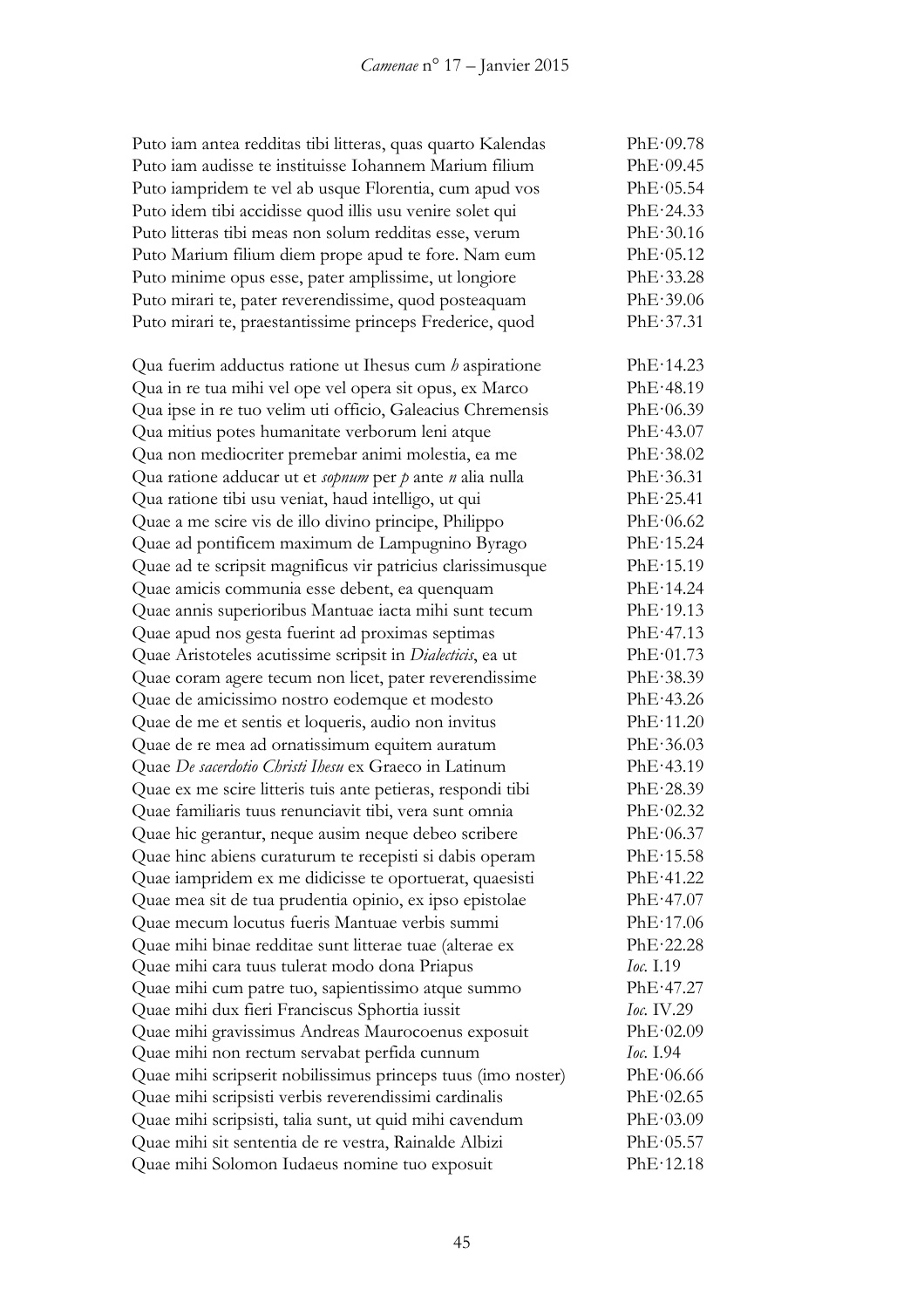| Quae mundi de fine mihi sententia surgat                   | <i>Ioc.</i> III.57 |
|------------------------------------------------------------|--------------------|
| Quae nobis sunt, ea (ut nosti) nobilitata iampridem        | PhE·09.88          |
| Quae nobis, Pallas, famae nota inusta est inimicorum       | $Exi$ . II         |
| Quae pedibus vulpes vestigia pulchra dedisset              | <i>Ioc.</i> V.38   |
| Quae petenti tibi, Philippo Maria duce adhuc vivo          | PhE·06.41          |
| Quae proximis litteris ob non nullas meas occupationes     | PhE·25.34          |
| Quae proximis tuis litteris verba exponi a me ex quinta    | PhE.33.19          |
| Quae rapidis natura polis, quae causa sepulchri            | $Sat.$ III.2       |
| Quae sacer antistes veteri decrevit amico                  | <i>Ioc.</i> VII.66 |
| Quae scripta pollicitus fueras ad me illico dare, ea       | PhE·48.08          |
| Quae spes certa mihi tantorum, Cicche, laborum?            | Ioc. VIII.23       |
| Quae sum tecum heri commentatus, si nostro sanctissimo     | PhE·43.14          |
| Quae tibi ex Bononia ob subitam abitionem meam             | PhE·03.21          |
| Quae tibi, Gentilis, non se concesserit uni                | Ioc. 1.69          |
| Quae tibi in Ethruriam abeunti pro benivolentia nostra     | PhE·09.68          |
| Quae, Iannete, tuo dare vati dona solebas                  | Ioc. IX.63         |
| Quae, Mercate, tibi debetur gratia, Gaspar?                | <i>Ioc.</i> IX.60  |
| Quae, Scarampe, mihi Comensis munera Bacchi                | <i>Ioc.</i> VII.85 |
| Quaedam mihi tecum sunt commentanda, eaque admodum         | PhE·48.30          |
| Quaeque magis tanto gravis est iniuria, dignus             | Ioc. $VI.73$       |
| Quaerenti mihi litteras ad te dare quas lecturus libenter  | PhE·09.33          |
| Quaerenti mihi saepius pro nostra vetere ac summa          | PhE·40.08          |
| Quaeris a me certior fieri utrum Aristoteles in Aethicis   | PhE·01.31          |
| Quaeris Alexandro quem praelatura per omnes                | <i>Od.</i> IV.4    |
| Quaeris quid ego de virginitate sentiam, cum sint          | PhE·01.54          |
| Quaeris quid ego sentiam de argumentatione illa            | PhE·02.49          |
| Quaesieras a me quid sentirem de versu illo pentametro     | PhE·36.18          |
| Quaesisti ex me per ornatissimas tuas litteras qua ratione | PhE·41.28          |
| Quaesivi diligenter ut tibi quem cupis laboris socium      | PhE·09.54          |
| Quaestor in Insubribus mira integritate, Iohannes          | <i>Ioc.</i> VI.31  |
| Qualis expectabam litteras tuas, tales fuere quas ad me    | PhE·34.34          |
| Quam Albertho Scopto, illustri viro, epistolam nuper       | PhE·17.16          |
| Quam bene consultum rear, o, tibi, Gaspar amice            | Ioc. V.12          |
| Quam bene consultum, princeps mitissime, vati              | <i>Ioc.</i> VII.15 |
| Quam celeri utantur itinere meae ad te litterae, nescio    | PhE·24.07          |
| Quam de te Philelfus sit bene meritus, eloquentiae et      | PhE·08.18          |
| Quam doleo, vir amicissime, quod nobis uti non liceat      | PhE·05.50          |
| Quam durum et miserum est alieno vivere more               | <i>Ioc.</i> V.74   |
| Quam ego rem tuam apud principem neque neglexerim          | PhE·15.26          |
| Quam elegiam Graecis versibus hoc ipso die, quo eadem      | PhE·19.06          |
| Quam Epicuri de voluptate sententia te delectat, tuae      | PhE·04.34          |
| Quam erga me singularem benivolentiam etsi iampridem       | PhE·17.38          |
| Quam ex omnibus tuis litteris voluptatem maximam           | PhE·30.18          |
| Quam futuisse cupis teneram, Lodovice, puellam             | <i>Ioc.</i> I.88   |
| Quam iusseras ex Graeco Polluce particulam de purpura      | PhE·36.26          |
| Quam male res habet haec, ut quam tot maxima rerum         | Sat. VI.2          |
| Quam me delectant, pater beatissime, Paule Secunde         | PhE·27.15          |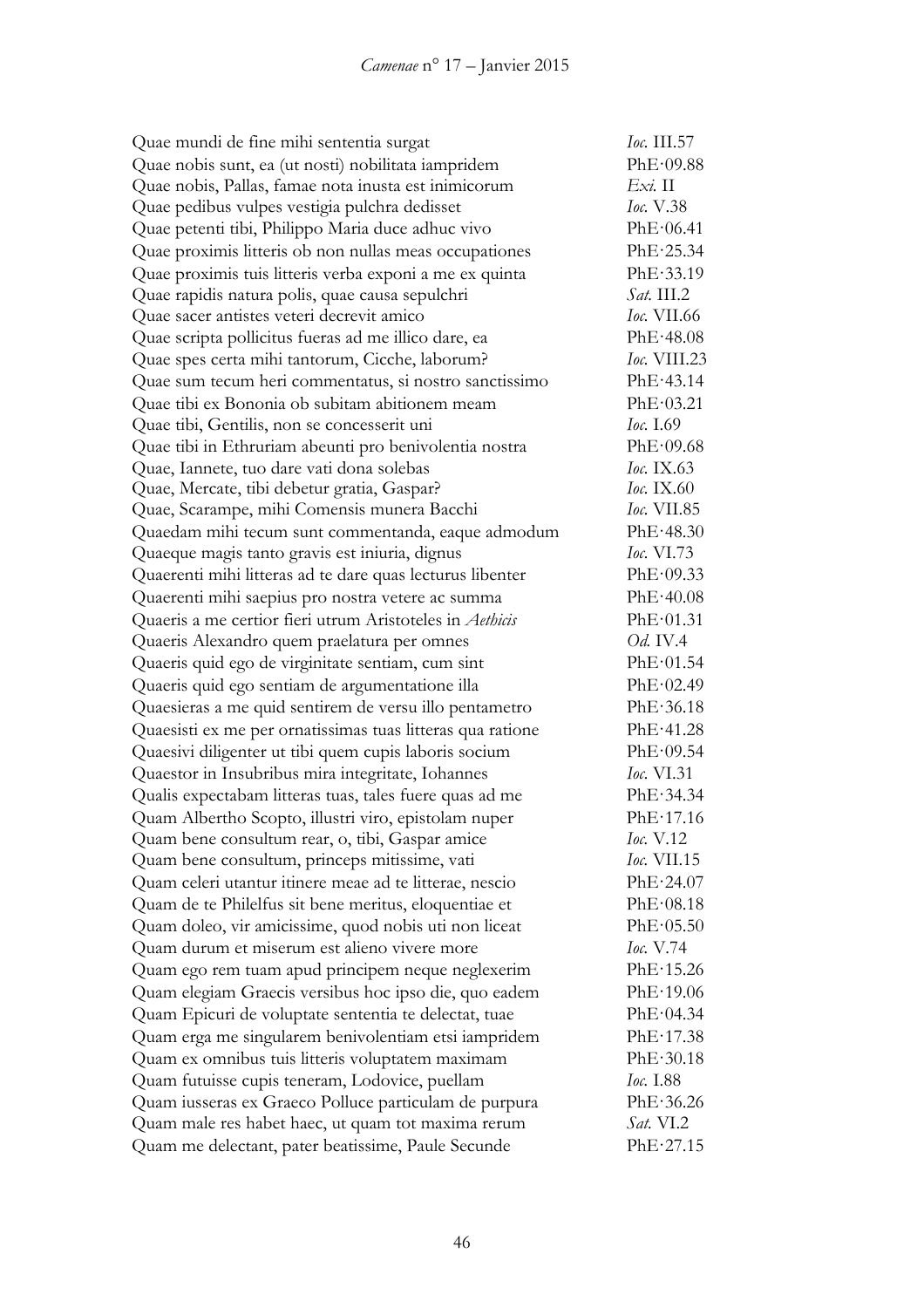Quam me delectat L. Pauli Haemylii gravitas atque animi PhE·38.19 Quam me vaehementer amas (amas enim egregie) PhE·12.40 Quam meruerim optime de Francisco Sphortia PhE·28.12 Quam meus irradiat laudem sol, Sphortia princeps *Ioc.* IV.9 Quam mihi animi aegritudinem de repentina aegrotatione PhE·18.52 Quam mihi carus es, ea quoque potes coniectura assequi PhE·31.71 Quam mihi, cum anno proximo istic essem, benivolentiam PhE·48.15 Quam mihi difficile est bilem cohibere furentem *Ioc.* V.28 Quam mihi gratum et periucundum fuerit lautissimum PhE·15.02 Quam mihi nunc opus es, mea lux Gonzaga, Latinae *Od.* III.9 Quam mihi profecto mirificam animi laeticiam affert *Div.* 6 Quam mihi rem gratam facturus sis, si omni studio PhE·18.22 Quam mihi spem iampridem in urbe Roma coram recepisti PhE·02.40 Quam mihi spem optimam dederas per tuas humanissimas PhE·41.12 Quam mihi vaehementer tua non solum opera sed ope PhE·15.65 Quam mihi verbis reverendissimi cardinalis tui, imo nostri PhE·01.56 Quam mihi voluptatem attulerat maximam recuperata PhE·36.11 Quam mirifice desyderem te visere atque coram alloqui PhE·04.41 Quam miserae nuper Lydae, Gonzaga, salutem *Od.* V.4 Quam novissimis litteris tuis mihi condicionem proposuisti PhE·06.33 Quam omni in re cupio tuae amplitudini bene consultum PhE·18.43 Quam pro Lazaro Scarampo, Comensi episcopo, orationem PhE·16.24 Quam sit amicitiae mihi tecum forte ligamen *Ioc.* VII.54 Quam te afflixerit obitus Francisci, filii tui nepotisque nostri PhE·18.06 Quam temporum iniquitas non amandi quidem, sed scribendi PhE·13.60 Quam tibi provinciam istinc solvens delegarim, debes esse PhE·11.11 Quam tuam erga me benivolentiam, Francisce Guarneri PhE·31.28 Quam vereor, Gaspar, ne, dum canis aera latrans *Ioc.* VII.20 Quam vereor, ne, Cicche, suo lascivior ulla *Ioc.* VII.82 Quam vereor ne te Christus, Botigella, benignis *Ioc.* V.52 Quam vobis sit opus eo viro, qui Graecas disciplinas PhE·42.23 Quamrectissime profecto et perquamoptime providit PhE·35.17 Quando erit illa dies, quae nostros, Cicche, labores *Ioc.* X.7 Quando erit ille dies, quo noster possit Apollo *Ioc.* III.17 Quando patrem patriae liceat te iure vocari *Sat.* V.8 Quando pruina vorax potuit graviorque, Iohannes *Ioc.* II.30 Quando tuas tandem linquet febris horrida venas? *Ioc.* IV.16 Quanquam arbitrabar te admonitum meo nomine ex PhE·34.06 Quanquam elephantus Indus, ut est in vetere illo Graecorum PhE·24.01 Quanquam ex iis litteris, quas nudius quintus Berthollae PhE·13.22 Quanquam exploratissimum est mihi vigere te incredibili PhE·47.11 Quanquam hoc tempore mihi otii nihil erat, ne tamen mea PhE·09.35 Quanquam intelligo vel ex proximis tuis litteris mea tibi PhE·15.57 Quanquam me tuae ex Revero litterae eo maxime PhE·15.54 Quanquam minime futurum dubitabam quin abs te mihi PhE·06.19 Quanquam nescius certe non sum Agesilai tum virtutem *Age.* Quanquam nihil est exploratius mihi, pater reverendissime PhE·36.09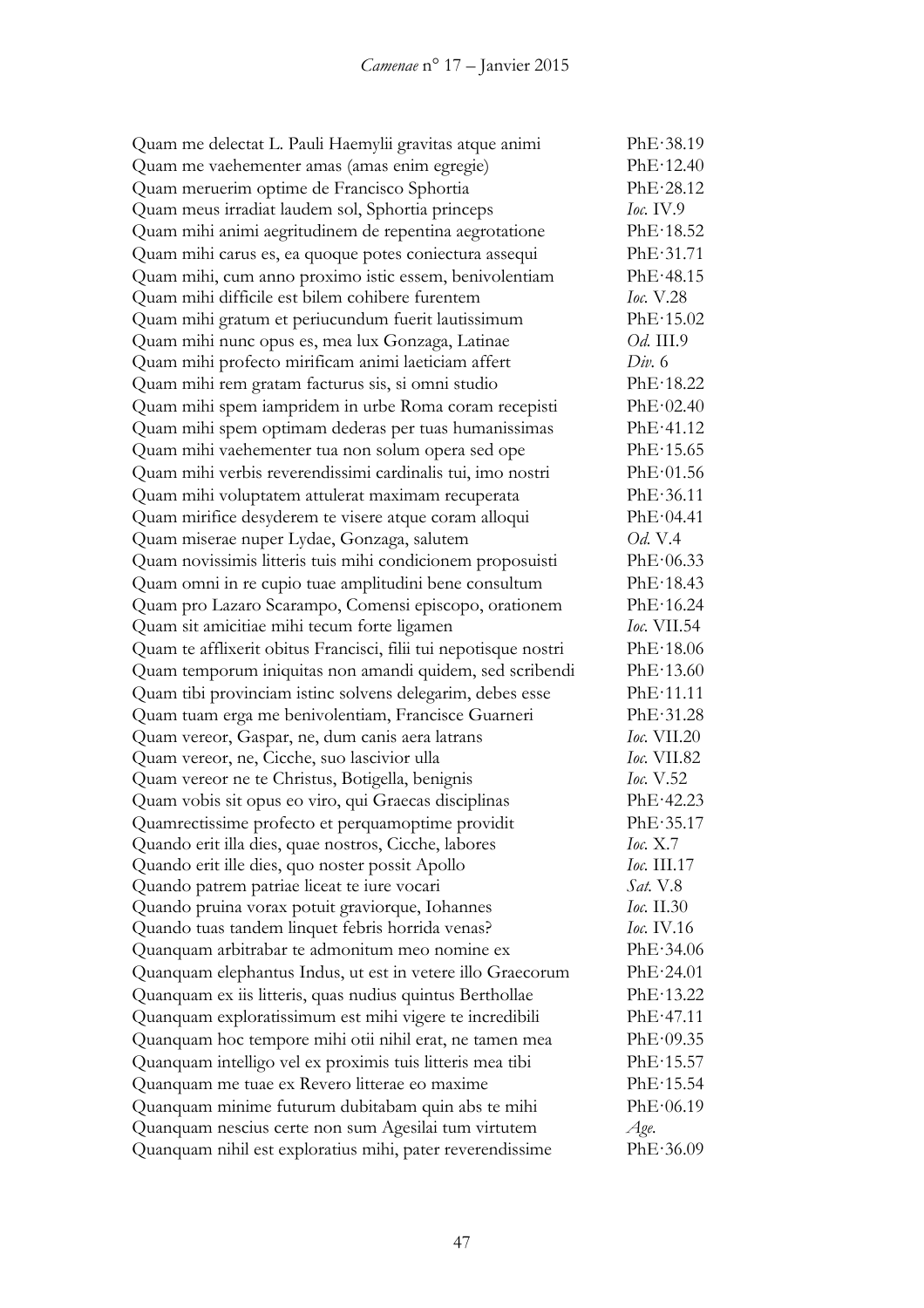Quanquam nihil mihi certius erat diligentia tua singulari PhE·34.29 Quanquam nihil mihi exploratius est, nihil certius humanitate PhE·24.17 Quanquam non eram nescius te memorem fore et quid PhE·11.17 Quanquam non obscure futurum animadvertam, illustres *Fun.* 4 Quanquam noram eo te esse ingenio, ut sine ullis etiam PhE·31.06 Quanquam nulla potest oblivio, Cicche, poetae *Ioc.* III.6 Quanquam omne beneficium pergratum esse debet, pater PhE·16.32 Quanquam proximis diebus respondi tibi ad ea omnia PhE·29.30 Quanquam res tibi meas omnis cordi esse neque quicquam PhE·25.35 Quanquam revertissesne Genuam ignorabam, an adhuc PhE·06.52 Quanquam sciebam vel nulla mea commendatione meos PhE·15.36 Quanquam scio meos omnis familiares vel nulla mea PhE·02.90 Quanquam te novi sine ullis etiam adhortationibus meis PhE·30.13 Quanquam tua mihi benivolentia certius est nihil, non PhE·18.32 Quanquam zinziberis vasculum, quod scripsisti, nondum PhE·48.21 Quanta cum animi acerbitate acceperim intempestivam PhE·33.27 Quanta mihi semper fuerit cum patre tuo, viro PhE·37.30 Quanta sit in observatione promissae fidei gravitas *Div.* 8 Quanta voluptate me privarit diuturnum silentium nostrum PhE·14.25 Quantam diligentiam adhibuerim in rem tuam, potes PhE·11.04 Quantam mihi iucunditatem afferat tua omnis dignitas PhE·07.37 Quantam mihi voluptatem attulerit tua illa pergravis PhE·09.26 Quantam sim ego, Laurenti Medices, nostris hominibus *Mor.* V Quanti ego faciam amiciciam tuam, vel ex hac una re non PhE·23.10 Quanti ego semper fecerim ac faciam florentissimum PhE·15.17 Quanti ego te semper fecerim ac faciam, pater PhE·37.01 Quanti ego te semper fecerim ac facio, nemo est qui PhE·11.63 Quanti facias meum in te amorem, non sum nescius PhE·07.39 Quanti fieri oporteat bene conveniens matrimonium *Nup.* 6 Quanti te faciam semperque fecerim, nemo omnium PhE·31.33 Quanto dici queas me fortunatior, vel hac est ratione PhE·45.08 Quantum assequor coniectura, mirari te video, Rainalde *Exi.* III Quantum in me fuerit, Lysiae orationes, quas tantopere PhE·25.48 Quantum intelligo, Nicolaus frater legem illam non PhE·13.05 Quantum laboris mea causa susceperis semper cottidieque PhE·02.48 Quantum mihi semper de tua mansuetudine sim pollicitus PhE·24.18 Quantum mihi videor intelligere, delicatior factus es PhE·45.19 Quantum mihi videre videor, pater modestissime Leonarde PhE·36.36 Quantum mihi videre videor, sirenes Florentinae PhE·30.26 Quantum tibi debeam, memoriter memini. Non enim PhE·05.44 Quantum videor intelligere, mavis te Davum haberi PhE·08.05 Quantum videre videor, ita negotiosus es, ut nihil tibi PhE·10.45 Quantum videre videor, ridiculo tibi sum. Nam meos PhE·16.13 Quantum viri docti et sapientes urbi Athenis debeant PhE·37.28 Quantus in humanis dominatur mentibus error *Sat.* V.4 Quanvis non essem nescius rem meam omnem tibi PhE·46.19 Quarto Idus Novembres ad Calvisianum veni in castra PhE·10.36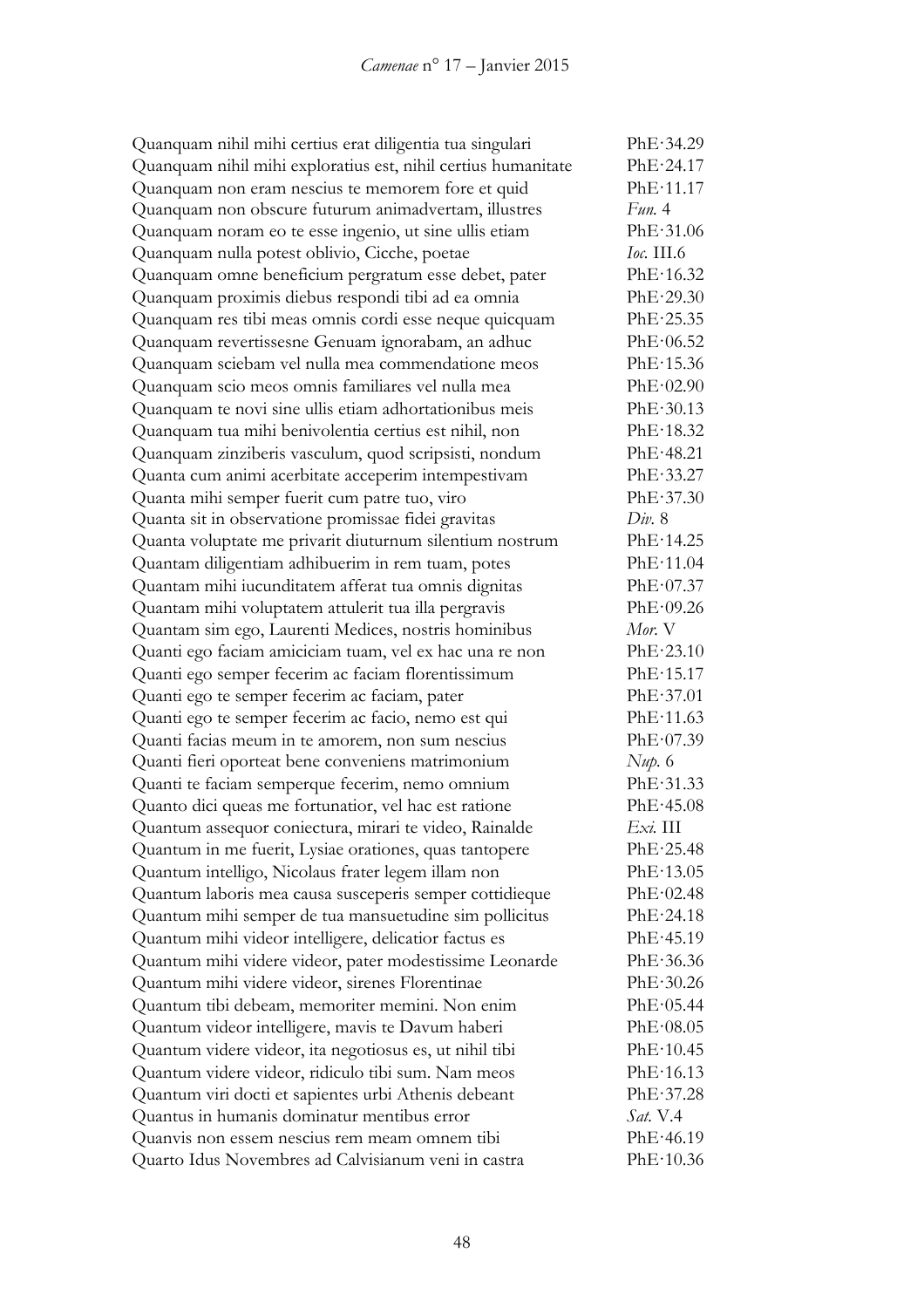Quas ab me orationes petieras, ad te dedi; serius vero PhE·05.48 Quas ad quintum Idus Octobres suavissimas ad me PhE·09.86 Quas avis dono misisti mihi, ea non *querquedulae* vocantur PhE·46.16 Quas de mulo fugitivo pecunias extorsisti, non possum PhE·13.12 Quas dies complusculos expectaram, tandem aliquando PhE·27.25 Quas diu desyderaram, tuas litteras legi perlibenter PhE·17.09 Quas et diu et multum desyderaram, redditae aliquando PhE·25.33 Quas ex Bononia litteras ad te dedi, et accepisse iam PhE·31.31 Quas here pollicitus mihi te, Iannete, daturum *Ioc.* IX.44 Quas incredibili expectabam cum desyderio, redditae PhE·19.11 Quas Kalendis Ianuariis litteras ad me dederas, eas ad PhE·14.13 Quas litteras ad decimum Kalendas Maias dedisti ad me PhE·48.22 Quas litteras scribis ad me dedisse, illas equidem nusquam PhE·28.36 Quas litteras tuis occlusas reperies, ut quamdiligentissime PhE·29.47 Quas maximo cum desyderio expectabam, redditae mihi PhE·18.57 Quas Mutinae antistes grates, Iacobe, referre *Ioc.* V.22 Quas non sine magna admiratione dies compluris PhE·25.16 Quas unas dedisti ad me litteras, eo iucundius lectitavi PhE·02.73 Quas unas mihi abs te litteras Philippus Perusinus reddidit PhE·18.24 Quas, Alberthe, damus primas tibi carmine laudes *Ioc.* VII.74 Quattuor hinc vario ludens in praelia casu *Sphor.* VIII Quattuor Ortygiis avibus dum quattuor addis *Ioc.* VII.8 Quem ante hunc diem ob tuas maximas eximiasque PhE·36.22 Quem cito reddendum, Gaspar Mercate, petebam *Ioc.* V.63 Quem dolorem acceperam acerbissimum ex obitu PhE·30.06 Quem ego hac tempestate putem ex Graecis hominibus PhE·06.06 Quem, Galera, plus, Petre, putas meruisse, repente *Ioc.* I.85 Quem laborem mea causa ultro susceperis, tuae PhE·38.33 Quem, Melpomene, laudibus unum / ex omnibus ad *Od.* V.1<br>
Ouem mihi magnanimus noster Galeacius olim *Ioc.* X.39 Quem mihi magnanimus noster Galeacius olim Quem mihi mittis equum, Guilielme, gradarius iste *Ioc.* I.16 Quem mihi nuncium tuae humanissimae litterae attulerunt PhE·30.33 Quem mihi primum titulos per omnes / inclytae laudis *Od.* II.1 Quem mihi tantopere commendasti, Hylan tuum PhE·01.42 Quem Musae coluere novem, quem Phoebus Apollo *Ioc.* VI.61 Quem nullam servare fidem tu pluribus olim *Ioc.* IX.8 Quem nuncium de tuo fausto felicique coniugio PhE·03.19 Quem nunquam fortuna loco nec blanda movere *Ioc.* VIII.24 Quem petituro Mediolanum equum mihi commodasti PhE·45.16 Quem rosei coloris pannum dono misisti mihi PhE·11.18 Quem rumor falso tuum ex Transalpina legatione reditum PhE·46.29 Quem solio Deus ipse suo praefecit, ut omne *Ioc.* IX.68 Quem tecum conferre queam, dux inclyte, nulla *Ioc.* III.18 Quem Theodora mihi, Xenophon, dulcissima coniunx *Sat.* X.5 Quem tibi pulchris capias canendum / laudibus dignum *Od.* II.10 Quem vel sine ulla mea commendatione sciebam tibi PhE·22.22 Quem virtus praeclara ducem non praeterit ulla *Ioc.* IX.38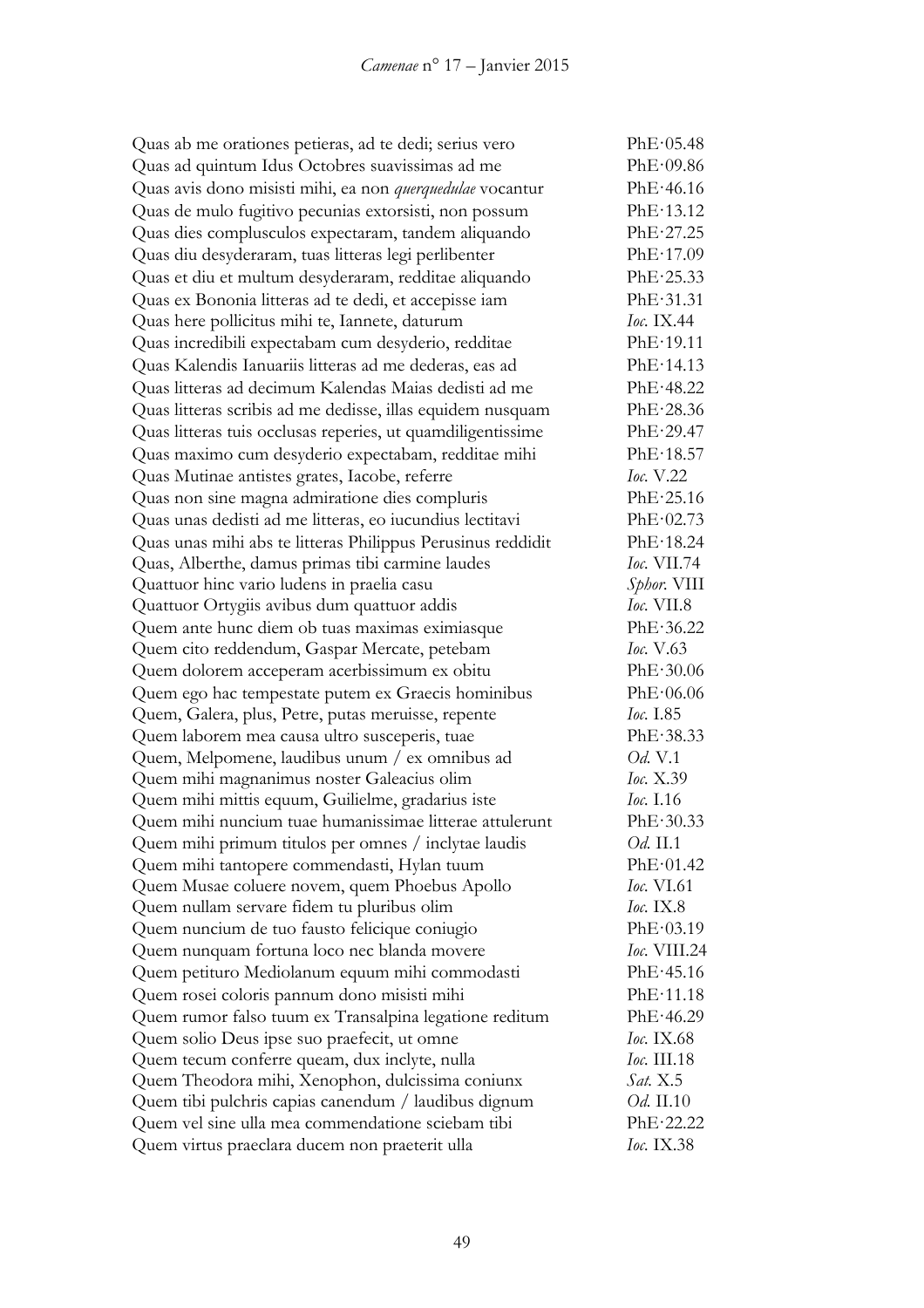| Quereris, mi Alberthe, et id quidem non omnino iniuria         | PhE·15.40           |
|----------------------------------------------------------------|---------------------|
| Qui ad magnam et excellentem ingenii vim, praestantem          | Fred. I             |
| Qui amicorum in se officia eventu potius quam ratione          | PhE·15.18           |
| Qui apud Venetos nunciarunt Philelfum tuum excessisse          | PhE·32.06           |
| Qui Chremam solus tanto discrimine belli                       | Sat. X.9            |
| Qui de te tuaque salute non cogitat, pater beatissime          | PhE·45.14           |
| Qui divi Ambrosii monasterio Mediolani abbas praeest           | PhE·13.44           |
| Qui famam finxere deam caeloque locarunt                       | Ioc. 1.44           |
| Qui finem in vita nullum nec rebus agendis                     | <i>Sat.</i> II.10   |
| Qui grandem pecuniam opinatur prodesse plurimum                | PhE·05.05           |
| Qui mare velivolum primus fluctusque sonantis                  | <b>Ioc.</b> VII.1   |
| Qui me quandoque incusare sis solitus quod tibi nihil          | PhE·45.45           |
| Qui meas tibi litteras reddidit, Hieronymus Genesius           | PhE·28.15           |
| Qui mediastynus fueras, Birage, per omnem                      | Ioc. VI.80          |
| Qui melius laudi velit et sibi vivere, cunctis                 | $loc.$ VII.2        |
| Qui, Mercate, ferum studuit terrere leonem                     | Ioc. VI.29          |
| Qui mihi debentur, cura cito pergere nummos                    | Ioc. $1.18$         |
| Qui minus summum gregis innocentis / praesulem novit           | <i>Od.</i> V.5      |
| Qui non curat opes, opibus caruisse necesse est                | <i>Ioc.</i> $1.7$   |
| Qui omnia in sola virtute posita esse iudicarunt, quae         | PhE·16.01           |
| Qui patrem tuum Pandulphum Malatestam, summa                   | PhE·11.01           |
| Qui physeos causas medicaeque fatere benignam                  | Ioc. X.28           |
| Qui potis es, Gaspar, morbos curare, salutem                   | <i>Ioc.</i> VIII.50 |
| Qui praesens praesentis amat, absens vero silentium            | PhE·42.19           |
| Qui pro illustrissimo duce Bavariae Frederico ad               | PhE·30.37           |
| Qui putat humanas nullo res ordine duci                        | Ioc. VIII.36        |
| Qui sacrissimum coniugii vinculum non summopere                | Nup. 4              |
| Qui se difficilem princeps orantibus offert                    | Ioc. VII.34         |
| Qui se illi credit, quem norit fallere suetum                  | <b>Ioc.</b> VII.28  |
| Qui simulat mores et novit fingere vultum                      | <i>Ioc.</i> V.64    |
| Qui sit meus erga te animus, nemo quam tu melius novit         | PhE·12.22           |
| Qui sperandus honos, quae commoda certa, Iohannes              | Ioc. VIII.4         |
| Qui spuitur, tetrum patitur Pius, audio, morbum                | <i>Ioc.</i> IX.50   |
| Qui suam in te spem cogitatusque collocarit, pater             | PhE·20.20           |
| Qui sublime Cacus caput extollebat in auras                    | <i>Ioc.</i> V.30    |
| Qui tabellarius diebus superioribus meas litteras tibi         | PhE·15.39           |
| Qui tibi reddidit has litteras, vir est et bonus et non        | PhE·11.52           |
| Qui tibi reddidit litteras meas, est mihi vetere familiaritate | PhE·14.19           |
| Qui tibi reddidit meas litteras, est mihi iam multos annos     | PhE·06.56           |
| Qui tibi reddidit meas litteras, frater Henericus              | PhE·13.32           |
| Qui tibi reddidit meas litteras, qua mihi in re tua sit opus   | PhE·16.37           |
| Qui tibi reddidit meas litteras, tanta mecum benivolentia      | PhE·07.04           |
| Qui tibi reddidit meas litteras, Venantius Genesius            | PhE·37.12           |
| Qui tibi, Petre, minus quot Nestor vixerat annos               | <i>Ioc.</i> VI.79   |
| Qui tirones primum in castra venerint ne rerum bellicarum      | Div. 7              |
| Qui transis, oculos paulum converse: Philippi                  | Ioc. VIII.45        |
| Qui tuae valetudini ultro consulunt, princeps optime           | $Flat. \pi$         |
| Quibus me laudibus hesterno vesperi extuleris apud             | PhE·01.27           |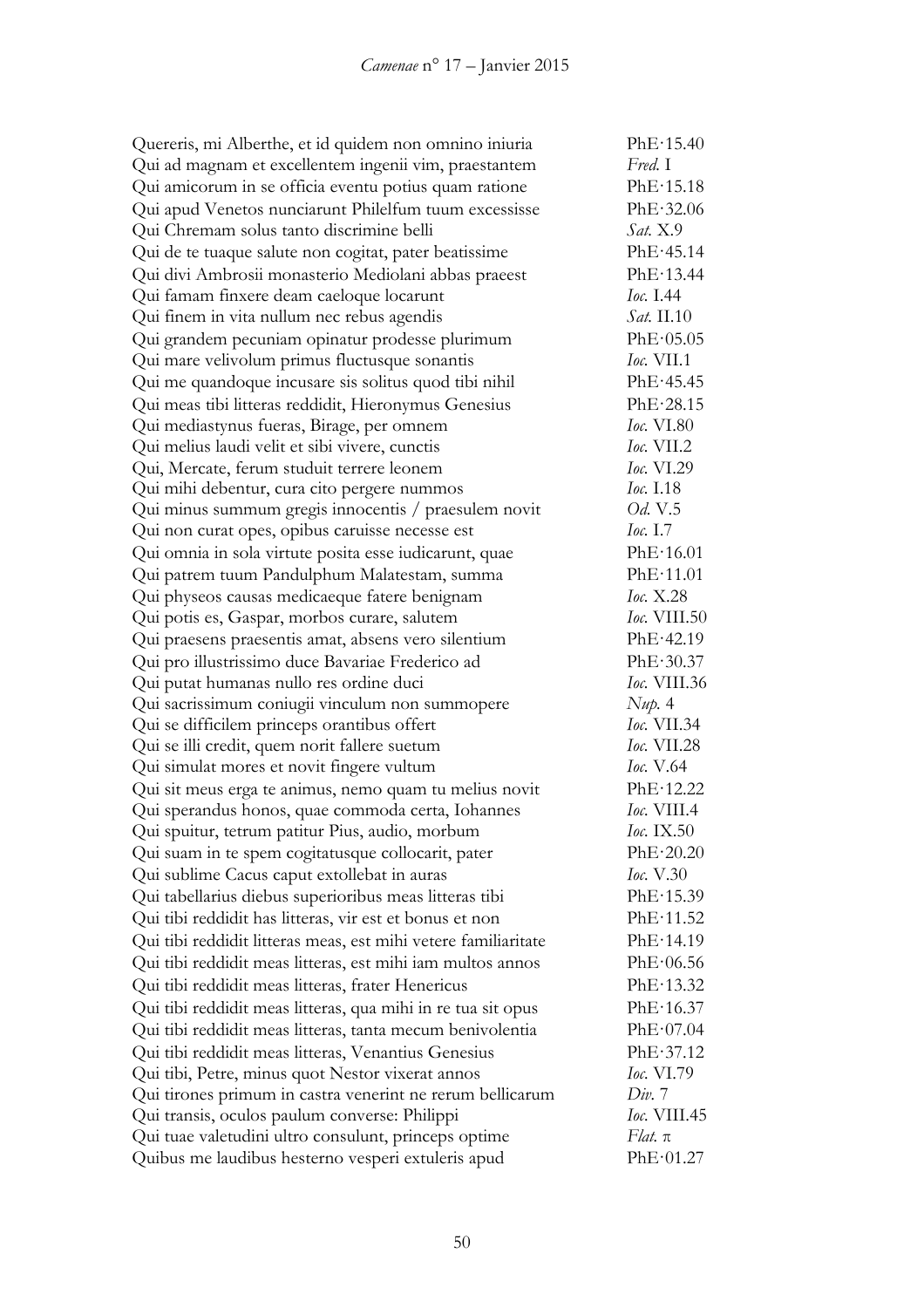Quid a me nuper, Mediolano abiens, petieris, etsi debes PhE·27.41 Quid abs te velim et cuius gratia, ex iis intelliges, quae PhE·13.53 Quid apud vos alatur monstri, augurari nescio. Litterae PhE·33.32 Quid causae acciderit, ut tot a me invitatus excitatusque PhE·32.07 Quid causae esse possit ut nullae ad me perferantur PhE·46.32 Quid causae esse potuerit, pater humanissime, non PhE·17.10 Quid cunctaris adhuc, quod debes, munere fungi *Ioc.* IV.20 Quid de illis Hippocratis duobus libris egeris, quos et ipse PhE·44.06 Quid egerim in causa amici tui, ex eodem ipse debes iam PhE·05.19 Quid ego sentiam de iis, quae abs te in Lactantium PhE·05.21 Quid in causa fuerit ut tandiu distulerim adventum meum PhE·10.50 Quid in causa fuerit, quod serius ad tuam beatitudinem PhE·12.43 Quid in causa fuerit, ut posteaquam hinc abisti, nihil de PhE·09.30 Quid in causa hoc tempore esse putes, ut tibi homini PhE·28.49 Quid in rem meam egeris, nescio. Nam mihi nondum PhE·23.05 Quid in rem tuam egerim et quae mea amicorumque sit PhE·43.27 Quid intersit inter στρατεία (*strateia*), penultima syllaba PhE·05.22 Quid ita, fili, tristis es? Quid suspiras? Quid gemis? *Exi.* I Quid magis est vanum mendaci principis ore *Ioc.* VII.37 Quid mihi non mittis, quae nostro nomine, Thoma *Ioc.* III.11 Quid, Mercate, doles ingrati crimen amici? *Ioc.* VII.80 Quid mirer si ea tam multa quae hinc abiens mihi coram PhE·35.33 Quid mirer, si tandiu mecum (hoc est cum Musis) PhE·40.12 Quid non in terris mutabile? Veris et aestus *Sat.* VI.7 Quid non possit amor? Quis sanctum spernat honestae *Ioc.* IV.22 Quid oportet quenquam mirare si sanctissimo domino PhE·45.47 Quid, o Socrates, novi accidit ut disputandi in Lycio *Eut.* Quid, pater, ad Venetos satyram vultusque severos *Sat.* IV.10 Quid patriam, o cives, odiis laceratis acerbis? *Sat.* I.2 Quid premis ad nostros aures, Matthaee, nec audis *Sat.* VI.9 Quid superbiae me accusas, quod tibi respondeam PhE·06.69 Quid tandem faciam, Gaspar? Mora libera nobis *Ioc.* I.109 Quid tandiu ruri tenearis, ignoro, praesertim cum neque PhE·07.35 Quid tibi impedimento fuerit quo minus ad meas mihi PhE·14.31 Quid tibi in mentem venerit, non possum augurari quod PhE·06.24 Quid tibi respondeam, haud scio. Nec ausim efferre PhE·06.67 Quid vernaculam tuam illam posthac orationem accuses PhE·47.30 Quid volo istic agas meo nomine, Graece ad te scripsi PhE·11.03 Quidquid Saxolus Pratensis, auditor noster, verbis tibi PhE·02.91 Quidquid tibi nomine meo presbyter Hugo coram exponet PhE·12.68 Quinte pater, cuius clarum et venerabile nomen *Ioc.* VII.55 Quis me non existimet ingratitudinis reum, si te minus PhE·22.13 Quis te non amet atque magnifaciat, Cato, quem videam PhE·05.07 Quis te uno, mi observandissime Falco, ex omni Romana PhE·42.15 Quis unquam futurum existimasset ut in ipso etiam portu PhE·44.12 Quisquis ad ingrati recipit se tecta tyranni *Ioc.* X.8 Quisquis Apollinea superas, ut diceris, arte *Ioc.* VI.48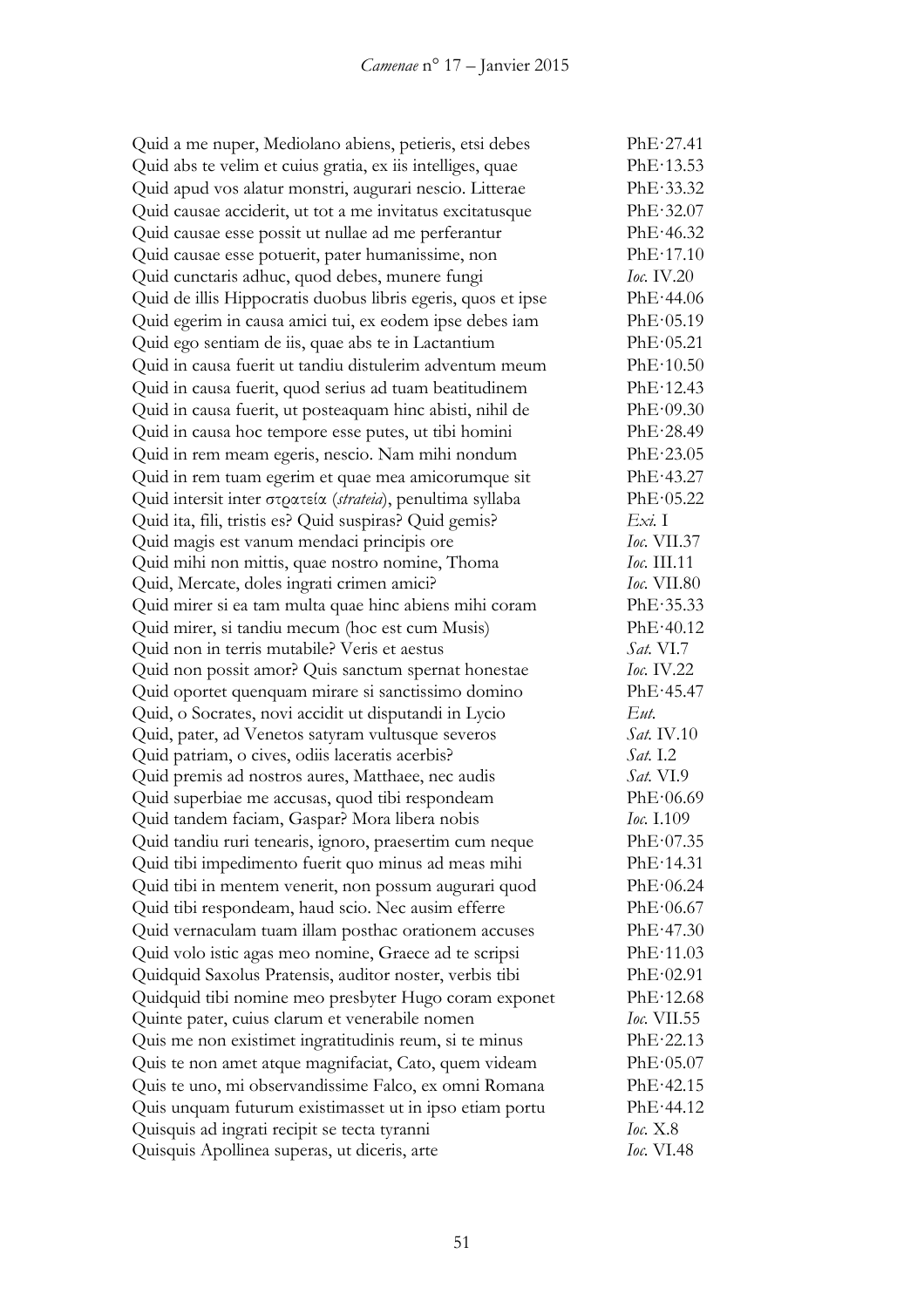| Quisquis in ingratum vult se praestare benignum                | <i>Ioc.</i> VIII.39 |
|----------------------------------------------------------------|---------------------|
| Quo de te magis magisque in dies mecum ipse cogito             | PhE·12.42           |
| Quo de te magis, Nicolae Quinte, dies ac noctes mecum          | Аро. Lac. $\pi$     |
| Quo die has litteras ad te dedi, acceperam pergravem et        | PhE·29.43           |
| Quo die has litteras ad te dedi, Nicodeme Tranchedine          | PhE·39.23           |
| Quo diutius desydero tuas epistolas, eo magis magisque         | PhE·11.23           |
| Quo diutius expectatae mihi desyderataeque sunt litterae       | PhE·38.12           |
| Quo fallax fortuna viros magis extulit ullos                   | <i>Ioc.</i> VI.69   |
| Quo fieri tandem, Gaspar Mercate, maligno                      | <i>Ioc.</i> I.58    |
| Quo frequentiores eunt ad me litterae tuae, eo maiore          | PhE·01.57           |
| Quo frequentiores eunt ad me litterae tuae, eo mihi            | PhE·01.39           |
| Quo frequentius utor officio tuo, eo tu redderis officiosior   | PhE·41.09           |
| Quo in statu positae sint res meae, non est difficile iudicatu | PhE·02.25           |
| Quo in statu sint res meae post obitum illius nostri divini    | PhE·06.51           |
| Quo ingentiore te ferunt sublimioreque esse animo              | PhE.39.01           |
| Quo longior itinere abs te fio, eo sum amore observantiaque    | PhE·44.21           |
| Quo longius a me abes, eo es propinquior semper                | PhE·45.13           |
| Quo magis de te mecum atque magis cogito, Laurenti             | PhE·31.24           |
| Quo magis desydero tuas litteras, eo magis in dies crescit     | PhE·47.26           |
| Quo magis ea consydero, quibus me commonuisti                  | PhE·01.74           |
| Quo magis expecto suavissimas tuas litteras, eo maiore         | PhE·12.79           |
| Quo magis in dies expecto litteras tuas, eo mihi videris       | PhE·47.02           |
| Quo magis ingratus nemo fuit, alter et idem                    | <i>Ioc.</i> IX.67   |
| Quo magis ipse queror, Gaspar, magis undique curae             | <i>Ioc.</i> VI.11   |
| Quo magis mecum repeto tua maxima beneficia ac                 | PhE·42.14           |
| Quo magis memoria mecum repeto gravissimum illud               | PhE·39.14           |
| Quo magis memoria mecum repeto, excellentissime                | PhE·47.32           |
| Quo magis quottidie tuas expecto litteras, eo me magis         | PhE·07.30           |
| Quo magis undivagum mea fertur pinus in aequor                 | Ioc. V.1            |
| Quo maiore es animo, pater excellentissime, eo te              | PhE·22.26           |
| Quo mihi hoc tempore nihil acerbius potuisset accidere         | PhE·31.43           |
| Quo mihi molestior fuerat auditu aegrotatio tua, eo            | PhE·40.04           |
| Quo nihil in vita post obitum illius summi viri, Leonardi      | PhE·11.55           |
| Quo nihil tibi ac caeteris optimatibus Florentinis neque       | PhE·04.01           |
| Quo nihil unquam in vita mihi neque iucundius contigit         | PhE·14.39           |
| Quo nulla mea fortuna te lateat, heri, hoc est octavo          | PhE·06.32           |
| Quo pendens se fune magis sons aggravat alto                   | Ioc. 1.51           |
| Quo plura de te in dies, dux Borsi, illustrioreque digna       | PhE·14.47           |
| Quo plus dives habes, te maior torquet egestas                 | <i>Ioc.</i> VI.42   |
| Quo primum die revertissem Mediolanum ex Ethruriae             | PhE·31.29           |
| Quo pristinam amiciciam nostram diuturniore silentio           | PhE·31.20           |
| Quo rarior est amicorum numerus, eo mihi excellentius          | PhE·28.33           |
| Quo Romana sato gaudet, Broccharde, Cremona                    | <i>Od.</i> I.7      |
| Quo se laeta magis praestat fortuna secundam                   | <i>Ioc.</i> VIII.44 |
| Quo significato accipi conveniat quotusquisque, etsi non       | PhE·06.03           |
| Quo spes nostra magis tardat, magis ipse magisque              | Ioc. III.15         |
| Quo spes nostra vocat? Qua gressus fugimus unda?               | <i>Ioc.</i> 1.2     |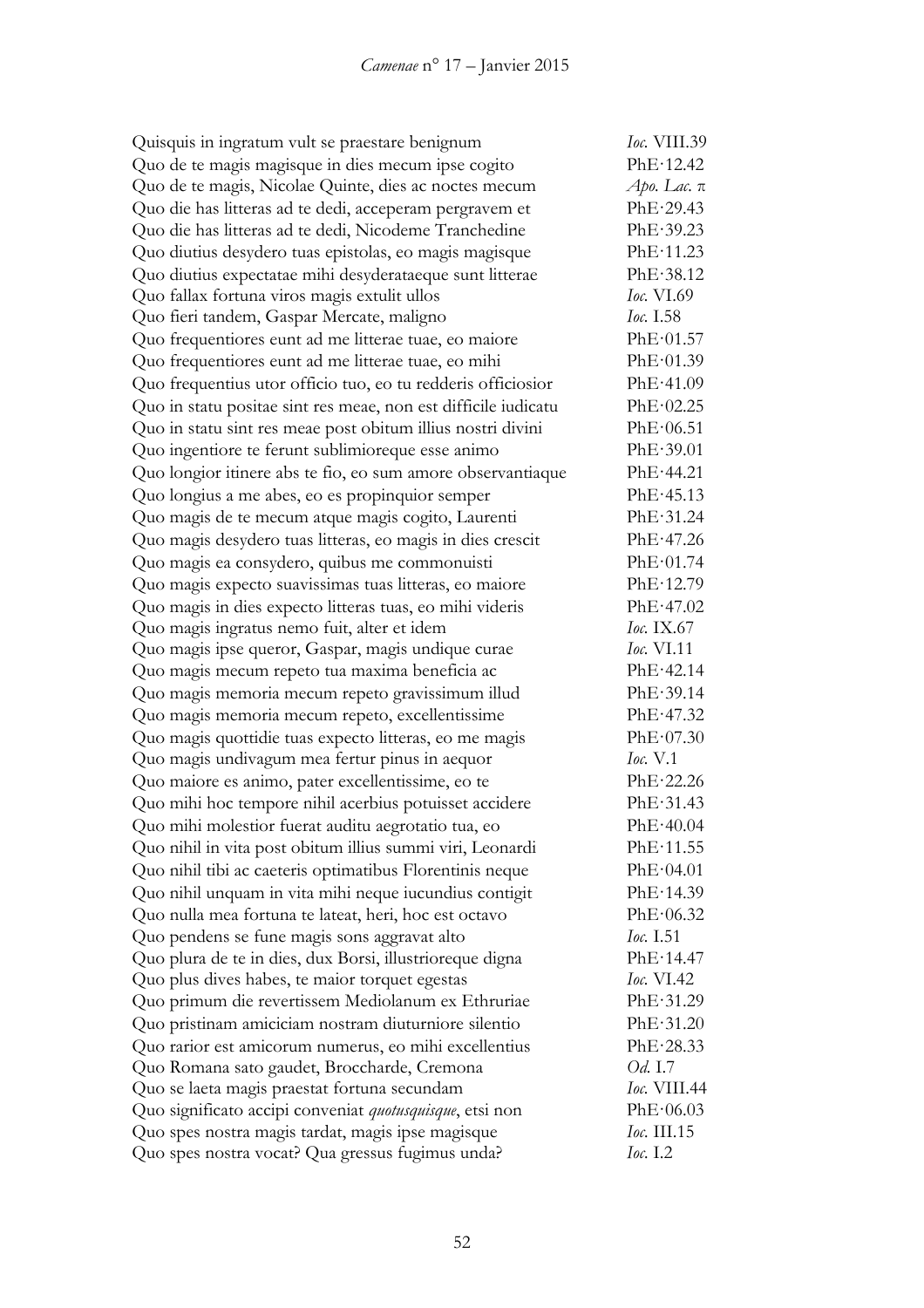| Quo splendidiore sanguine natus es, pater reverendissime      | PhE·23.16         |
|---------------------------------------------------------------|-------------------|
| Quo te, Alfonse, magis mecum, rex, mente voluto               | Od. V.2           |
| Quo te diligentiorem praestas in respondendo, eo mihi         | PhE·28.34         |
| Quo te fata trahunt, Iacobe miserrime? Tendis                 | Ioc. X.9          |
| Quo te magis in dies perspicio, eo mihi humanitas tua         | PhE·08.07         |
| Quo tempore otium mihi nullum relictum erat propter           | PhE·43.01         |
| Quo tibi, homini amicissimo, gratificarer, dedi ad Iacobum    | PhE·12.70         |
| Quod ab initio totius huius interpretandi muneris animo       | Numa π            |
| Quod abeunti in Franciam tibi coram sum locutus               | PhE·17.36         |
| Quod absentis mei perpetua recordatione imaginem              | PhE·03.42         |
| Quod acutissimi quidam atque gravissimi philosophi            | PhE-33.23         |
| Quod ad binas litteras meas nihil mihi responderis            | PhE·28.37         |
| Quod ad constitutum diem Florentiae me non videris            | PhE·01.53         |
| Quod ad ea, quae tot litteris scripsi tibi, nihil in hanc     | PhE·25.43         |
| Quod ad me zinziber Damascenum dederas, accepi ex             | PhE·48.24         |
| Quod ad principem marchionem scripserim, non te               | PhE·06.15         |
| Quod ad quintum Idus Ianuarias tibi scripsi, idem ut          | PhE·15.44         |
| Quod ad Venetos te receperis, viros plane optimatis           | PhE·14.05         |
| Quod aetatem tuam suo munere fraudaris, non potui             | PhE·18.26         |
| Quod afficiaris maximo desyderio visendi mei, habeo           | PhE·03.40         |
| Quod ante hanc diem nihil omnino ad te litterarum             | PhE·27.16         |
| Quod antea instituerat consilium, magnanime imperator         | PhE·03.01         |
| Quod antea me amaris quam fere cognoris, non possum           | PhE·20.32         |
| Quod antea tibi significaram, pater reverendissime            | PhE·41.14         |
| Quod, Baptista, doles fata parentis, / qui multa viguit       | <i>Od.</i> II.7   |
| Quod bene coepisti munus, mihi care Iohannes                  | <i>Ioc.</i> VI.36 |
| Quod Bernardino adolescenti, et Senensi et perhumano          | PhE·29.37         |
| Quod binas ad me litteras dederis intra paucos dies           | PhE·28.10         |
| Quod binis antea litteris ad te scripsi, centum Satyrarum     | PhE·07.26         |
| Quod crebrius ad te scribo, facit amor erga te meus           | PhE·07.28         |
| Quod de Cosmo Medice scire tantopere desyderas                | PhE·02.57         |
| Quod de Diogene Laertio familiariter et pro vetere nostra     | PhE·18.55         |
| Quod de meo negotio cum Ciccho Simoneta verba feceris         | PhE·09.11         |
| Quod diligenter meas litteras reddi curaveris                 | PhE·38.18         |
| Quod diutius distulerim meum ad vos reditum, nulli            | PhE·03.15         |
| Quod diutius hic sum, eo serius ad vos redibo                 | PhE·03.13         |
| Quod diutius silentium tecum servarim, pater                  | PhE·48.10         |
| Quod diutius sim cunctatus litteras ad te dare, pater         | PhE·31.56         |
| Quod eorum quae tibi scripseram neglexeris nihil              | PhE·31.50         |
| Quod et ad Martialis suavissimi poetae rhonchos attinet       | PhE·25.04         |
| Quod et gratularis mihi teque propediem apud nos futurum      | PhE·04.04         |
| Quod et princeps noster, Franciscus Sphortia, tibi abeunti    | PhE·08.12         |
| Quod et proximo anno ac item superiore mihi pollicitus        | PhE·05.43         |
| Quod ex eo die, quo te primum vidi Mediolani redeuntem        | PhE·27.12         |
| Quod ex iis litteris intellexti, quas ex amni Mincio navigans | PhE·31.34         |
| Quod expostulas meas litteras minus saepe ire ad te           | PhE·16.16         |
| Quod fieri certior ab me quaeris quid ipse de me statuerim    | PhE·01.71         |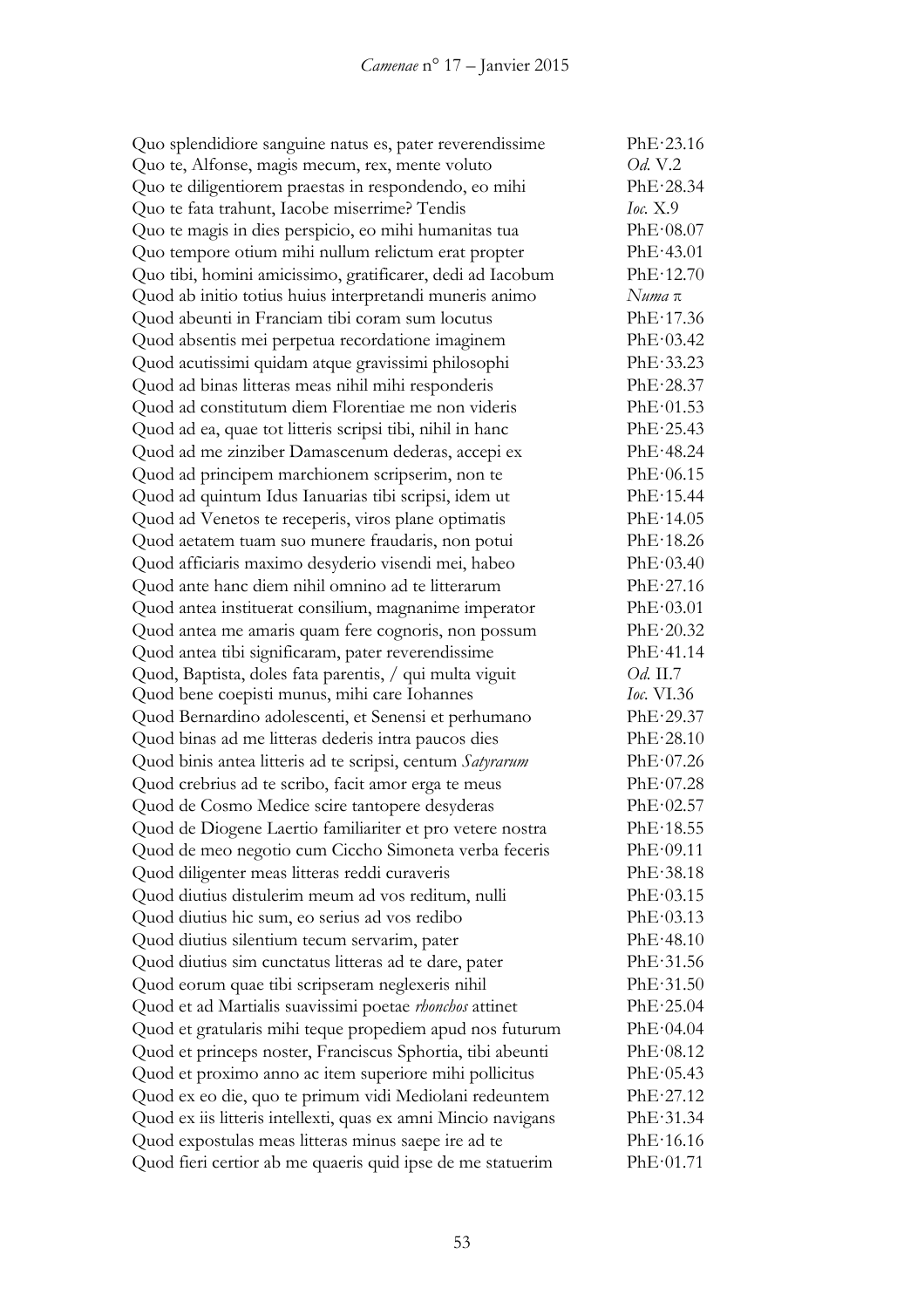Quod fore iampridem rebar, dum, Munde, regendum *Sat.* IV.1 Quod fortassis apud vos nondum increbruerit: ego apud PhE·03.25 Quod frater Roberthus tam sancte tamque perhumaniter PhE·13.56 Quod futurum indubitato semper speraram, pater PhE·34.30 Quod Graeca omnia te delectant, vel ea assequor coniectura PhE·05.16 Quod Graecis versibus ad te scripserim, nihil aliud fuit PhE·14.28 Quod hortatus es, fecimus. Puto omnia nobis secunda fore PhE·09.93 Quod iam plaerosque mensis nullae meae litterae ad te PhE·29.32 Quod iam tertium a Philelfo itur ad te eximiae tuae virtutis PhE·11.31 Quod iampridem afflatu quodam poetico me tibi memini PhE·14.35 Quod iampridem de Gaspare librario suspicabar, ductus PhE·07.49 Quod iandiu meae nullae ierint ad te litterae, nil aliud fuit PhE·25.42 Quod iandiu meas nullas acceperis litteras, aliud certe PhE·01.30 Quod impio sum proximis versibus tyranno Mahometo PhE·35.08 Quod in hanc diem vir modestissimus ac perdoctus PhE·31.38 Quod in patriam te receperis, gaudeo plurimum. Vives PhE·10.51 Quod inter tua negotia, quae tibi gravissima esse scribis PhE·02.46 Quod ipse de te mihi amicissime scribis, ab aliis item PhE·01.82 Quod istinc abiens tibi sum pollicitus, ubi primum in PhE·11.39 Quod iuri te contineas, quo tempore propter subeuntem PhE·04.20 Quod malignitate hominium accidisse arbitrabar, ut tandiu PhE·36.07 Quod Marium filium mihi dilectissimum delegeritis PhE·34.25 Quod maxime omnium erat optandum in tantis et tam PhE·34.23 Quod me antea tuis humanissimis litteris monuisti ut me PhE·01.66 Quod me dolore poene conficit ac macerat, acerbissimum PhE·06.25 Quod me donas saepenumero perpulchris quibusdam PhE·06.50 Quod me hortaris ad patientiam, non contemno PhE·01.11 Quod me hortaris ne properem neque desperem PhE·01.23 Quod me invitaris ad caenam, habeo tibi gratias PhE·16.10 Quod me tuis litteris non mediocriter extuleris, fecisti PhE·04.38 Quod me, nondum visum, tanta humanitate prosequeris PhE·01.35 Quod mea dicta piis in caelum, Karole Bossi *Ioc.* I.84 Quod mea, Gentilis, summis epigrammata semper *Ioc.* II.53 Quod meum in Italiam reditum iucundissime acceperis PhE·01.09 Quod mihi abiens verbum non feceris, fecisti tu quidem PhE·07.50 Quod mihi est omni certitudine certius, Laura uxor PhE·41.29 Quod mihi ex urbe Ferraria decedenti mandasti PhE·14.54 Quod mihi Fazinus peponum modo dixit iturum *Ioc.* IX.39 Quod mihi gratularis meum in Italiam reditu, laetor PhE·01.14 Quod mihi nomine confratrum tuorum redeunti Romam PhE·44.05 Quod mihi per litteras consulis, incredibili mea cum PhE·02.34 Quod mihi pollicitus fueras modo, perfice munus *Ioc.* II.3 Quod mihi tantopere meum reditum in urbem Mediolanum PhE·11.44 Quod minus frequenter quam antea consuessent meae PhE·44.04 Quod minus frequenter scribo tuae sanctitati, pater PhE·32.12 Quod minus frequentes redduntur tibi litterae meae, puto PhE·25.27 Quod minus iampridem meas litteras ad te dederim, pater PhE·34.19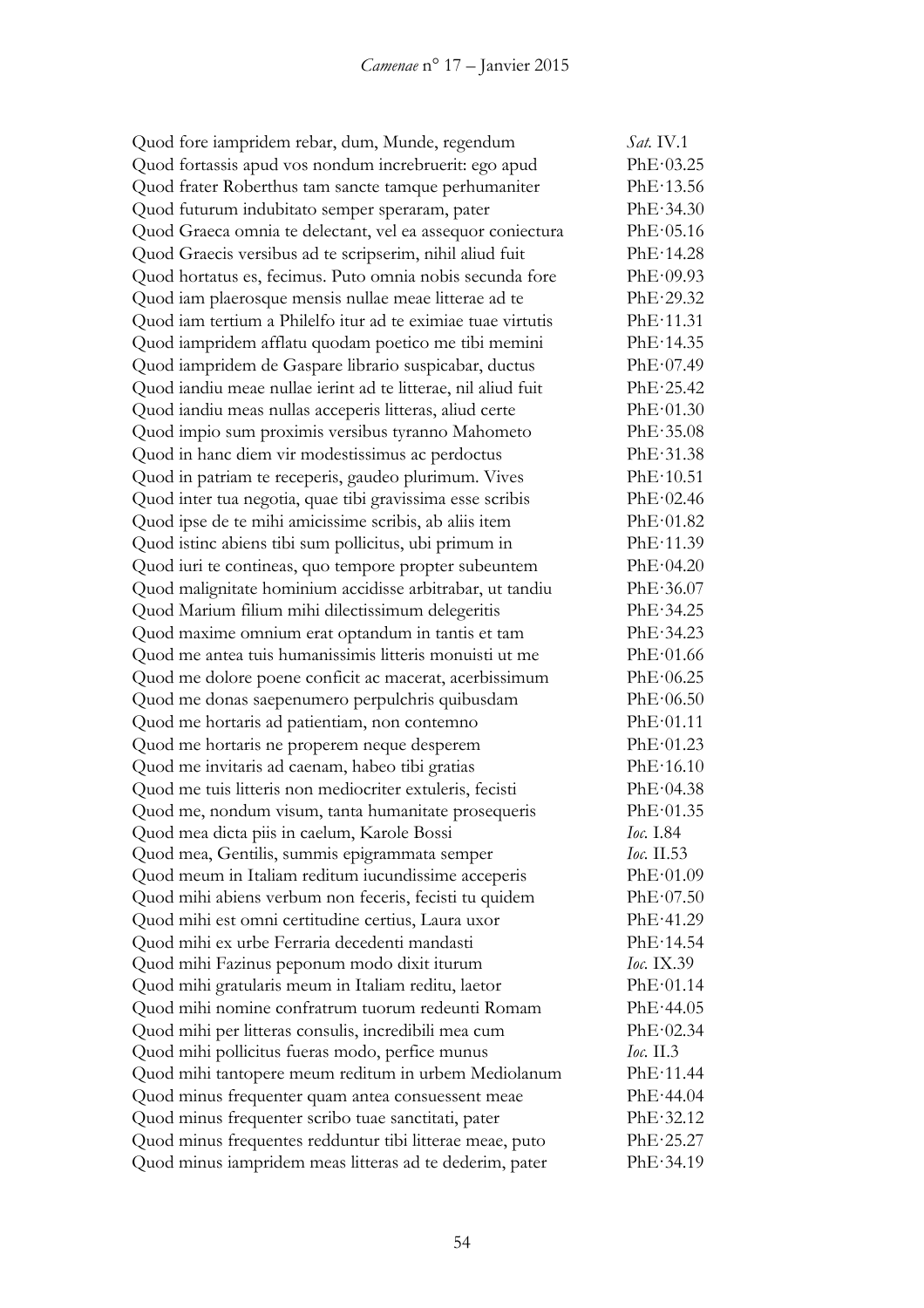| Quod minus saepe, ut par esset, meas litteras ad te do               | PhE·18.02          |
|----------------------------------------------------------------------|--------------------|
| Quod modo cepisti, Gaspar, mi perfice munus                          | <i>Ioc.</i> 1.63   |
| Quod modo x Kalendas Iulias ad te scripsi, hinc ad vos               | PhE·09.50          |
| Quod mones ne accelerem meum in Urbem reditum                        | PhE.45.27          |
| Quod multarum legum mentionem factam invenias et                     | PhE·03.07          |
| Quod nihil ad ea mihi responderis, quae diebus proximis              | PhE·28.20          |
| Quod nihil ad ea mihi responderis, quae ex te scire maxime           | PhE·27.39          |
| Quod nihil ad ea responderis, quae litteris proximis tibi scripsi    | PhE·27.17          |
| Quod nihil ad ea responderis, quae proximis litteris tibi scripseram | PhE·17.18          |
| Quod nihil ad eas litteras mihi responderis, quas una cum            | PhE·45.30          |
| Quod nihil ad me dederis litterarum post Pii pontificis              | PhE·23.13          |
| Quod nihil ad me litterarum dederis posteaquam Mediolano             | PhE·28.47          |
| Quod nihil ad te scripserim post meam a vobis abitionem              | PhE·11.10          |
| Quod nihil apud me duxerim antiquius benivolentia tua                | PhE·01.01          |
| Quod nondum me feceris certiorem an tibi sit omnino                  | PhE·29.23          |
| Quod nondum penis languet tibi, care Gerarde                         | <i>Ioc.</i> VII.22 |
| Quod nudius quartus aliis litteris tibi significavi, Ticinum         | PhE·09.80          |
| Quod nudius septimus respondere omnino tibi non potui                | PhE·08.08          |
| Quod nullam praeterire inanem occasionem pateris quam                | PhE·47.18          |
| Quod nullas acceperim litteras tuas nec de te aliquid                | PhE-31.52          |
| Quod nullas ad te litteras dederim, pater humanissime                | PhE·27.22          |
| Quod nullum relinquis amiciciae nostrae officium, laetor             | PhE·20.31          |
| Quod omnes te viri docti iidemque sapientes et observent             | PhE·14.01          |
| Quod omnibus in rebus te patris optimi sapientissimique              | PhE·31.10          |
| Quod paucis litteris iis responderim, quas ornatissimus              | PhE·28.26          |
| Quod perhumaniter, ut semper omnia soles, facturum te                | PhE·10.10          |
| Quod Petrus ille Sagonensis cardinalis, qui modo vitam               | PhE·41.16          |
| Quod pluribus hortaris, libenter agerem, si liceret                  | PhE·04.40          |
| Quod post obitum Pii pontificis nullas ad me litteras                | PhE·23.19          |
| Quod posteaquam asparagos ad me dederas nihil scripserim             | PhE·13.24          |
| Quod posteaquam Orationem illam parentalem ad te dedi                | PhE·29.10          |
| Quod posteaquam respondi litteris tuis, nihil scripseris             | PhE·22.27          |
| Quod pridie Kalendas Augustas, cum ad te litteras dedi               | PhE·10.20          |
| Quod pro veteris amiciciae nostrae officio nondum visum              | PhE·27.14          |
| Quod prope, Sacce, diem tibi sum conviva futurus                     | <i>Ioc.</i> II.36  |
| Quod proximis litteris praetermiseram tibi scribere, scis            | PhE·28.40          |
| Quod proximis litteris significavi tuae claementiae, pater           | PhE·30.31          |
| Quod proximis litteris tibi responderam, idem etiam nunc             | PhE·11.49          |
| Quod proximis litteris tibi scripseram, redditus mihi est            | PhE·12.21          |
| Quod pudorem tuum accuses, nequaquam est opus                        | PhE·06.08          |
| Quod quereris tibi nullas redditas esse meas litteras                | PhE·27.06          |
|                                                                      | PhE·08.03          |
| Quod rebus meis utaris familiariter, nequaquam tibi vitio            | PhE·07.07          |
| Quod rem meam omnem Venetorum legato, Leonardo                       | PhE·28.06          |
| Quod rerum mearum omnium curam diligentissimam                       |                    |
| Quod saepe aliquid ex me scire velis, non possum non                 | PhE·01.43          |
| Quod sapientis dicto illo admonemur, quoniam                         | PhE·01.52          |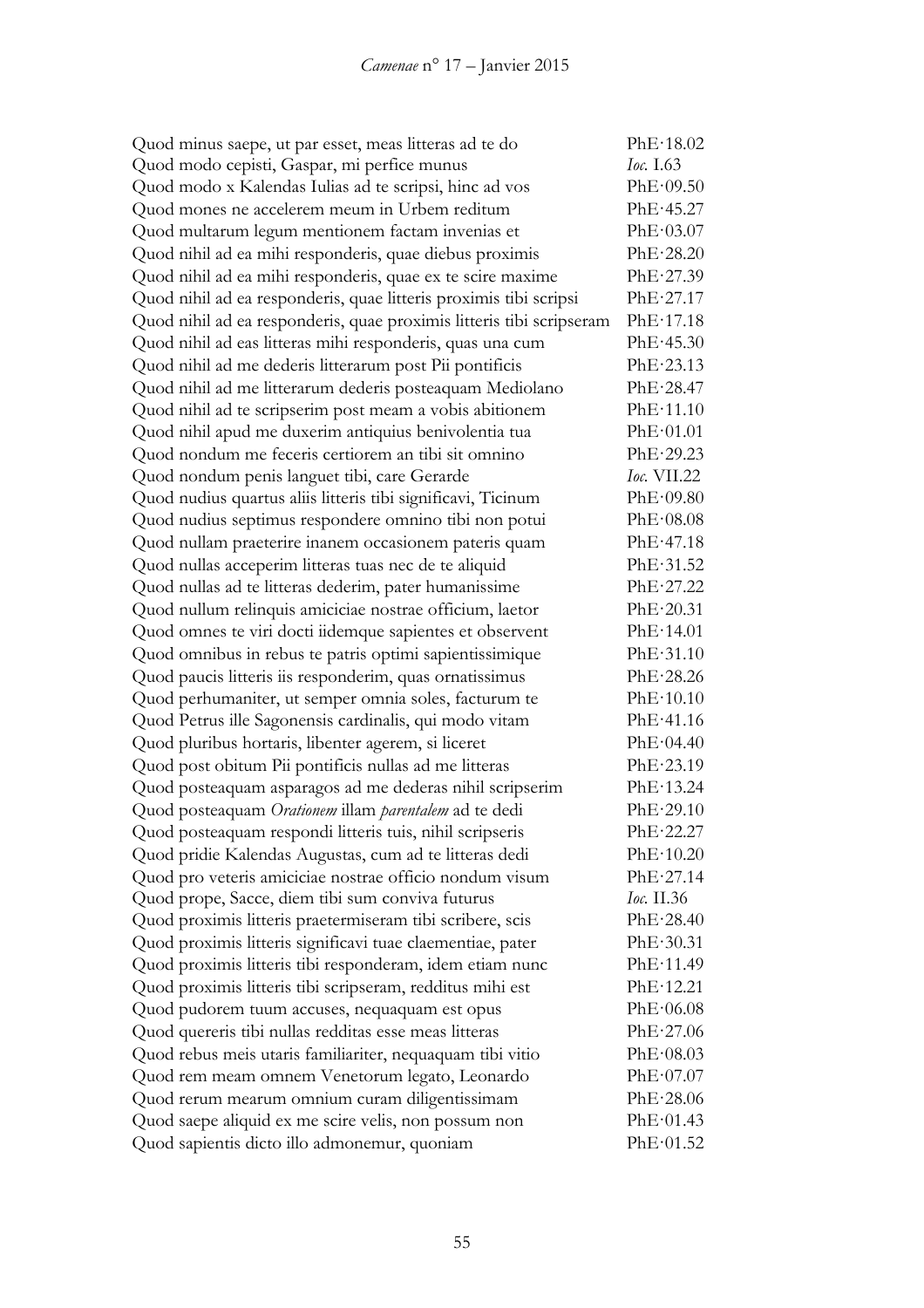Quod scire a me vis, quot fuerint amicorum paria priscorum PhE·01.18 Quod scire cupis de tribus iis Ovidii Nasonis versibus PhE·22.23 Quod scire cupis, nihil te caelabo. Florentia me plurimum PhE·01.68 Quod scire cupis, quam me humane et liberaliter PhE·09.60 Quod scire ex me petitis qui *auctor* scribi debeat, brevi PhE·07.16 Quod scire vis: et Florentiae fui et Senae, quibus in urbibus PhE·31.46 Quod scribis, dem operam ut libros Aristotelis tibi PhE·07.19 Quod scriptum legitur, 'omnis homo mendax,' faciat PhE·34.24 Quod Senenses reditum ad se meum vaehementer cupiunt PhE·09.25 Quod serius ad te ierint meae litterae, pater reverendissime PhE·35.12 Quod serius ad te scribo, nulla fit negligentia mea, pater PhE·36.30 Quod serius ad te scripserim, non mediocra quaedam PhE·12.38 Quod serius redire ad te curaverim et librum de vita et PhE·17.12 Quod serius responderim tuis litteris, ea sola causa fuit PhE·38.30 Quod serius responderim tuis litteris, non tam ulla mea PhE·15.59 Quod Sigismundus Malatesta et laqueos Turcorum evaserit PhE·24.25 Quod sis totus ad Deum conversus, non probo solum PhE·20.14 Quod sponte etiam sine ulla mea commendatione facturus PhE·18.13 Quod tam brevi revixeris, qui falso renunciatus mihi PhE·46.15 Quod tardiores ierint meae ad te litterae, id causae fuit PhE·14.48 Quod te demum dormitantem diutius excitaverim PhE·48.04 Quod te mihi tam submisse per litteras commendaris PhE·02.39 Quod te mihi totum ostendis, et amice facis et recte PhE·12.37 Quod te mirifice delectant quos fortunatissimos quottidie PhE·02.07 Quod te nostra iuvat, Gaspar Mercate, Camena *Ioc.* II.57 Quod te, Petre, diem, Galera, prope nuper, amice *Ioc.* I.50 Quod tecum istinc decedens nihil fuerim commentatus PhE·45.07 Quod Tellina merum vallis mihi misit, acetum *Ioc.* VII.63 Quod tibi aeque ac mihi (idque cum multis) incredibili PhE·27.13 Quod tibi antequam istuc esses profecturus consilium PhE·15.11 Quod tibi existimavimus non iniucundum fore: opima PhE·04.16 Quod tibi iucundissimum esse puto: nudius tertius PhE·01.03 Quod tibi me, Galera, tuus hic nihil, Petre, poeta *Ioc.* V.57 Quod tibi pro nostra mutua benivolentia periucundum PhE·41.11 Quod tibi sciebam fore non iniucundum: volui intelligeres PhE·11.35 Quod Turci Constantinopolin premunt obsidione PhE·10.17 Quod Ulyssen imitari institueris, non vitupero, modo PhE·14.08 Quod vel absentia tua ab urbe Genua tibi est accusanda PhE·09.10 Quod vel ipsa ratione vel admonitione mea coniunctos PhE·10.52 Quod vix sine lachrymis scripsi tibi, cum ad octavum PhE·45.11 Quonam verbo interpretari nos oporteat πολυπράγμονα PhE·01.78 Quoniam certo scio te vel ratione vel tempore ea animi PhE·09.69 Quoniam cupio splendidissimum amplitudinis tuae PhE·17.20 Quoniam et una et eadem omnium de te fama, pater PhE·23.11 Quoniam humanissimae tuae gravissimaeque litterae PhE·24.20 Quoniam iampridem obduruit meus animus ad eas PhE·07.17 Quoniam libenter audis nostra omnia, quae apud nos PhE·29.06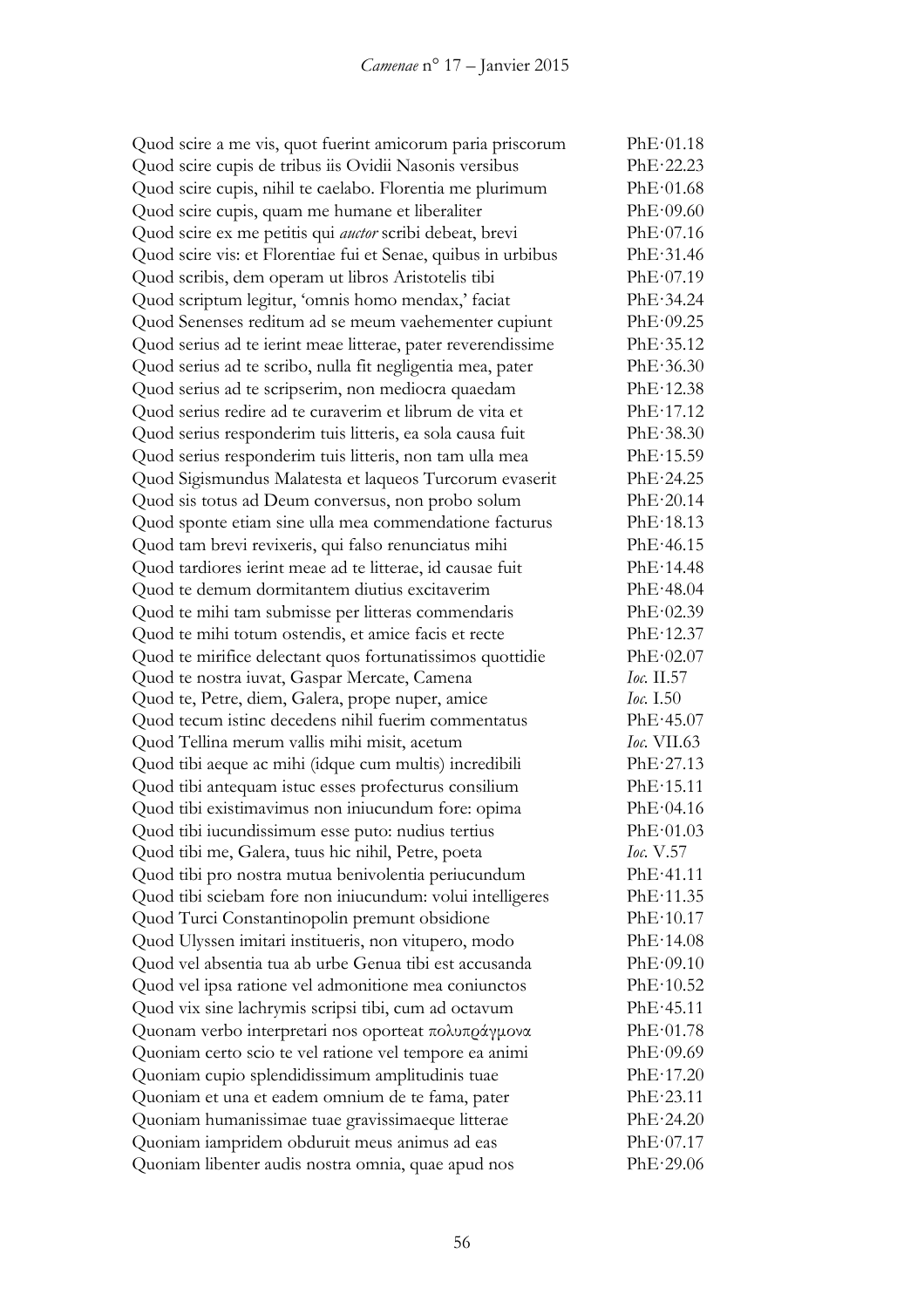| Quoniam meum erga te animum nosti perspicue iampridem      | PhE·14.10          |
|------------------------------------------------------------|--------------------|
| Quoniam natalis Christianus iam propemodum pulsat          | PhE·01.08          |
| Quoniam nesciebam quo in loco te litterae meae quo         | PhE·42.21          |
| Quoniam non eram nescius eo te esse in me animo, ut        | PhE·29.41          |
| Quoniam norim quam tibi sit gratum a me accipere quae      | PhE·28.45          |
| Quoniam novi me tibi esse carissimum, non sum veritus      | PhE·34.07          |
| Quoniam novi te cum virum plane bonum, tum rerum           | PhE·44.09          |
| Quoniam novi, pater reverendissime, te non esse ex         | PhE·38.38          |
| Quoniam scio me nihil tibi molestiae allaturum si          | PhE·02.18          |
| Quoniam scio tibi fidem et observantiam meam, pater        | PhE·23.02          |
| Quoniam scribis te apud nos propediem futurum, nihil       | PhE·22.19          |
| Quoniam totus Pythagoreus factus es, nihil peto ut         | PhE·07.42          |
| Quoniam vir es humanissimus ac plane optimus               | PhE·24.15          |
| Quorum a me verborum significata petis in Terentii         | PhE·30.02          |
| Quos duos Hippocratis libros in Latinum converti           | PhE·06.28          |
| Quos priores et quem iusticiae vexilliferum sors dederit   | PhE·02.61          |
| Quos pro reconciliata inter nos gratia Carminum libros     | PhE·13.49          |
| Quot ego ad Sextilem litteras ex Mediolano ad te dederim   | PhE·09.79          |
| Quotiens accipio tuas litteras, totiens Leonardum meum     | PhE·09.22          |
| Quotiens mecum repeto Cremonensem illam rusticitatem       | PhE·09.89          |
| Quottidie, Gaspar, celebrem tero passibus aulam            | Ioc. 1.72          |
| Quottidie minus atque minus promissa tuentur               | Ioc. 1.45          |
| Quottidie quae, Petre, tuo das munera vati                 | <i>Ioc.</i> VII.32 |
| Quottidie spes aucta morae sibi protrahit ansas            | <i>Ioc.</i> III.65 |
| Quottidie te mihi officiosiorem praestas ac iucundiorem    | PhE·14.22          |
| Raphael Niger, viraginis huius splendidissimae Mariae      | PhE·10.30          |
| Rebus in adversis qui frangeris, ipse secundis             | <b>Ioc. VII.99</b> |
| Rebus in humanis quisquis sua vota locarit                 | Ioc. VI.51         |
| Rebus inter regem et Florentinos habentibus, maior         | Fred. III          |
| Reclusisti tu profecto patefecistique amplissimos          | PhE·48.23          |
| Recte facis et prudenter, fili Xenophon, quod ex illorum   | PhE·25.32          |
| Recte facis, mi Lamola, quod nullum tibi relinquis         | PhE·06.29          |
| Recte mones et peramice ut non vitae minus quam            | PhE·01.17          |
| Reddemus responsa tibi quae Caesare digna                  | Sphor. IX          |
| Reddidi tuas litteras Antonio Longo; quibus is lectis mihi | PhE·07.56          |
| Reddidit mihi tubicen ille tuus duos mearum Epistolarum    | PhE·28.42          |
| Reddita mihi sunt una cum litteris tuis opuscula quae      | PhE·07.47          |
| Reddita mihi sunt, pater reverendissime, maledicta illa    | PhE·31.39          |
| Reddita sunt mihi quattuor pulcherrima epigrammata         | PhE·05.51          |
| Redditae mihi cum primum fuere litterae tuae, decrevi      | PhE·02.62          |
| Redditae mihi sunt ad decimum septimum Kalendas            | PhE·21.04          |
| Redditae mihi sunt, dux Hercule, exoptatissimae tuae       | PhE·34.14          |
| Redditae mihi sunt Florentiae sexto Kalendas Novembres     | PhE·31.22          |
| Redditae mihi sunt humanissimae vestrae litterae, patres   | PhE·33.34          |
| Redditae mihi sunt litterae tuae ad XVII Kalendas          | PhE·28.30          |
| Redditae mihi sunt litterae tuae, Cato mi dilectissime     |                    |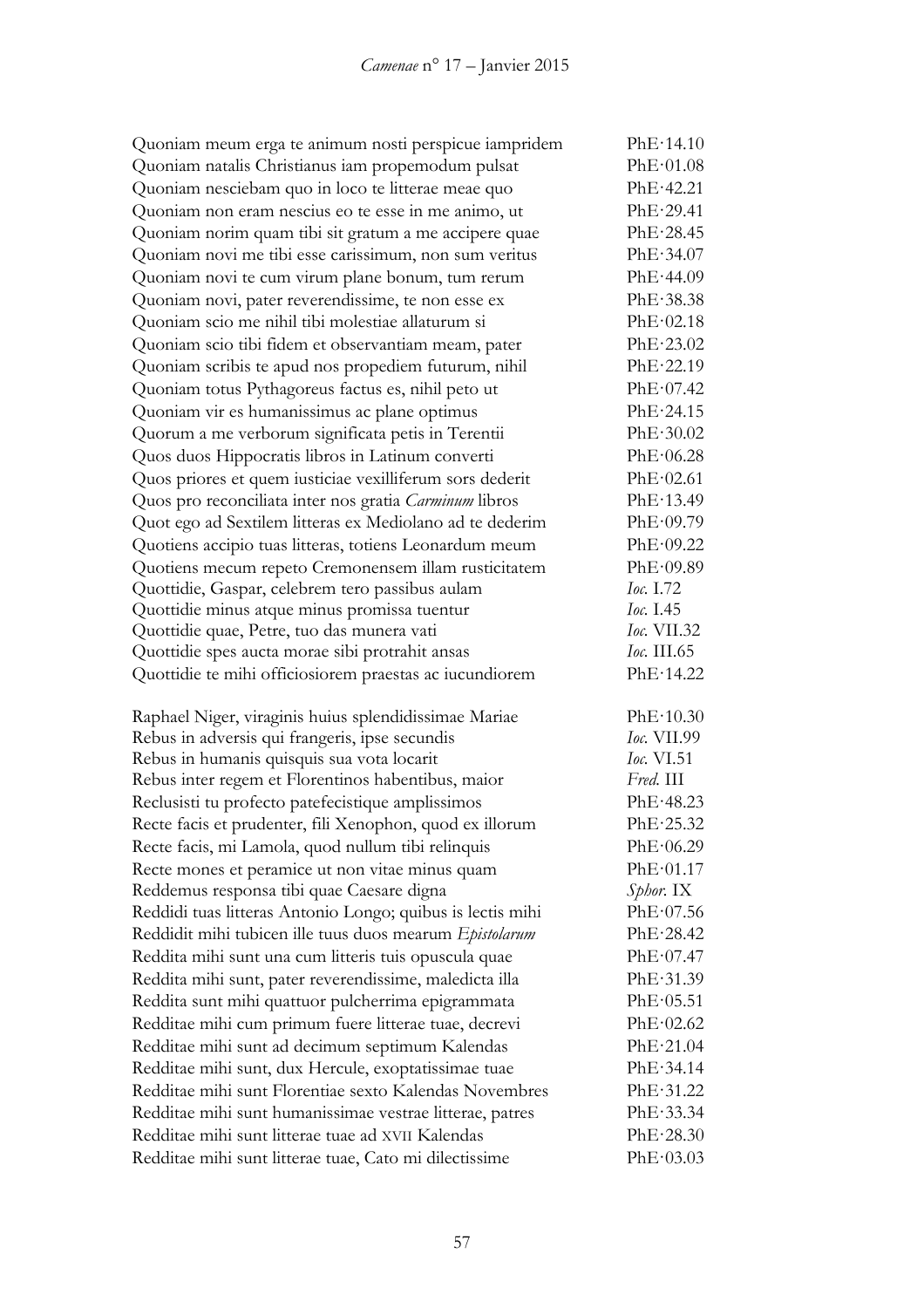Redditae mihi sunt litterae tuae, cum iam itineri accingerem PhE·11.30 Redditae mihi sunt litterae tuae et perhumanae illae PhE·01.02 Redditae mihi sunt litterae tuae, quas vidi libenter et legi PhE·02.76 Redditae mihi sunt, Mari fili, duae epistolae tuae: prima PhE·36.16 Redditae mihi sunt molluscae ita ut scripseras et caseoli PhE·28.14 Redditae mihi sunt, pater claementissime, tuae amplitudinis PhE·16.33 Redditae mihi sunt suavissimae litterae tuae; quas libenter PhE·08.06 Redditi mihi sunt surculi, et hi quidem in tempore PhE·33.09 Redditum mihi in tempore est quod abs te zinziber PhE·41.07 Redditus est mihi secundus liber *De exilio,* quem misisti PhE·11.22 Rediit Marchesius noster ab Aquis Sextiis; quas ad balneas PhE·19.10 Redisse Sphortiam Secundum ad suos, ingenti animo PhE·28.23 Redisse te, pater reverendissime, salvum et incolumem PhE·46.05 Redisse te Romam cum sanctissimo domino nostro PhE·46.39 Regia Socraticos non sustinet aula poetas *Ioc.* X.16 Regis Olympiaci tua si, Lodovice, secundo *Ioc.* X.6 Relligio quae vera Deo debetur et illis *Sat.* III.4 Relligio quoscunque tenet sub lege pudicos *Sat.* VI.5 Relligionis apex, tutela decusque supremum *Sat.* X.4 Rem meam ut apud principem cures, tanto studio te PhE·07.51 Rem mihi facies non minus gratam quam necessariam PhE·14.06 Rem mihi facturus es admodum gratam in primisque PhE·13.17 Rem mihi feceris admodum gratam, si a doctissimo PhE·06.20 Rem mihi feceris non solum gratam, sed etiam admodum PhE·45.44 Renunciabis principi nostro quae mihi mandarat, non PhE·03.26 Renunciavit mihi hesterno vesperi vir optimus PhE·09.67 Renunciavit mihi nuncius quem ad te miseram te idcirco PhE·13.34 Reris an oblitum, Gaspar Mercate, poetam *Ioc.* IX.71 Res apud nos Turcorum adversus florentissimum senatum PhE·45.38 Respondeat Deus optatis de te meis, pater reverendissime PhE·33.22 Respondi etiam tibi diebus proximis idem quod item PhE·32.20 Respondi nudius tertius tuis litteris. Itaque in praesentia PhE·09.44 Respondi pridie Idus Iunias, pater claementissime, unis PhE·37.18 Respondi proximis diebus ad ea, quae mihi scripseras PhE·12.62 Respondi unis litteris tibi heri ad ea, quae nosse ab me PhE·28.43 Rex Alphonse, decus regum nostraeque verendus *Sat.* III.8 Rhaphael Bolanus, nobilis civis Mediolanensis, quaerenti PhE·27.08 Rhinocerota refers nasi bonitate, Gerarde *Ioc.* VI.81 Rite diu coeptum volucri tibi, Cicche, secunda *Ioc.* I.106 Rite quidem morem gessisti, Cicche, poetae *Ioc.* X.15 Roga patrem tuum, si me amas, mihi ut ignoscat si sua PhE·01.85 Rogo te maiorem in modum ut meum Virgilii codicem PhE·03.28 Romani isti non nulli quos librorum impressores vulgo PhE·46.02 Romulidum imperio quem maximus ordo senatus *Sat.* IX.7 Rufe, tuus geminas modo cum marchesius inter *Ioc.* X.36 Rumor ad nos pervenerat te, pater reverendissime PhE·47.12 Rursus abire vetor, dolus et fraus omnia versat *Ioc.* IX.72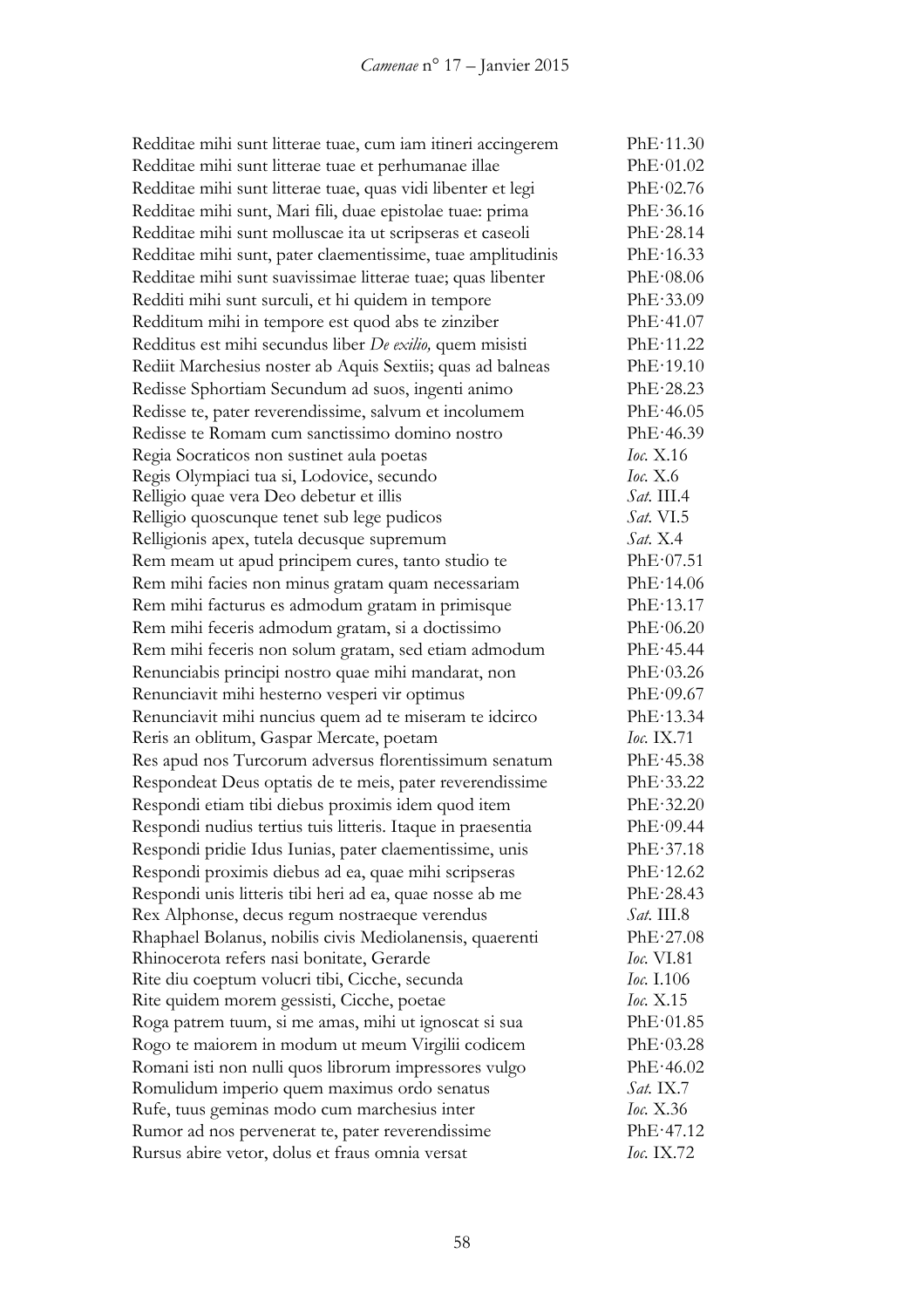| Rursus an ad Maemum pergant volitare tabellae?                | Sat. VII.10         |
|---------------------------------------------------------------|---------------------|
| Rursus Pythagoricus factus es, silentio deditus               | PhE·38.32           |
| Rustica ne tantum de te, Augustine, puella                    | <i>Ioc.</i> VII.47  |
| Rusticius nihil est indocto divite, nummos                    | Sat. VIII.2         |
| Rusticus indoctus didicit permulta, nec ullum                 | Ioc. I.31           |
| Sacce Cato, legum decus et sublime Latini                     | <i>Ioc.</i> VIII.30 |
| Saepe coturnices dono mihi mittis avesque                     | <i>Ioc.</i> X.40    |
| Saepenumero mirari soleo, Alberthe Scopte, nostrorum          | PhE·17.01           |
| Salviam urbem, quae Tholentinatium meorum municipium          | PhE·28.24           |
| Sapientis summique philosophi Platonis sententiam fuisse      | PhE·16.05           |
| Satis compertum habeo te esse admodum negotiosum              | PhE·45.26           |
| Satis existimo licere mihi ea omnia de te sperare, pater      | PhE·23.12           |
| Satis me puto respondisse proximis litteris, quas pridie      | PhE·38.17           |
| Satis me tibi puto esse familiarem, cum intelligis tum        | PhE·31.57           |
| Satis mihi ac super debet exploratum esse rem omnem           | PhE·29.40           |
| Satis superque expectare domi te poteram, cui darem           | PhE·15.03           |
| Satyrarum mearum codicem ea lege ad te dedi, ut, cum          | PhE·19.09           |
| Scio ea te esse animi bonitate liberalitateque, ut quo pluris | PhE·12.19           |
| Scio eo te esse in me animo qui esse in eo debet cui sim      | PhE·37.24           |
| Scio equidem non dubitare te, Iohannes Iacobe Simoneta        | PhE.35.29           |
| Scio me negligentiae non accusas, cum non sis nescius         | PhE·20.13           |
| Scio mirari te, qui persaepe mea causa laboris non nihil      | PhE·28.08           |
| Scio, non me silentii accusabis si, posteaquam ex Urbe        | PhE·45.48           |
| Scio te miratum quod Galbae Othonisque Vitae, quas            | PhE·12.45           |
| Scio te non esse ex illorum numero, princeps illustris        | PhE·45.09           |
| Scio te non latere, pater amplissime, tuam ad cardinalatum    | PhE·37.06           |
| Scio te non mirari quod tandiu nihil ad te scripserim         | PhE·15.20           |
| Scio te sine ullis etiam meis litteris quidquid mea interesse | PhE·34.31           |
| Scio te, pater reverendissime, ea esse sapientia ut liquido   | PhE·36.05           |
| Scio tibi esse renunciatum de obitu communis filii nostri     | PhE·17.03           |
| Scio tibi meas res omnis, pater amplissime, ita esse cordi    | PhE·23.18           |
| Scio tibi otium nunquam dari: tot adeo usque ministerii       | PhE·46.34           |
| Scipio, Passeruli cui dat cognomina Cypris                    | Ioc. IV.49          |
| Scire velim, Gaspar, dum penem fervida mungit                 | <i>Ioc.</i> I.83    |
| Scire velim, Gentilis, adhuc num mentula sursum               | <i>Ioc.</i> V.72    |
| Scire velim, Matthaee, quibus nunc militat armis              | <i>Ioc.</i> I.49    |
| Scitus profecto tu homo es, qui velis me promisisse           | PhE·43.28           |
| Scriba placet, Clappane, mihi, qui singula prudens            | <i>Ioc.</i> II.16   |
| Scribis Assam, regem Persarum, per Cilicas cum exercitu       | PhE·38.37           |
| Scribis audisse te sinistri nescio quid accidisse mihi        | PhE·24.12           |
| Scribis mirari te quid Stoicis philosophis in mentem          | PhE·03.37           |
| Scribis, Otho, properare Pium nec posse, quod olim            | <i>Ioc.</i> IX.17   |
| Scripseram antea ut litteras illas, quas tantopere            | PhE·29.22           |
| Scripsi ad te brevius quam et ipse velles et mihi opus esset  | PhE·12.75           |
| Scripsi ad te proxime et carmen in Georgium Merulam           | PhE·35.03           |
| Scripsisti proximis litteris aliquos istic esse, qui cupiant  | PhE·10.40           |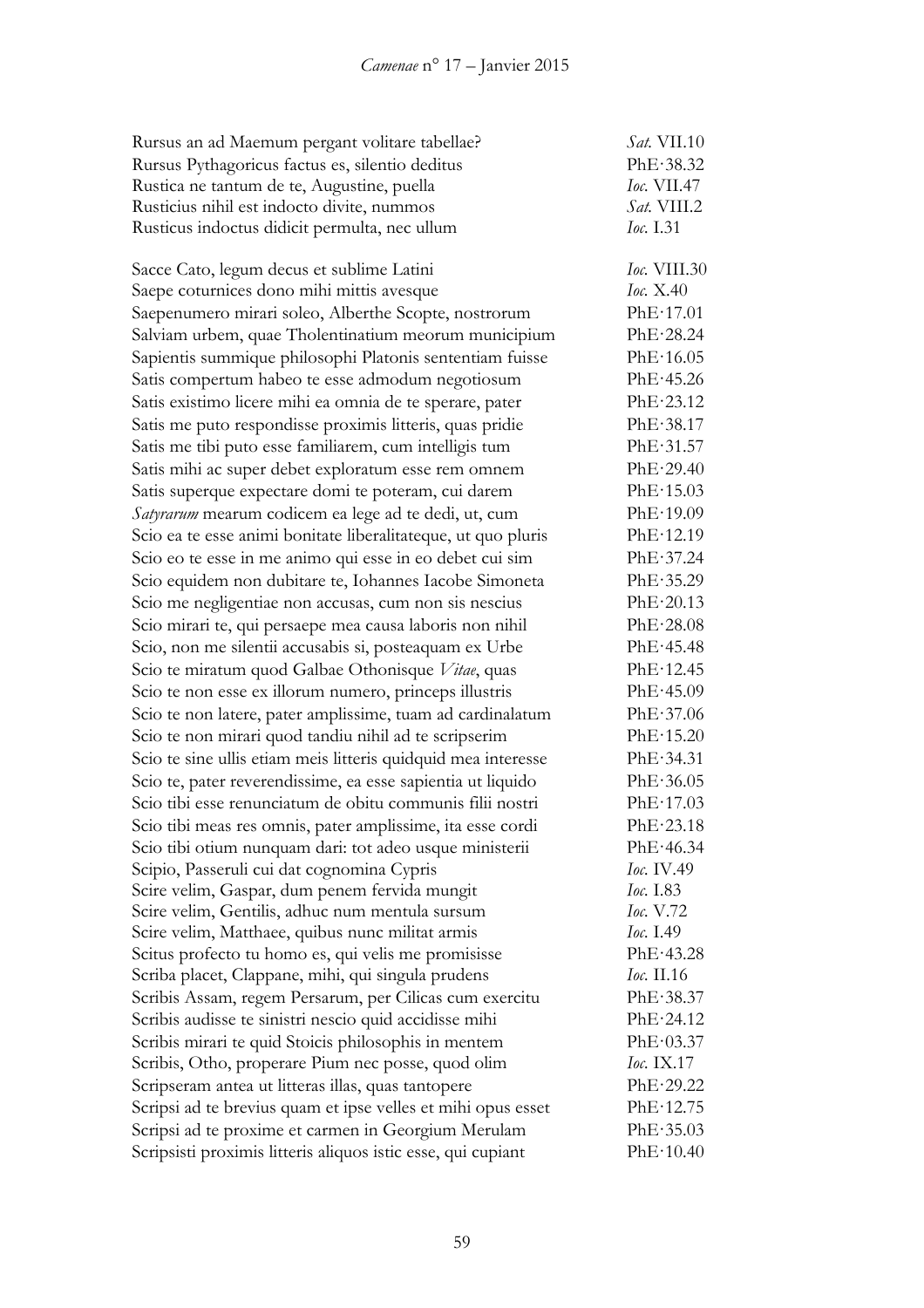Scripsit ad me Baptista Maiolinus meas de se litteras non PhE·18.28 Scripsit ad me Henericus Carretus noster te mutasse vitae PhE·02.60 Scripsit ad me proximis diebus vir gravissimus et optimus PhE·20.04 Scriptis iam et obsignatis superioribus litteris, reddita mihi PhE·10.12 Secretarius Mutinensis episcopi cum proximis diebus istinc PhE·15.30 Secundum antea diebus proximis ad te scripsi, cum PhE·35.10 Secundum librum *De exilio*, qui *De infamia* inscribitur PhE·10.53 Sed posteaquam Numae et Lycurgi vitam exposuimus *Comp.* Semper habent satyrae, quae de te plura loquantur *Sat.* VIII.5 Sena, vale: revocat nos dia Bononia primum *Sat.* V.10 September advenit et tu nondum usquam appares PhE·20.10 Septenum supra numerum quia, Cicche, probari *Ioc.* VI.40 Seria, Vincenti, nec sunt, Amydane, cavilla *Ioc.* VII.94<br>
Sericiam medico modo dum dat Sphortia vestem *Ioc.* IV.54 Sericiam medico modo dum dat Sphortia vestem Sericio, Galera, decorat cum dia poetam *Ioc.* II.64 Serior es, Thoma, nostris in rebus amoris *Ioc.* I.61 Serius accepi litteras tuas, Idibus Ianuariis, quas pridie PhE·24.13 Serius pervenere Mediolanum litterae tuae, quas decimo PhE·24.30 Serius respondi ad tuam epistolam, quam et gravem et PhE·18.16 Serpit hyems, iam bruma gelu riget horrida, Cicche *Ioc.* III.3 Sextus, Alexander, liber hic, sed, Sphortia, primus *Ioc.* VI.83 Si ante hunc diem, qui est quartus Kalendas Octobres PhE·46.27 Si antea accepissem revertisse te Venetias ex Euboica PhE·29.01 Si antea unquam semper, tum maxime hoc tempore PhE·36.15 Si, Benedicte, tui cepit te oblivio vatis *Ioc.* VII.17 Si, Boschine, tuus nimium te nervus adurit *Ioc.* V.39 Si brevior tibi videor in litteris scribendis, omnis PhE·18.42 Si caeteri Christiani, quisque pro virili parte ita suo PhE·44.14 Si, Clappane, meus princeps mea iura tueri *Ioc.* II.44 Si cognita mihi iampridem admodum esset magnitudo PhE·28.01 Si commode fieri abs te potest, huc hodie venias peto PhE·08.13 Si consuetudinem eam intermisissem, qua initium PhE·45.20 Si crebrior tibi visus fuero, pater praestantissime, in dandis PhE·30.15 Si cui danda forent cunctandi serta, Iohannes *Ioc.* VI.24 Si cui doctor, Otho, curae est tibi pristinus ille *Ioc.* VIII.25 Si desyderanti homini videri solent omnia tardiora, non PhE·22.02 Si didicissem, pater reverendissime, quo in loco PhE·48.11 Si diutius eris in causa ut tuae a me desyderentur litterae PhE·47.29 Si ex eorum te hominum numero esse ducerem, pater PhE·47.06 Si fieri (ut Absalon medicus asserere mihi nunciatur) PhE·43.16 Si fieri natura posset, patre beatissime, ut ita mentis PhE·42.07 Si fieri posse censerem ut lamentationibus ac lachrymis *Par* (= F*un.* 1) Si fieri posse existimarem, o viri qui huic funeri adestis *Ath.* Si firmiore valetudine tenereris, irent ad me persaepe PhE·48.14 Si firmus ita factus es (quod plurimum opto), ut Curiam PhE·40.06 Si fortasse meis salibus, Malatesta Novelle *Ioc.* I.111 Si, Francisce, meam rem neglexisse videbor *Ioc.* III.36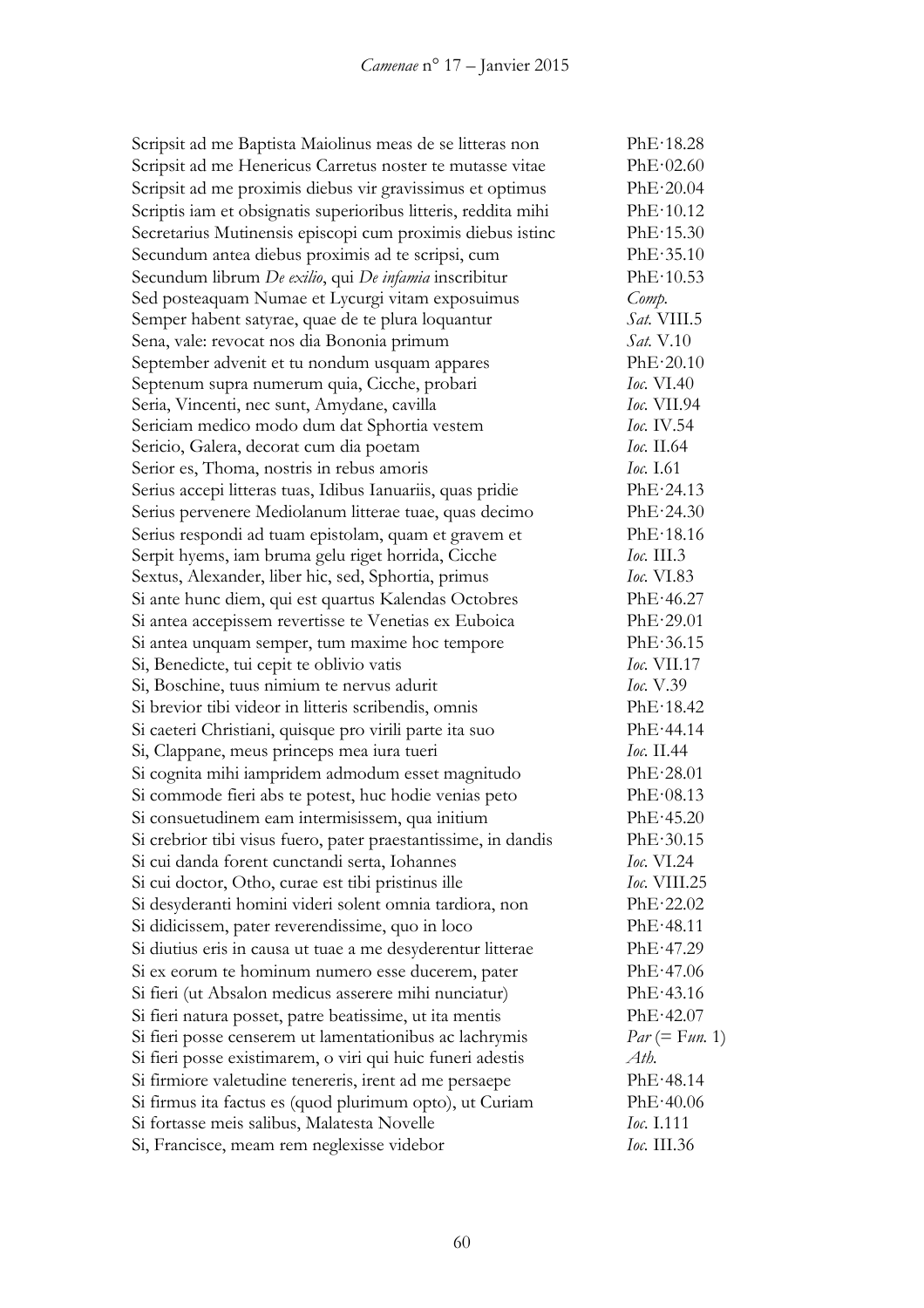| Si, Francisce, tuum non curas, Sphortia, vatem                 | Ioc. I.41           |
|----------------------------------------------------------------|---------------------|
| Si frequentiores nunc eunt meae ad te litterae, pater          | PhE·29.13           |
| Si Gasparem Mercatum meum de omni meo in urbem                 | PhE·14.53           |
| Si grato in me animo esse volueris, ut et esse debes et        | PhE·09.59           |
| Si gravissimum quidem hunc vestrum vestraeque                  | Or. Ex.             |
| Si, Iannete, minus pergis fovisse poetam                       | Ioc. $IX.7$         |
| Si in ore duorum aut trium testium stat omne verbum            | PhE·21.02           |
| Si litterae meae perlatae serius ad te sunt, nulli mihi culpae | PhE·38.34           |
| Si litteras illas (absolutoriae quae vocantur) pro sorore      | PhE·44.22           |
| Si, Maeme, cupis nosse quid, olim / postquam satyris           | Od. I.2             |
| Si, Matthaee, libet, propera, te Curia tota                    | <i>Ioc.</i> III.10  |
| Si me amas (sicuti certe facis), velim quamprimum adeas        | PhE·10.07           |
| Si me audire volueris, non Castelliunculum te posthac          | PhE·02.84           |
| Si mecum, Triviane, paras cenare, reposti                      | <i>Ioc.</i> V.6     |
| Si Mediolani pridie non ruri fuisses, cum istinc essem         | PhE·03.17           |
| Si, Mercate, duos, Gaspar, victoria testes                     | Ioc. III.32         |
| Si mihi quod petieras, cum anno proximo venissem               | PhE·15.69           |
| Si mihi tu glossas non mittis rite bovinas                     | <i>Ioc.</i> VIII.13 |
| Si minus me fortasse pro singulari tua modestia                | PhE·48.39           |
| Si nec abire licet, Gaspar, nec stare facultas                 | <i>Ioc.</i> VII.72  |
| Si nihil iandiu ad te scripsi, puto idcirco te non mirari      | PhE·12.15           |
| Si nondum gravibus consentis grandior annis                    | <i>Ioc.</i> VI.75   |
| Si nossem in tempore aut adventum in hanc urbem aut            | PhE·47.17           |
| Si pater omnipotens tibi det, Simoneta Iohannes                | Ioc. VII.52         |
| Si possem tuo uti consilio, nihil omnium mallem                | PhE·05.11           |
| Si posset fortuna simul virtusque coire                        | Ioc. VII.12         |
| Si pretio spes emeretur, satis mihi magna merces parata        | PhE·33.18           |
| Si qua in re Xenophonti filio fuerit opus tua opera            | PhE·09.31           |
| Si quae, Petre, tuae, Galera, commisimus auri                  | Ioc. 1.48           |
| Si quam longus inest tibi nasus in ore, Gerarde                | <i>Ioc.</i> VI.18   |
| Si quo in hominum genere avariciae locus est, tum in           | PhE·38.31           |
| Si quod heri officium petii, vir amice, dedisti                | Ioc. V.32           |
| Si quod praesens forem coramque facturus, si Romae             | PhE·18.14           |
| Si quod tempus abit, numquam redit: addere calcar              | Ioc. I.103          |
| Si rebus meis delectari iis consuesti, quae vel leviusculae    | PhE·12.80           |
| Si retices verum, causam, Botigella, parabis                   | Ioc. 1.54           |
| Si Romae essem, quottidie quantum et ipse patereris            | PhE·23.06           |
| Si sanare vales, verbo quos ceperis uno                        | Ioc. II.29          |
| Si serius eam orationem dedi ad te, pater reverendissime       | PhE·43.05           |
| Si te certa regit ratio, si pectore virtus                     | Ioc. IX.78          |
| Si te forte mei, Mercate, oblivio cepit                        | <b>Ioc.</b> IX.9    |
| Si te quis lacerat praesens ignobilis ore                      | Sat. IV.7           |
| Si te trux adeo podagra torquet, / nec cessat laterum          | <i>Od.</i> I.8      |
| Si tibi contingat, quae tantis ignibus urit                    | Ioc. 1.90           |
| Si tibi coram narrare possem, praestantissime princeps         | PhE·06.65           |
| Si tibi ieiunus nervus, Mercate, fuisset                       | <i>Ioc.</i> VII.58  |
| Si tibi pro ficis levem cunnum ire putabas                     | Ioc. 1.25           |
| Si tibi tam longa est, qua meiis, mentula, Cicche              | <i>Ioc.</i> IX.5    |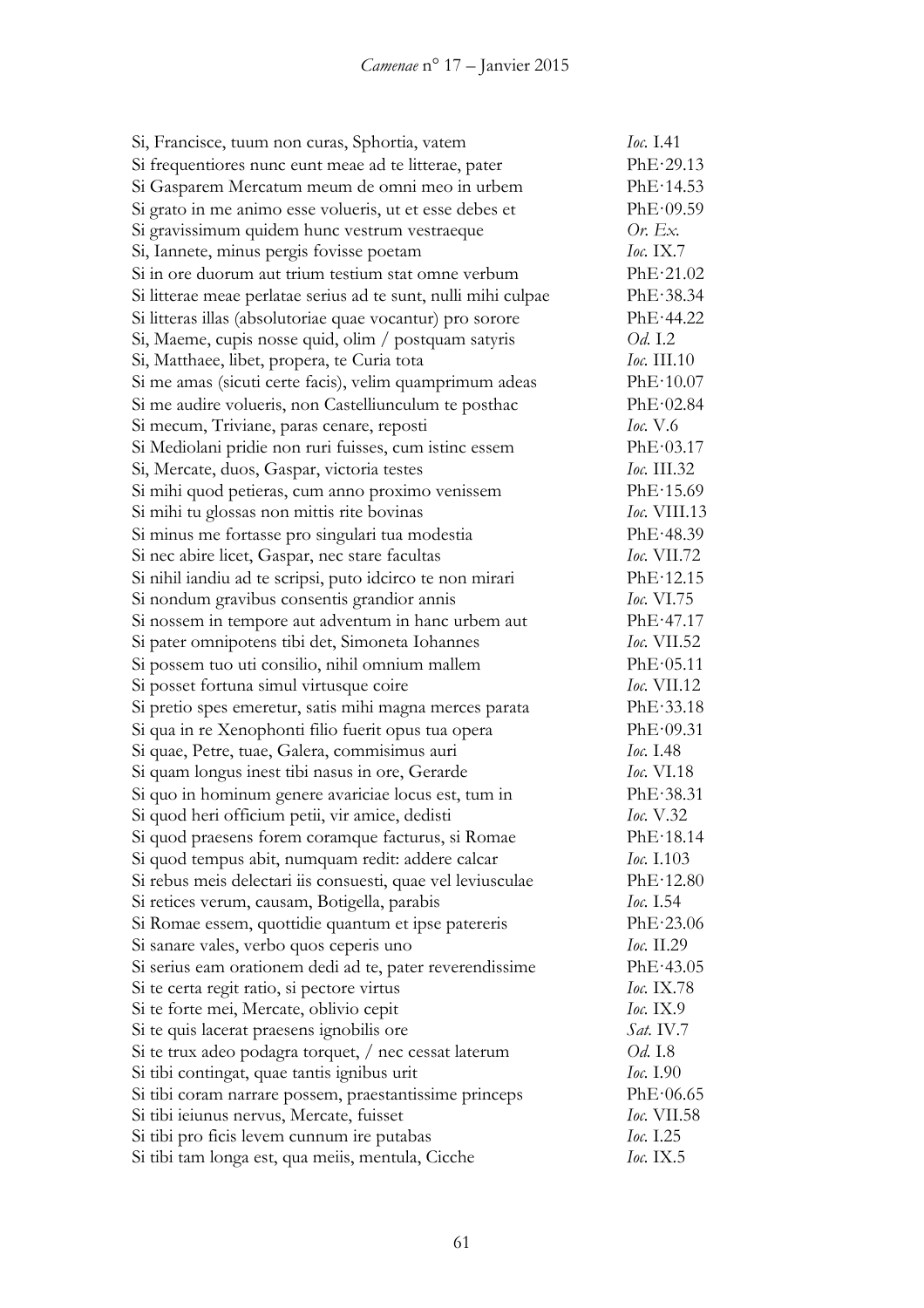| Si tibi tam longum penem natura dedisset                   | <i>Ioc.</i> VII.33  |
|------------------------------------------------------------|---------------------|
| Si tu, Phoebe tuos nolis nunc flectere currus              | Sat. VII.1          |
| Si tua caelicolae, Galeaci, in vota benignis               | <b>Ioc.</b> X.3     |
| Si tua, Petre, suum praestet tibi dulcis Elissa            | Ioc. VII.42         |
| Si tua purpureo decoret tibi flore marina                  | <i>Ioc.</i> V.9     |
| Si tuus iste familiaris nuncius redisset ad te celerius    | PhE·12.13           |
| Si unquam me tenuit desyderium tui, pater reverendissime   | PhE·45.41           |
| Si, ut placet astronomis, corpora haec inferiora et nostra | PhE·14.37           |
| Si vales, bene est. Iandiu nihil de te audio, cum de te    | PhE·25.06           |
| Si vel meam in Nicolaum Picininum, clarissimum illum       | PhE·12.56           |
| Si veteri nostrae benivolentiae, cui accessio fieri nulla  | PhE·46.37           |
| Si vim maiestatemque virtutis velimus consyderare          | PhE·07.18           |
| Si virtus posset quam sit pretiosa videri                  | Ioc. III.51         |
| Si vis nosse bonae causam, qua protinus                    | <i>Ioc.</i> II.14   |
| Si vitam pensare mea, fortissime princeps                  | $Sat.$ IX.2         |
| Sic facilem, Mercate, tibi tua frigida cunnum              | <i>Ioc.</i> IX.14   |
| Sic, Iannete, capum mittis mihi debilis unum               | <i>Ioc.</i> V.65    |
| Sic, Iannete, tui transfigat pedicis antrum                | <i>Ioc.</i> VIII.47 |
| Sic, Mercate, tuos tractas, ut Christus, amicos            | Ioc. VII.35         |
| Sic, Pisane, tibi facilem se praestet amica                | <i>Ioc.</i> VII.36  |
| Sic tibi quottidie promittat callida cunnum                | <i>Ioc.</i> I.107   |
| Sic tibi se Portae facilem Comensis amica                  | <i>Ioc.</i> VII.40  |
| Sic tibi, dum futuis, nervus solvatur in aestus            | <i>Ioc.</i> VIII.33 |
| Significasti mihi homuncionem nescio quem affirmare        | PhE·24.24           |
| Significasti mihi iampridem, pater reverendissime, per     | PhE·32.22           |
| Silentium tuum tam diuturnum tamque inusitatum             | PhE·02.69           |
| Silvius Aeneas fueras, qui nuper ab alto                   | <i>Ioc.</i> $VI.72$ |
| Sim plane ingratus, pater humanissime, ni ultro fatear     | PhE·36.33           |
| Singularem tuam erga me benivolentiam etsi perspicue       | PhE·25.03           |
| Singularem tuam erga me benivolentiam multis tuis          | PhE·16.38           |
| Singularem tuum erga me amorem si non vaehementer          | PhE·01.12           |
| Sint non nulli fortasse, qui mihi vitio dent diuturnius    | PhE·47.28           |
| Siquid agam, nostris unus, meis spes maxima rebus          | Ioc. II.48          |
| Siquid habent Phoebi tua dulcia verba verendi              | <i>Sat.</i> IX.4    |
| Siquid olivarum superest tibi, Cicche, poetae              | Ioc. VII.14         |
| Siquis forte gravem, seu quem prudentia rerum              | <i>Sat.</i> II.6    |
| Siquis honos vatis tangit te, Gaspar, amici                | Ioc. V.49           |
| Siquis non aliis virum / norit te meritis Karole           | <i>Od.</i> I.3      |
| Siquis totius rationis atque sui ipsius nescius unquam     | PhE·23.01           |
| Sit tibi Comensis cunnus modo, Cicche: quid ultra          | <i>Ioc.</i> VI.12   |
| Sitne adhuc Neapoli Xenophon filius an minus sit, nihil    | PhE·12.55           |
| Sive ipsum naturae ductum sive rationis atque honestatis   | $Nup.$ 3            |
| Sola Dei similis homines facit inclyta virtus              | <i>Ioc.</i> VI.58   |
| Solebam, pater reverendissime, laetari mihi non            | PhE·43.06           |
| Solebant prudentes viri Persarum reges pro re              | $Eut$ . $\pi$       |
| Solent avariciae studiosi neque beneficium conferre        | PhE·38.28           |
| Solent ii omnes videri mihi non parum accusandi            | PhE·48.02           |
| Solent non nulli tandiu amicos colere, quoad eorum         | PhE·04.19           |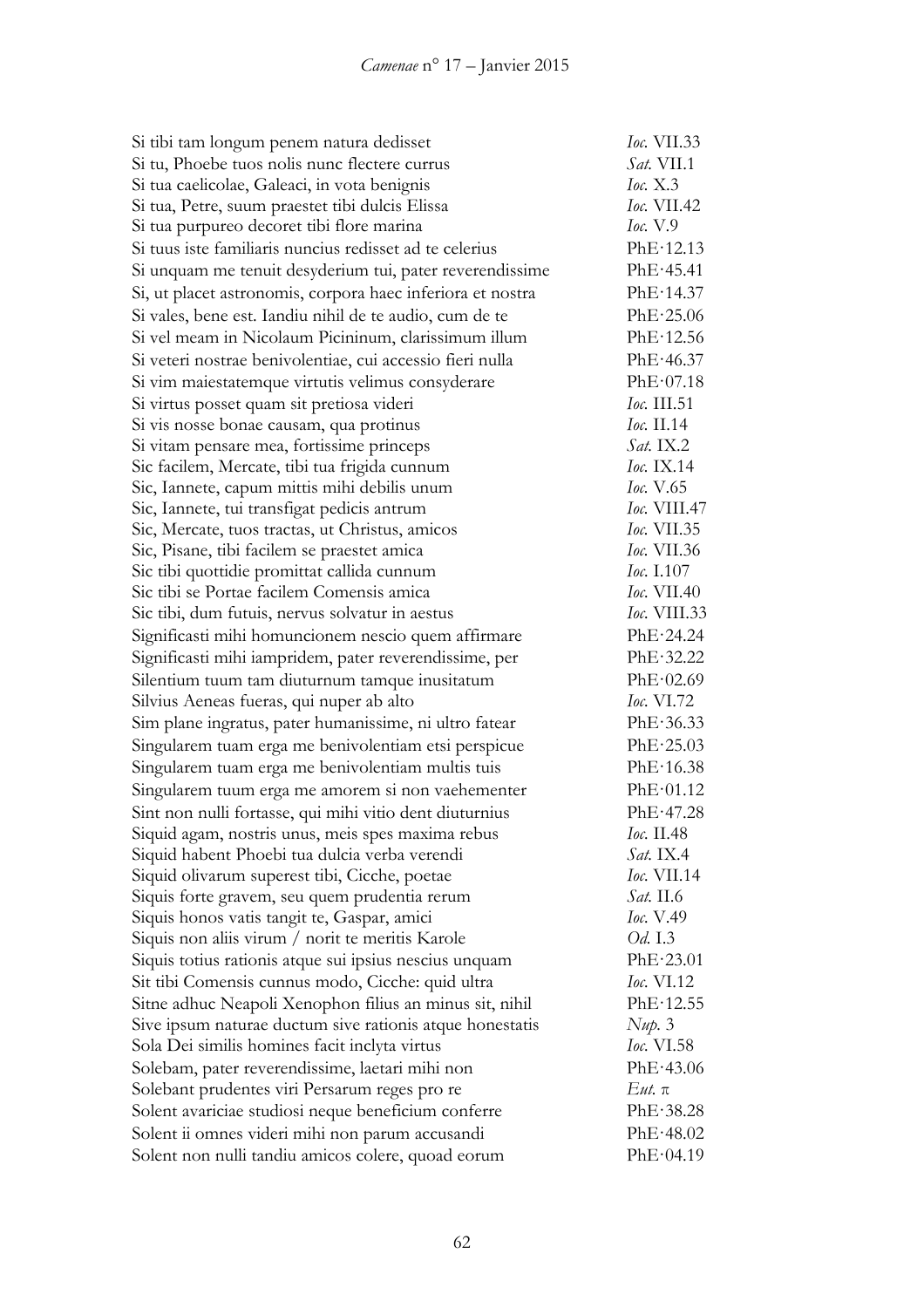Solent qui ex humili genere altius evolarint, suae PhE·18.15 Soleo certe non nunquam, Pallas vir clarissime *Ath.* π Soleo persaepe cogitans ipse mecum, Laurenti *Mor.* II Solus amas vatem, qui nunquam ficta locutus *Ioc.* VII.6 Sorte mea, Gaspar, contentus vivo, nec ullas *Ioc.* V.68 Spem quam mihi tam liberaliter polliceris, tanti facio PhE·02.14 Spes alit humanum genus, o Mercate, dolosas *Ioc.* VI.82 Spes me dulcis alit quam semper, Cicche, benigno *Od.* IV.2 Spes non parva patris, puer o mirande, per altos *Ioc.* VI.32 Sphortia, cras perhibent te, princeps optime, laudem *Ioc.* I.100 Sphortia, si memorem prae se quem debet amorem *Ioc.* I.36 Sphortia, te nemo est melior nec mitior alter *Ioc.* IV.4 Sphortia, venisti tandem, quod gratulor aeque *Ioc.* II.5 Sphortiadae Mercate ducis comes, inclyte Gaspar *Ioc.* IX.57 *Sphortiados* libros quos diebus proximis et ipse a me PhE·18.51 *Sphortiados* libros tibi iam redditos esse puto. In praesentia PhE·19.02 Sphortiados vir amice, loco describere nugas *Ioc.* IX.40 Sphortiadum lux clara ducum, Francisce, poetis *Ioc.* VI.2 Splendida lux oculis quam iocundissima nostris *Ioc.* IV.14 Splendida mirisonis tantarum gloria rerum *Sphor.* IV Sponte mendaces sumus et protervi / fallimus falsis *Od.* I.6 Spumea pugnaci penitus laxare Priapo *Ioc.* I.110 Stephanum Caciam, Novariensem iurisconsultum PhE·11.57 Strabonem geographum, quem a me petis commodato PhE·06.42 Studium in me tuum facio plurimi; quo sane fit ut PhE·42.27 Stulta hominum mens est et vanis dedita curis *Ioc.* V.26 Stultorum et tellus plena est, et pontus et aer *Ioc.* I.74 Stultorum infinitum esse numerum in sacris litteris PhE·16.34 Stultorum, ut est in vetere proverbio, plena sunt omnia PhE·19.08 Suavis et perhumanas litteras ad me tuas incredibili PhE·09.19 Suavissima tua epistola, etsi tardiore est usa ad me itinere PhE·33.08 Suavissimae litterae tuae non ob eam rem solum mihi PhE·28.18 Suavissimae litterae tuae, quo sunt mihi diutius expectatae PhE·48.18 Suavissimae tuae litterae mihi perquamsuavissimae PhE·04.30 Suavissimae tuae urbanissimaeque litterae non mediocri PhE·45.21 Suavissimam epistolam tuam, quam quarto Nonas PhE·42.16 Sum certior factus a Gabriele Mirabili, qui modo istinc PhE·09.47 Sum ego sane litteras tuas exosculatus etiam atque etiam PhE·33.05 Sum ego tua causa Lactantium aliunde mutuatus, quem PhE·06.31 Sum equidem suavissimas tuas litteras exosculatus etiam PhE·17.33 Sum ex Pisauro factus certior ab egregio Alexandri PhE·28.05 Sum litteras tuas etiam atque etiam exosculatus, ut sunt PhE·02.11 Sum litteris Xenophontis filii factus certior quae humanae PhE·10.16 Sum non nullis amicorum litteris commonefactus, pater PhE·30.28 Sum omnia a munificentissimo principe nostro assecutus PhE·10.37 Sum profecto nescius utram magis admirer: egregiamne PhE·32.19 Sunt artes quaedam, quae possidentibus quidem laborem *Flat.* Sunt equidem suavissimas tuas litteras suavissime PhE·05.31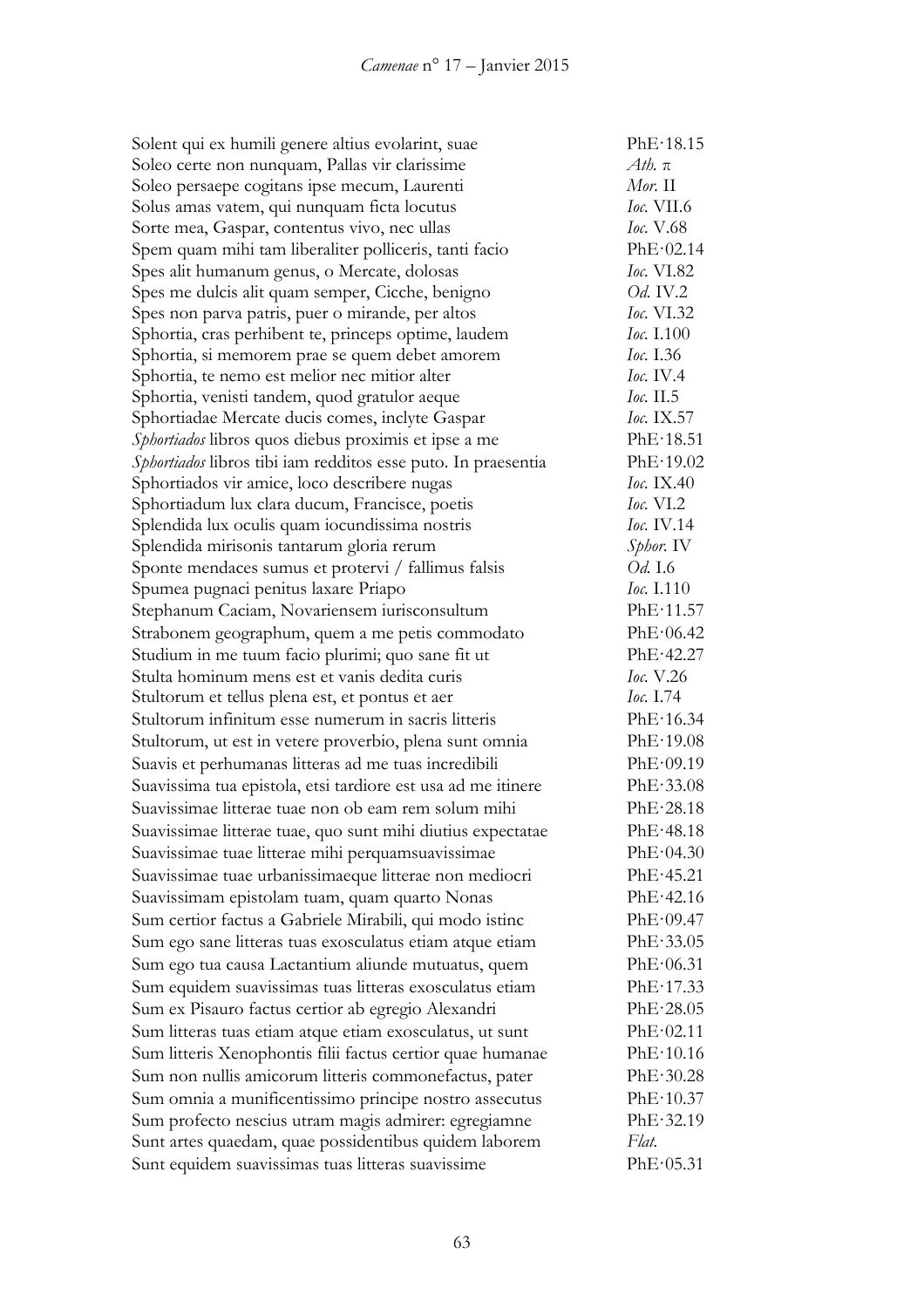| Sunt hic omnia procellarum tempestatumque plenissima                            | PhE·01.51                       |
|---------------------------------------------------------------------------------|---------------------------------|
| Sunt non nulli qui me monuerint ut mihi a te caveam                             | PhE·02.30                       |
| Sunt omnia tua opera, pater beatissime, eo plane digna                          | PhE·48.16                       |
| Sunt qui Alexandrum, regem Macedoniae Magnum illum                              | PhE·02.78                       |
| Sunt qui iusticiam, quam multi ducimus omnes                                    | Ioc. 1.38                       |
| Sunt qui Pelliden, Gaspar, mirentur Achillen                                    | Ioc. IV.34                      |
| Sunt quibus invidia dicar, Petre, prodigus, et mi                               | <i>Ioc.</i> III.33              |
| Superioribus diebus Bartholomaeo Platynensi Mantuam                             | PhE·13.42                       |
| Sydus illustrans Latium corusca / luce qua totum                                | Od. II.3                        |
| Syllium poetam fuisse tibi per id temporis quo Florentiae                       | PhE·24.03                       |
| Tabellariine an fortunae vitio factum sit, nescio                               | PhE·15.64                       |
| Tabellarium ad te in Germaniam proficiscentem non                               | PhE·06.14                       |
| Tabellarius mercatorum is, cui ad nonum Kalendas                                | PhE·29.38                       |
| Tabellarius quidam et Longobardus et rufus reddidit                             | PhE·22.04                       |
| Tametsi audieram legatum te designatum ab amplissimo                            | PhE·34.08                       |
| Tametsi non eram nescius, pater beatissime Siste Quinte                         | PhE·40.01                       |
| Tandem aliquando ad ea respondisti mihi, quae iampridem                         | PhE·29.45                       |
| Tandem mihi redditae sunt unae litterae tuae; quae, etsi                        | PhE·25.19                       |
| Tandiu inani spe ductus abs te sum, ut mihi ipse                                | PhE·07.27                       |
| Tanquam eloquentiae et illustrium disciplinarum studia                          | Div. 5                          |
| Tanta est vel mansuetudo ingenii tui, pater reverendissime                      | PhE·22.05                       |
| Tantam mihi nuper, cum Ferrariae essem, benivolentiam                           | PhE·11.24                       |
| Tantam mihi tuae humanissimae litterae laeticiam                                | PhE·29.29                       |
| Tantam mihi voluptatem tuae litterae attulerunt, ut ne                          | PhE·14.21                       |
| Te coturnicum aucupio sunt qui putent usqueadeo                                 | PhE·46.14                       |
| Te cuncti, Mercate, putant posse omnia solum                                    | Ioc. X.20                       |
| Te Deus incolumem nobis hilaremque reducat                                      | <i>Ioc.</i> V.62                |
| Te faustum, Iannete, virum Lucretia iure                                        | <i>Ioc.</i> VII.57              |
| Te iubet ille tuus, Galera, salvere poeta                                       | <i>Ioc.</i> IV.37               |
| Te iure optimo, pater reverendissime, pro tuis maximis                          | PhE·41.04                       |
| Te litterarum mearum omnium diligentem habere curam                             | PhE·31.58                       |
| Te miseret, Thebalde, mei quod certa labore                                     | Ioc. V.13                       |
| Te Musis dixisse ferunt, Triviane, Valete'                                      | <i>Ioc.</i> VI.44               |
| Te nil, Cicche, mei duco, nec amantius uno                                      | <i>Ioc.</i> I.11                |
| Te nisi torquet adhuc nimio immatura dolore                                     | <i>Ioc.</i> III.8               |
| Te nostris talem volo rebus, Gaspar, adesse                                     | <i>Ioc.</i> II.66               |
| Te plurimum laetor ad nos revertisse et salvum et                               | PhE·36.14                       |
| Te quando, Porcelle, queat ratiove Deusve                                       | <i>Ioc.</i> III.27              |
| Te qui ipsum monuit sapiens, cognosce virumque                                  | <i>Ioc.</i> VII.67<br>PhE·29.08 |
| Te rerum mearum curam usque diligentem gerere                                   |                                 |
| Te satis mirari non possum, Francisce dilectissime                              | PhE·38.21                       |
| Te semper omnibus in rebus expertus sum amicissimum                             | PhE·07.03<br><i>Ioc.</i> VI.71  |
| Te tuus hic longe carus salvere poeta<br>Te tuus hic orat carus, Mercate, poeta | <i>Ioc.</i> V.33                |
| Te uno esse negligentiorem neminem, iampridem praedixi                          | PhE·29.31                       |
| Te uno, mi Aurispa, nemo est in accipiendo liberalior                           | PhE·06.43                       |
|                                                                                 |                                 |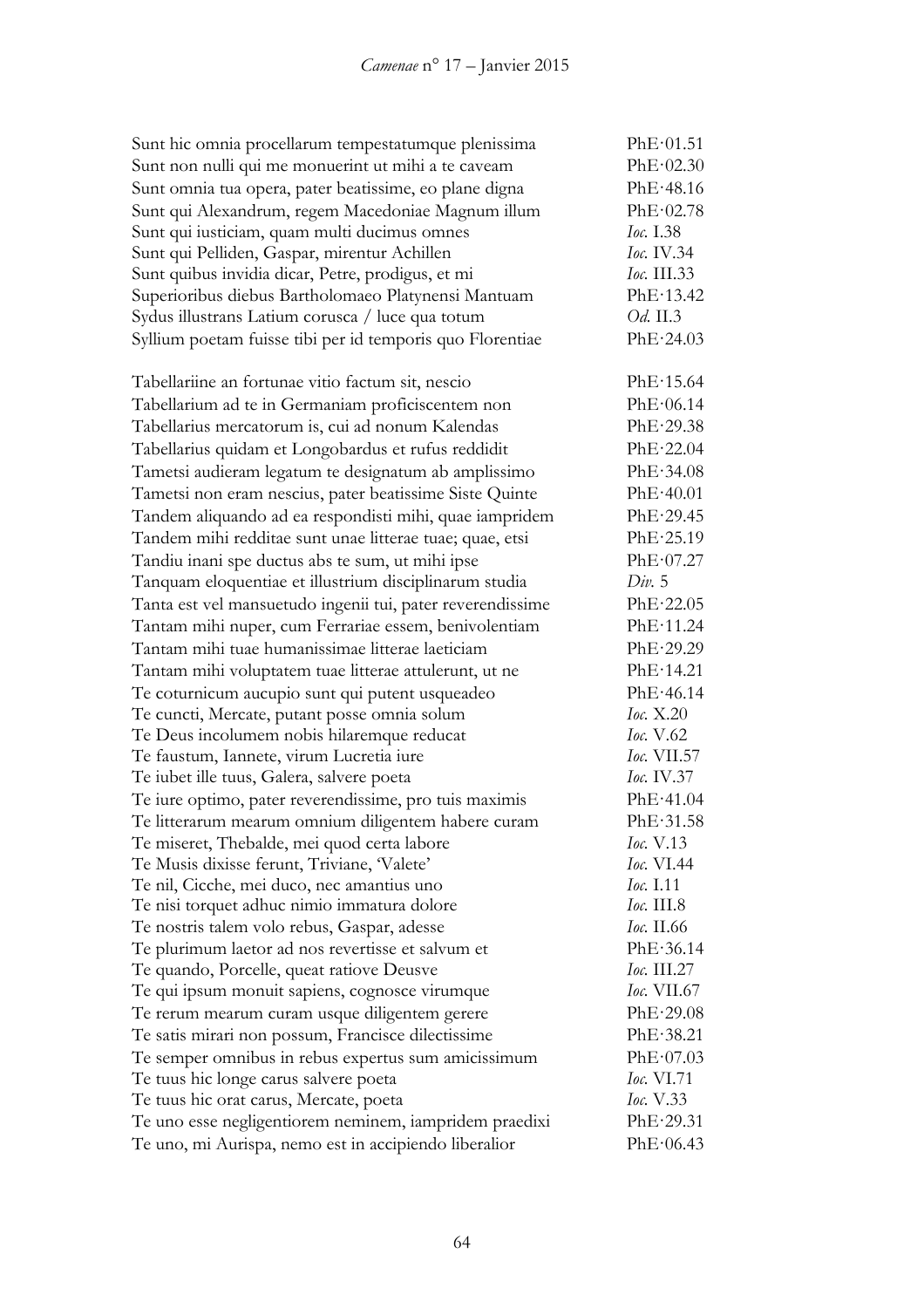| Te vates, Mercate, brevi tuus ille Philelfus               | Ioc. IX.69            |
|------------------------------------------------------------|-----------------------|
| Tempestive admodum mihi tuae litterae sunt redditae        | PhE.36.23             |
| Tempestivus ades, princeps Guilielme: poeta                | <i>Ioc.</i> I.33      |
| Tempus adest, armis caput ut collumque tegamus             | <i>Ioc.</i> IV.41     |
| Tempus erat brumae, glacies pendebat ab alto               | Ioc. I.10             |
| Terentium quem esse apud me voluisti, illi ad te dedi      | PhE·02.72             |
| Ternas litteras ad te dedi anno proximo iis de rebus       | PhE·10.42             |
| Ternis litteris meis esse debes certior factus me neque    | PhE·09.51             |
| Tertius hic agitur, Gaspar, decimusque poetae              | Ioc. VIII.28          |
| Testor aeternum illum humani generis et creatorem et       | PhE·34.27             |
| Testudineone an cancrino incessu tuas litteras dicam       | PhE·41.36             |
| Thalia, partes ordine tertia / tuas futurum florida Pieris | Od. IV.1              |
| Theodorus Cananus, vir Constantinopolitanus, et idem       | PhE·23.07             |
| Tholentinatium oratores, pater beatissime, periustam       | PhE·11.43             |
| Thoma care mihi, nihil est quod ferre paratus              | <i>Ioc.</i> I.6       |
| Thoma, nullus equus vati est et nulla facultas             | $Ioc.$ IX.10          |
| Thomas Sarzanensis, vir perhumanus et eruditus             | PhE·02.23             |
| Tibi proximis diebus respondi ad binas litteras quas       | PhE·13.15             |
| Timotheum citharoedum virum musicae disciplinae            | PhE·16.19             |
| Totus es in librorum mercatura, sed in lectura mallem      | PhE·03.43             |
| Tria sunt genera civilium causarum: deliberativum          | Rhet.                 |
| Triplicem esse vitam hominibus praecipue expetendam        | PhE·01.46             |
| Tris libros illos, quos vel relaxandi vel remittendi animi | PhE·25.30             |
| Tris mihi caseolos dum mittis, Matthia, dono               | Ioc. 1.8              |
| Tristes Insubrium denique liquimus / terras, quas          | <i>Od.</i> IV.5       |
| Troile, virtutis quam sis studiosus et hospes              | Ioc. III.21           |
| Tu me negligentiae videris accusare, cum nulla unquam      | PhE·06.30             |
| Tu me obtundis litteris tuis. Quare mihi irasci non debes  | PhE·05.53             |
| Tu me prosequeris summo, Gentilis, amore                   | Ioc. II.21            |
| Tu me, Cicche, soles suavi dimittere risu                  | <i>Ioc.</i> VI.35     |
| Tu mihi, Cicche, moram nectis, tu tempus amico             | <i>Ioc.</i> VIII.6    |
| Tu mihi, Porcelli, molluscas mittis et uvas                | Ioc. 1.12             |
| Tu saepe ad me scribis et nunquam rescribis tamen          | PhE·12.17             |
| Tu semper aliquid petis, inservis autem raro               | PhE·03.27             |
| Tu, Iannete, petas iterum, volo nomine nostri              | <i>Ioc.</i> III.41    |
| Tu, Iuline, mihi, nec enim vis Iulius esse                 | <i>Ioc.</i> IV.21     |
| Tu, Matthaee, quidem superas molitus in arces              | <i>Ioc.</i> VI.34     |
| Tua erga me beneficia, pater reverendissime, Iuliane       | PhE·42.08             |
| Tua in me plurima officia et benivolentiam singularem      | PhE·04.23             |
| Tua quadam optima illustrique fortuna video contigisse     | <i>Conv.</i> II $\pi$ |
| Tuae bonitatem naturae, pater beatissime, satis admirari   | PhE·46.38             |
| Tuae maximae occupationes non diurnae modo                 | PhE·46.18             |
| Tuae mihi litterae fuerunt periucundae, et quia tuae et    | PhE·41.33             |
| Tuam diuturnam scribendi intercapedinem fateor ita         | PhE·33.13             |
| Tuam erga me singularem benivolentiam iam multos           | PhE·01.15             |
| Tuam erga me singularem dilectionem, pater modestissime    | PhE·20.29             |
| Tuam illam orationem Iohanni Caimo iampridem dedi          | PhE·06.10             |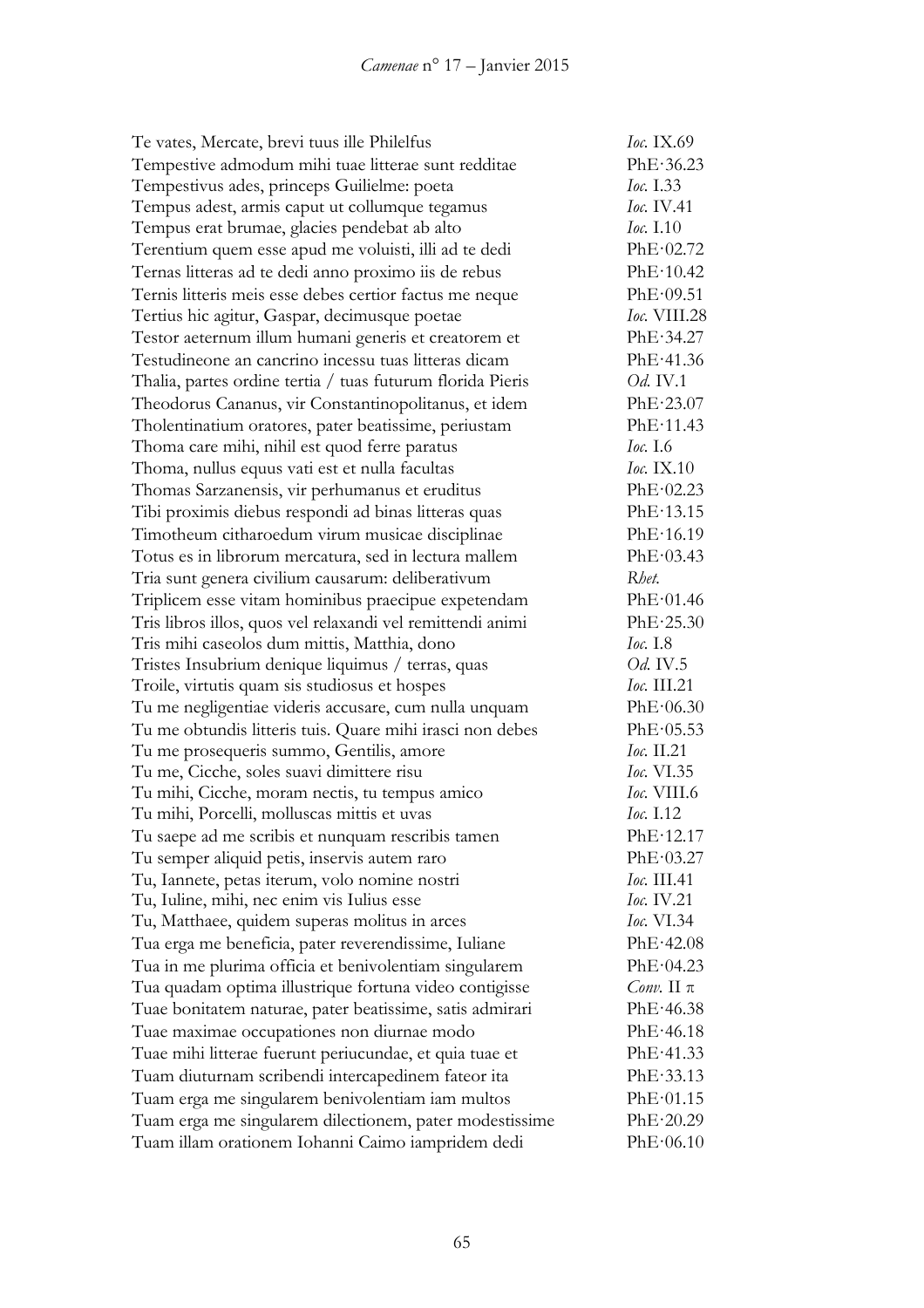| Tuam in me singularem benivolentiam magni facio                | PhE·02.88           |
|----------------------------------------------------------------|---------------------|
| Tuas optatissimas litteras, quas tandem unas ad                | PhE·38.16           |
| Tuas secundas litteras, quas Idibus Octobribus ad me           | PhE·41.10           |
| Tulit ad me nuper Mabilius, iuvenis modestus et bonarum        | PhE·26.06           |
| Tune vices, Mercate, Plato commiseris ulli                     | Ioc. X.38           |
| Turdos dum septem dono das, Cicche, poetae                     | <i>Ioc.</i> VI.38   |
| Tuum consilium sum secutus. Adivi quos iussisti                | PhE·09.92           |
| Tuum in Italiam reditum ex legatione Germanica cum             | PhE·18.01           |
| Tuum istud cognomentum Arrivabenum adeo mihi visum             | PhE·29.46           |
| Tuum istud doctrinae genus, quo ad Christianam veritatem       | PhE·12.07           |
| Tuum opusculum in Virgilium et vidi libenter et lectitavi      | PhE·18.44           |
| Tuus ille familiaris quottidie me obtundit. Rogo te des        | PhE·07.11           |
| Tyberis, qui ad duas usque longioris lanceas intumuerat        | PhE·43.11           |
| Tydeu, dum vatem miris me laudibus effers                      | <i>Ioc.</i> VII.97  |
| Ubi gentium te contineas, nescio, istic ne Casale an altarii   | PhE·10.26           |
| Ultimas litteras meas Idibus Martiis ad te dedi. Itaque        | PhE·30.14           |
| Ulyssen illum Graecorum prudentissimum Homerus                 | PhE·31.01           |
| Unae litterae vestrae, quae et patrem simul repraesentarent    | PhE·48.06           |
| Unas tandem aliquando litteras tuas accepisse me               | PhE·05.27           |
| Unde sobrius ebriusque dicatur, paucis (ut vides) respondi     | PhE·02.05           |
| Unus Alexander nostri post principis altum                     | Ioc. V.60           |
| Unus amicorum mihi, iucundissime Gaspar                        | <i>Ioc.</i> I.87    |
| Unus apud nostri qui nomen principis aulam                     | Ioc. II.52          |
| Unus erat nuper Naso, Guilielme, Latinis                       | $loc.$ III.2        |
| Usque apud te sum, pater reverendissime. Nam et                | PhE·45.03           |
| Usque lavas Tyrio dentes Rhodioque Lyaeo                       | <i>Ioc.</i> VI.19   |
| Usqueadeo cunctis dum te, Mercate, benignum                    | Ioc. IX.43          |
| Usqueadeo semper poteris, Lypomane, silendo                    | <i>Sat.</i> I.4     |
| Usu, quem dederam, librum quia iuris et aequi                  | Ioc. X.41           |
| Ut bene promeritum nostrae te iure Camenae                     | <i>Ioc.</i> VII.38  |
| Ut binae istae litterae quamdiligentissime reddantur           | PhE·47.08           |
| Ut certo noris me brevi apud vos fore, institui munus          | PhE·02.86           |
| Ut consilium tuum mitius antehac semper probabiliusque         | PhE·18.30           |
| Ut es optimi patris filius et artibus laudatissimis institutus | PhE·42.09           |
| Ut, Francisce, capos donas mihi dispare binos                  | <i>Ioc.</i> II.8    |
| Ut intelligeres, pater humanissime, quae mea esset sententia   | PhE·22.08           |
| Ut mea vita mihi gravis est, qui scribere nugas                | <i>Ioc.</i> VIII.38 |
| Ut mihi non mittis, quae debes, dona, Iohannes                 | <i>Ioc.</i> VI.70   |
| Ut nostram Sphortiada postliminio ad dominum uti               | PhE·27.03           |
| Ut omnia mihi summa de te pollicear, pater beatissime          | PhE·24.16           |
| Ut scias quem in locum missurus posthac sis tuas litteras      | PhE·03.36           |
| Ut sunt res humanae mutabiles omnes ac fragiles et             | PhE·05.06           |
| Ut tibi gratulor vaehementer, quod secundis usus fortunae      | PhE·16.35           |
| Ut tua te pedibus tardum facit esse podagra                    | <i>Ioc.</i> $VI.27$ |
| Ut tuis me humanissimis monuisti litteris, scripsi ad          | PhE·02.24           |
| Ut vellem, fili Xenophon, nunquam peregre a nobis              | PhE·25.37           |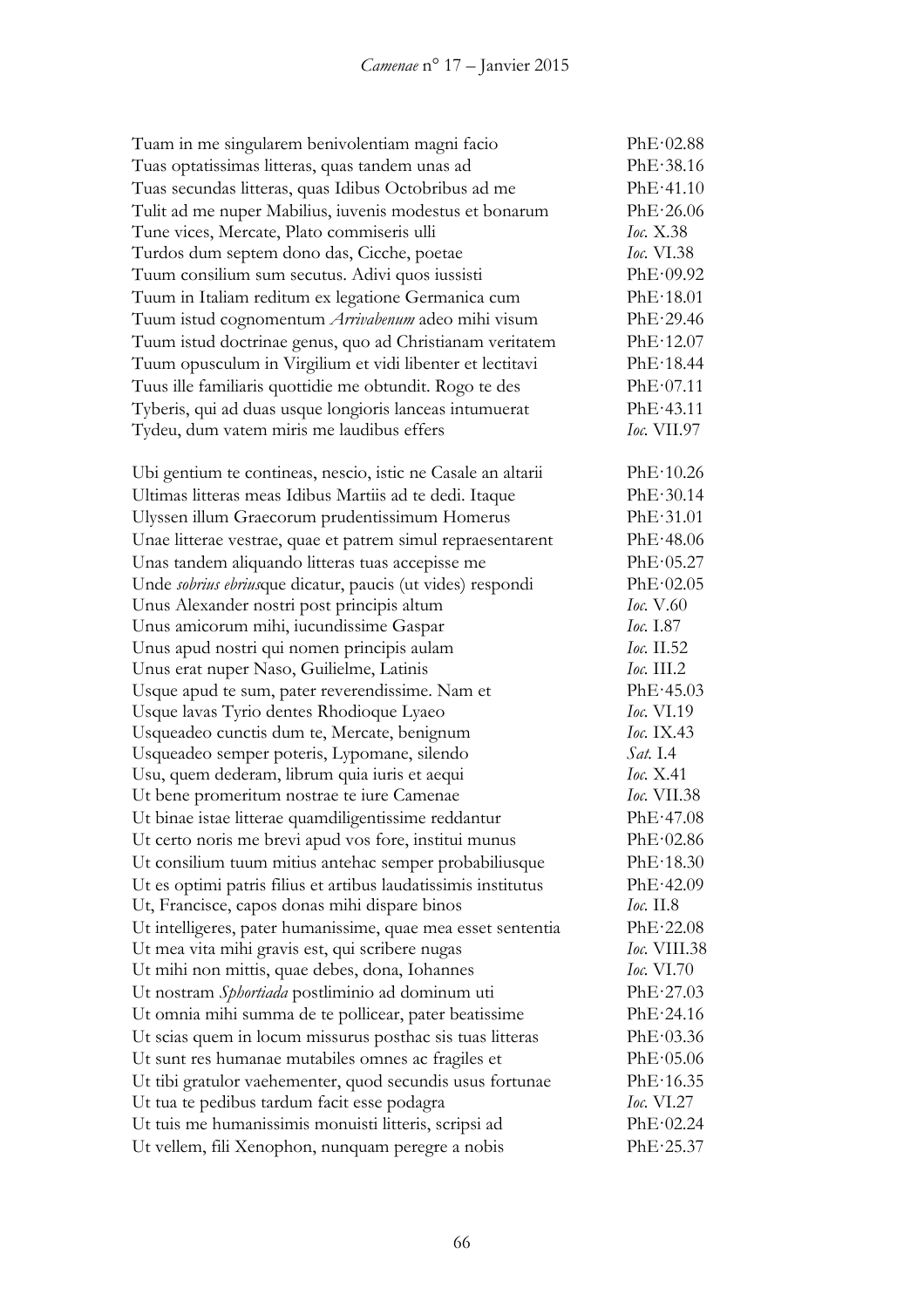| Ut vereor ne splendidissima convivia ista vestra ac           | PhE·37.20          |
|---------------------------------------------------------------|--------------------|
| Uter nostrum magis sit accusandus in tanto utriusque          | PhE·38.07          |
| Uter sit nostrum magis negligentiae accusandus, egone         | PhE·46.40          |
| Uterque Manuel, et Agallus et Hiagupes, cum mihi est          | PhE·12.20          |
| Utinam mihi liceret te videre tecumque loqui coram            | PhE·07.08          |
| Utis erat, Polypheme, tuis occlusus in antris                 | <i>Sat.</i> I.5    |
| Utor te semper, ut vides, familiariter. Quod eo facio         | PhE·13.57          |
| Utranque epistolam meam et redditam esse et placuisse         | PhE·24.08          |
| Utri magis sim gratulaturus, tibine, pater modestissime       | PhE·46.21          |
|                                                               |                    |
| Vaehementer ex tuis litteris nosse cupio, pater humanissime   | PhE·46.04          |
| Valla, vide ne, dum cunctos in proelia poscis                 | Sat. II.4          |
| Vallagussa meas non uno munere Musas                          | Ioc. V.27          |
| Vana iuvant homines, quos nec doctrina tuetur                 | Ioc. $X.2$         |
| Vana quidem est hominum spes et ridenda futuri                | <i>Ioc.</i> VI.17  |
| Vaniloquum si quis dicat, Malatesta, poetam                   | <i>Ioc.</i> III.67 |
| Varii de te rumores afferuntur. Alii nunciant (quod minime    | PhE·25.18          |
| Vel ea quae mihi fuit ab usque Constantinopoli cum            | PhE·29.02          |
| Vel ea videre videor coniectura, quod iampridem senilis       | PhE·21.05          |
| Vel humanitas tua vel doctrinae et eloquentiae studium        | PhE·33.04          |
| Vel magnitudo animi tui, pater reverendissime, vel            | PhE·24.19          |
| Vel singularis tua illa humanitas, pater amplissime           | PhE·22.30          |
| Vela tument rectumque tenet ratis aemula cursum               | <b>Ioc.</b> VI.1   |
| Vellem eam mihi fortunam Deus optimus maximus                 | PhE·07.23          |
| Vellem mihi liceret ita probare tuum illum, quem probum       | PhE·30.30          |
| Velles me tibi infestum fieri litterarum crebritate?          | PhE·01.79          |
| Venantius Genesius, vir gravis et bonus, mihi verbis          | PhE·39.08          |
| Venantius Genesius, vir gravis et modestus, quaedam           | PhE·37.11          |
| Venetorum conflictum qui proximis annis in Pado               | PhE·11.19          |
| Veni Bononiam, mi Aurispa, secundis, ut aiunt, avibus         | PhE·01.25          |
| Venirem ad te quottidie, nisi me id facere prohiberet         | PhE·07.09          |
| Venit ad me diebus proximis vir quidam Papiensis              | PhE·36.19          |
| Venit equus nunquam fore quem, Mercate, poetae                | <i>Ioc.</i> IX.6   |
| Venit istuc Marius filius, iuvenis (ut videre poteris)        | PhE·15.38          |
| Venturelle, tui non est simulare poetae                       | <i>Ioc.</i> IX.30  |
| Verborum exercitato peritissimoque artifici verbis opus       | PhE·13.39          |
| Vereor idem accidisse tibi, posteaquam petieris Basileam      | PhE·04.48          |
| Vereor ne te Romana Curia opulentum effecerit adeo            | PhE·28.28          |
| Vereor plaerunque accidere ut aliqui, diffisi meae facilitati | PhE·37.16          |
| Vererer me abs te negligentiae accusatum iri, quod iandiu     | PhE·27.34          |
| Vererer profecto ne tu me vel oblivionis vel negligentiae     | PhE·10.23          |
| Verpa tuos rugosa pedes, dum meiis, et una                    | <i>Ioc.</i> VII.89 |
| Versari video arma undique. Quid tantus tumultus sibi         | PhE·07.12          |
| Verum esse illud quidem, Leodrysi Cribelle, satis ipse        | PhE·26.01          |
| Vesperi mihi redditae sunt littere tuae, itaque cras ad vos   | PhE·03.23          |
| Vestra, fututores, haec est lux tota rubenti                  | <i>Ioc.</i> III.55 |
| Victorinus Feltrensis, doctor tuus ac idem eruditissimus      | PhE·04.08          |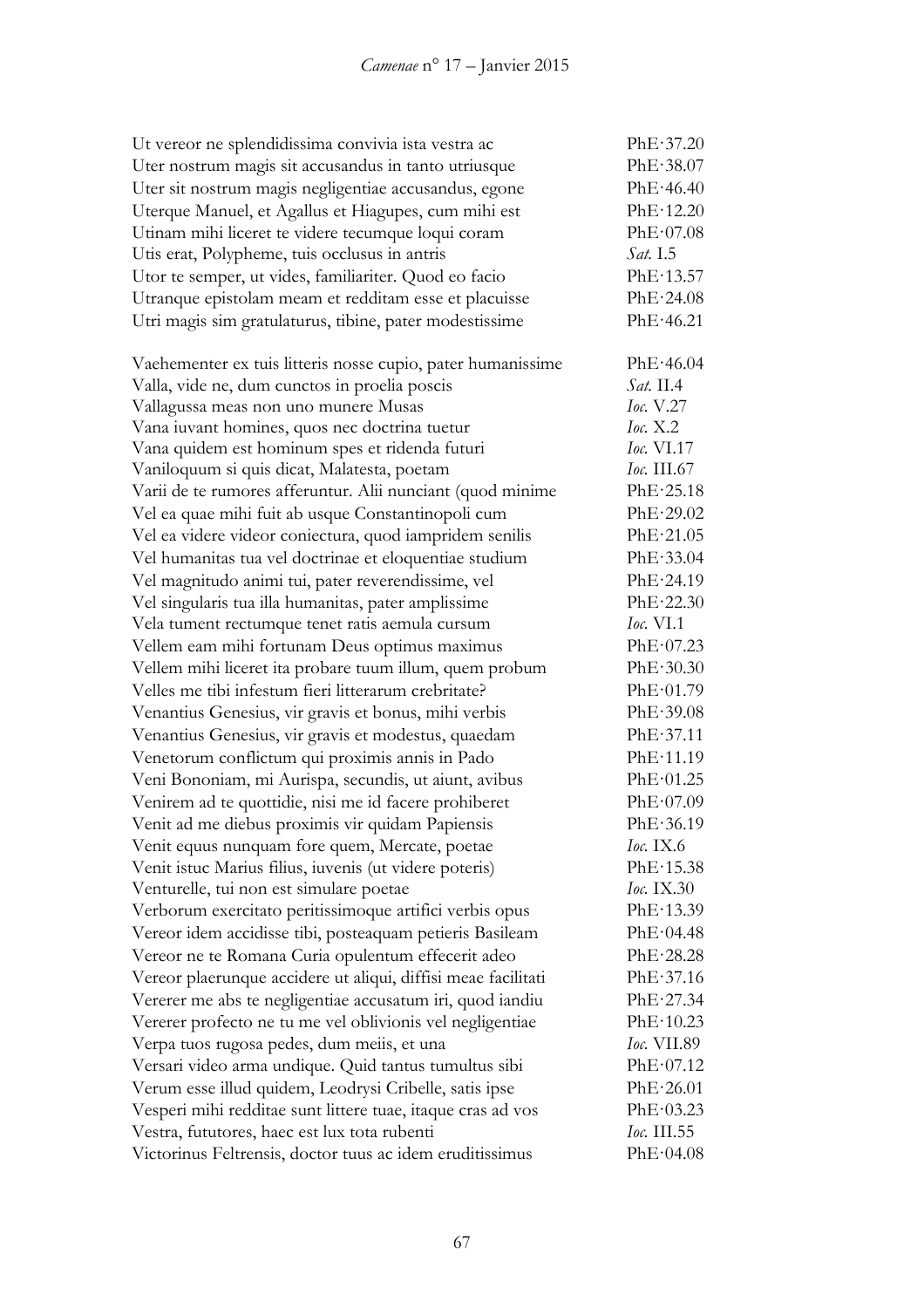| Vide, pater amplissime, quanti ego faciam vel adhortationem   | PhE·20.11          |
|---------------------------------------------------------------|--------------------|
| Video sane me amari abs te plurimum, quandoquidem             | PhE·12.61          |
| Video te esse admodum otiosum, utpote qui a legum ac          | PhE·05.01          |
| Video te ferre graviuscule quod quaedam scribo quandoque      | PhE·34.09          |
| Video te iam senectuti concessisse; id quod non tam aetatis   | PhE·12.59          |
| Video te mirari quod ea per litteras munitiones appellarim    | PhE·39.04          |
| Video te nimis lautum factum, qui nihil respondeas            | PhE·08.11          |
| Video te tandiu meminisse Philelfi tui, dum praesens es       | PhE·09.90          |
| Video te, Francisce, delicatiorem factum, qui nimio vel       | PhE·27.23          |
| Video te, mi Gabriel, venationibus delectari; quod certe      | PhE·02.54          |
| Video te, pater reverendissime, non esse oblitum nostrae      | PhE·02.66          |
| Video Venetum tibi caelum non parum ad vim dicendi            | PhE·24.14          |
| Video vos omnis, pater modestissime, usqueadeo esse           | PhE·46.20          |
| Videor licere mihi tanquam pro meo quodam peculiari           | PhE·12.34          |
| Videor mihi liquido perspicere quanti facis Philelfum         | PhE·30.35          |
| Videre mihi iam videor te opulentum factum, qui tuis          | PhE·41.35          |
| Videre mihi videor te ob nimias occupationes tuas egisse      | PhE·31.04          |
| Videri non ab re illi mihi accusandi solent, pater            | PhE·28.03          |
| Vidi ac legi suavissimas tuas litteras ad Iacobum             | PhE·14.04          |
| Vincenti, nostrae memor esto, vir optime, litis               | Ioc. V.35          |
| Vincenti, socio quisquis se iure tuetur                       | <i>Ioc.</i> VI.33  |
| Vir fuit in Gallis, nigrae quencunque lucernae                | Ioc. VI.45         |
| Vir quidam gravis ac probus, qui nuper a vobis revertisset    | PhE·07.46          |
| Virtus una quidem virtutes, Cicche, per omnis                 | Ioc. V.15          |
| Virtuti locus est nullus, vitia ultima regnant                | Ioc. 1.75          |
| Vita hominum semper variis obiecta procellis                  | <i>Ioc.</i> VII.88 |
| Vivis an extinctus habitas, Iannete, paludem                  | Ioc. VIII.14       |
| Vix denique ad septimum Kalendas Octobres unas                | PhE·46.24          |
| Vix dici queat, mi humanissime Francisce, quanta me           | PhE·04.12          |
| Vix dici queat quam me delectarint proximae tuae litterae     | PhE·06.12          |
| Vix dici queat quam mihi iucundum fuerit quod Iohannes        | PhE·20.07          |
| Vix legeram tuas litteras (quibus mirifice delectabar         | PhE·38.22          |
| Vix me contineo, Galera, quin fessa cucullo                   | <i>Ioc.</i> IV.42  |
| Vix narrari queat quantis in malis tota haec civitas fluctuat | PhE·07.06          |
| Vix profecto credi queat, et praecipue ab indoctis            | PhE·01.37          |
| Vix tibi possem litteris ullis ostendere, pater amplissime    | PhE·35.26          |
| Vos Ancona ferunt tandem venisse Piumque                      | <i>Ioc.</i> IX.56  |
| Xenophon filius ad Rhagusinos profectus est. Scripsit         | PhE·15.67          |
| Xenophon filius ad te venit, ex quo mentem omnem              | PhE·09.32          |
| Xenophon filius coram tibi exponet quid fieri abs te          | PhE·09.49          |
| Xenophon filius cupit peregrinari; id quod ei faustum         | PhE·13.41          |
| Xenophon filius quae tibi referet verbis meis, a me iussus    | PhE·15.35          |
| Xenophon filius, qui hasce litteras vobis reddidit, coram     | PhE·09.43          |
| Xenophonti filio Romam venienti idcirco litteras ad te        | PhE·11.61          |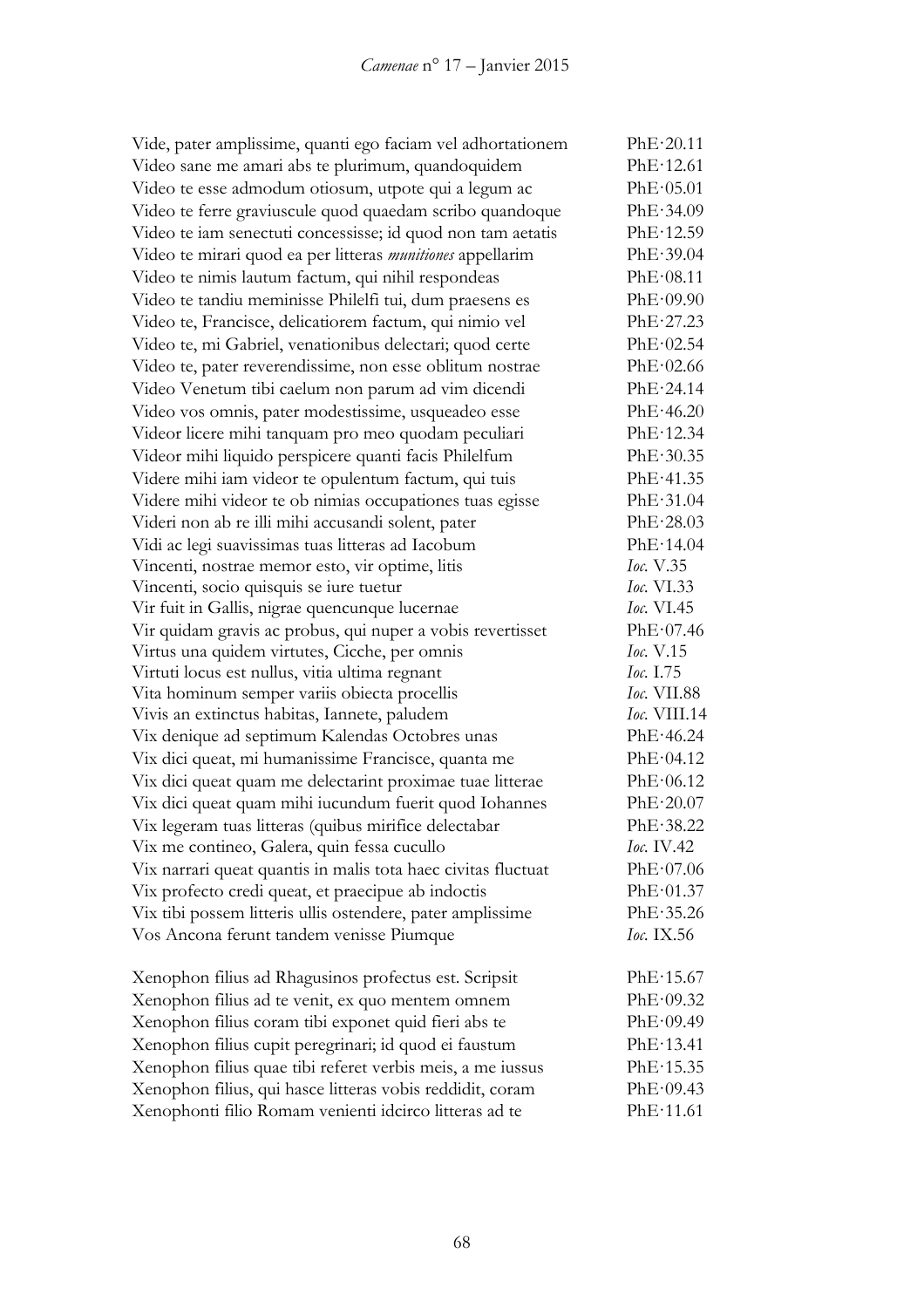"Άγγελος ὁ Ἀκτίολος, εὐγενὴς τέ ἀνὴρ καὶ πάνυ γε PhE·07.32 (Φ·027) Ἀγνοῶν πάσης ἀρετῆς τὸν ἄκρον / φῶτα καὶ αὑτὸν *Psy.* II.14  $\%$ λιδε νῦν ἡμῖν περὶ Ἀνδρονίκου / Μοῦσα τοῦ λαμπροῦ *Psy.* I.16 ᾌδετε Πιερίδες τὸν ἐμὸν πατέρ' ᾄδετε Μοῦσαι *Psy.* III.7 Αἰστέα Νικόλεων ἡμῖν δὴ ἔννεπε Μοῦσα *Psy.* II.11  $\Delta x$ ούσας έγὼ καθ' ήμέραν μᾶλλον ἔτι καὶ μᾶλλον **PhE·12.04** (Φ·032) Άκούσας έγὼ πολλῶν διηγησαμένων τὰ περὶ σὲ πάνυ PhE·34.16 (Φ·091) Άκούσας έγὼ τὴν καλλίστου σου καὶ ἠγαπημένου παιδὸς PhE·30.36 (Φ·082) Ἀκτίολον τὸν ἐμοὶ Δωνᾶτον φίλτατον ὄντα *Psy.* I.5  $\lambda$ ναγνούς έγὼ περὶ εἰδεῶν παρά Πλουτάρχῳ τινὰ PhE·22.07 (Φ·062) "Άνθρωπος ὢν ἐν τοῖς πρώτοις πονηρός τε καὶ πάνυ PhE·45.33 (Φ·106)  $\tilde{A}$ ρα νέας ἔχομεν βασιλῆα πανόλβιε Ῥώμης  $P$ sy. ΙΙ.7 Ἀργυρόπουλε σοφῶν ἀνδρῶν, οἷς γαῖα μεγίστη *Psy.* I.11 Ἀρχαίοις εἶ ὁμὸς βασιλεῦσιν Βόρσιε κείνοις *Psy.* III.1 Ἀρχόντων Λοδοβῖκε πέλεις μάλα ἔξοχος ἄλλων *Psy.* II.1 Άσπάζομαί σε τῆς τε ἀπὸ φύσεως δεξιότητος καὶ τῆς  $PhE·39.09 (Φ·099)$ Άσπασάμενος κατά πολλήν εὐφροσύνην τὴν ἡδεῖαν PhE·40.07 (Φ·102) Ἄστρον ἐν ἀνθρώποις, ὦ πάντων φέ́γγος ἀνάκτων *Psy.* I.1 Βασίνιον τὸν ἐμὸν πολυμήχανον ὄντ᾽ ἀγαθόντε *Od.* V.7 Βουλόμενος ἔγωγε καὶ τοῖς τῶν Ἑλλήνων μέλεσιν PhE·13.62 (Φ·048) Βραδεῖαν σοι ἐλθεῖν τὴν ἡμετέραν ἐπιστολὴν μηδὲν PhE·13.63 (Φ·049) Γεώργιον μὲν Ἀσάνην, ὃν συνέστησάς μοι δι' ἐπιστολῆς  $\rm PhE\text{-}27.32$   $(\Phi\text{-}073)$ Δεύτερον ὡς Γαζῆν τὸν ἐμὸν φίλον ἄδομεν ὄντα *Psy. II.3* Δημήτριος Χαλκοκονδύλης ούτοσὶ, ὁ ταύτην σοὶ τὴν <br>PhE·42.24 (Φ·105) Διογένης ὁ κύων τῷ γνωρίμῳ Κράτητι παραινεῖ καὶ PhE·13.37 (Φ·046) Δισσὰ ἐδεξάμην γράμματα παρὰ σοῦ Οὐρβίνοθεν PhE·30.21 (Φ·081) Έγώ σου την περί λόγους δύναμιν και πάλαι θαυμάζων PhE·02.06 (Φ·008) "Εδειξεν ἤδη ἡμῖν ἡ παρὰ σοῦ ἐπιστολὴ, εἰ καὶ βραχεῖα PhE·38.20 (Φ·097) Έδεξάμήν σου, ὦ Σχολάριε φίλτατε, την ποθεινοτάτην PhE·01.70 (Φ·005) Εἰ καὶ οὐκ ἀγνοῶ τὰ ἐμὰ σοὶ ἅπαντα διὰ μνήμης ὑπάρχειν PhE·31.53 (Φ·087) Εἰ καὶ οὐκ εἰδώς σε τὸ πρότερον ἦν, ἀλλ᾽ ὅμως ἡ σὴ  $\rm PhE·14.09$   $(\Phi·052)$ Εἰ καὶ πάνυ γε πολλά τὸ γῆρας, ὡς ἔστιν ἰδεῖν, ἐν τοῖς  $\rm PhE·48.38$  (Φ·110) Eί καὶ σιωπῶντος ἐμοῦ, οἶδα σε οὐδὲν τῶν ἐμῶν  $PhE·15.22$  (Φ·059) Εἰ μὲν ὑγιαίνεις, εὖ ἔχει· ὑγιαίνω δὲ καὶ αὐτός. Τήν τε PhE·32.10 (Φ·088) Εί μὲν ὑγιαίνεις, ὦ πάτερ αἰδεσιμώτατε Βησσάριον PhE·20.28 (Φ·061) Είδὼς έγὼ ἄρτι πάνυ γ' ἐνδήλως τὴν εὔνοιάν σου καὶ PhE·31.37 (Φ·085) Εἰπέ μοι Πάλλα παρὰ σοὶ τὰ πάντα / πῶς ἔχει Στρώζα *Psy.* I.8 Έκ τῆς τοῦ ἡμετέρου κοινοῦ φίλου Τουσκανέλλα PhE·01.90 (Φ·007) Έκ τῶν ἡμετέρων ἄρτι πρὸς σὲ γραμμάτων ἦν σοι οὐκ PhE·14.20 (Φ·054) Έλπις άνθρώπους άπατῷ ματαίη / ήγεμὼν οὕσπερ λόγος *Psy*. III.12 Ἐν βραχέσι γέγραφά σοι, ὦ πάτερ αἰδεσιμώτατε· οὕτω PhE·14.38 (Φ·056) Έν Βυζαντίω σε ήδη ένιαυτόν διατρίβοντα τοῦ Έλληνίζειν PhE·04.15 (Φ·015) Έν Τικίνω σοι τῆς ἡμετέρας παιδεύσεως γάριν διατρίβοντι PhE·13.25 (Φ·041) Ἔννεπε Τερψιχόρη τὸν ἐμὸν φίλον, ἔννεπε Μοῦσα *Psy.* I.13 Έπανῆλθες ἤδη ποτὲ, ὦ ἐμοὶ ἐν τοῖς μάλιστα φίλοις  $\text{PhE}\cdot 38.24 \text{ }(\Phi\cdot 098)$ 'Επέστειλα πρότερον Βαρθολομαίω τῷ σῷ, κατὰ νόμον PhE·12.28 (Φ·034) Έπέστειλά σοι Βονωνίαθεν δτι κατά Φλωρεντίαν ὢν **PhE·42.22** (Φ·104)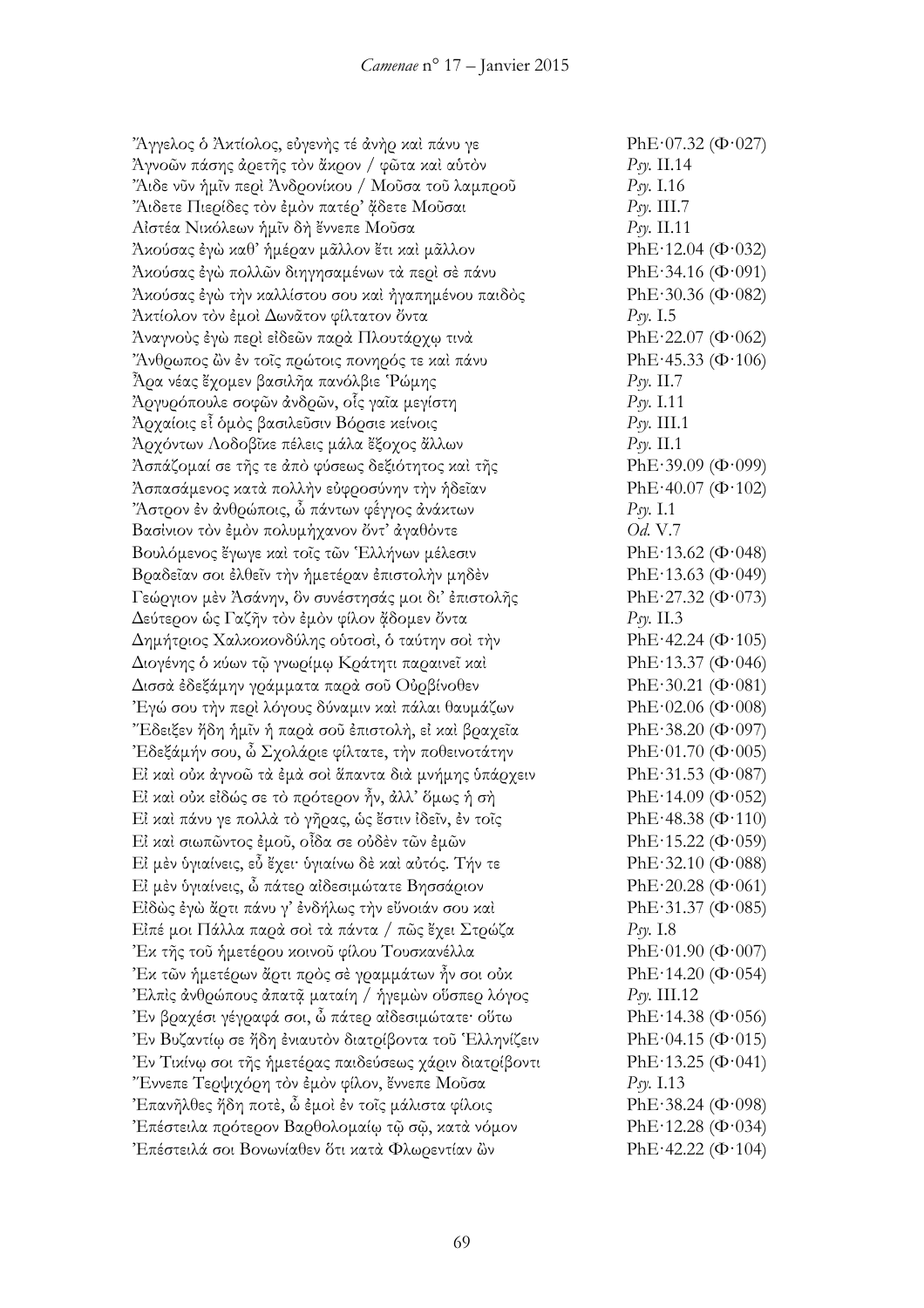Έπέστειλά σοι μὲν καὶ πρότερον· οὔθ᾽ ἅλις δὲ, οὔτε PhE·13.64 (Φ·050) Έπίσταμαί σε, τὸν λεγόμενον Ἰουστινιανὸν, καὶ δίκαιον PhE·04.13 (Φ·014) 'Επιστέλλοντός μου συνεχέστερον, ἀεὶ σεσιώπηταί σοι  $\text{PhE-34.18 (}\Phi\cdot 092)$ Ἔστι βροτοῖσιν ἔθος τοῖς εὖ οὐκ ἄξια πᾶσι *Psy.* II.5 Ἔστι μοι πολλὸς πόθος ἐξακοῦσαι / Αἰστέος Μούσας *Psy.* I.10 Ἔστι παρ' αὐθέντῃ τῷ σῷ Θηβάλδος ἁπάντων *Psy.* III.11 Ἔστι παρ' οὐρανίου ἡμῖν πᾶν πρᾶγμα θεοῖο *Psy.* III.9 Ἔτι καὶ νῦν δέομαί σου, πάτερ αἰδεσιμώτατε, ἵνα διὰ PhE·14.26 (Φ·055) Ἔτι μακρὸν ἤδη χρόνον σιωπῶντος τοῦ λογιωτάτου PhE·13.36 (Φ·045) Ἡ παρὰ σοῦ πρὸς ἡμᾶς ἐπιστολὴ, χρησαμένη, ὡς δοκεῖ PhE·35.31 (Φ·094) Ἡ τοῦ μεγίστου ἀρχιερέως πρὸς ἡμᾶς δωρεὰ καρκίνου PhE·31.05 (Φ·083) Ή χρόνιος παρά σοῦ ἐπιστολή τοσαύτης ἡμᾶς ἐνέπλησεν PhE·25.38 (Φ·069)  $\text{``H\delta}$ η σοι γράψας τῶ ἐπιθυμοῦντι, ὡς φαίνη, ἡδέως γε PhE·04.26 (Φ·018) Ἡελίου τε φλόγες καὶ μήνης φέγγος ἀνάσσης *Psy.* I.9  $\tilde{f}$ Ηκε δὴ χρονιώτερα πρὸς ἡμᾶς, ὦ φίλτατέ μοι Ύαλέα PhE·01.87 (Φ·006)  $\tilde{f}$ Ηκεν ἤδη μόλις ποτὲ παρὰ τῆς εὐμενείας σου, ὦ PhE·20.25 (Φ·060) Ἡμεῖς δὴ, ὦ φίλτατε, τοῦ σοῦ Λεκαπηνοῦ οὔτε ἀνίαν PhE·13.28 (Φ·043) "Ην καὶ πρὸ πολλῶν ἤδη ἡμερῶν ἰδεῖν ἐπόθουν ἀξίαν  $\text{PhE}\cdot 48.26 \ (\Phi\cdot 109)$ Θεῖον Ἀλφόνσον βασιλῆα ποῖος / κλαυθμὸς ἢ θρῆνος *Psy.* II.12 Ίάκωβος Ἀκτίολος, ὁ τὴν πα $\varrho'$  ἐμοῦ ἀποδιδούς σοι PhE·14.17 (Φ·053)  $18$ ού δήποτε άφικνοῦμαι φθεγξάμενος τι παρὰ σοὶ PhE·39.18 (Φ·100) (18ού σοι πάλιν γράμματα παρ' ήμῶν τὸ αὐτὸ ἀπαιτοῦντα PhE·12.33 (Φ·035) 'Ίδὼν ἐγὼ καὶ κατὰ μέρος ἀναγνοὺς τὴν ἡδίστην σου PhE·04.36 (Φ·020)  $18$ ὼν μὲν ἐγὼ ὥσπε $\varrho$  ἐν ἡλίου λαμπηδόνι τὴν ἀγάπην  $\qquad \qquad$ PhE·39.21 (Φ·101) "Ίνα μὴ κατηγορῆς μου (καὶ δικαίως) ὀλιγωρίαν, ἤδη PhE·45.46 (Φ·107) Ίωάννης Ἀρκιμβόλδος, ὁ καὶ τῆς Νοβαρίας ἐπίσκοπος PhE·29.42 (Φ·078) Καὶ πρὸ τοῦ δεδέχθαί με τὴν καλλίστην παρὰ σοῦ PhE·01.26 (Φ·002) Καὶ προσηγορίᾳ τινὶ κατ᾽ ἔπαινον τῇ πάνυ γε ἀρχαίᾳ PhE·07.15 (Φ·026) Καὶ τὴν ἐπιστολήν σου ἐς χεῖρας λαβὼν ἐφίλησα διὰ PhE·31.40 (Φ·086) Καὶ τίς ἂν πιστεύσειεν οὐκ ἂν εἶναι μοι δυνατὸν λόγῳ PhE·04.18 (Φ·016) Κασταλὶς φίλον λυρικοῖς ἑταῖρον / ᾄδε Κάστελλον *Psy.* I.4 Κάτων Σάκκος ὁ νομοδιδάσκαλος, καλὸς κἀγαθὸς ἀνὴρ PhE·04.21 (Φ·017) Κλαίετ' ὦ Μοῦσαι ἱερὴν θανόντος / Κουίντου, οἴμοι *Psy.* II.2 Κομισάμενός σου τὴν ἐπιστολὴν, ὦ θαυμάσιε, ἥσθην  $\rm PhE·05.03$  (Φ·024) Λάζαρε χρή σε λίην τὸν ἐπίσκοπον ὄντα νοῆσαι *Psy. III.5* Λαμπουγνῖνος Βιρᾶγος ὁ καὶ Μεδιολανεὺς, φίλος ἐμοὶ PhE·14.02 (Φ·051) Λαμπουγνῖνος ὁ Βιρᾶγος, ἀνὴρ ἐκεῖνος καλὸς καὶ οὐκ PhE·35.18 (Φ·093) Λόγος έστὶ καὶ πάνυ γε παλαιὸς, τοὺς περὶ τὴν Ῥωμαικὴν PhE·37.05 (Φ·095) Μάρκος Κούριος Δεντᾶτος τοῖς Σαμνίταις μετὰ τὴν PhE·33.24 (Φ·089) Μετιόντι μοι τὰ σαυτοῦ γράμματα ἡδονῆς ἅμα καὶ λύπης PhE·03.06 (Φ·012) Μόλις δήποτε καὶ χρονία ἀφίχθη πρὸς σὲ, ὦ φίλε Γαζῆ PhE·25.26 (Φ·068) Μοῦσα Γονζάγαν Ἐρατὼ πρεπούσῃ / πορφυρὸν πῖλον *Psy.* III.4 Μοῦσα δὴν ὀκνεῖς λίαν Ἰσιδώρῳ / πατρὶ πανθείῳ *Psy.* II.6 Μοῦσα Δωνᾶτον κάματος χοροῖο / τόσσος ὑψίστου *Psy.* I.12 Νικόλαος Φραιγώσιος, ὁ καλός τε καὶ ἀγαθὸς νεανίσκος PhE·04.09 (Φ·013) Νῦν ἐμῷ αὖ Μοῦσα λίην ἑταίρῳ / σπεῦδε σὺν σπουδῇ *Psy.* I.14 Ξενοφῶν, ὁ ἐμὸς παῖς, ἀποδιδούς σοι τὴν ἐπιστολὴν PhE·11.65 (Φ·031)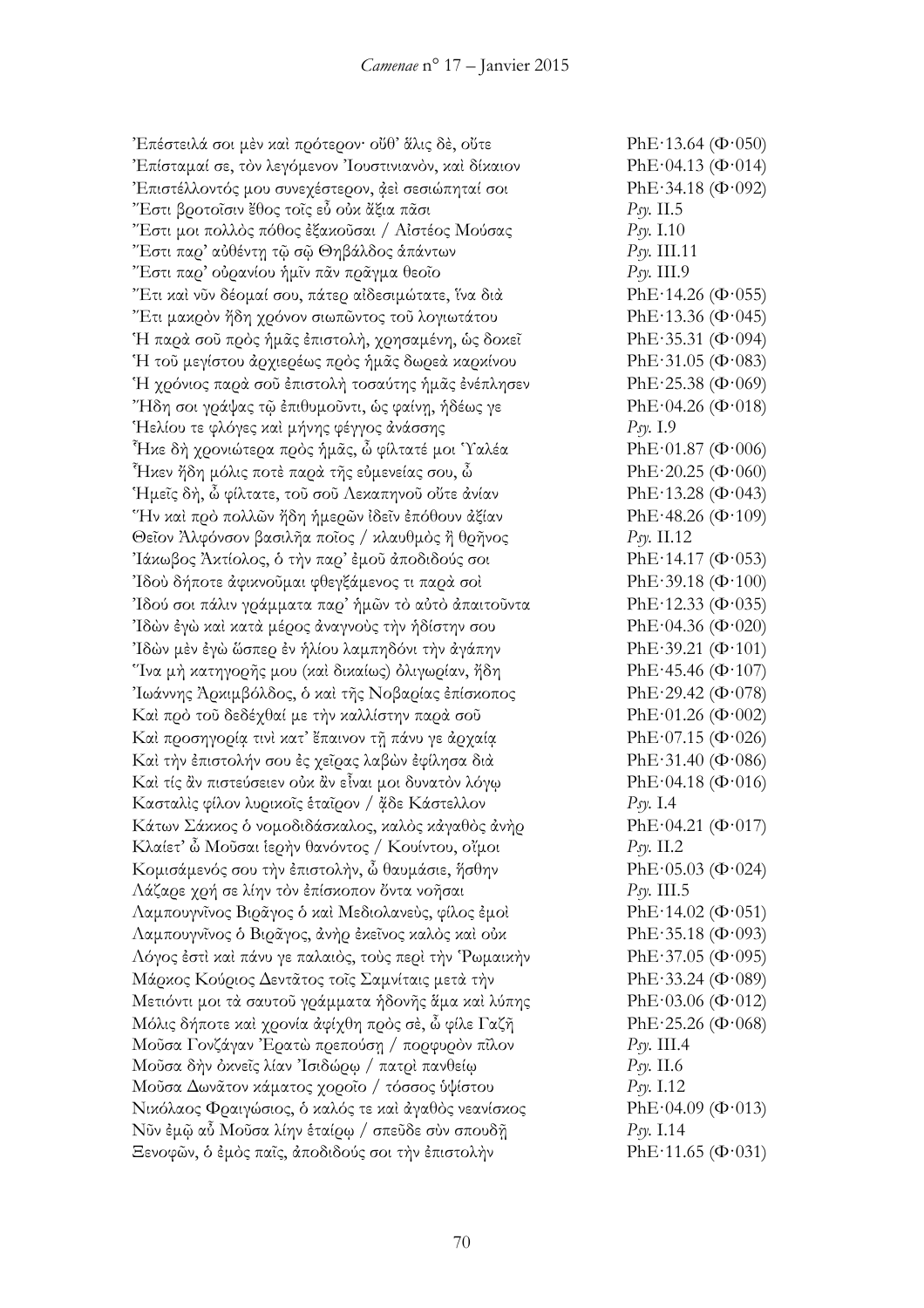Ὁ ἀποδιδούς σοι τὴν ἐπιστολὴν Γεώργιος Ἀλεξανδρινὸς PhE·14.43 (Φ·057) Ό άποδιδούς σοι την παροῦσαν ἐπιστολήν, Ἀντώνιος  $\qquad \qquad$ PhE·25.49 (Φ·070) Ό άποδούς σοὶ τὴν ἐπιστολὴν, Ἰωάννης ὁ Γαυρᾶς  $\rm PhE·12.39$  (Φ·037) Ὁ ἀφικόμενος πρὸς ἐμὲ παρὰ σοῦ, εἶπεν ἄλλα μὲν καὶ PhE·01.13 (Φ·001) Ό ταύτην σοι την έπιστολήν άποδούς Δρομοκάτης PhE·12.23 (Φ·033) Οἶδα μὲν ἔγωγε μάλα καὶ πάλαι σὲ μάλιστα πάντων ἡμῖν PhE·09.81 (Φ·028)  $O$ ἶδα μὲν ἔγωγε τὰ ἡμέτερα, ὦ φίλτατε Κάστελλε PhE·31.32 (Φ·084) Οἶδα μὲν ἔγωγε, ὦ αἰδεσιμώτατε πάτερ, ὅτι τῶν ἀπόντων PhE·34.12 (Φ·090) "Ον έμοι λόγον απέστειλας, ανέγνών τε αὐτὸς κατὰ πᾶσαν PhE·01.44 (Φ·003) Ὅν μοι ὄντι νέῳ νεαρὸν πάνυ δῖα θεάων *Psy.* II.9 Ὁπόση τις γέγονέ μοι ἀεὶ στοργή τε καὶ εὔνοια περὶ PhE·23.26 (Φ·064) Ὁσάκις ἐγὼ ἣν ἐμοὶ ἄρτι ἡδίστην ἀπέστειλας ἐπιστολῇ PhE·04.42 (Φ·021) "Όσον ἔδεισά σου τὴν παρὰ Τούρκοις ἀπουσίαν, τόσον PhE·27.35 (Φ·074) "Όσον ἐπέστειλά σοι τῆ πρὸ τῶν εἰδῶν Μαρτίου ἡμέρα  $PhE·11.08$  (Φ·030) Ὅσον ἡμεῖς φθεγγόμεθα συνεχέστερον, τοσοῦτον καὶ PhE·12.36 (Φ·036) "Ότι Έλληνίζων μὲν οὐ παύη, οὐ δύναμαι τῷ ὄντι οὐκ PhE·25.25 (Φ·067) Ὅτι ἐν ἡδοναῖς διατρίβεις ταῖς πισαίαις, εἰδέναι μοι PhE·30.11 (Φ·080) "Ότι κάμοῦ κήδῃ καὶ τὰ ἡμέτερ' ἅπαντα σοὶ νομίζεις  $\rm PhE·46.08$  (Φ·108) Ὅτι μὲν Νεάπολιν ἰδόντα (μᾶλλον δὲ ἐνοικοῦντα) ἤδη PhE·12.86 (Φ·040) Ὅτι μὲν οὐκ ἠτύχησα τῆς φιλίας σου, ἥδομαι κομιδῆ PhE·04.33 (Φ·019) Ότι ούκ άνέφερες μηδαμῶς δ σοι άνέθηκα, οὔ με PhE·02.55 (Φ·010) Ὅτι οὐχ ὑπάρχεις ἄλλός τις πρὸς ἡμᾶς ἢ οἷον εἶναι σὲ PhE·04.44 (Φ·022) "Ότι χρονιωτέρα ἐχρώμην πρὸς σὲ σιωπῆ, ὦ πάτερ  $\rm PhE\cdot15.12~(\Phi\cdot058)$ Οὐαλλέριον μὲν ἄγαν κλαίεις Ἀντώνιε σεῖο *Psy.* III.3 Οὐκ εὖ ποιεῖς, ὦ φίλε Ἀνδρόνικε, οὐδαμῶς, ὡς γέ μοι PhE·24.23 (Φ·066) Οὗτος ὁ ξεῖνος φίλε μοι ποθήσας / Ἀνδρέα λίην περὶ *Psy.* I.6 Παῖ τί τοῦ υἱοῦ Ξενοφῶν Φιλέλφε / νηπίου τόσσοις *Psy.* III.6 Πάλλα ἄνερ, πρώτων ὃν πάντες φασὶν ἐπαίνων *Psy.* I.3 Πάλλα ὦ Πάλλα θάνατος βροτοῖσι / κοινὸς ὢν πᾶσιν *Psy.* III.8 Πάνυ μοι φαίνῃ τὸν τὲ τρόπον χρηστὸς καὶ τὸν λόγον PhE·13.35 (Φ·044) Παρακαλῶν ἡμᾶς πρὸς τὸ παραγενέσθαι ὑμῖν, ἵππον PhE·28.35 (Φ·076) Παῦλ' ἐν ἀνθρώποις μέγα πᾶσι θαῦμα, / ᾧ θρόνον *Psy.* III.14 Περὶ οὗ τῆς σῆς ἄρτι πρότερον εὐμενείας καθ᾽ ὑπερβολὴν PhE·24.06 (Φ·065) Πιερίδες σὲ φιλοῦσι λίην Ἱερώνυμε Μοῦσαι *Psy.* II.13 Ποιήσας ήμᾶς ἤδη κατά Βονωνίαν ἐραστὰς τῆς σῆς PhE·04.45 (Φ·023) Πολλῆς με φροντίδος ἐνέπλησας, ὦ πάτερ αἰδεσιμώτατε PhE·26.08 (Φ·071) Πρὸ πολλοῦ τὰ ἐμὰ δεξάμενος γράμματα, ὅτι ἀντιγράψαι PhE·02.12 (Φ·009) Πρόσπερ ἀρχαίας γένος ὦ Κολούμνα / φαίδιμον Ῥώμης *Psy.* II.4 Πῶς ἔχει σαυτὸν πέρι νῦν ἑταῖρε / ἡ τύχη Γαζῆ *Psy.* III.2 Ῥῖγος ὦ ἄρχον Λοδοβῖκε, δῖαι / πρῶτον ὃν Μοῦσαι *Psy.* II.10  $\Sigma$ εῖο λύ $\Omega$ ην Μοῦσαι κ $\phi$ δὴν ἔτι Φοῖβος Ἀπόλλων *Psy.* III.13 Σήμερον δεξάμενος ἐγὼ τὰ παρὰ τοῦ κοινοῦ ἡμῶν καὶ PhE·09.83 (Φ·029) Σοὶ θεὸς δοίη βασιλεὺς ἁπάντων / πᾶσαν ἀρχόντων *Psy.* II.8 Σύ μὲν, ὡς ἔμοιγε δοκεῖ, περὶ τὴν Ἀφροδίτην διατρίβων PhE·12.51 (Φ·039) Συγχαίρω ἡμῖν τὰ μέγιστα, Δημήτριε φίλτατε, ὅτι καθ᾽ PhE·30.09 (Φ·079) Συνέτυχον περὶ σοῦ ἐς Φλωρεντίαν ἐλθὼν τῷ τε PhE·41.39 (Φ·103) Σφορτιαδῶν φάος ἡγεμόνων Φραγκίσκε Λατίνοις *Psy.* I.7